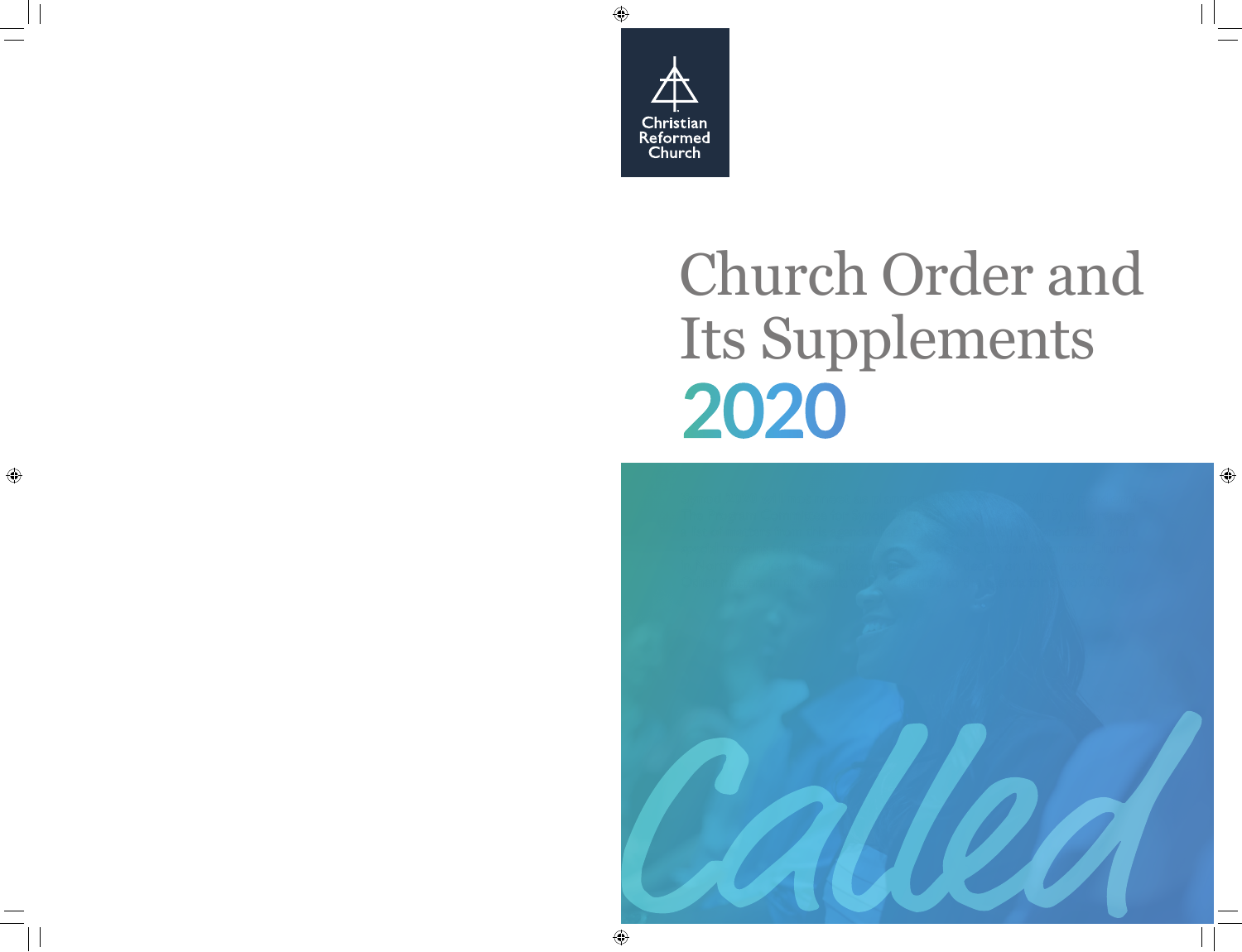## **2020** Church Order and Its Supplements

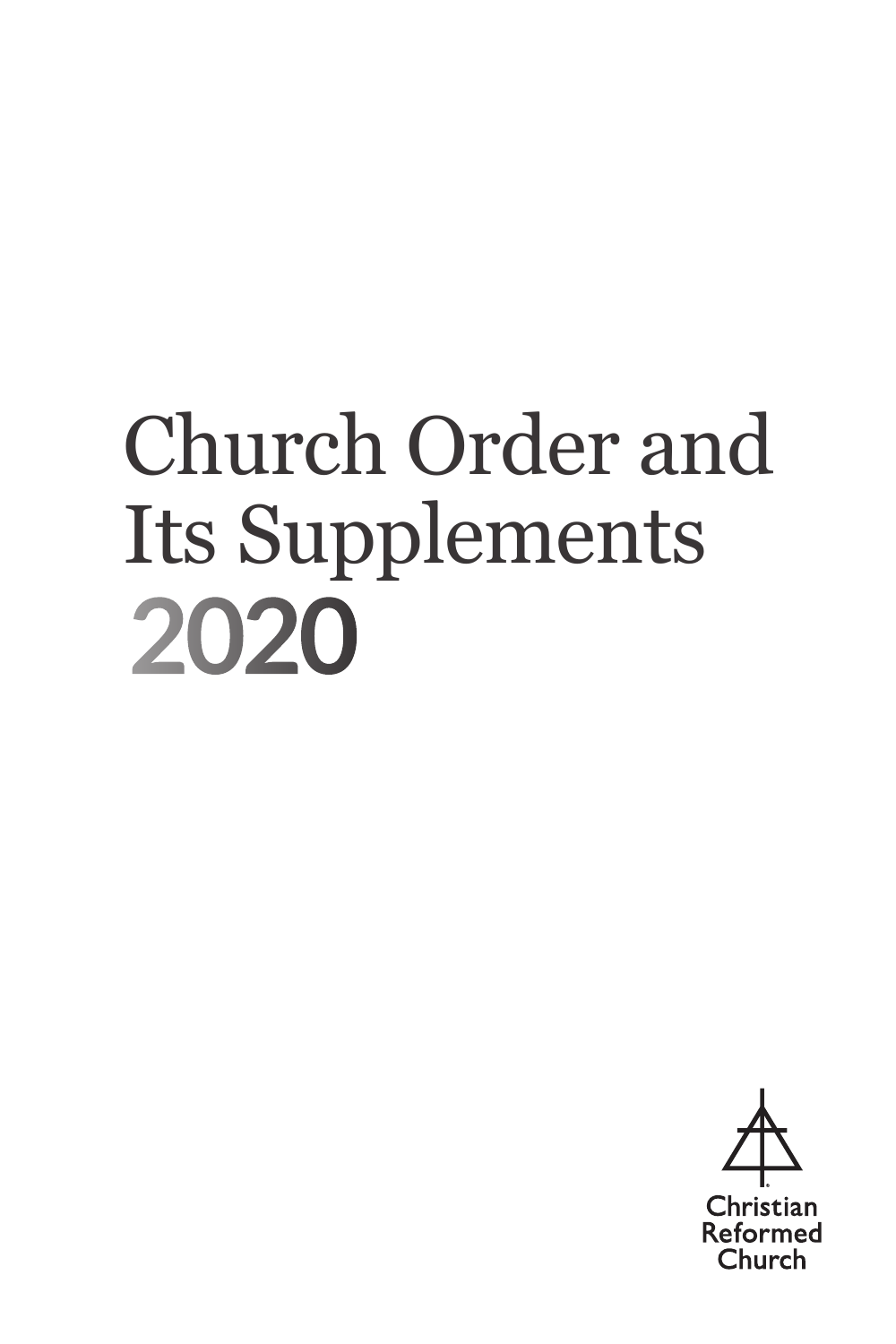This booklet is prepared by the Christian Reformed Church in North America (CRCNA) and incorporates revisions to Supplements adopted by the Council of Delegates of the CRCNA in June 2020, meeting on behalf of synod. This booklet also includes proposed revisions by Synod 2019, printed in italics, to be considered for adoption by Synod 2021.

The Rules for Synodical Procedure may be accessed on the CRC website at www.crcna.org/SynodResources.

© 2020, Christian Reformed Church in North America 1700 28th St. SE Grand Rapids, MI 49508-1407

Printed in the United States of America.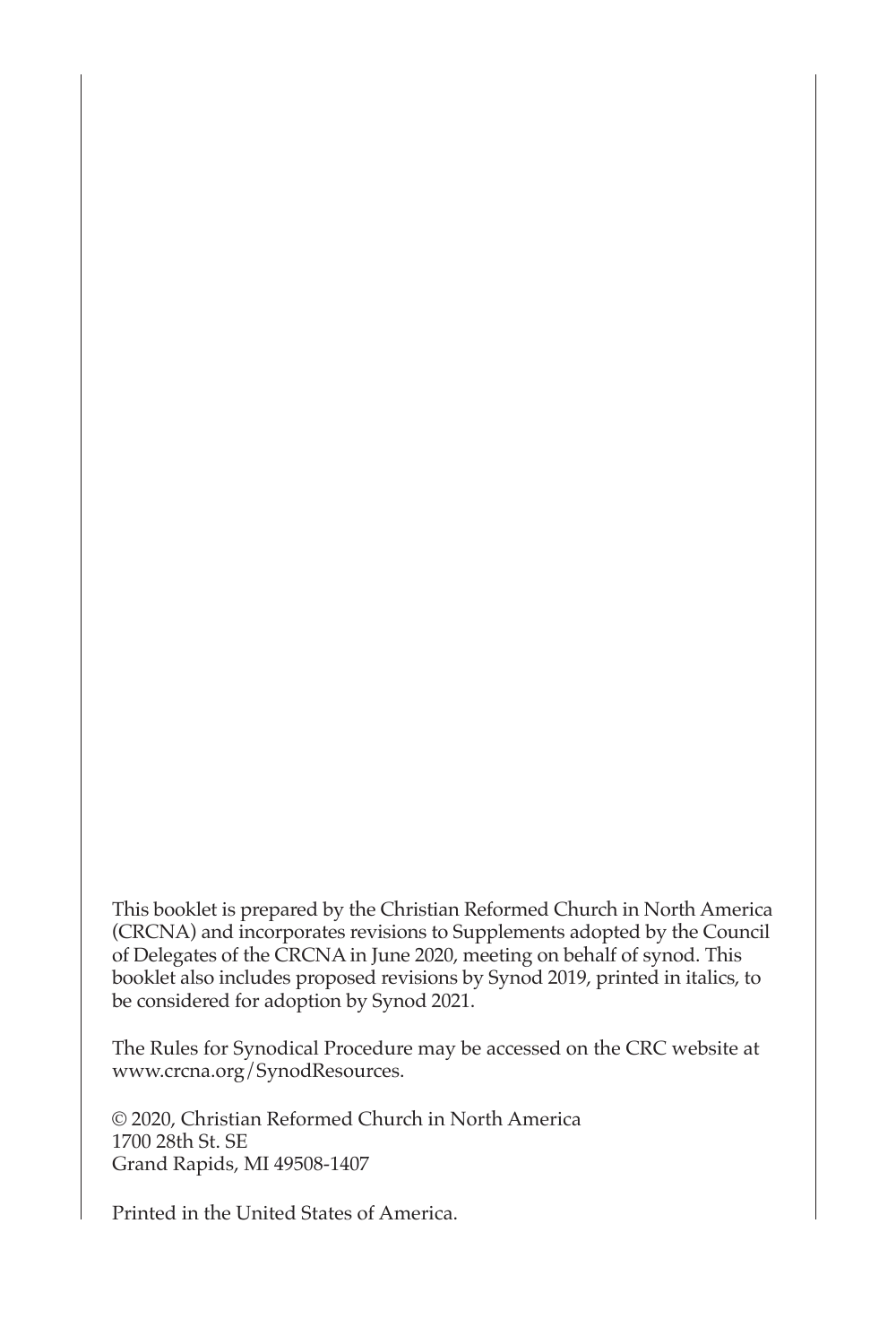## CONTENTS

| <b>Church Order and Its Supplements</b>                         |  |  |
|-----------------------------------------------------------------|--|--|
| Introduction                                                    |  |  |
| The Purpose and Basis of the Church Order 11<br>1.              |  |  |
| The Offices of the Church<br>I.                                 |  |  |
| A <sub>1</sub><br><b>General Provisions</b>                     |  |  |
| 2.                                                              |  |  |
| 3.                                                              |  |  |
| 4.                                                              |  |  |
| 5.                                                              |  |  |
| The Ministers of the Word<br>В.                                 |  |  |
| Eligibility for Admission to the Ministry of the Word 16<br>6.  |  |  |
| Admittance to the Ministry without Prescribed Training 17<br>7. |  |  |
| 8.                                                              |  |  |
| 9.                                                              |  |  |
|                                                                 |  |  |
|                                                                 |  |  |
| 12. Specific Tasks and Calling of Ministers of the Word  27     |  |  |
|                                                                 |  |  |
| 14. Release from Ministerial Office and Reordination 31         |  |  |
|                                                                 |  |  |
| 16.                                                             |  |  |
|                                                                 |  |  |
|                                                                 |  |  |
|                                                                 |  |  |
|                                                                 |  |  |
|                                                                 |  |  |
|                                                                 |  |  |
| C.<br>The Commissioned Pastors                                  |  |  |
|                                                                 |  |  |
| 24. Calling a Commissioned Pastor  41                           |  |  |
| The Elders and Deacons<br>D.                                    |  |  |
|                                                                 |  |  |
| The Assemblies of the Church<br>H.                              |  |  |
| <b>General Provisions</b><br>Α.                                 |  |  |
|                                                                 |  |  |
| 27. Authority of Ecclesiastical Assemblies 43                   |  |  |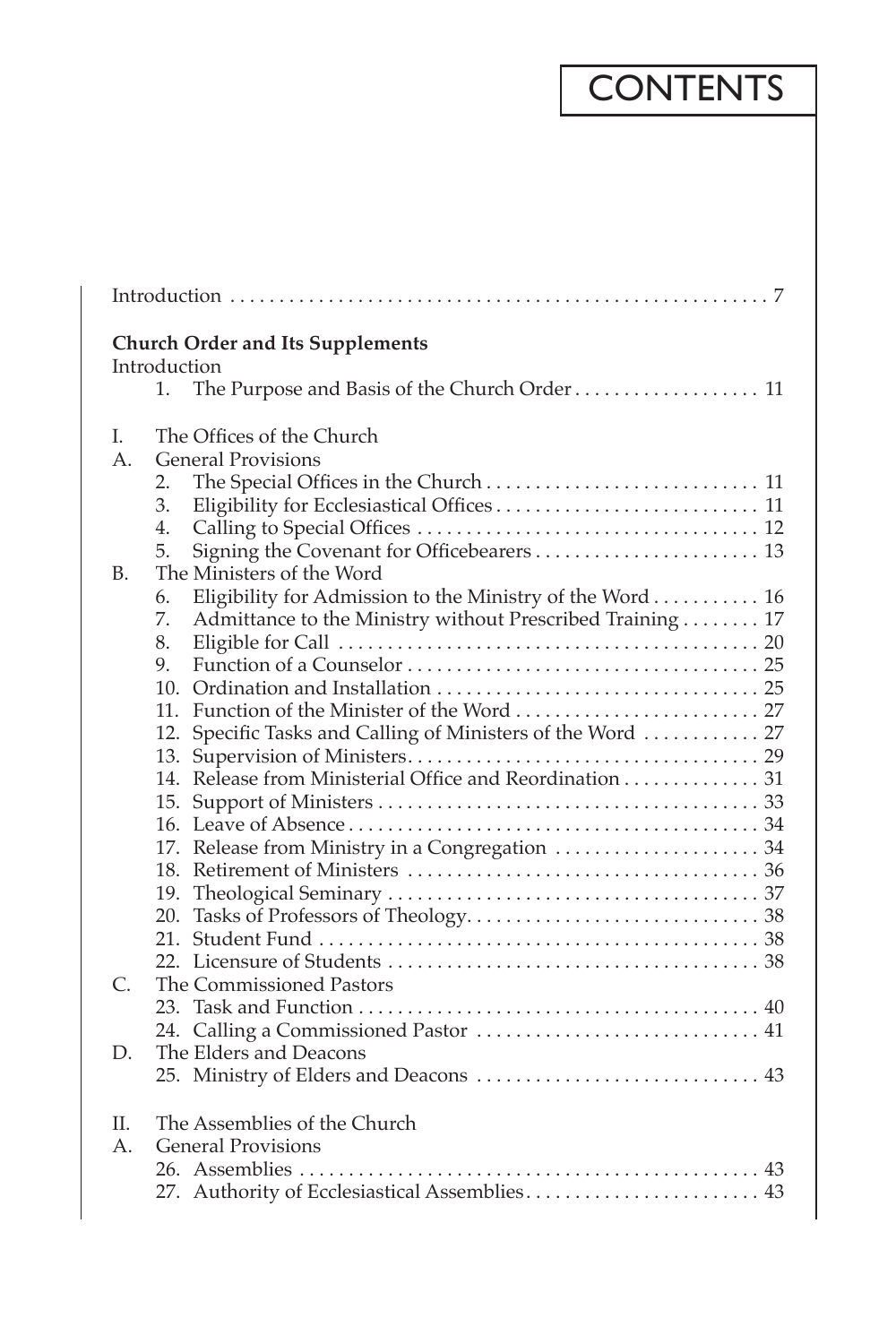|     | 29. Character of Assembly Decisions  44               |  |
|-----|-------------------------------------------------------|--|
|     |                                                       |  |
|     |                                                       |  |
|     |                                                       |  |
|     |                                                       |  |
|     |                                                       |  |
| В.  | The Council                                           |  |
|     |                                                       |  |
|     |                                                       |  |
|     |                                                       |  |
|     |                                                       |  |
| C.  | The Classis                                           |  |
|     |                                                       |  |
|     |                                                       |  |
|     |                                                       |  |
|     |                                                       |  |
|     | 43. Classical Support and Licensure to Exhort  82     |  |
|     | 44. Joint Action of Neighboring Classes 82            |  |
| D.  | The Synod                                             |  |
|     |                                                       |  |
|     |                                                       |  |
|     | 47.                                                   |  |
|     | 48.                                                   |  |
|     | 49                                                    |  |
|     |                                                       |  |
|     |                                                       |  |
|     |                                                       |  |
| HI. | The Task and Activities of the Church                 |  |
| Α.  | <b>Worship Services</b>                               |  |
|     | 51. Elements of and Occasions for Worship Services 86 |  |
|     | 52. Consistorial Regulation of Worship Services. 87   |  |
|     |                                                       |  |
|     |                                                       |  |
|     |                                                       |  |
|     |                                                       |  |
|     |                                                       |  |
|     |                                                       |  |
|     |                                                       |  |
|     |                                                       |  |
|     |                                                       |  |
|     | 91                                                    |  |
| В.  | <b>Faith Nurture</b>                                  |  |
|     |                                                       |  |
|     |                                                       |  |
| C.  | Pastoral Care                                         |  |
|     |                                                       |  |
|     |                                                       |  |
|     |                                                       |  |
|     |                                                       |  |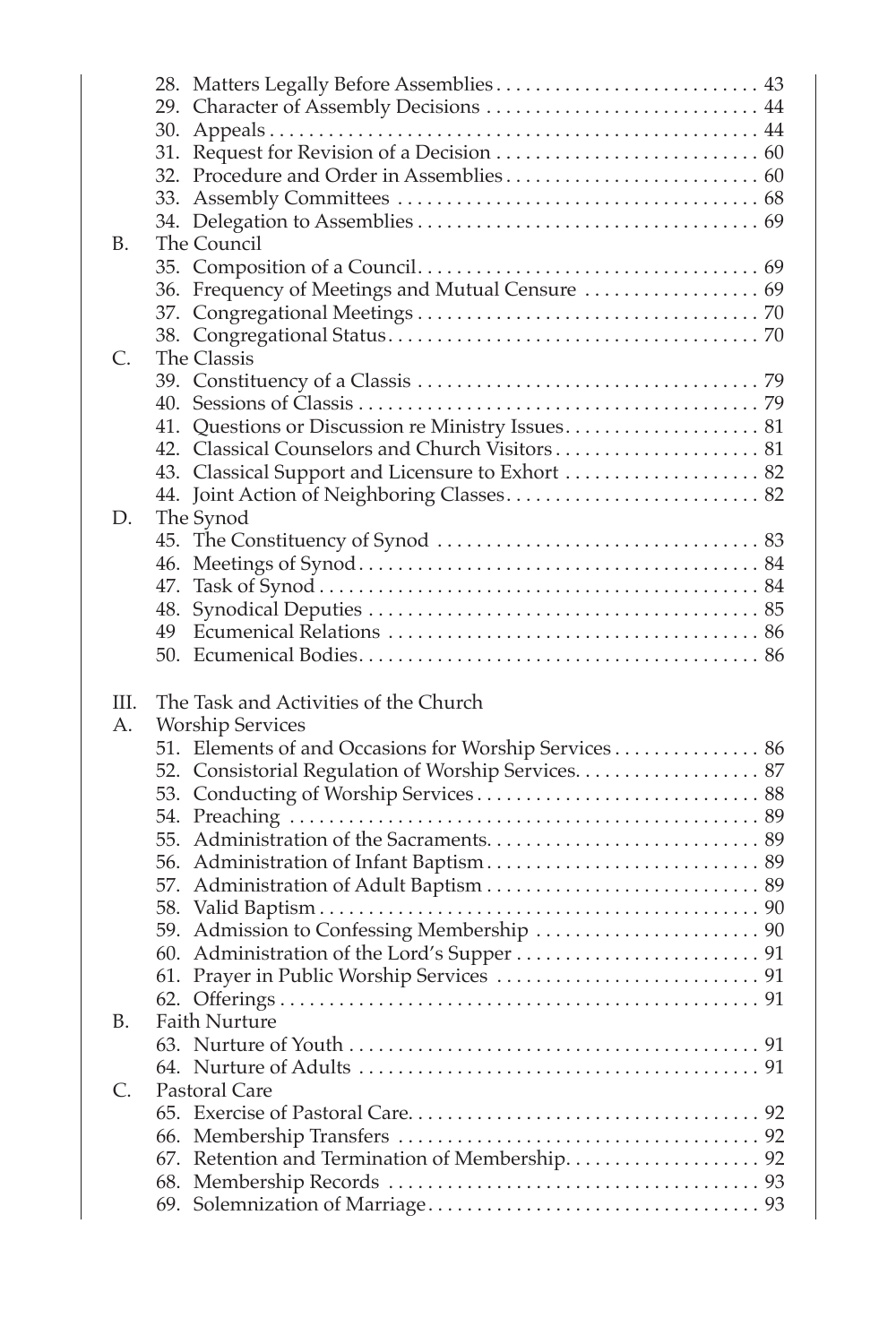| D.          | Ministries of the Church                             |
|-------------|------------------------------------------------------|
| IV.         | The Admonition and Discipline of the Church          |
| $A_{\cdot}$ | <b>General Provisions</b>                            |
|             |                                                      |
|             | 79. The Responsibility of Members to One Another  95 |
|             |                                                      |
| B.          | The Admonition and Discipline of Members             |
|             | 81. Exclusion from and Restoration to Membership  96 |
| C.          | The Admonition and Discipline of Officebearers       |
|             |                                                      |
|             |                                                      |
|             |                                                      |
|             | Conclusion                                           |
|             | 85. Equality of Churches and Officebearers 101       |
|             |                                                      |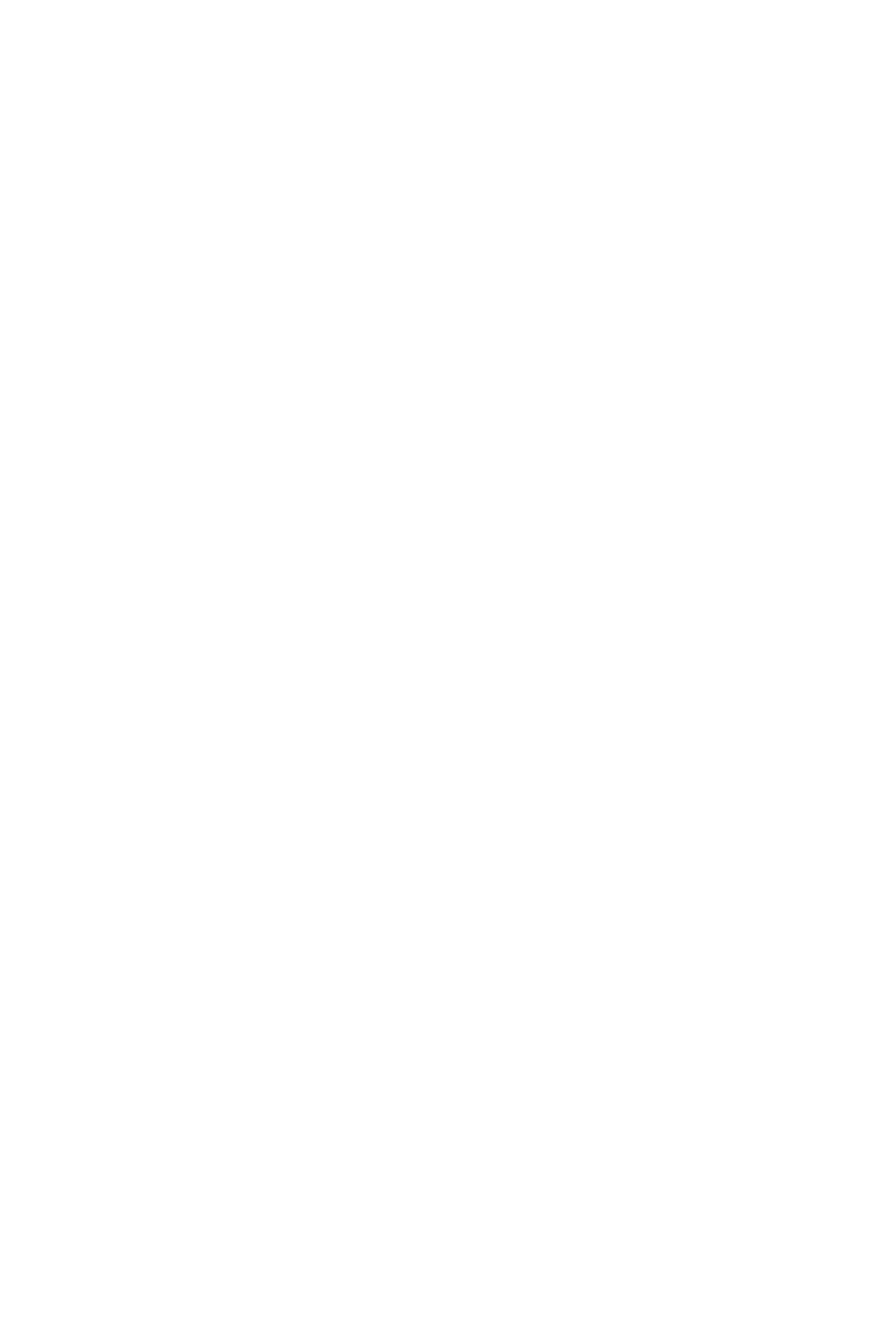### **INTRODUCTION**

Welcome, readers! You have discovered an important document for the Christian Reformed Church in North America (CRCNA)— the *Church Order and Its Supplements*! The title is not so exciting—perhaps it should be called "A Tool Churches Cannot Live Without." The fact is that this is an important booklet, one that church leaders will want to be familiar with in order to function well in their congregations and classes (regional groups of churches) and at synod (the denomination's annual assembly). Other interested individuals can learn about the Christian Reformed Church through this booklet as well.

#### *So, What Is the Church Order?*

The Church Order is a document that shows how the congregations of the Christian Reformed Church in North America have decided to live together and to organize themselves. It is a tool for effective leadership, in that leaders need to know the regulations and parameters of the organization in which they are working so that they can apply them in a variety of situations.

More than a contractual set of regulations or simply guidelines, the Church Order is really a record of our covenanting together within this denominational fellowship. As leaders and members and congregations in the CRCNA, we promise to use these regulations to order our life together as a particular part of the body of Christ. And that covenant commitment is based on our belief that Christ is the head of the church and we, as Christ's body, must reflect Christ in how we function, choose leaders, assemble, deliberate over issues, carry out the ministries and mission of the church, and hold one another accountable for all these things.

We agree to abide by these promises and to work together to change the regulations when necessary. It's important to remember that the Church Order is a document of the churches, and what it says and how it changes is determined by the churches together. It's our book; in a sense, we all are its authors. And as our denomination becomes more diverse, the Church Order helps to build unity by establishing normative patterns even as it encompasses many different churches in varying local contexts.

Just as books come in different genres, and the Bible in particular contains writing in many different genres, the Church Order also reflects a particular genre. In a sense it may be compared to the Proverbs of Scripture as *wisdom literature*. The collective wisdom of the church is contained in these articles and is passed on from generation to generation. The articles of the Church Order are meant to help the church function in healthy and wise ways.

#### *Designed for Change*

Part of being wise about how to live together and function in healthy ways is being able to adjust to changes in the church and in our culture.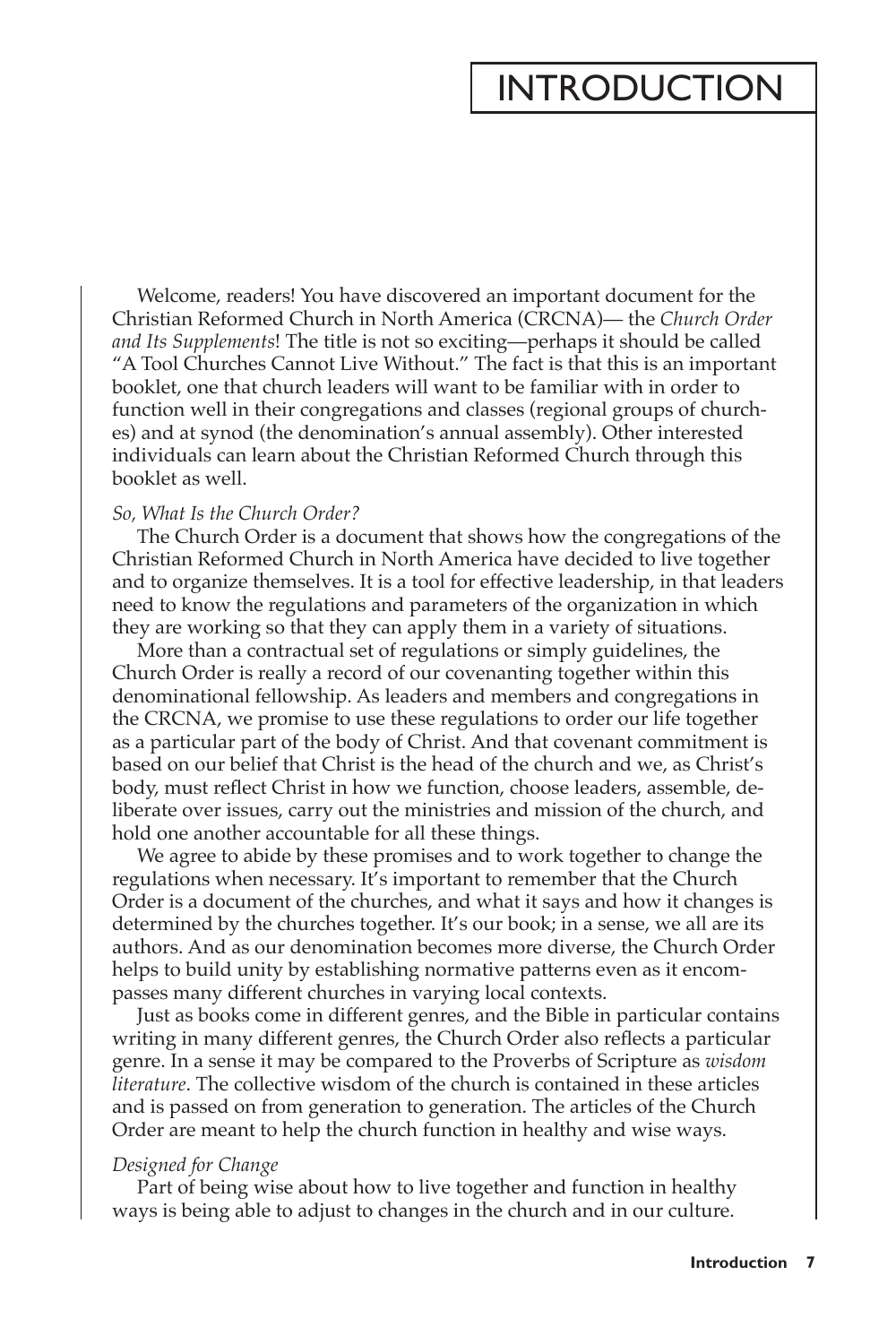When the churches discern together by the Holy Spirit's guidance that the Church Order needs to change, they discuss and make these decisions together. The normal process is for a church council to send a request for a change by way of an overture which is sent to the classis, and then on to synod. Each step of the way involves more leaders of the church, bearers of the office of Christ who are trying to discern what is fitting for how God calls us to live together, and fitting for how our churches function in the world today.

So the Church Order is intended to change from time to time, and those changes are made by the broadest assembly of the denomination. What's more, substantial changes need to be communicated to all the churches for feedback before they even go to a synod. If that has not happened, any changes must be approved by a subsequent synod before they take effect. So while we are certainly open to change, we are careful about it, to make sure we hear all the important voices involved.

All this is in keeping with the Scripture verse quoted in Article 1 of the Church Order, "Everything should be done in a fitting and orderly way." This statement in 1 Corinthians 14:40 rises out of a concern about disorder in worship, but it also highlights a New Testament principle that Christians are to behave in ways that are fitting for followers of Christ. The Church Order applies that principle to the organization of the church and the checks and balances that seek to ensure that fittingness.

Our commitment to change and adjust our practices comes from one of the theological fathers of our church, John Calvin, who wrote,

But because [our Lord] did not will in outward discipline and ceremonies to prescribe in detail what we ought to do (because he foresaw that this depended upon the state of the times, and he did not deem one form suitable for all ages), here we must take refuge in those general rules which he has given, that whatever the necessity of the church will require for order and decorum should be tested against these. Lastly, because he has taught nothing specifically, and because these things are not necessary to salvation, and for the upbuilding of the church ought to be variously accommodated to the customs of each nation and age, it will be fitting (as the advantage of the church will require) to change and abrogate traditional practices and to establish new ones. Indeed, I admit that we ought not to charge into innovation rashly, suddenly, for insufficient cause. But love will best judge what may hurt or edify; and if we let love be our guide, all will be safe (*Institutes,* IV.X.30).

Calvin certainly believed in good order in the church for healthy and peaceful functioning, but he also argued that there should be as few rules as necessary, allowing for maximum flexibility. And, most important, he called us to the rule of loving one another as we make decisions in these matters.

#### *Important Distinctions*

It is very important for readers to distinguish between the Church Order, the Church Order Supplements, and the Rules for Synodical Procedure (published separately).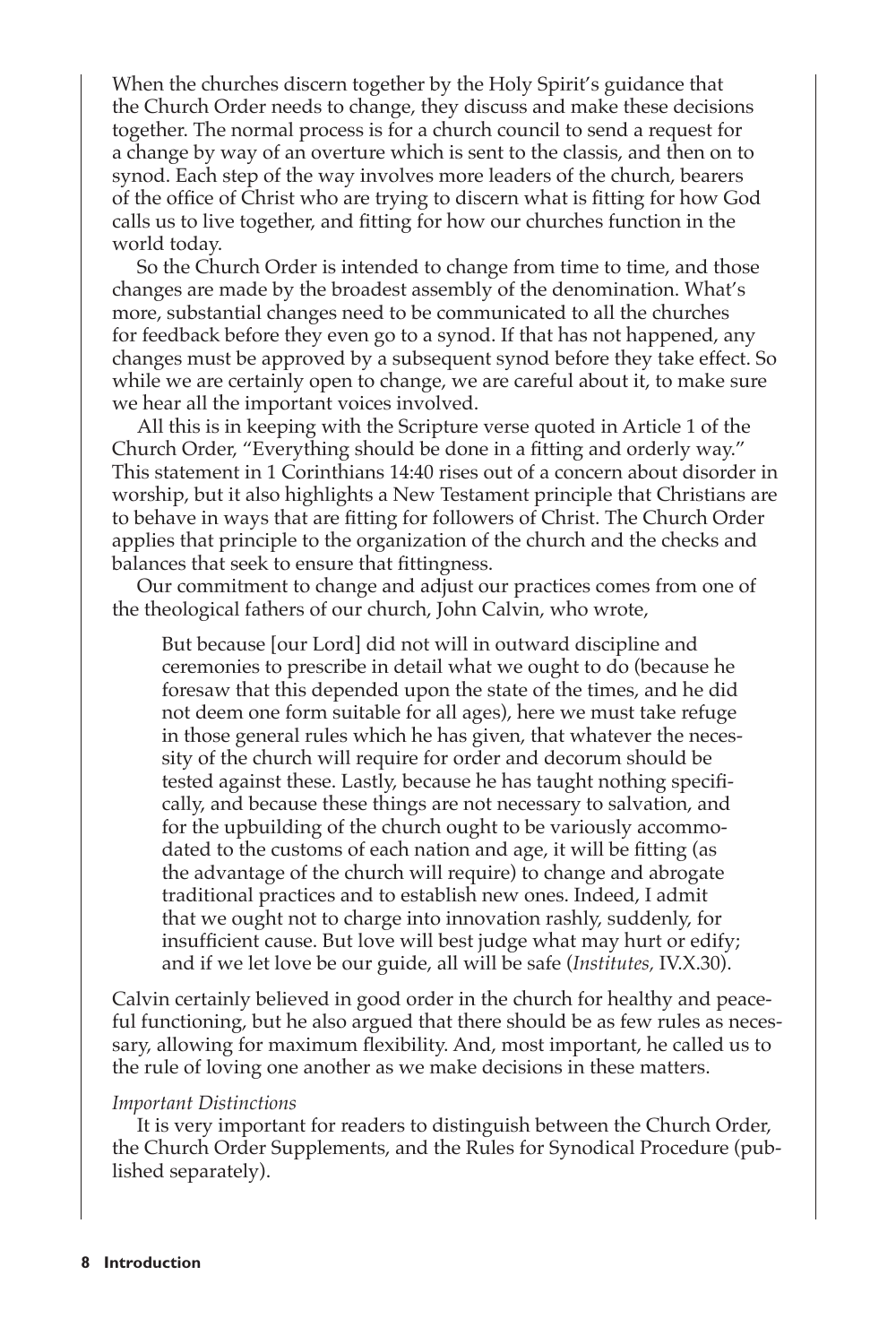The **Church Order** is a list of articles that regulate the organization and activities of the church, which are organized under four main headings—the offices, assemblies, task and activities, and admonition and discipline of the church.

The **Church Order Supplements** are decisions that a particular synod judged were significant enough to accompany the Church Order so that the churches are aware of them.

The **Rules for Synodical Procedure** are an outline for the functioning of the annual synod of the Christian Reformed Church—its constitution, tasks and duties, and the rules of order used in its meetings—and are available on the CRC website.

Many more decisions have been made throughout the years and can be found in the *Acts of Synod*, which is published annually. All can be found online at www.crcna.org. A listing of particular positions of the CRC on various ethical and theological matters can also be found on that website.

#### *Reformed Church Polity*

Church polity refers to the form of governance and organization of a church. The CRCNA follows a Presbyterian form of church polity organized under governance by elders, as compared to Episcopal polities organized under governance by bishops (Roman Catholic, United Methodist, and Episcopal denominations) and Congregational polities organized under the governance of the local congregation (Congregational, Baptist, Disciples of Christ). Some of these congregational polities do allow for greater associations and connections between churches.

Governance by elders is assumed throughout the Christian Reformed Church Order, but please note that CRCNA polity is not exactly like that of Presbyterian denominations. Two particular differences include the fact that we have limited tenure for officebearers (so elders and deacons serve *terms*, not *forever*), and ministers' credentials are held at the local council level, not at the regional (classical) level, as in many Presbyterian and Reformed denominations. Another key difference is that church polity in the CRCNA does not have confessional status and, therefore, the Church Order does not have the same authority as the creeds. The Church Order is subordinate to the creeds and confessions, which are subordinate to Scripture.

#### *New Format*

In 2009-2010 a task force worked at updating the Church Order to eliminate some inconsistencies that had developed over the years, but synods update the Church Order almost every year as changes are made in our everreforming context. The formatting of this booklet is intended to make the Church Order and its Supplements more readable and accessible for use.

For further reflection on the Church Order and its Supplements, please refer to the *Manual of Christian Reformed Church Government*, authored by Dr. Peter Borgdorff and updated annually or as needed—available in the digital library (crcna.org/Library).

May God bless you as you serve in Christ's church in a fitting and orderly way!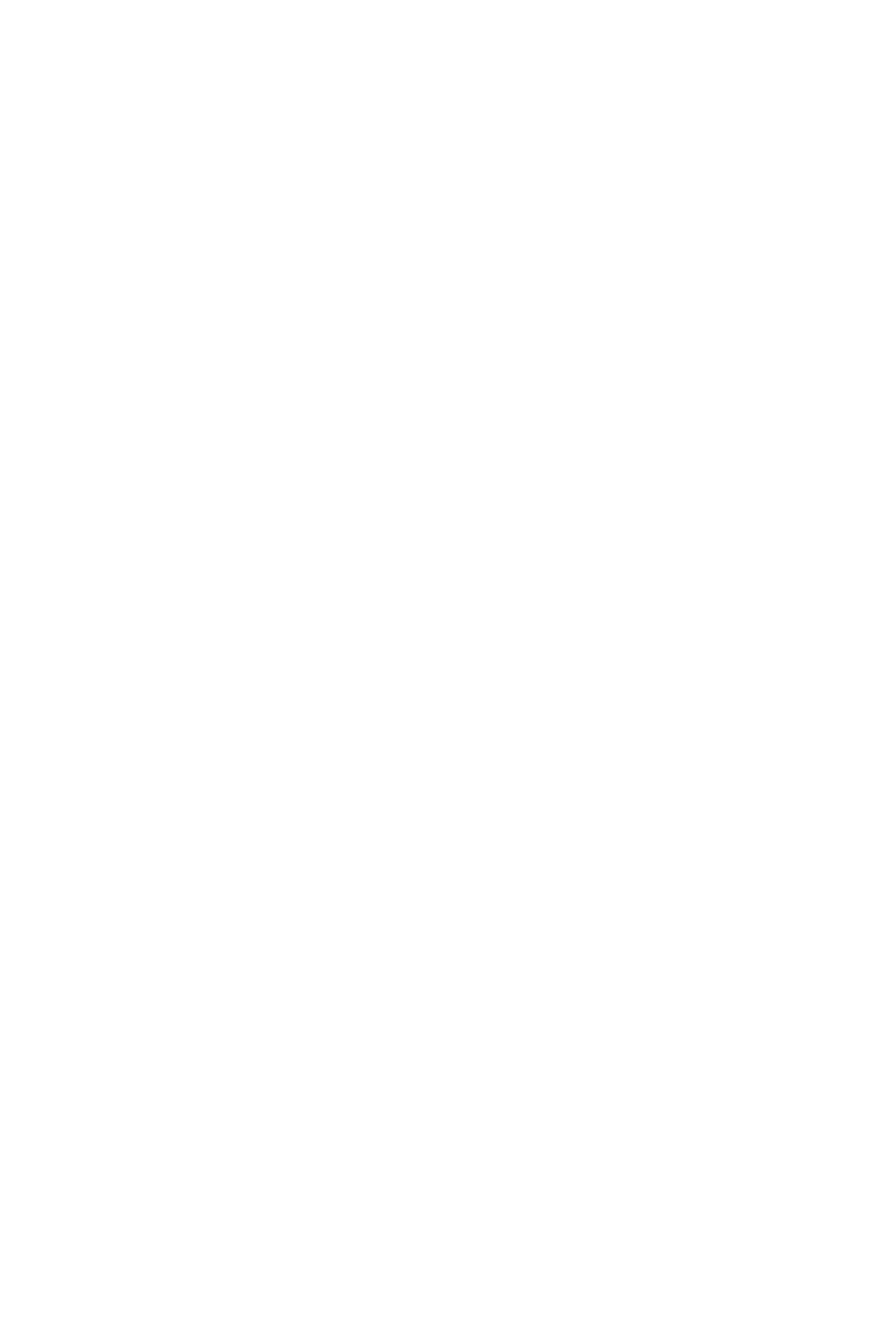### CHURCH ORDER AND ITS SUPPLEMENTS

#### INTRODUCTION

#### *Article 1*

a. The Christian Reformed Church, confessing its complete subjection to the Word of God and the Reformed creeds as a true interpretation of this Word, acknowledging Christ as the only head of his church, and desiring to honor the apostolic injunction that officebearers are "to prepare God's people for works of service, so that the body of Christ may be built up" (Eph. 4:12), and to do so "in a fitting and orderly way" (1 Cor. 14:40), regulates its ecclesiastical organization and activities in the following articles.

b. The main subjects treated in this Church Order are The Offices of the Church, The Assemblies of the Church, The Task and Activities of the Church, and The Admonition and Discipline of the Church.

#### I. THE OFFICES OF THE CHURCH

#### A. General Provisions

#### *Article 2*

The church recognizes the offices of minister of the Word, elder, deacon, and commissioned pastor. These offices differ from each other only in mandate and task, not in dignity and honor.

#### *Article 3*

a. All adult confessing members of the church who meet the biblical requirements are eligible for the offices of minister, elder, deacon, and commissioned pastor.

b. Only those who have been officially called and ordained or installed shall hold and exercise office in the church.

—Cf. Supplement, Articles 3-a, 45, and 48-a

#### **Supplement, Article 3-a**

Regulations

1. a. All congregations may, but will not be required to, allow women to serve in the office of minister, elder, deacon, or commissioned pastor.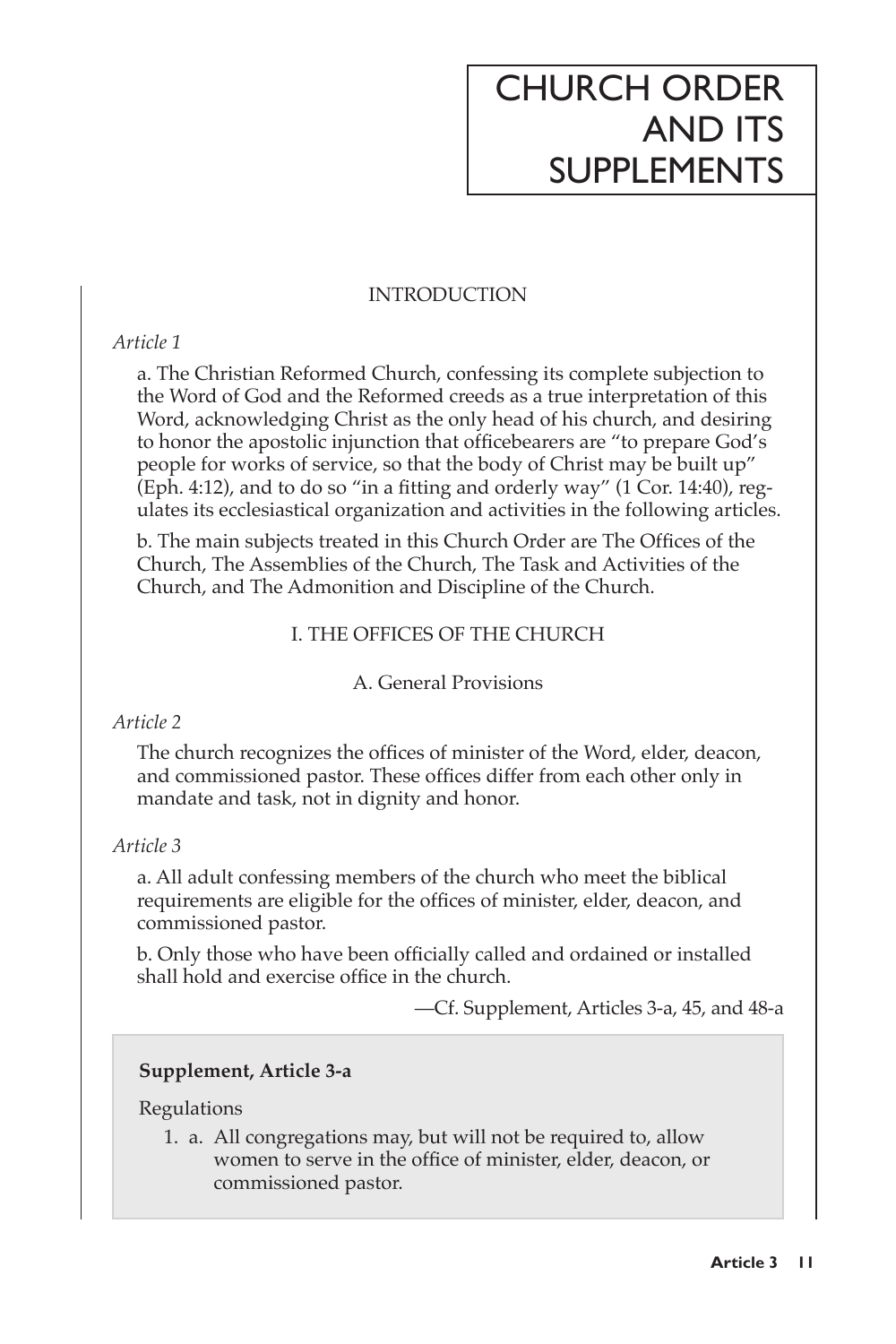- b. Classes may, in keeping with their understanding of the biblical position on the role of women in ecclesiastical office, declare that women officebearers (ministers, elders, deacons, and commissioned pastors) may not be delegated to classis.
- c. All duly elected and ordained officebearers may be delegated to synod. Officebearers shall not be asked to participate against their convictions.
- 2. Synodical deputies shall not be asked to participate against their conviction in any matter relating to ministers of the Word as provided in Articles 6-18 and 82-84 of the Church Order.
- 3. Every classis shall respect the prerogative of its constituent churches to call and ordain officebearers according to their own biblical convictions. No members of classis shall be required to participate against their convictions in a candidate's examination or in processing ministerial credentials. The examination for ordination of a female candidate may then be conducted by a *classis contracta* consisting of delegates from churches that do not object. In the event that a quorum cannot be found, representatives from churches in a neighboring classis may be invited to achieve the equivalent of a quorum.
- 4. Women ministers may not be approved for fields of labor outside North America where our partner churches do not permit the ordination of women.
- 5. In the consideration of applications submitted by qualified women for candidacy for the office of minister of the Word, both the Candidacy Committee and synod shall ensure that trustees and delegates will not be forced to participate against their convictions. In the declaration of candidacy delegates may exercise their right to abstain from voting.
- 6. The executive director shall maintain a list of classes that have declared that women officebearers (ministers, elders, deacons, and commissioned pastors) may not be delegated to classis.

(*Acts of Synod 2007*, pp. 610-12)

#### *Article 4*

a. In calling and electing to an office, the council shall ordinarily present to the congregation a nomination of at least twice the number to be elected. When the council submits a nomination which totals less than twice the number to be elected, it shall give reasons for doing so.

—Cf. Supplement, Article 4-a

b. Prior to making nominations the council may give the congregation an opportunity to direct attention to suitably gifted persons.

c. The election by the congregation shall take place under the supervision of the council after prayer and in accordance with the regulations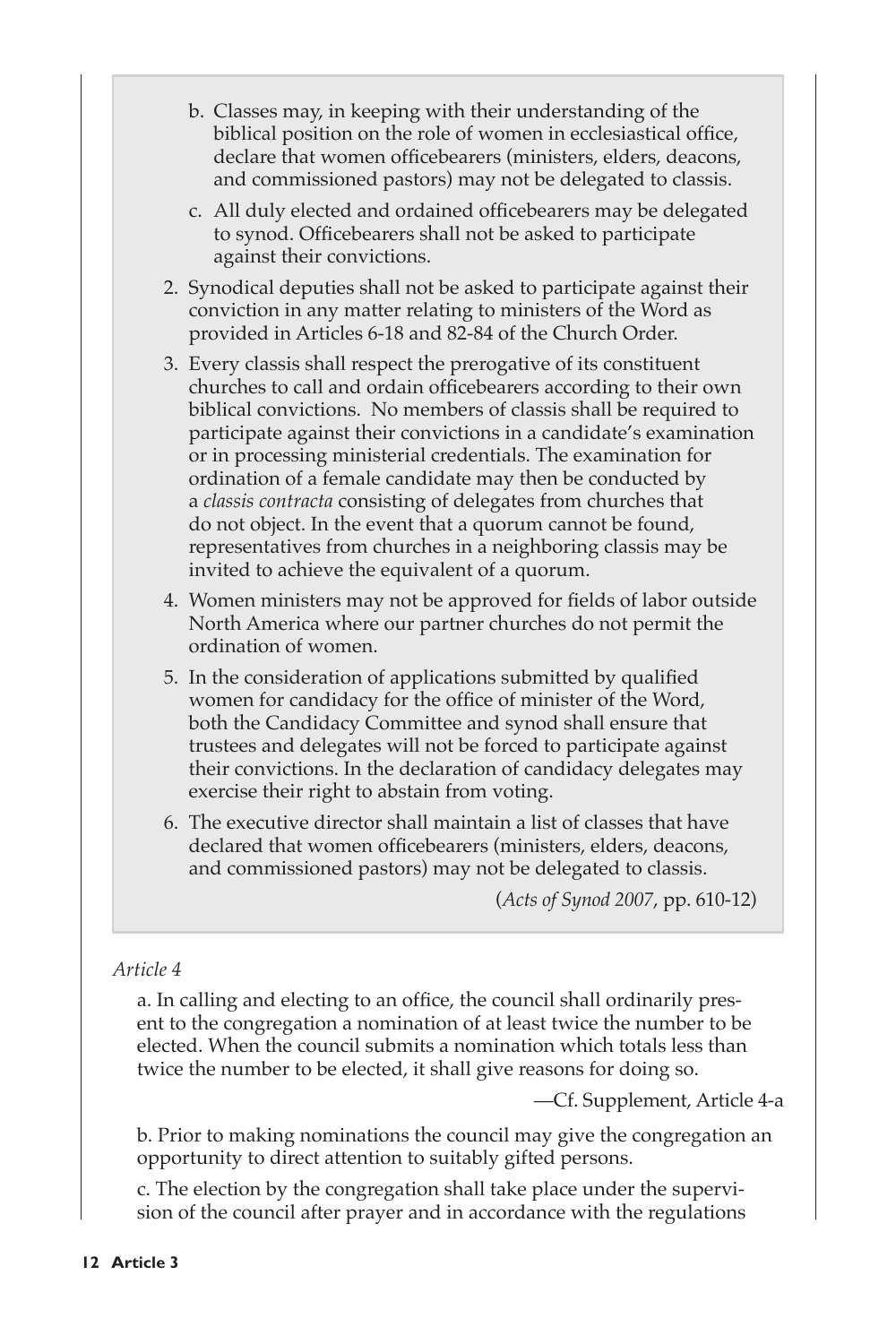established by the council. Adult confessing members in good standing shall have the right to vote.

d. After having called the elected persons to their respective offices and having announced their names, the council shall proceed to ordain or install them if no valid impediment has arisen. The ordination or installation shall take place in the public worship services with the use of the prescribed ecclesiastical forms.

#### **Supplement, Article 4-a**

*Modification for Churches of Classis Red Mesa*

In calling to an office, the council shall present to the congregation a nomination of one or more persons for each position to be filled.

(*Acts of Synod 1983*, p. 660)

#### *Use of Lot in Elections*

The use of the lot in the election of officebearers is permitted when a congregational vote is part of the process.

(*Acts of Synod 2003*, p. 609)

#### *Article 5*

All officebearers, on occasions stipulated by council, classical, and synodical regulations, shall signify their agreement with the doctrine of the church by signing the Covenant for Officebearers.

—Cf. Supplement, Article 5

#### **\*Supplement, Article 5**

#### *Covenant for Officebearers*

We, [the undersigned], believe the Holy Scriptures of the Old and New Testaments to be the inspired Word of God, which proclaims the good news of God's creation and redemption through Jesus Christ. Acknowledging the authority of God's Word, we submit to it in all matters of life and faith.

We affirm three creeds—the Apostles' Creed, the Nicene Creed, and the Athanasian Creed—as ecumenical expressions of the Christian faith. In doing so, we confess our faith in unity with followers of Jesus Christ throughout all ages and among all nations.

We also affirm three confessions—the Belgic Confession, the Heidelberg Catechism, and the Canons of Dort—as historic Reformed expressions of the Christian faith, whose doctrines fully agree with the Word of God. These confessions continue to define the way we understand Scripture, direct the way we live in response to the gospel, and locate us within the larger body of Christ.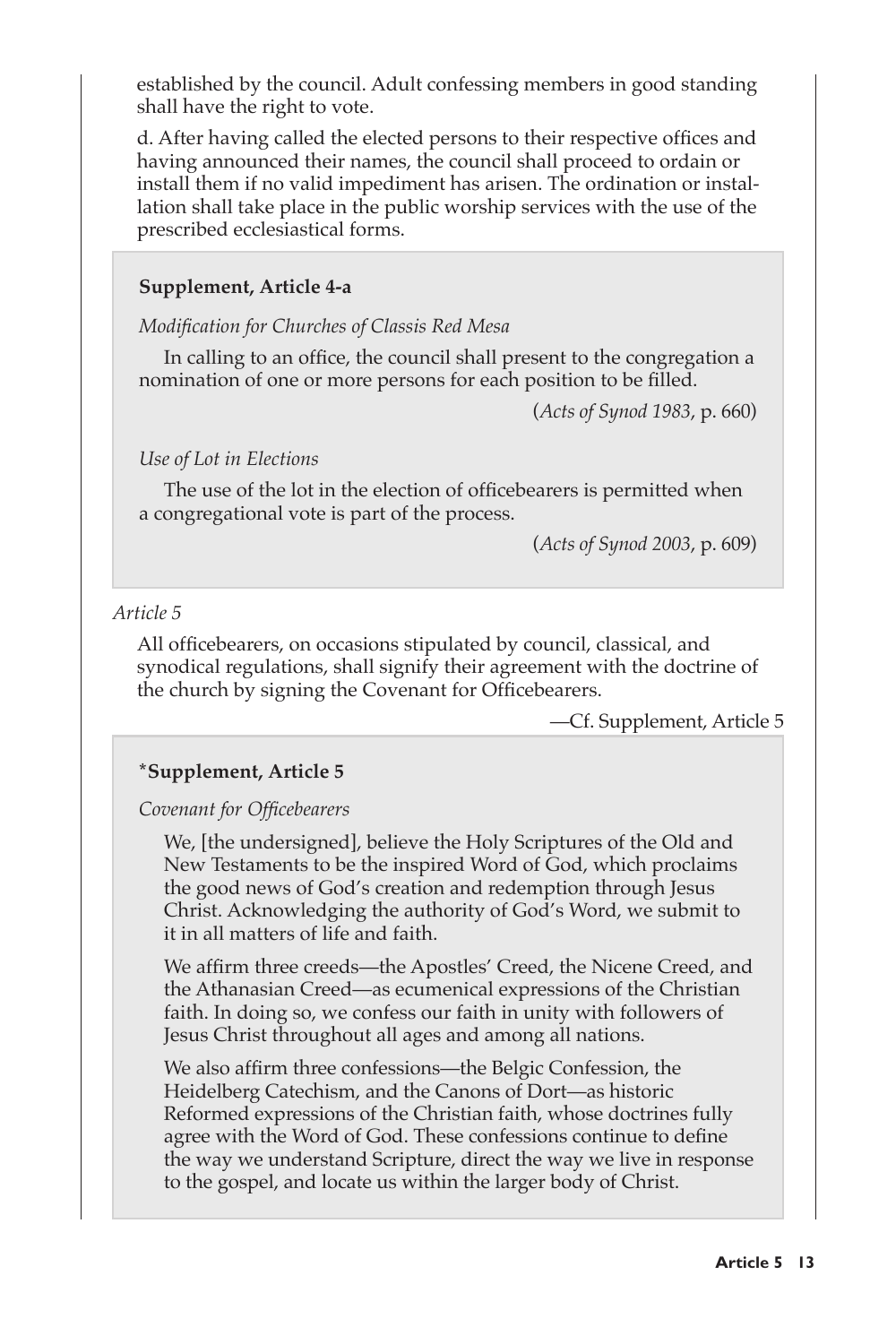Grateful for these expressions of faith, we promise to be formed and governed by them. We heartily believe and will promote and defend their doctrines faithfully, conforming our preaching, teaching, writing, serving, and living to them.

Along with these historic creeds and confessions, we also recognize the witness of Our World Belongs to God: A Contemporary Testimony as a current Reformed expression of the Christian faith that forms and guides us in our present context.

We also promise to present or receive confessional difficulties in a spirit of love and fellowship with our brothers and sisters as together we seek a fuller understanding of the gospel. Should we come to believe that a teaching in the confessional documents is not the teaching of God's Word, we will communicate our views to the church, according to the procedures prescribed by the Church Order and its supplements. If the church asks, we will give a full explanation of our views. Further, we promise to submit to the church's judgment and authority.

We honor this covenant for the well-being of the church to the glory of God the Father, Son, and Holy Spirit.

(*Acts of Synod 2012*, pp. 761-62)

\*To be signed by professors, ministers, commissioned pastors, elders, and deacons when ordained and/or installed in office.

*Guidelines and Regulations re Gravamina*

Synod declares that gravamina fall into at least two basic types:

- 1. A *confessional-difficulty gravamen:* a gravamen in which a subscriber expresses personal difficulty with the confession but does not call for a revision of the confessions, and
- 2. A *confessional-revision gravamen:* a gravamen in which a subscriber makes a specific recommendation for revision of the confessions.

A. Guidelines as to the meaning of affirming the confessions by means of the Covenant for Officebearers:

- 1. The person signing the Covenant for Officebearers affirms without reservation all the doctrines contained in the standards of the church as being doctrines that are taught in the Word of God.
- 2. The signatory does not by affirming the confessions declare that these doctrines are all stated in the best possible manner, or that the standards of our church cover all that the Scriptures teach on the matters confessed. Nor does the signatory declare that every teaching of the Scriptures is set forth in our confessions, or that every heresy is rejected and refuted by them.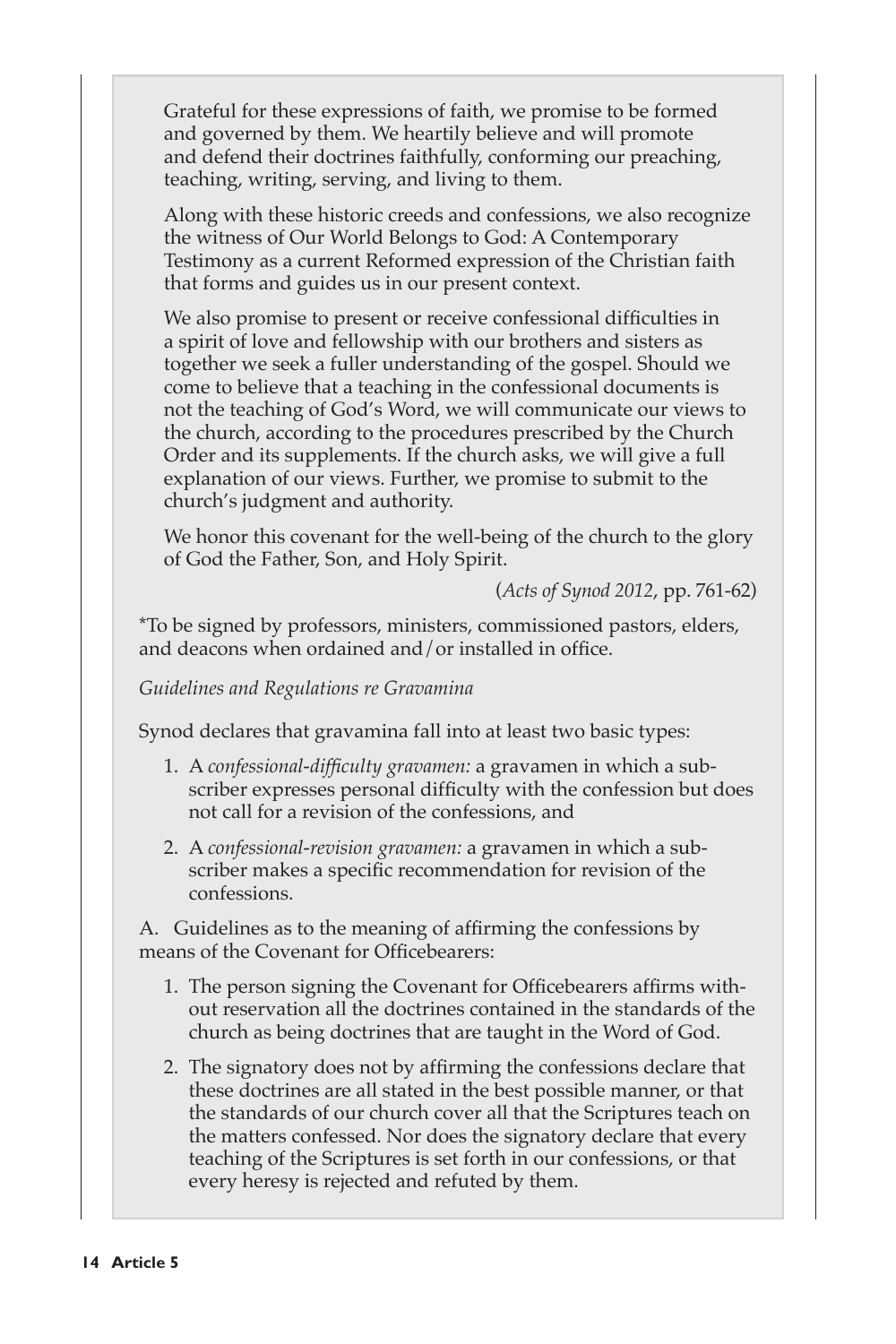3. A signatory is bound only to those doctrines that are confessed, and is not bound to the references, allusions, and remarks that are incidental to the formulation of these doctrines, nor to the theological deductions that some may draw from the doctrines set forth in the confessions. However, no one is free to decide for oneself or for the church what is and what is not a doctrine confessed in the standards. In the event that such a question should arise, the decision of the assemblies of the church shall be sought and acquiesced in.

B. Regulations concerning the procedure to be followed in the submission of a confessional-difficulty gravamen:

- 1. Ministers (whether missionaries, professors, or others not serving congregations as pastors), elders, or deacons shall submit their "difficulties" to their councils for examination and judgment. Should a council decide that it is not able to judge the gravamen submitted to it, it shall submit the matter to classis for examination and judgment. If the classis, after examination, judges that it is unable to decide the matter, it may submit it to synod, in accordance with the principles of Church Order Article 28-b.
- 2. In all instances of confessional-difficulty gravamina, the matter shall not be open for discussion by the whole church, since this type of gravamen is a personal request for information and/ or clarification of the confession. Hence this type of gravamen should be dealt with pastorally and personally by the assembly addressed.

C. Regulations concerning the procedure to be followed in the submission of a confessional-revision gravamen:

- 1. The basic assumption of the church in requiring affirmation of the Covenant for Officebearers is that the doctrines contained in the confessions of the church fully agree with the Word of God. The burden of proof, therefore, rests upon the signatory who calls upon the church to justify or revise its confessions.
- 2. Ministers (including missionaries, professors, or others not serving congregations as pastors), elders, or deacons shall submit their gravamina calling for revision of the confessions to their councils for examination and judgment. Should the council decide that it is not able to judge the gravamen submitted to it, it shall submit the matter to classis for examination and judgment. If the classis, after examination, judges that it is unable to decide the matter, classis may submit it to synod, in accordance with the principles of Church Order Article 28-b.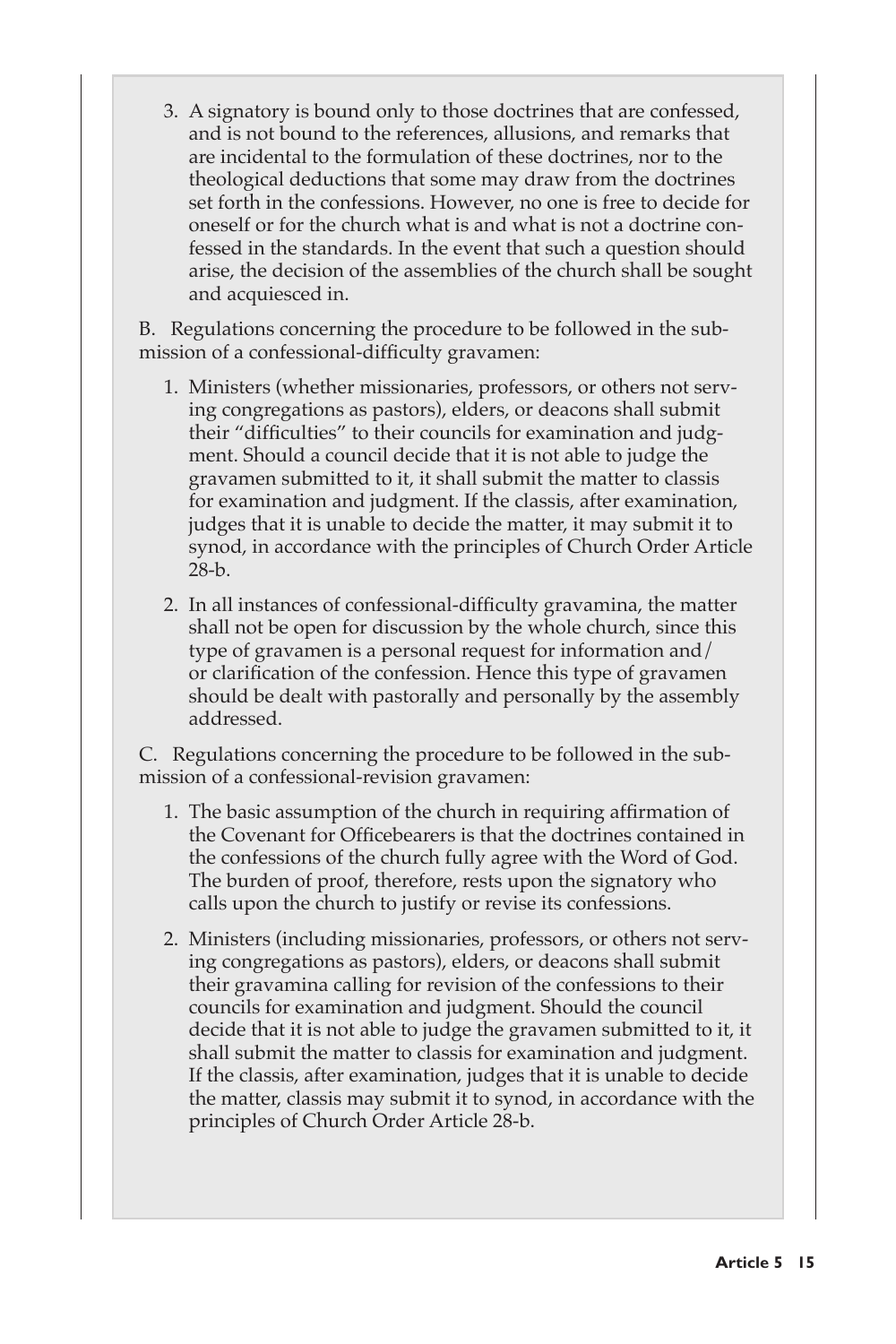- 3. If the gravamen is adopted by the council and the classis as its own, it becomes an overture to the broader assemblies, and therefore it is open for discussion in the whole church.
- 4. If the gravamen is rejected by the classis, it may be appealed to synod; and when the constituted synod declares the matter to be legally before it for action, all the signers of the Covenant for Officebearers shall be free to discuss it together with the whole church until adjudicated by synod.
- 5. Since the subscriber has the right of appeal from the judgment of a council to classis and from classis to synod, the mere fact that the matter is being appealed shall not be a reason for suspending or otherwise disciplining an officebearer, provided other provisions of the Church Order are observed.
- 6. A revision of the confessions shall not be adopted by synod until the whole church membership has had adequate opportunity to consider it.

(*Acts of Synod 2012*, pp. 762-65)

#### B. The Ministers of the Word

#### *Article 6*

a. The completion of a satisfactory theological training shall be required for admission to the ministry of the Word.

b. Graduates of the theological seminary of the Christian Reformed Church who have been declared candidates for the ministry of the Word by synod shall be eligible for call.

c. Those who have been trained elsewhere shall not be eligible for call unless they have met the requirements stipulated in the synodical regulations and have been declared by synod to be candidates for the ministry of the Word.

—Cf. Supplement, Article 6

#### **Supplement, Article 6**

A. Students having studied theology at other than Calvin Theological Seminary shall complete the prescribed requirements of the Ecclesiastical Program for Ministerial Candidacy (EPMC) before they shall be declared eligible for call in our churches.

(*Acts of Synod 1924*, p. 38)

B. Students shall be declared candidates by synod after being interviewed by the Candidacy Committee. Recommendations regarding academic qualifications, doctrinal soundness, spiritual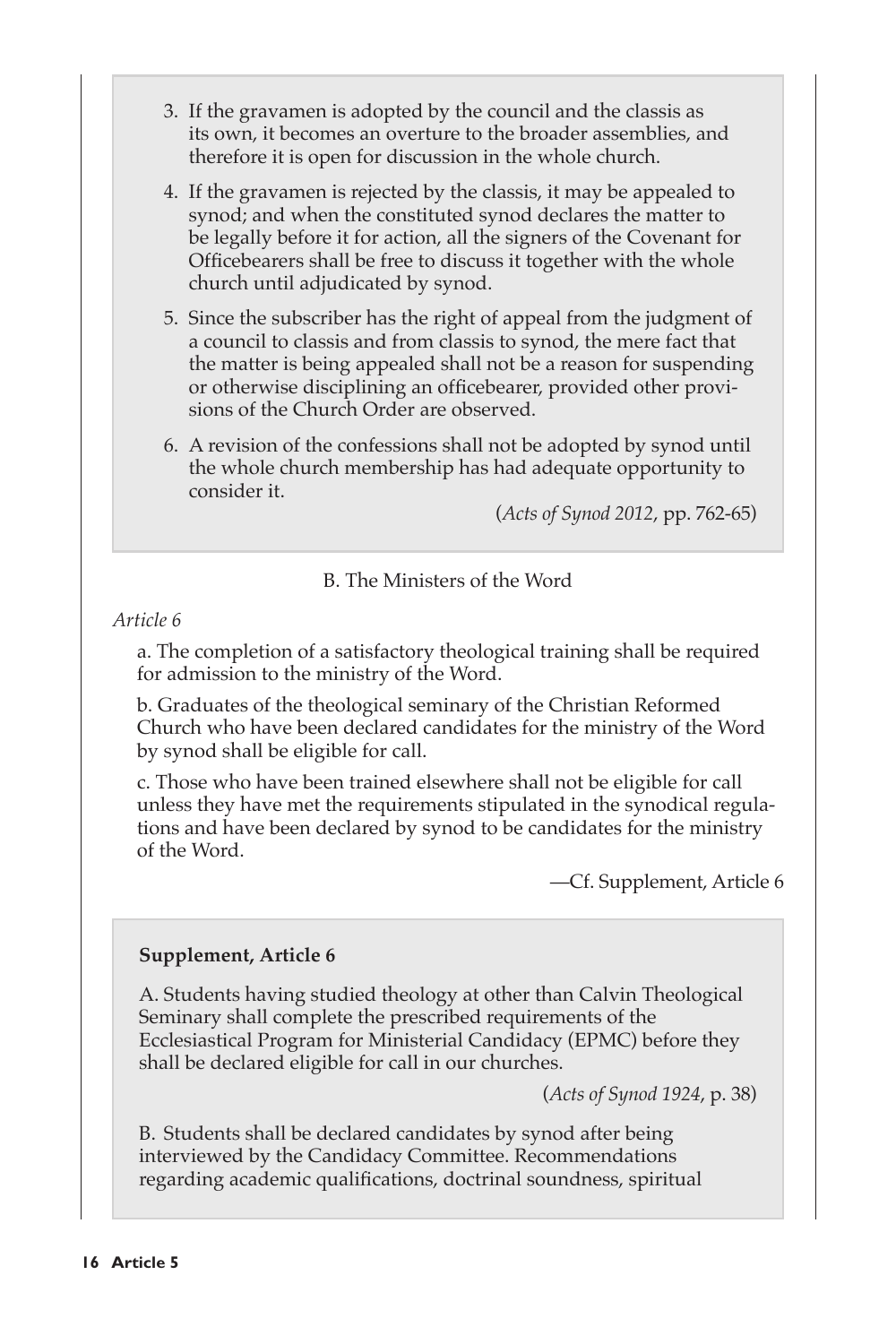fitness, and personality are to be presented to the Candidacy Committee by the Calvin Theological Seminary faculty.

> (*Acts of Synod 1961*, p. 55) (Amended *Acts of Synod 2004,* 619-20)

- C. Regulations for declaring candidacy between the annual synods
	- 1. Applications for candidacy may be made by students who anticipate having a combination of four or fewer uncompleted units in their seminary program as of the meeting of the synod at which they will be declared a candidate. Each course and internship would be considered a "unit" for purposes of this calculation.
	- 2. Synod may declare such students to be candidates contingent upon completion of all remaining requirements.
	- 3. When a student completes all remaining requirements, the Candidacy Committee shall announce the candidate's eligibility for call.
	- 4. Any student who does not complete the remaining requirements by March 1 must reapply for candidacy to the Candidacy Committee.
	- 5. Any such candidate who has not received and accepted a call to one of our churches and desires to continue eligibility for candidacy must make application the Candidacy Committee by May 15.

(*Acts of Synod 1975*, p. 111) (Amended *Acts of Synod 2004,* pp. 619-20) (See also Supplement, Article 10)

D. When voting to declare candidates for the ministry of the Word, synod shall vote on the candidates as a group.

(*Acts of Synod 2006*, p. 639)

#### *Article 7*

a. Those who have not received the prescribed theological training but who give evidence that they are singularly gifted as to godliness, humility, spiritual discretion, wisdom, and the native ability to preach the Word, may, by way of exception, be admitted to the ministry of the Word.

b. Those preparing for the ordained ministry under the provisions of this article are required to complete the Modified Ecclesiastical Program for Ministerial Candidacy (MEPMC).

—Cf. Supplement, Article 7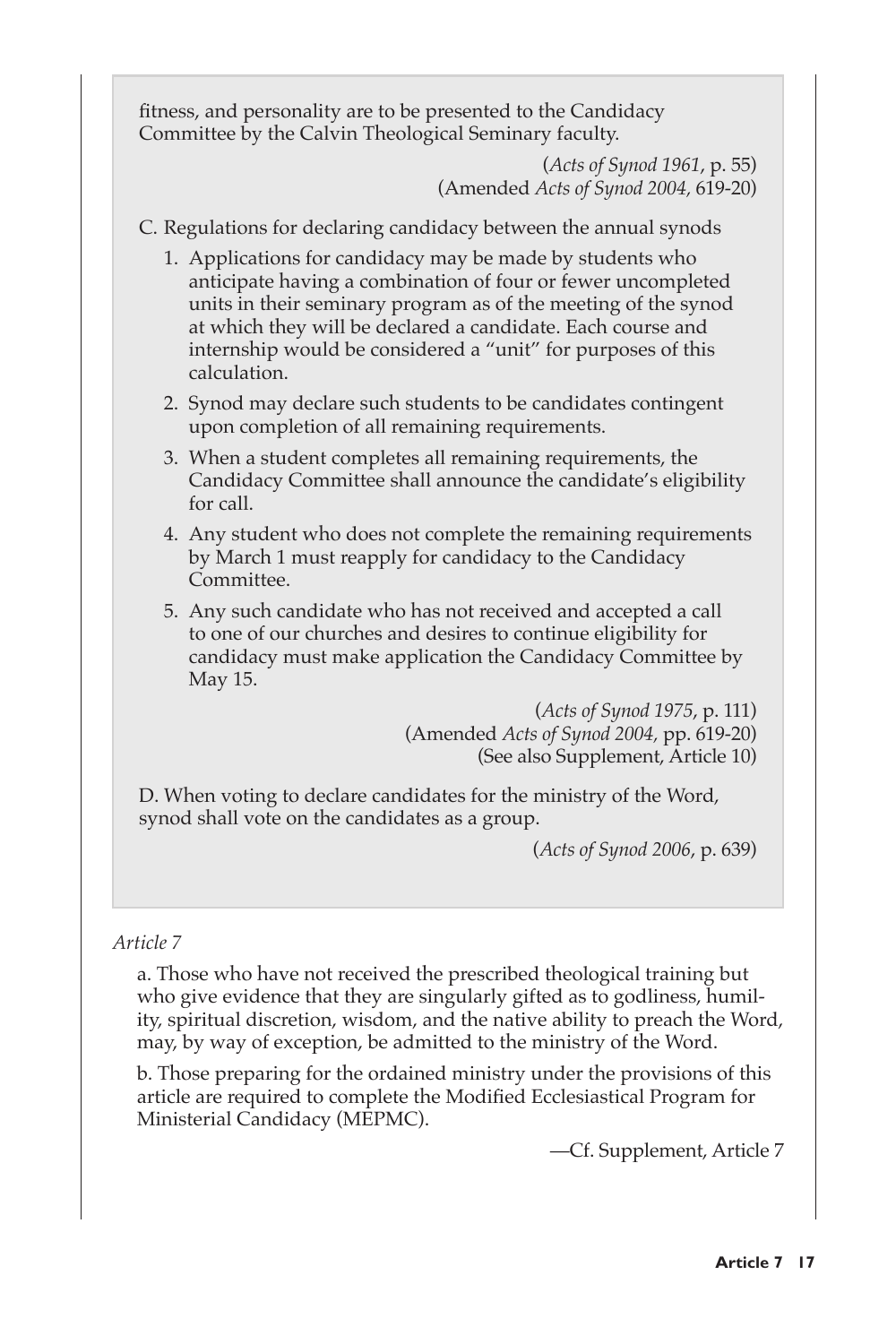#### **Supplement, Article 7**

A. Eligibility for Call by Way of Article 7

- 1. If anyone wishes to be admitted to the ministry of the Word in accordance with Article 7, the procedure described in "The Journey to Ministry: Article 7"available from the Candidacy Committee and online at www.crcna.org/candidacy must be carefully followed. The home classis of the applicant will examine the candidate in the presence of synodical deputies when a favorable recommendation from the Candidacy Committee has been received. In addition to meeting the high standards of Church Order Article 7, a person who seeks to be ordained as a minister of the Word by way of Article 7 must also do so in the context of a particular congregation's desire and commitment to call that person to serve as minister of the Word.
- 2. The classical exam for an Article 7 applicant shall include the following subjects:
	- a. Exegesis of the Old and New Testaments
	- b. Bible History
	- c. Dogmatics
	- d. General and American Church History
- 3. If the examination is favorable, the applicant shall be declared eligible for a call.
- 4. When the candidate receives and accepts a call, a pre-ordination exam shall be administered, in the presence of synodical deputies, by the home classis of the calling church. This exam shall be in accordance with existing regulations, excepting the ancient languages.

(*Agenda 1920*, pp. 26-27; *Acts of Synod 1922*, pp. 72-73) (Amended *Acts of Synod 1996*, p. 581)

B. Declarations re Admittance by Way of Article 7

The Candidacy Committee, in determining the suitability of an applicant for ordination by way of Article 7, shall be guided by the following criteria:

- 1. The "gifts" mentioned in Article 7 should be possessed by an applicant in a very exceptional measure. No one should be considered unless the applicant has extraordinary qualities.
- 2. Not only the qualifications mentioned in Article 7 should be considered but such an applicant should also possess exceptional knowledge of the Word, knowledge of spiritual needs, and native ability to apply the Word.
- 3. This article should never be used as a means to ordain lay workers who may desire such, and whose prestige would be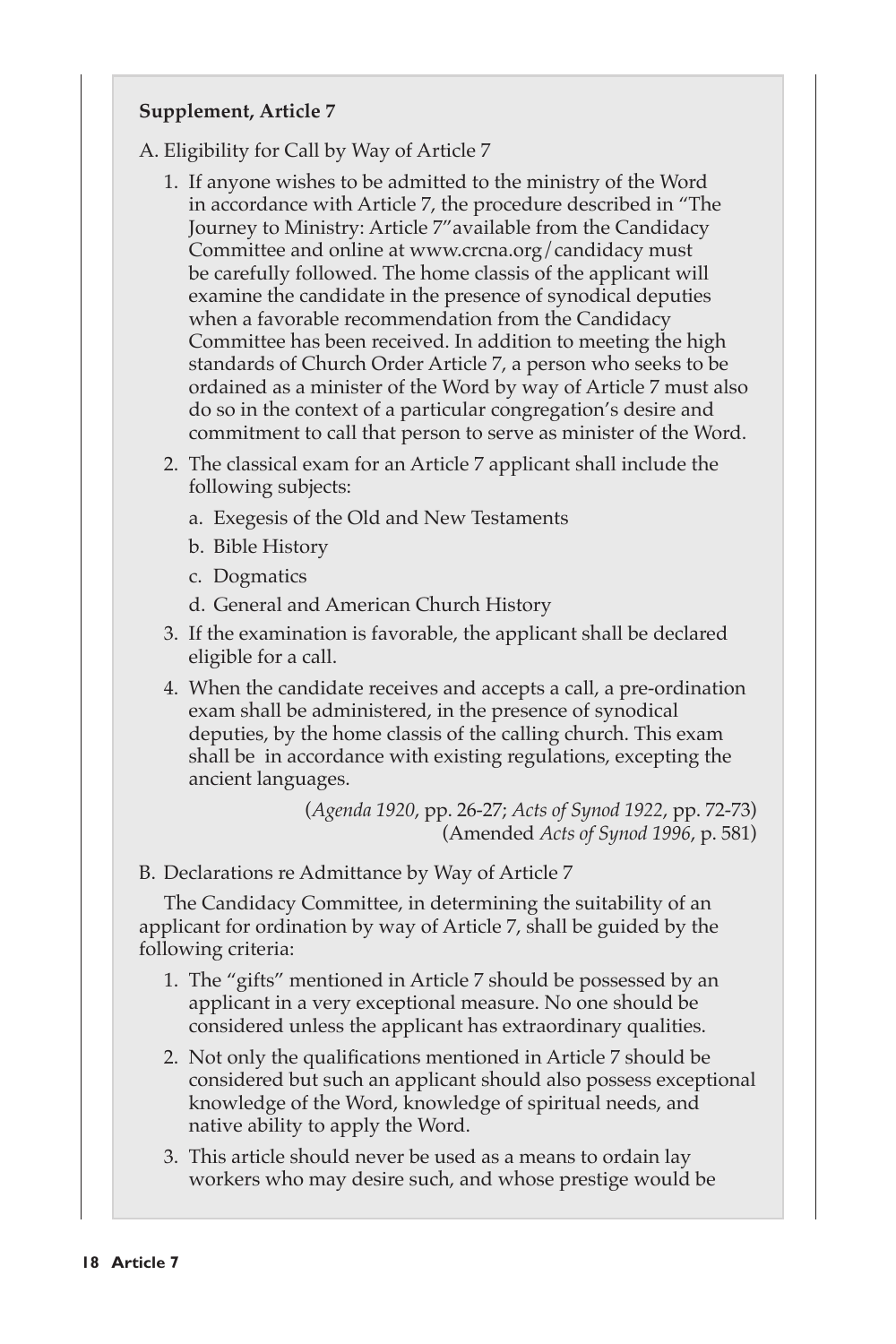increased by such action. The churches are reminded that the regular door to the ministry is a thorough academic training. This must be maintained in theory and practice.

(Adapted from the *Acts of Synod 1947*, p. 94)

- C. Special Advice for Classis Red Mesa
	- 1. That the following be the method by which the ordination of native workers is to be effected:
		- a. That capable persons, who feel the call to the gospel ministry, be encouraged to pursue the regular course of study for ordination.
		- b. That those who are not able to pursue that course, and who possess exceptional gifts, be advised to seek ordination under the pattern prescribed by Article 7 of the Church Order, and make known their desire to their council, the classis, and the Candidacy Committee.
	- 2. For those seeking ordination by way of Article 7 of the Church Order, the following procedure is recommended:
		- a. The written credentials of the council and the Classis Ministerial Leadership Team concerning the required qualifications stated in Article 7 are to be forwarded to the Candidacy Committee.
		- b. Upon receipt of application, together with the recommendation of the council and the Classis Ministerial Leadership Team, the Candidacy Committee shall determine whether it considers the applicant eligible for further consideration to become ordained under Article 7.
		- c. If the preliminary judgment is favorable, the Candidacy Committee is authorized to issue the applicant a preaching license so that the applicant can preach at several of the churches in the classis.
		- d. All other procedures of the Candidacy Committee (as approved by Synod 2006) shall apply.
		- e. The examination for ordination follows later according to existing rules, except in the classical languages.

(Adapted from *Acts of Synod 1958*, pp. 87-88) (*Acts of Synod 2006,* p. 663)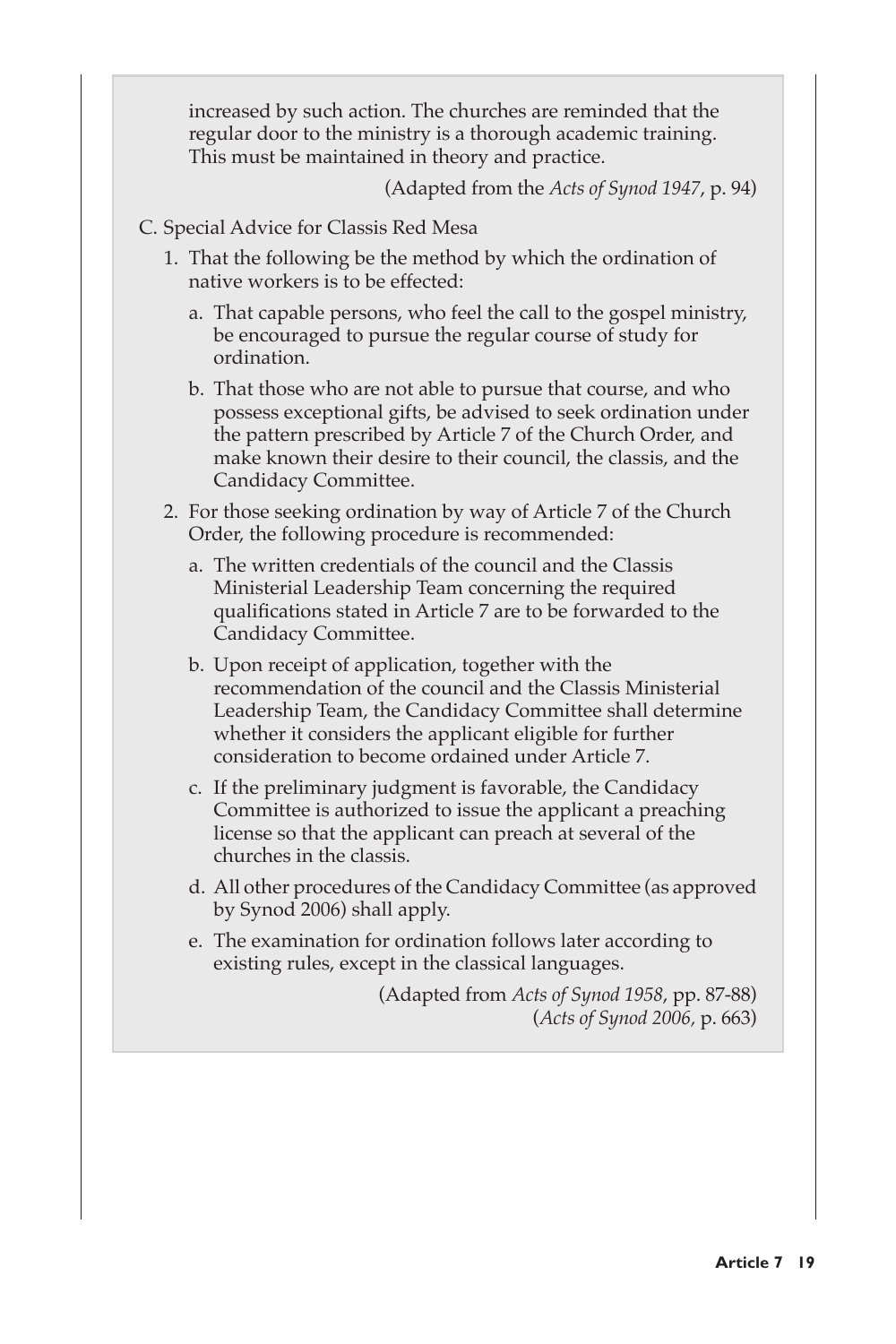#### *Article 8*

a. Ministers of the Christian Reformed Church are eligible for call, with due observance of the relevant rules.

b. Ministers of the Reformed Church in America are eligible for call to serve in the Christian Reformed Church, with due observance of the relevant rules.

c. Ministers ordained outside of the CRCNA who desire to become ministers in the Christian Reformed Church shall be required to complete a learning plan endorsed by the Candidacy Committee.

d. Ministers ordained outside of the CRCNA who have not been declared eligible for a call shall not be called unless all synodical requirements have been met.

—Cf. Supplement, Article 8

#### **Supplement, Article 8**

A. *Nominating Ministers Who Have Served Their Present Churches Less Than Two Years*

The synod judges that councils of vacant churches when nominating, should not place in nomination the names of ministers who have served their present churches less than two years, unless there are very special and weighty reasons. And if the counselor deems it necessary, in the name of classis, to approve a nomination bearing the name of a minister having served the present church less than two years, the counselor shall give an account of such action to the classis.

(*Acts of Synod 1916*, p. 29)

#### B. *Calling Same Minister Within a Year*

Calling the same minister twice for the same vacancy may not take place within a year without the advice of classis.

(*Acts of Synod 1906*, p. 16)

C. *Calling Ministers for a Specified Term of Service*

- 1. If the letter of call designates a specific term, the letter shall also include a statement concerning the possibility and method for reappointment and the financial arrangements which will be made in the event that the appointment is not extended beyond the specified term.
- 2. The church's counselor, on behalf of classis, shall make sure the termination procedures and arrangements stated in a letter of call are fair and reasonable.
- 3. When a call is terminated following the procedure agreed to in the letter of call, the minister shall be eligible for a call for a period of two years, after which time the classis, with the concurring advice of the synodical deputies, shall declare the minister to be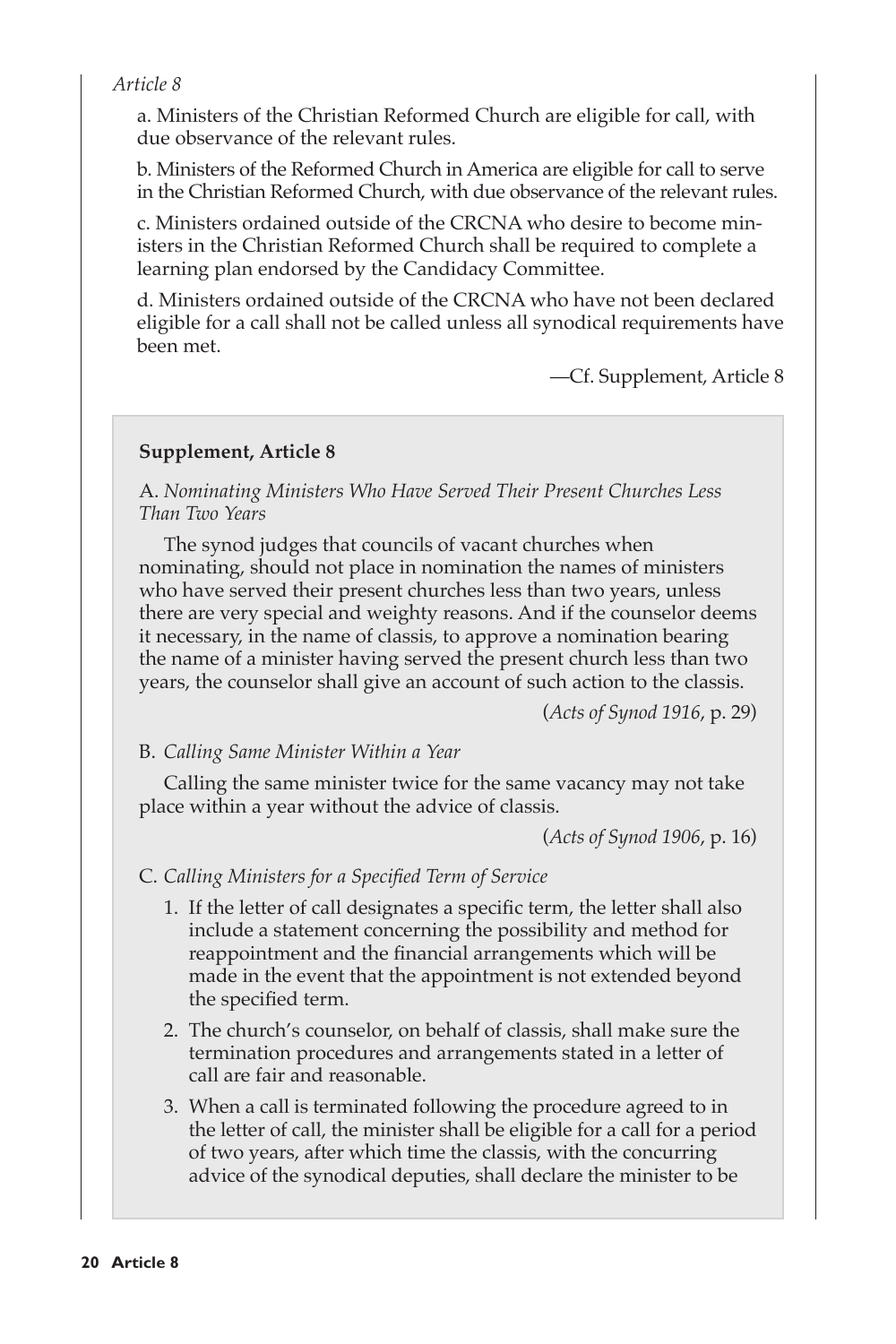released from the ministerial office. For valid reasons the classis, with the concurring advice of the synodical deputies, may extend the minister's eligibility for call on a yearly basis.

(*Acts of Synod 1987,* p. 575)

4. When a term call is extended to a candidate, it shall ordinarily include a term of service of not less than two years.

(*Acts of Synod 2000,* p. 712)

#### D. *Calling Ministers from the Reformed Church in America*

- 1. A church may call a minister of the Reformed Church in America (RCA) with due observance of the relevant rules that govern the Orderly Exchange of Ordained Ministers (Cf. *Acts of Synod 2005*, p. 741). This shall apply only to a church that continues to have a viable ministry.
- 2. Orderly exchange is intended for ordained ministers of the other denomination to engage in extended service with an indefinite or long-term call in a church (the inviting church) while remaining a member of their own church that holds their ministerial credentials.
- 3. An ordained minister of the CRC, in good standing, is eligible to engage in extended service (a call) in the RCA and an ordained minister of the RCA, in good standing, is eligible to engage in extended service (a call) in the CRC.
- 4. Extended service is understood to mean that an ordained minister of the CRC may be invited to serve as a minister of an RCA congregation for an extended period of time while maintaining status as an ordained minister of the CRC, and, vice versa, a minister of the RCA may be invited to serve as a minister of a CRC congregation for an extended period of time while maintaining status as an ordained minister of the RCA. Such a person would preach, teach, and administer the sacraments in a manner consistent with the polity of the inviting church.
- 5. Orderly exchange allows an ordained minister to express the desire, through appropriate channels, to serve in another denomination as an ecumenical witness. However, orderly exchange is always at the invitation of the inviting church and subject to that church's polity.
- 6. To be able to serve in another church, an ordained minister will demonstrate to the appropriate body of the inviting church a knowledge of and appreciation for the theological and liturgical identity, history, polity, and discipline of the church.
- 7. Approval for extended service must be done in consultation with and with the concurrence of the sending body. (In the CRC, the sending body is the calling church council; in the RCA, it is the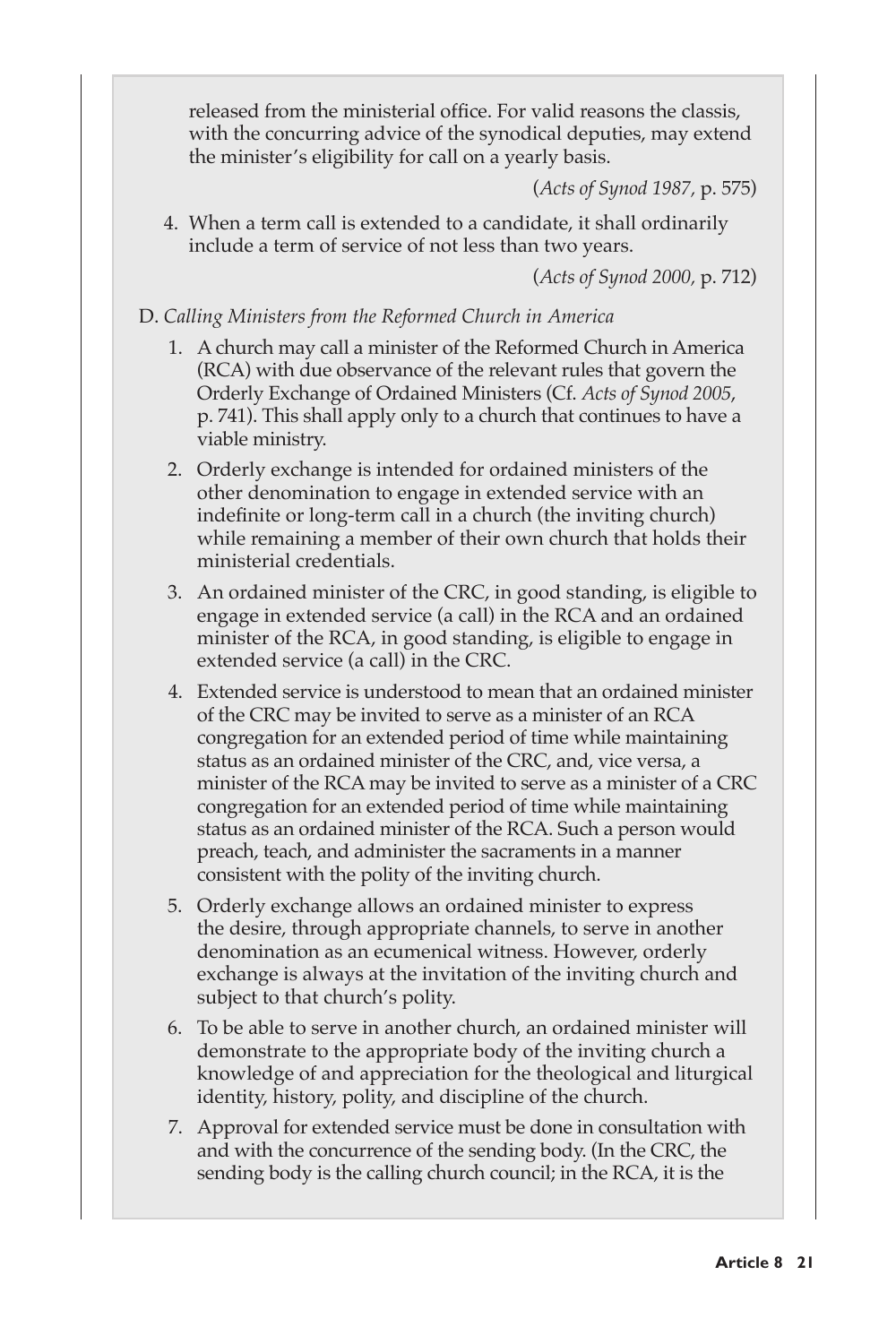classis holding the pastor's membership.) The minister remains accountable to the sending body for continuation of ministerial status. In the event of termination of a call, the polity of the calling church shall be followed, in consultation with the sending church.

#### (*Acts of Synod 2014,* pp. 564-65)

- 8. Responsibility for the pastoral care of ordained ministers and their families is to be initiated by the served congregation, which will also inform both the sending and inviting bodies of the CRC and the RCA, which will then share in that pastoral care.
- 9. The ordained minister is subject to the supervision of the sending body with regard to matters of discipline. The inviting body shall have oversight of the congregation in which the minister serves. Both the inviting and sending bodies shall be in communication and participate as appropriate.
- 10. Each church will make provision for an ordained minister's being granted participation in the appropriate bodies of the church in which he/she is serving (the inviting church). (Cf. Article 38-g and its Supplement.)
- 11. All ordained ministers shall continue to participate in the pension and benefits program of the denomination that holds their ministerial credentials (the sending church). The inviting church has the obligation to cover the pension and benefit costs. (Cf. Article 38-g and its Supplement.)

#### (*Acts of Synod 2005,* pp. 741-42)

12. It is important to the faithful and orderly exchange of ordained ministers that one who would serve in a congregation of another church first be formed and educated for ministry in one's own tradition and have experience in serving in that church's ordained ministry. Such experience and grounding in one's own tradition are seen to be essential prior to serving in a setting of another tradition; therefore, such service is not intended for a first call.

#### (*Acts of Synod 2011,* p. 824)

*Note:* Due to unknown factors, this statement currently does not appear in the RCA Book of Order, yet it is accepted as valid within the CRC.

#### *E. Calling Ministers Ordained Outside of the Christian Reformed Church in North America*

1. A church may consider calling a minister ordained outside of the CRCNA only if it has put forth a sustained and realistic effort to obtain a minister from within the Christian Reformed Church or the Reformed Church in America. This shall apply only to a church which continues to have a viable ministry.

(*Acts of Synod 2005*, p. 742)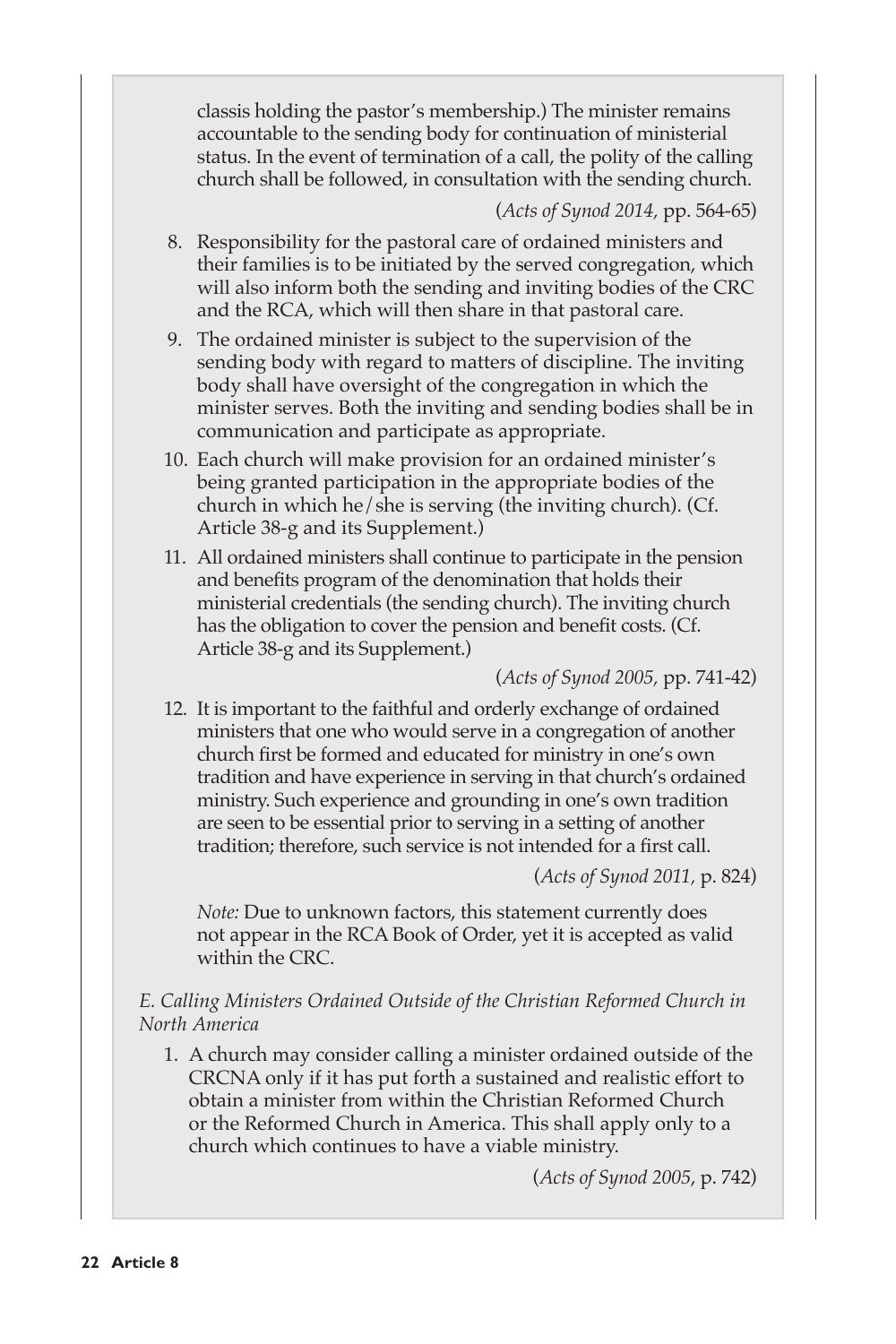- 2. A minister ordained outside of the CRCNA desiring to be declared eligible for a call to a Christian Reformed church shall make application to the Candidacy Committee. Once the application has been filed, the procedures prescribed by the Candidacy Committee in the Journey Toward Ordination document shall be followed.
- 3. A council shall not nominate a minister ordained outside of the CRCNA for a call without the approval of its classis and the Candidacy Committee. Key elements of the discussion are to involve the "need" criteria included previously in Church Order Supplement, Article 8, E, 4, and now presented in the Journey Toward Ordination document in the section on Article 8. Once the council, pastor, classis, and Candidacy Committee all agree to the proposed call, the affiliation process and procedures prescribed in the Journey Toward Ordination document shall be followed.
- 4. At the completion of the affiliation process the classis, with authorization from the Candidacy Committee, shall conduct a colloquium doctum inquiring into the applicant's soundness of doctrine, sanctity of life, and knowledge and appreciation of Christian Reformed practice and usage. Synodical deputies must be present, and a successful examination will require the approval of classis and the concurrence of the synodical deputies.
- 5. The approved nominee or applicant may now be called or declared eligible for call, as the case may be. No further examination or colloquium doctum will be required.

(Adapted from *Acts of Synod 1984,* pp. 642-43) (*Acts of Synod 2019,* p. 783)

#### F. *Determination of Need*

- 1. Synod directs the Candidacy Committee to take specific and special note of the "need" factor when requested to give their advice to the councils and/or classes in the calling of ministers ordained outside of the CRCNA and in declaring ministers ordained outside of the CRCNA available for call in the Christian Reformed Church at their own request.
- 2. Synod calls all parties concerned to review the criteria for "need" offered in the Journey Toward Ordination document (section III, C, 1).

(*Acts of Synod 2019,* p. 783)

#### G. *Joint Ministry of Ministers from Churches in Ecclesiastical Fellowship*

Ministers of denominations in ecclesiastical fellowship with the Christian Reformed Church may be called by way of exception to serve in the Christian Reformed Church while jointly serving ministries within their own denominations. This arrangement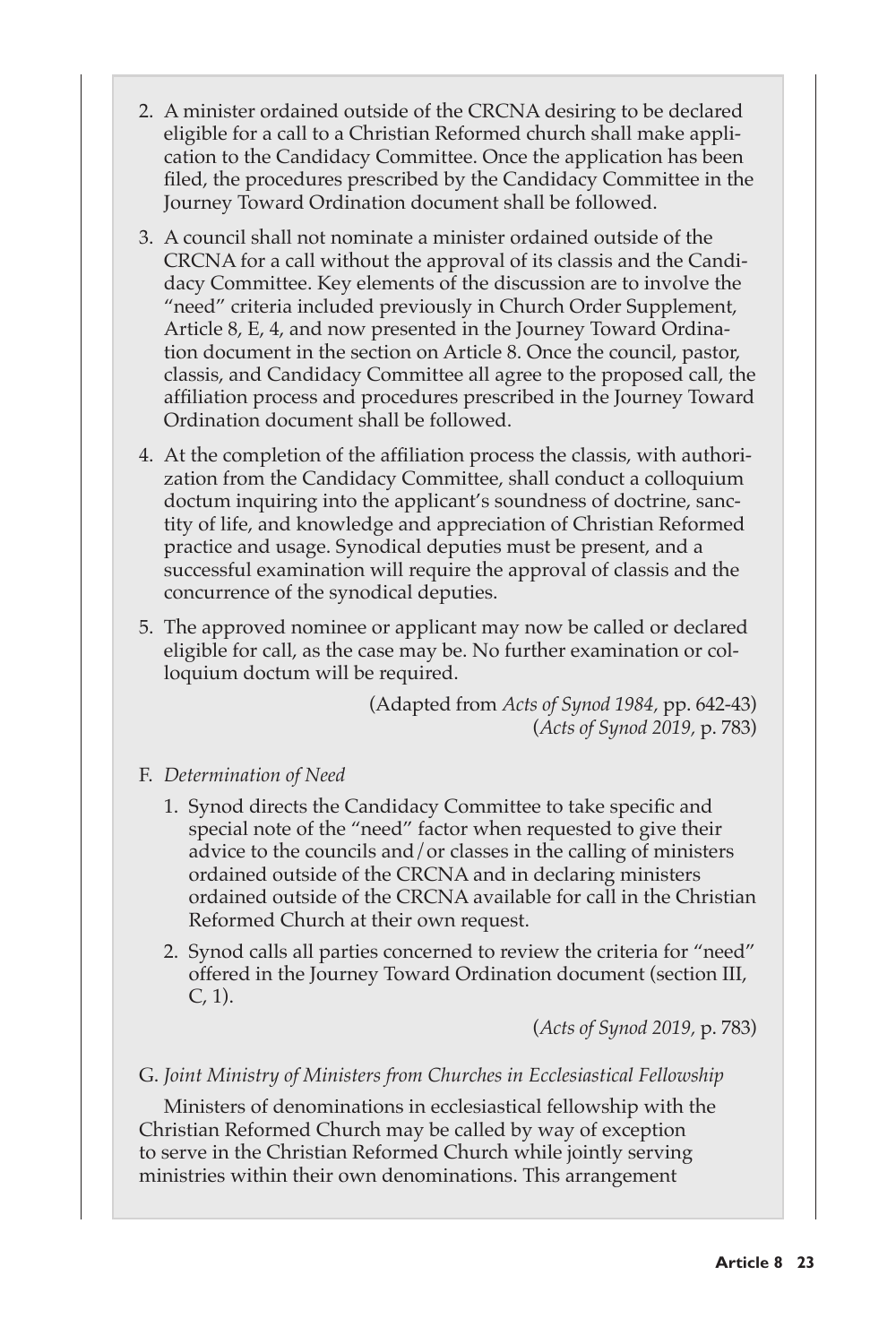requires the approval of classis and the concurrence of the synodical deputies. The specific need for their services must be demonstrated and the pension fund arrangements must be satisfactorily met in the denomination holding the minister's credentials.

Ministers of denominations in ecclesiastical fellowship who so serve churches in the Christian Reformed Church will be accorded the right of delegation to classis and participation in classical committee work for the duration of their time of service in the Christian Reformed Church. This right of delegation and participation shall not extend beyond the boundaries of the classis.

The Christian Reformed Church will by way of exception allow its ministers to be called by a congregation of a denomination in ecclesiastical fellowship if such a minister jointly serves in a congregation of the denomination in ecclesiastical fellowship and in a congregation of the Christian Reformed Church.

#### (*Acts of Synod 1997*, p. 663)

*Note:* The following changes to Supplement, Article 8, G (indicated by strikethrough and *italics*) will be considered by Synod 2021 for adoption:

#### *G. Joint Ministry of Ministers from Churches in Ecclesiastical Fellowship* Communion

Ministers of denominations in ecclesiastical fellowship*communion* with the Christian Reformed Church may be called by way of exception to serve in the Christian Reformed Church while jointly serving ministries within their own denominations. This arrangement requires the approval of classis and the concurrence of the synodical deputies. The specific need for their services must be demonstrated and the pension fund arrangements must be satisfactorily met in the denomination holding the minister's credentials.

Ministers of denominations in ecclesiastical fellowship *communion*  who so serve churches in the Christian Reformed Church will be accorded the right of delegation to classis and participation in classical committee work for the duration of their time of service in the Christian Reformed Church. This right of delegation and participation shall not extend beyond the boundaries of the classis.

The Christian Reformed Church will by way of exception allow its ministers to be called by a congregation of a denomination in ecclesiastical fellowship *communion* if such a minister jointly serves in a congregation of the denomination in ecclesiastical fellowship *communion* and in a congregation of the Christian Reformed Church.

> (*Acts of Synod 1997*, p. 663) (*Acts of Synod 2021*, p. \_\_\_)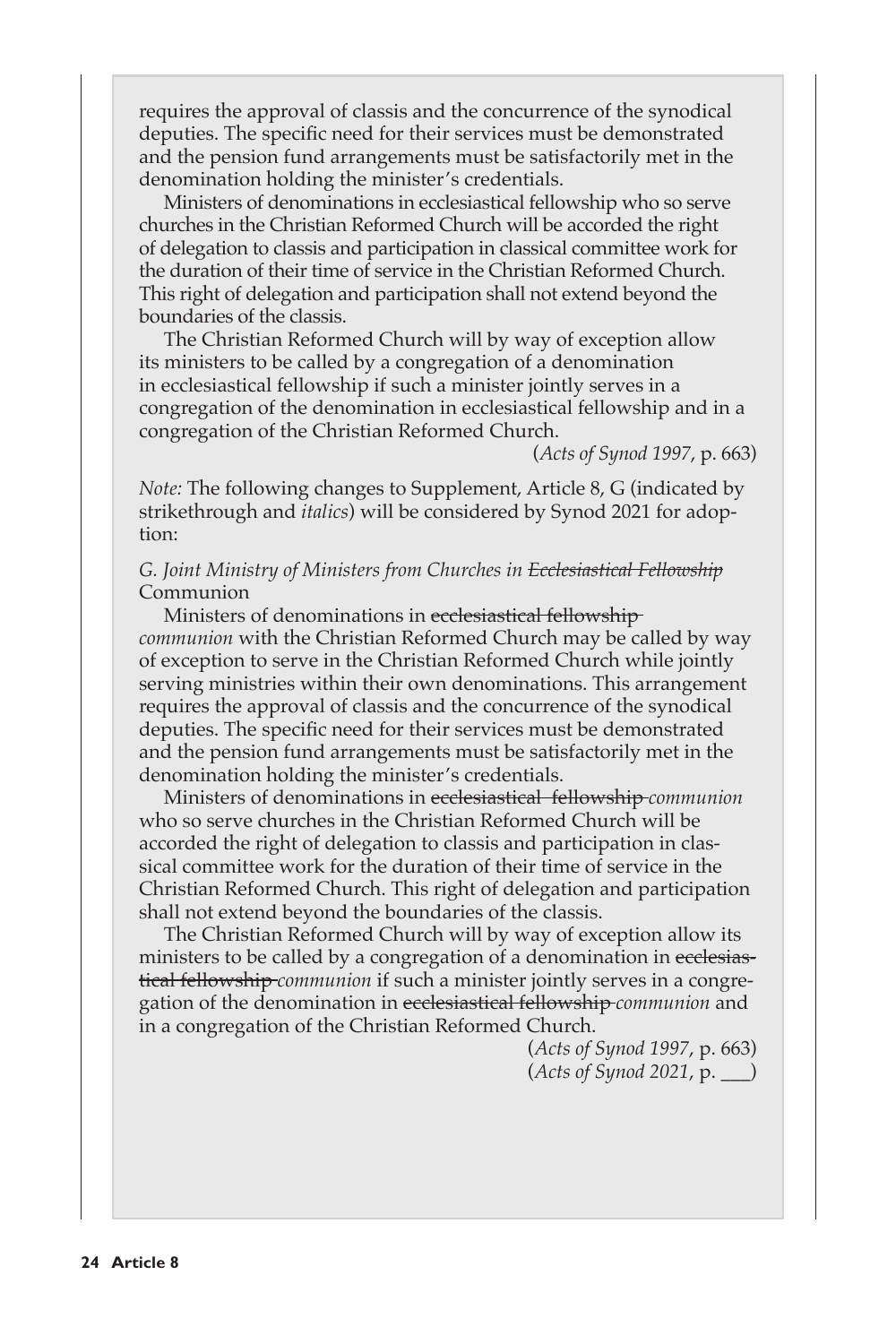#### *Article 9*

In nominating and calling a minister, the council shall seek the approval of the counselor who acts on behalf of classis to see that the ecclesiastical regulations have been observed. The council and counselor shall sign the letter of call and the counselor shall render an account of all matters processed to classis.

#### *Article 10*

a. The ordination of a candidate for the ministry of the Word requires the approval of the classis of the calling church and of the synodical deputies. The classis, in the presence of the deputies, shall examine the candidate concerning the candidate's doctrine and life in accordance with synodical regulations. The ordination shall be accompanied by the laying on of hands by the officiating minister.

b. The installation of a minister shall require the approval of the classis of the calling church or its interim committee, to which the minister shall have previously presented good ecclesiastical testimonials of doctrine and life which have been provided by the former council and classis.

—Cf. Supplement, Article 10

#### **Supplement, Article 10**

*Rules of Procedure Related to Candidates*

- 1. The letter of call to a candidate must indicate the provisional nature of this call until the classical examination has been sustained.
- 2. The date of ordination shall be officially announced only after the candidate has passed the examination.
- 3. The candidate shall preach a sermon on a text assigned by classis, in an official worship service in the presence of classical representatives, preferably on the Sunday preceding the meeting of classis, and in the calling church.
- 4. A copy of the candidate's sermon shall be provided by classis to the synodical deputies and to the delegates to classis.
- 5. In addition to the required sermon on an assigned text, the candidate shall submit to each of the sermon critics of classis copies of two other sermons which were preached as a student, one based on a Scripture text and the other on a Lord's Day of the Heidelberg Catechism. The combination of Scripture texts should include both the Old and the New Testament. These sermons shall not include those which have been used in practice preaching, or for academic evaluation, in the seminary.

(*Acts of Synod 1975*, p. 90)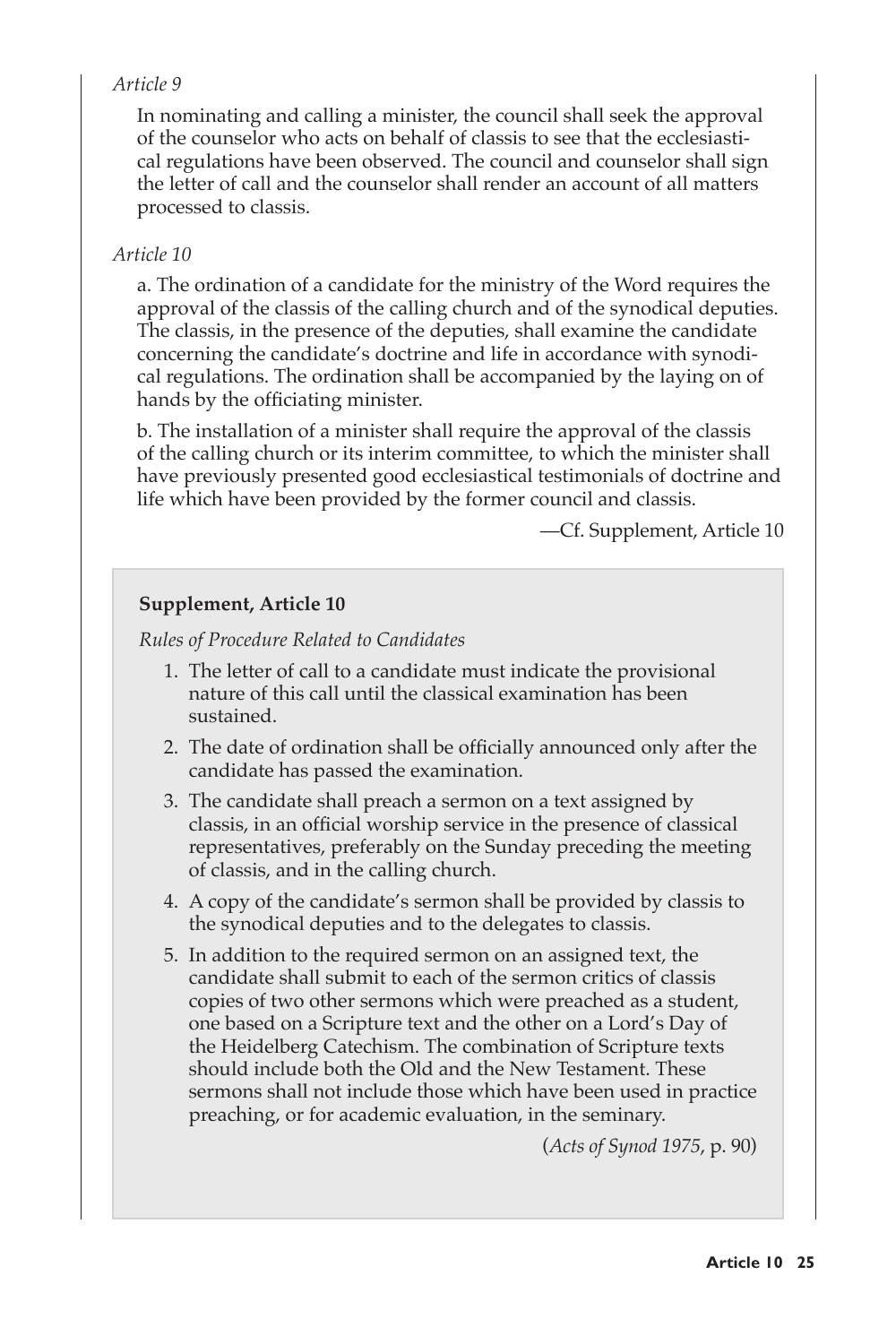6. Synod advises the classes, with reference to the credentials required by classes, that synod's declaration of candidacy may be taken to certify that the candidates have met the requirements for candidacy. No further inquiry into these matters need ordinarily be made by a classis at the examination for ordination.

> (*Acts of Synod 1978*, p. 24) (Amended *Acts of Synod 2009*, p. 583)

- 7. Four classical delegates shall be appointed as the official examiners, two to function as sermon critics and to be present at the worship service in which the total sermon is being preached, and two to conduct the actual examination at the time classis meets.
- 8. Synod adopted the following schedule for classical examination:
	- a. Introduction: a classical examiner shall introduce the candidate to the classis*.*
	- b. The examination proper shall consist of inquiry into three main areas as follows:
		- 1) *Practica* (no time limit)
			- a) The classical examiner shall inquire into the candidate's relationship to God and commitment to the ministry, the candidate's understanding of the meaning and relevance of the ministry for our times, loyalty to the church, and related matters.
			- b) The synodical deputies and delegates shall have opportunity to ask additional questions.
			- c) Before proceeding to the next area of inquiry, a motion to proceed shall carry.
		- 2) *Sermon Evaluation*
			- a) In the presence of the candidate, the written sermon shall be evaluated, and attention shall be given to the candidate's manner of conducting a worship service.
			- b) Additional questions with reference to the sermon and its delivery shall be allowed.
			- c) Before proceeding to the next area, a motion to proceed shall carry with the concurrence of the synodical deputies.
		- 3) *Biblical and Theological Position* (minimum, thirty minutes per candidate)
			- a) The examiner shall inquire into the candidate's biblical and theological judgment, competence, and soundness.
			- b) Opportunity shall be provided for additional questions (no specific time limit).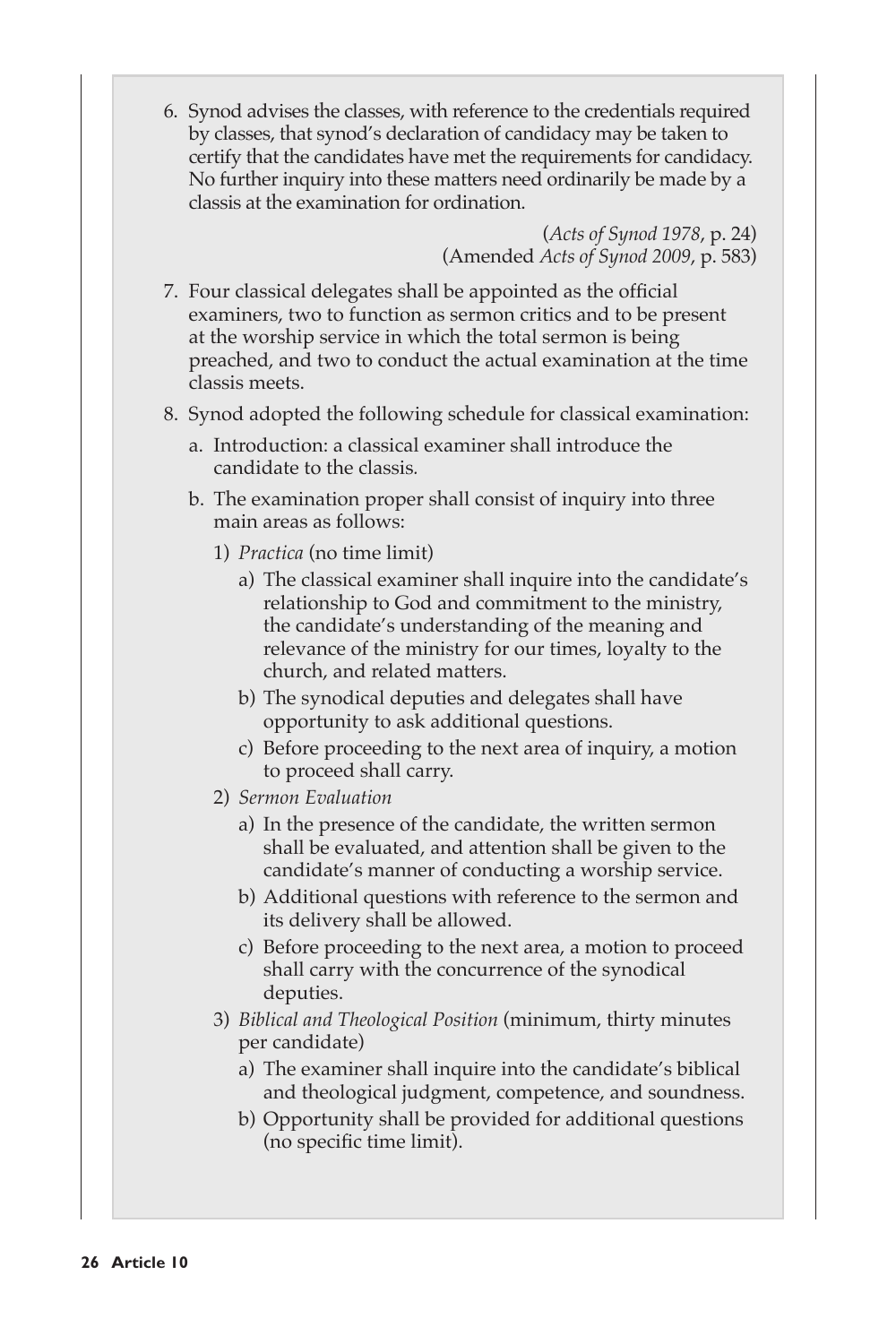- c. Procedure for admitting to the ministry:
	- 1) A motion to admit shall be received and given preliminary consideration in executive session.
	- 2) Prayer for the guidance of the Holy Spirit shall be offered.
	- 3) The synodical deputies shall leave the floor to prepare their recommendation.
	- 4) The classis shall vote by ballot.
	- 5) The synodical deputies shall offer their written statement, from which it will become evident whether or not they can concur with the decision of classis.
	- 6) In the event they do not concur, the classis and the synodical deputies may try to reach a unified decision.
	- 7) In the event that agreement cannot be reached between them, the matter is automatically referred to the synod for final adjudication.

(*Acts of Synod 1972,* pp. 44-46)

#### *Article 11*

The calling of a minister of the Word is to proclaim, explain, and apply Holy Scripture in order to gather in and equip the members so that the church of Jesus Christ may be built up.

#### *Article 12*

a. A minister of the Word serving as pastor of a congregation shall preach the Word, administer the sacraments, conduct public worship services, catechize the youth, and train members for Christian service. The minister, with other officebearers, shall supervise the congregation and fellow officebearers, exercise admonition and discipline, see to it that everything is done decently and in order, exercise pastoral care over the congregation, and engage in and promote the work of evangelism and diaconal outreach.

b. A minister of the Word who (1) enters into the work of missions, chaplaincy, or specialized transitional ministry; or (2) is appointed directly by synod; or (3) whose appointment is ratified by synod shall be called in the regular manner by a local church, which acts in cooperation with the appropriate committees of classis or synod.

c. A minister of the Word may also serve the church in other work which relates directly to the calling of a minister, but only after the calling church has demonstrated to the satisfaction of classis, with the concurring advice of the synodical deputies, that said work is consistent with the calling of a minister of the Word.

—Cf. Supplement, Article 12-c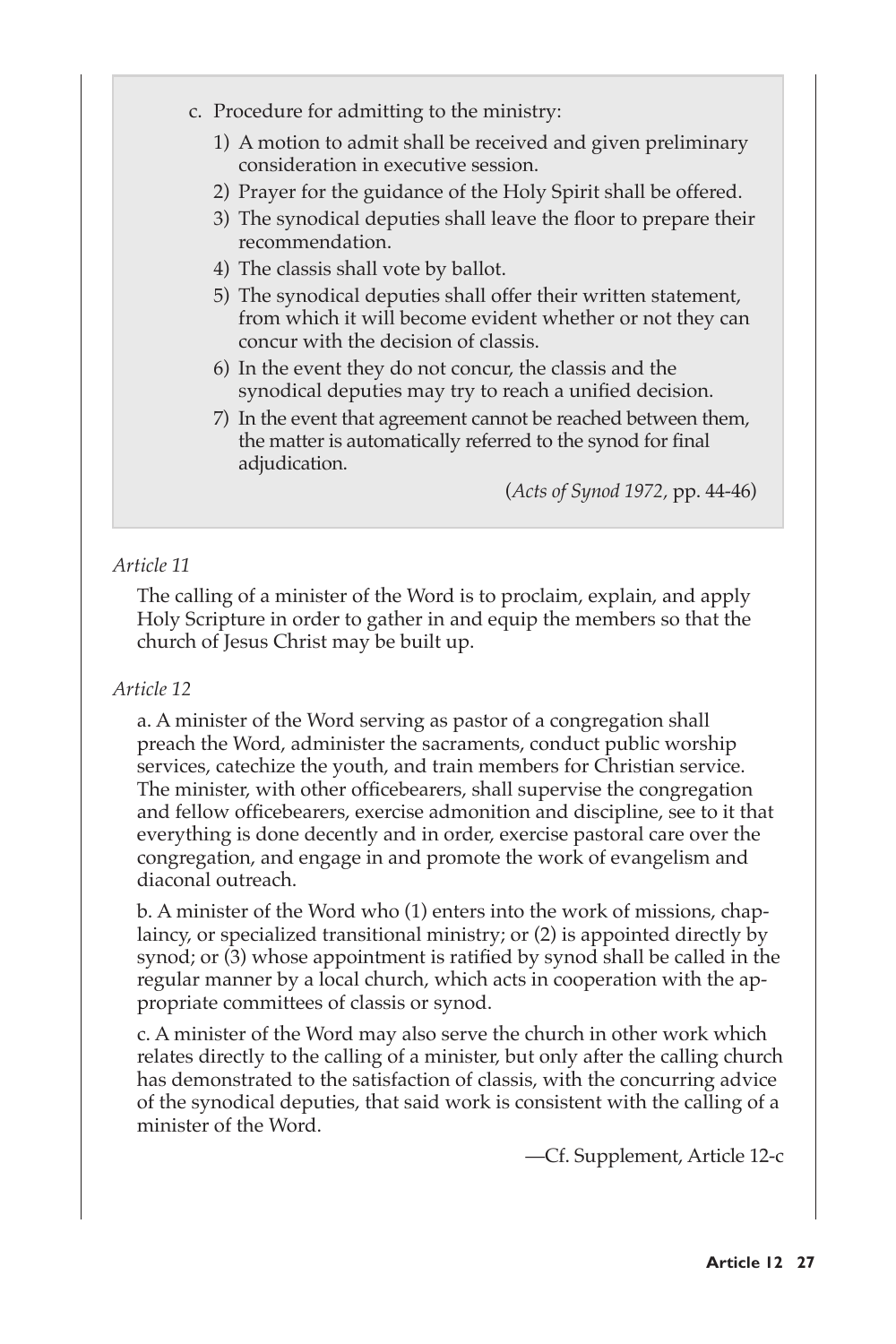#### **Supplement, Article 12-c**

*Regulations for the application of Article 12-c of the Church Order to specific tasks and situations:*

- a. The calling church shall secure the prior approval of classis, with the concurring advice of the synodical deputies, for each new ministerial position, by providing classis with the following information:
	- 1) The description of the official position (purposes, duties, qualifications, etc.) as determined by the calling church in consultation with cooperating agencies as applicable.
	- 2) The evidence that the minister will be directly accountable to the calling church, including an outline of requirements for reporting to the calling church, and supervision by the calling church, in consultation with cooperating agencies as applicable.
	- 3) The demonstration that the position will be consistent with the calling as a minister of the Word.
	- 4) When any position having been declared by a classis to be "spiritual in character and directly related to the ministerial calling" . . . becomes vacant, this position shall be reviewed in light of Articles 11-14 of the Church Order before another call is issued.
- b. When a new ministry opportunity can be met only by immediate action, the calling church (and the appropriate denominational agency) may obtain provisional approval from the classical committee, subject to subsequent approval by classis with the concurring advice of the synodical deputies. In the event that the provisional approval is not sustained and the minister desires to continue in the position, the minister may be honorably released from office and may be readmitted according to the regulations of the Church Order. (Cf. Article 14-e.)
- c. Prior to calling a minister of the Word to any chaplaincy ministry, the calling church also is required to obtain the endorsement of the Office of Chaplaincy Ministries of the Christian Reformed Church (*Acts of Synod 1973,* p. 56; amended *Acts of Synod 1998,* p. 391).
- d. The church visitors of classis shall inquire annually into the supervision of the calling church toward said minister(s) as well as the reporting of said minister(s) to the calling church. The church visitors shall inform classis of departure from the approved provisions for supervision and reporting.

(*Acts of Synod 1978*, pp. 47-48)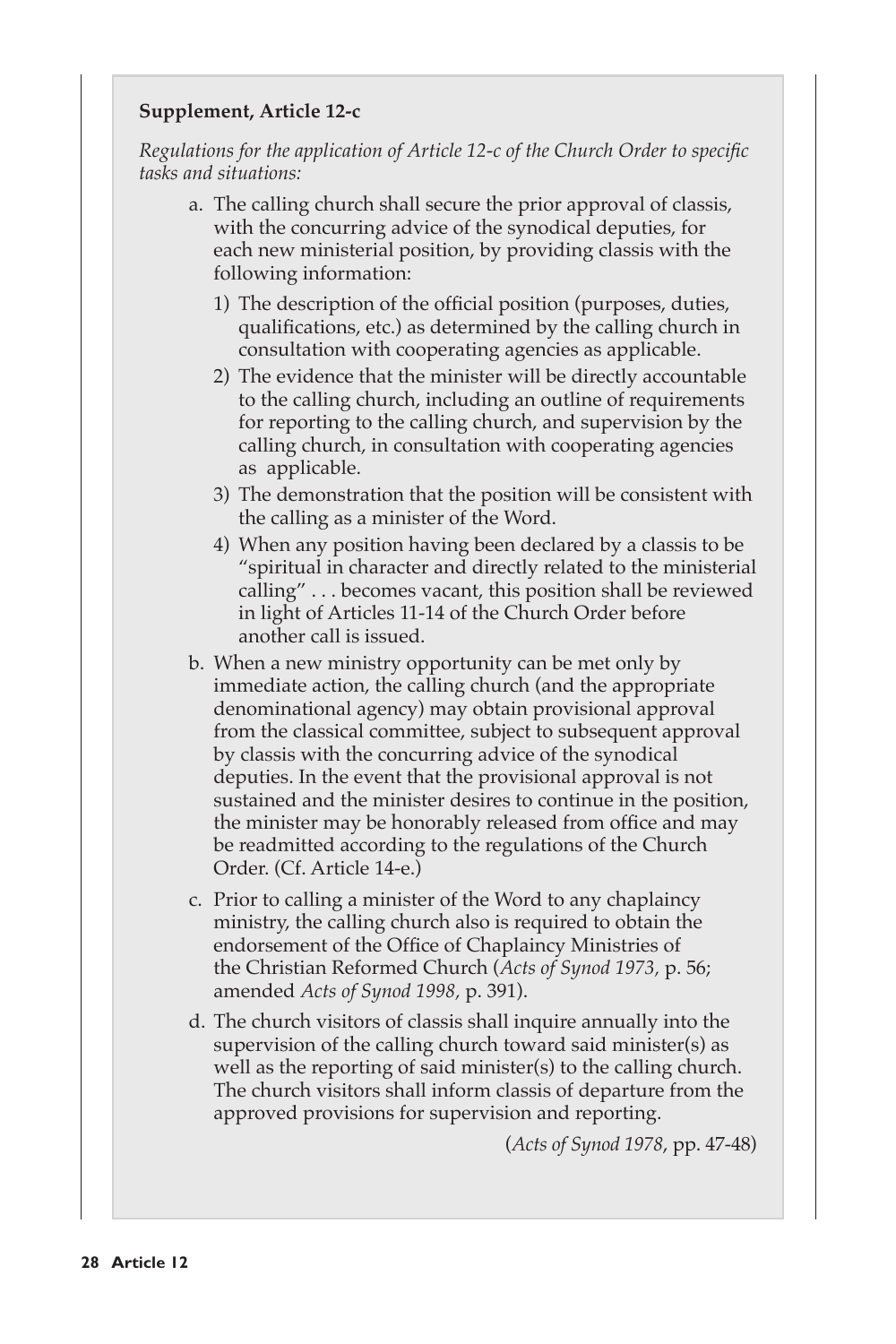#### *Article 13*

a. A minister of the Word serving as pastor of a congregation is directly accountable to the calling church, and therefore shall be supervised in doctrine, life, and duties by that church.

b. A minister of the Word whose work is with other than the calling church shall be supervised by the calling church in cooperation with other congregations, institutions, or agencies involved. The council of the calling church shall have primary responsibility for supervision of doctrine and life. The congregations, institutions, or agencies, where applicable, shall have primary responsibility for supervision of duties.

—Cf. Supplement, Article 13-b

c. A minister of the Word may be loaned temporarily by the calling church to serve as pastor of a congregation outside of the Christian Reformed Church, but only with the approval of classis, the concurring advice of the synodical deputies, and in accordance with the synodical regulations. Although the specific duties may be regulated in cooperation with the other congregation, the supervision of doctrine and life rests with the calling church.

—Cf. Supplement, Article 13-c

#### **Supplement, Article 13-b**

If any council, agency, or institution of the CRC involved in the cooperative supervision of a minister of the Word learns about significant deviation in doctrine, life, or duties, it shall officially inform in writing its partner(s) in that supervision about such deviation before any action is taken that affects that minister's status and future. A similar communication officially informing its partner(s) in supervision is expected from an agency or institution when a minister's status is altered at a time of downsizing or position elimination.

Provisions for cooperative supervision of ministers of the Word working for agencies and institutions not directly under the authority of the synod of the CRCNA are to be formulated and processed according to the regulations contained in Church Order Supplement, Article 12-c and the provisions regarding chaplains adopted by Synod 1998 (see *Acts of Synod 1998,* pp. 391-92, 457-60).

The credentials of a minister of the Word serving in specialized ministry (e.g., chaplaincy) may be sent to another church when such a change makes supervision of a minister's doctrine and life easier and/or more effective. Transfer of ministerial credentials requires the regular calling process of the local church and must be approved by both councils and classes.

> (*Acts of Synod 2002*, pp. 469-70) (*Acts of Synod 2017*, p. 624)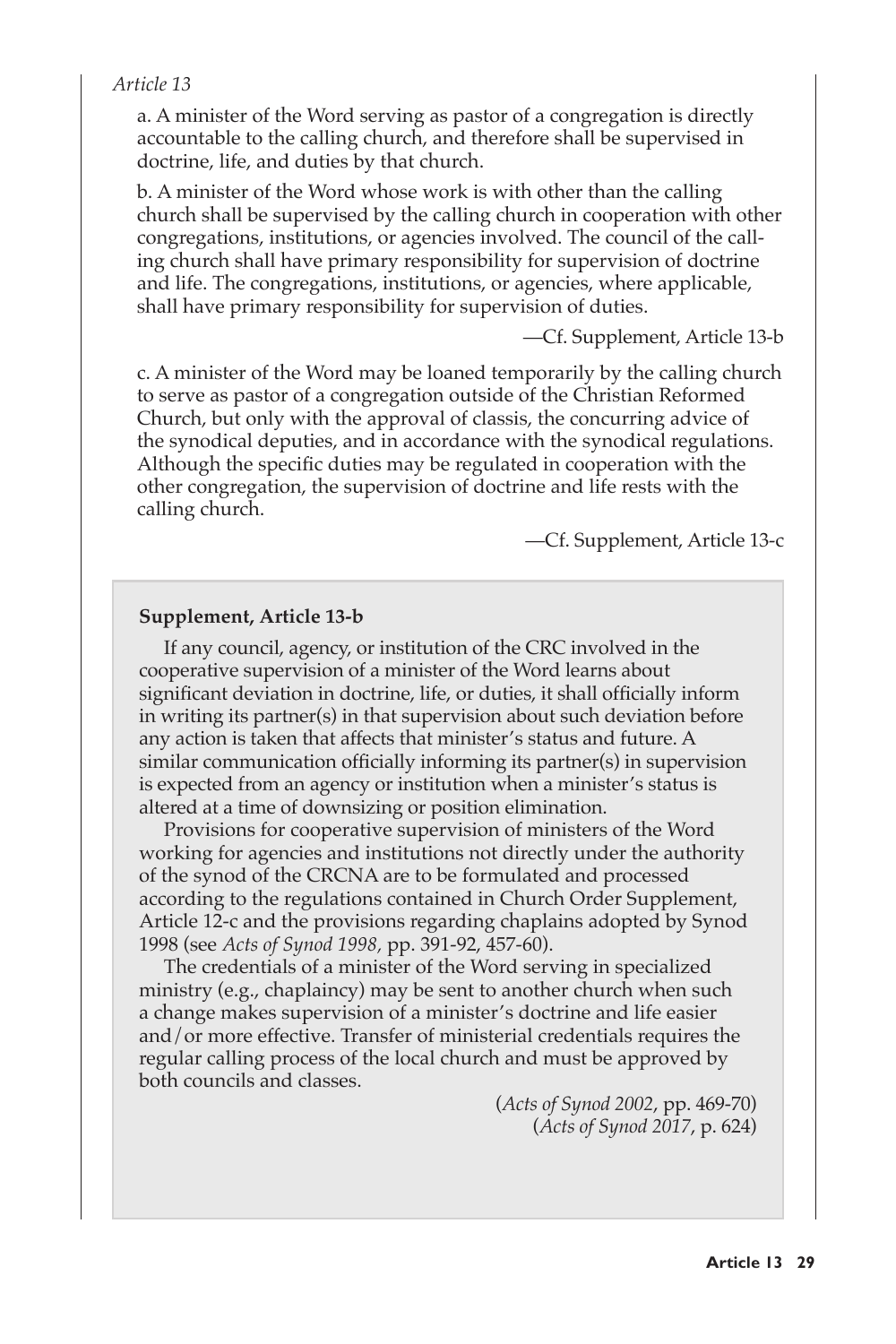#### **Supplement, Article 13-c**

#### *Regulations Pertaining to Article 13-c of the Church Order*

A minister whose service is requested by a congregation outside the Christian Reformed Church may be loaned temporarily to serve such a church while still retaining ministerial status in the Christian Reformed Church in keeping with the following regulations:

- a. The congregation seeking the services of the Christian Reformed minister is desirous of the Reformed faith and seriously contemplates affiliation with the Christian Reformed Church or some other Reformed denomination, or is already in a Reformed denomination and seeks to be strengthened in the Reformed faith.
- b. The minister contemplating service in a nondenominational church acknowledges this as an opportunity to encourage such a church to affiliate with either the Christian Reformed Church or a Reformed denomination similar to the Christian Reformed Church.
- c. The duties of the minister are spiritual in character and directly related to the ministerial calling, and such duties do not conflict with the minister's commitment to the faith and practice of the Christian Reformed Church as required by one's signature to the Covenant for Officebearers.
- d. If the congregation to be served is in close proximity to a Christian Reformed congregation of another classis, the approval of that classis shall be required, in addition to the approval of the classis of the minister's calling church, and the synodical deputies.
- e. The loaning of such ministerial services may be for a period of time not to exceed two years. Extension of not more than two years each may be granted if circumstances warrant, with the approval of classis and the synodical deputies.
- f. Should the minister become subject to discipline, the non-Christian Reformed congregation which is being served shall have the right to suspend the minister from serving that church, but suspension from office and deposition may be applied only by the Christian Reformed Church.
- g. Continuation under the Christian Reformed Church Pension Plan shall require that the minister, or the non-Christian Reformed church which is being served, shall contribute to the ministers' pension fund the amount which is determined annually by the Ministers' Pension Funds committees for ministers serving in extraordinary positions outside of our denomination.

(*Acts of Synod 1976*, pp. 33-34) (*Acts of Synod 2011,* p. 872)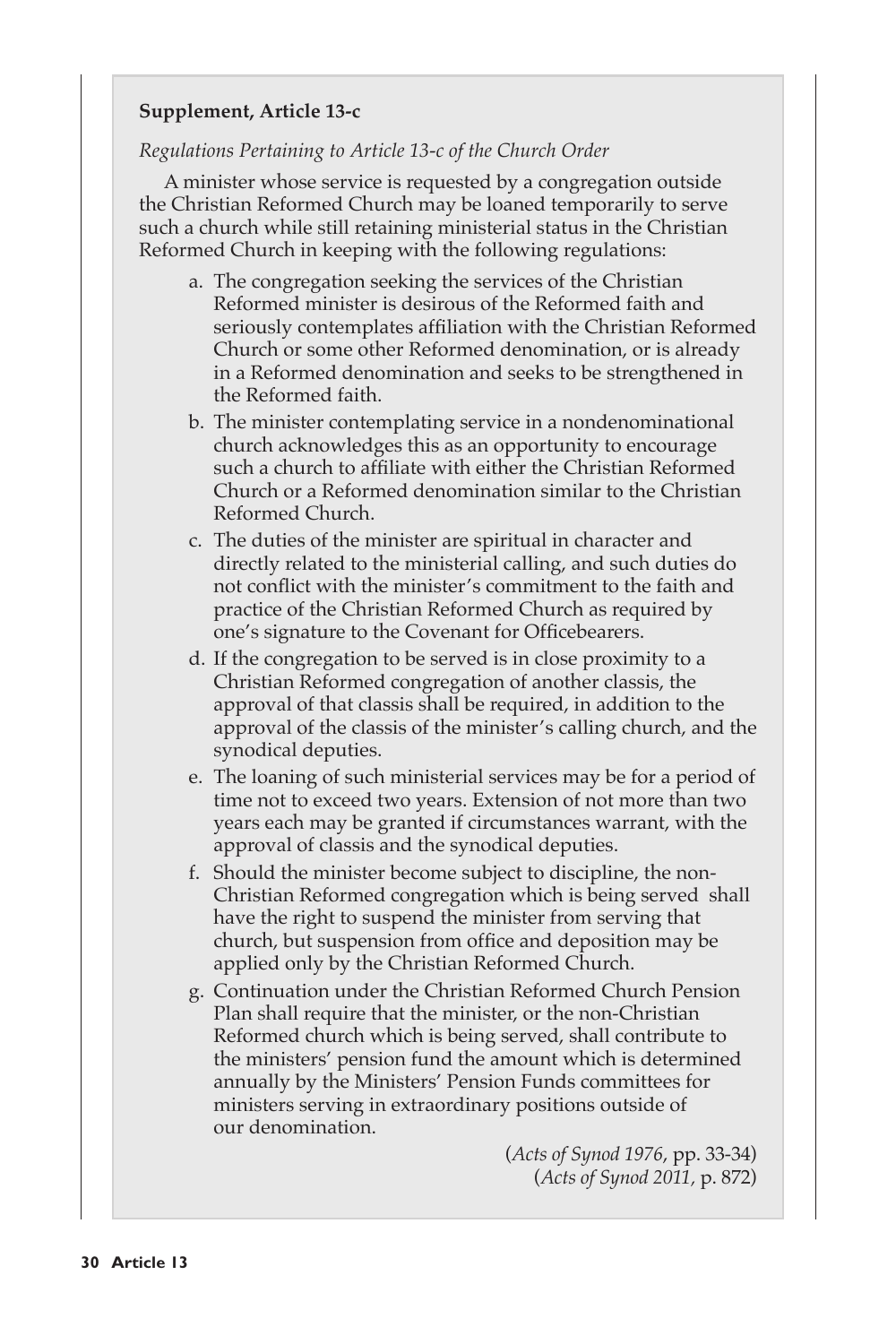#### *Article 14*

a. A minister of the Word shall not leave the congregation with which the minister is connected for another church without the consent of the council.

b. A minister of the Word who resigns from the ministry in the Christian Reformed Church to enter a ministry outside the denomination shall be released from office by the classis with an appropriate declaration reflecting the resigned minister's status and with the concurring advice of the synodical deputies.

—Cf. Supplement, Article 14-b

c. A minister of the Word, once lawfully called, may not forsake the office. A minister may, however, be released from office to enter upon a nonministerial vocation for such weighty reasons as shall receive the approval of the classis with the concurring advice of the synodical deputies.

—Cf. Supplement, Article 14-c

d. A minister of the Word who has entered upon a vocation which classis judges to be non-ministerial shall be released from office within one year of that judgment. The concurring advice of the synodical deputies shall be obtained at the time of the judgment.

e. A former minister of the Word who was released from office may be declared eligible for call upon approval of the classis by which such action was taken, with the concurring advice of the synodical deputies. The classis, in the presence of the deputies, shall conduct an interview that examines the circumstances surrounding the release and the renewed desire to serve in ministry. Upon acceptance of a call, the person shall be reordained.

—Cf. Supplement, Article 14-e

#### **Supplement, Article 14-b**

*Declaration regarding ministers who resign from the CRC*

- a. Synod directed the churches and classes dealing with ministers who depart from the Christian Reformed Church in North America (CRCNA) in order to seek ordination in the ministry of the Word in another church to take note of the statement made by Synod 1978 that "Synod has instructed all our churches and classes that in all cases of resignation a proper resolution of dismissal must be adopted with the concurring advice of synodical deputies" and to realize that this statement allows for a broad degree of flexibility in responding to such situations (cf. *Acts of Synod 1978*, p. 73).
- b. Synod directed the churches and classes to take into account the manner and spirit in which a minister has acted during the time leading up to and including departure from office when determining what action to take. (Some situations may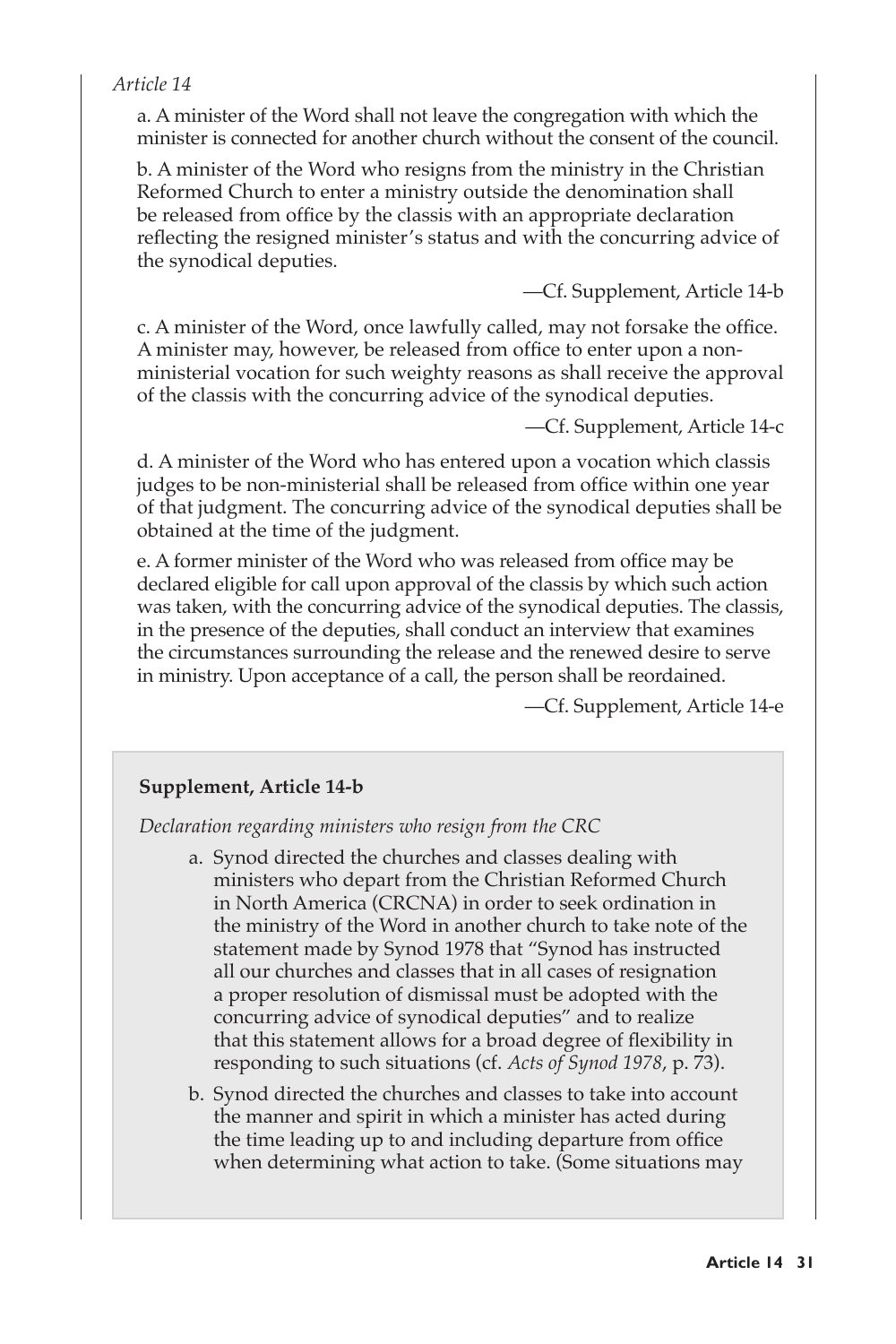require a deposition; others may require only a simple release from office.)

- c. Synod encouraged the churches and classes
	- 1) To recognize carefully the conditions and circumstances of a particular case that may come to their attention (e.g., whether it be a formal or a de facto resignation) and, having done so,
	- 2) To make a declaration reflecting the resigned minister's status that is appropriate to the way and spirit in which the minister acted during the time leading up to and including the minister's resignation from office. Such a declaration could reflect one of the following:
		- a) The resigned minister is honorably released.
		- b) The resigned minister is released.
		- c) The resigned minister is dismissed.
		- d) The resigned minister is in the status of one deposed.

*Note:* In distinction from a minister who retires, any resigned minister no longer retains the honor and title of minister of the Word in, nor has an official connection with, the Christian Reformed Church in North America (cf. Church Order Article 18-b).

- d. Synod encouraged churches and classes to prayerfully consider the following principles in their deliberations:
	- 1) Schismatic activities are to be considered a serious violation of the sacred trust associated with ordination and a dishonoring of God which results in pain and brokenness in the body of Christ.
	- 2) All declarations by churches and classes should clearly evidence hope for the possibility of restoration and mutual reconciliation.

(*Acts of Synod 1993*, pp. 581-82)

#### **Supplement, Article 14-c**

The provisions of Supplement, Article 14-b also apply to Article 14-c, especially in those situations when ministers resign under discipline or to avoid discipline.

#### **Supplement, Article 14-e**

The provisions of Supplement, Article 84 related to reinstatement of ministers who have been deposed also apply to ministers who resign under discipline or to avoid discipline and later seek reordination by way of Article 14-e.

(*Acts of Synod 2016*, p. 866)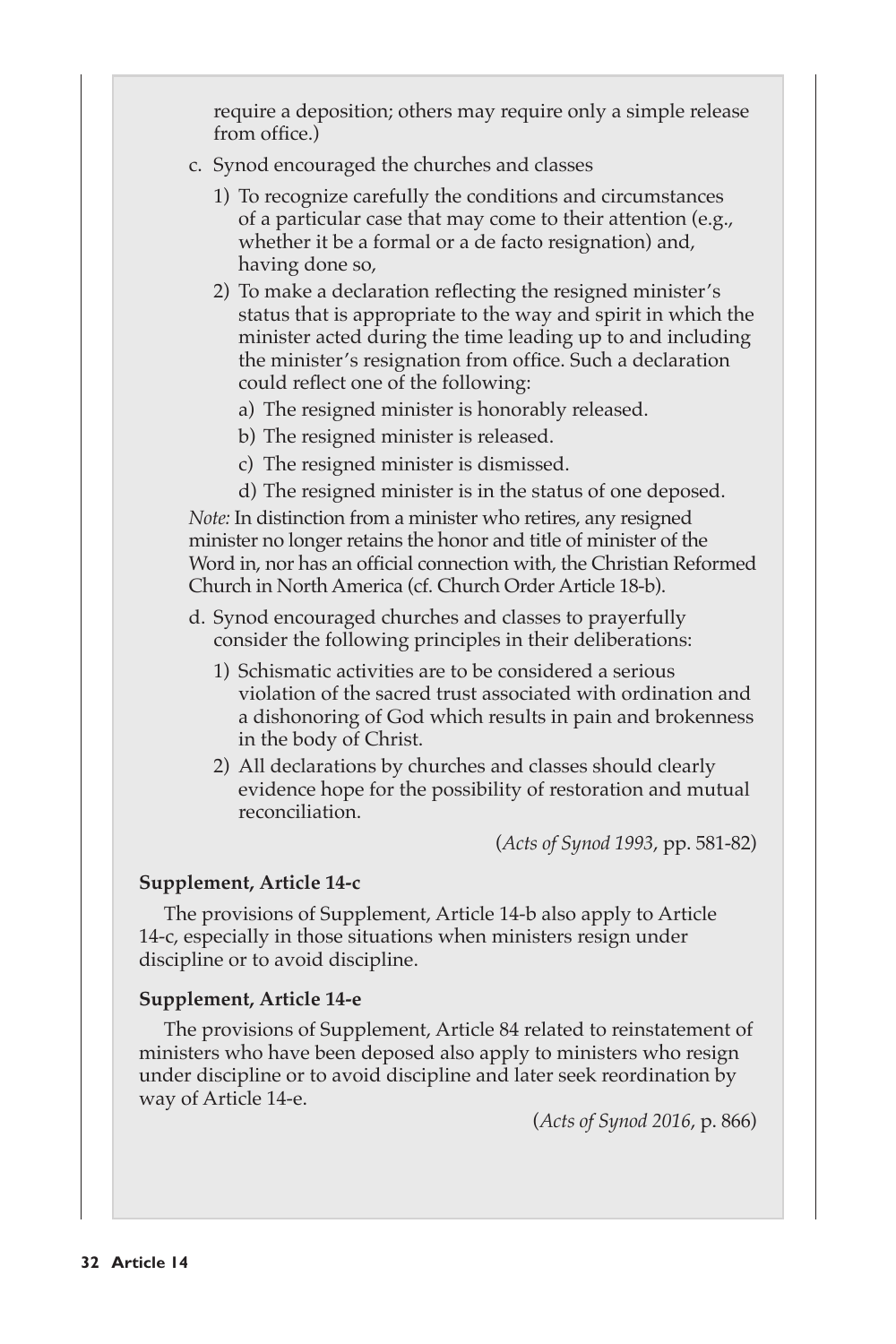#### *Article 15*

Each church through its council shall provide for the proper support of its minister(s). By way of exception and with the approval of classis, a church and minister may agree that a minister obtain primary or supplemental income by means of other employment. Ordinarily the foregoing exception shall be limited to churches that cannot obtain assistance adequate to support their minister.

—Cf. Supplement, Article 15

#### **Supplement, Article 15**

#### *"Proper Support" Defined*

Proper support of a church's minister is to include an adequate salary, medical insurance, a housing provision, payment to the denomination's ministers' pension plan, a continuing education stipend, and other employment-related items.

(*Acts of Synod 2004*, p. 611)

*Guidelines for Churches Whose Ministers Receive Salary Support from Other Employment*

- 1. The church is responsible for a total compensation package proportionate to the time spent in ministry to the church (fortyeight hours equals full time). The compensation package shall ordinarily be based on synodically stated minimum salary, fringe benefits, and housing costs.
- 2. Since the compensation package includes a percentage allowance for health insurance, the minister is expected to secure adequate health insurance for the minister and the minister's family.
- 3. The value of the parsonage provided by the congregation may be used for part or all of the compensation package.
- 4. The minister shall receive pension credits in the Ministers' Pension Fund proportionate to the percentage of time devoted to the duties of the church. Eligibility for full pension credit may be secured if full contribution to the Ministers' Pension Plan is made.
- 5. The nature and amount of time of the task(s) other than ministry shall be specified. The average amount of time expended upon the total of the ministerial and nonministerial tasks shall not exceed sixty hours per week.

(*Acts of Synod 1987*, p. 572)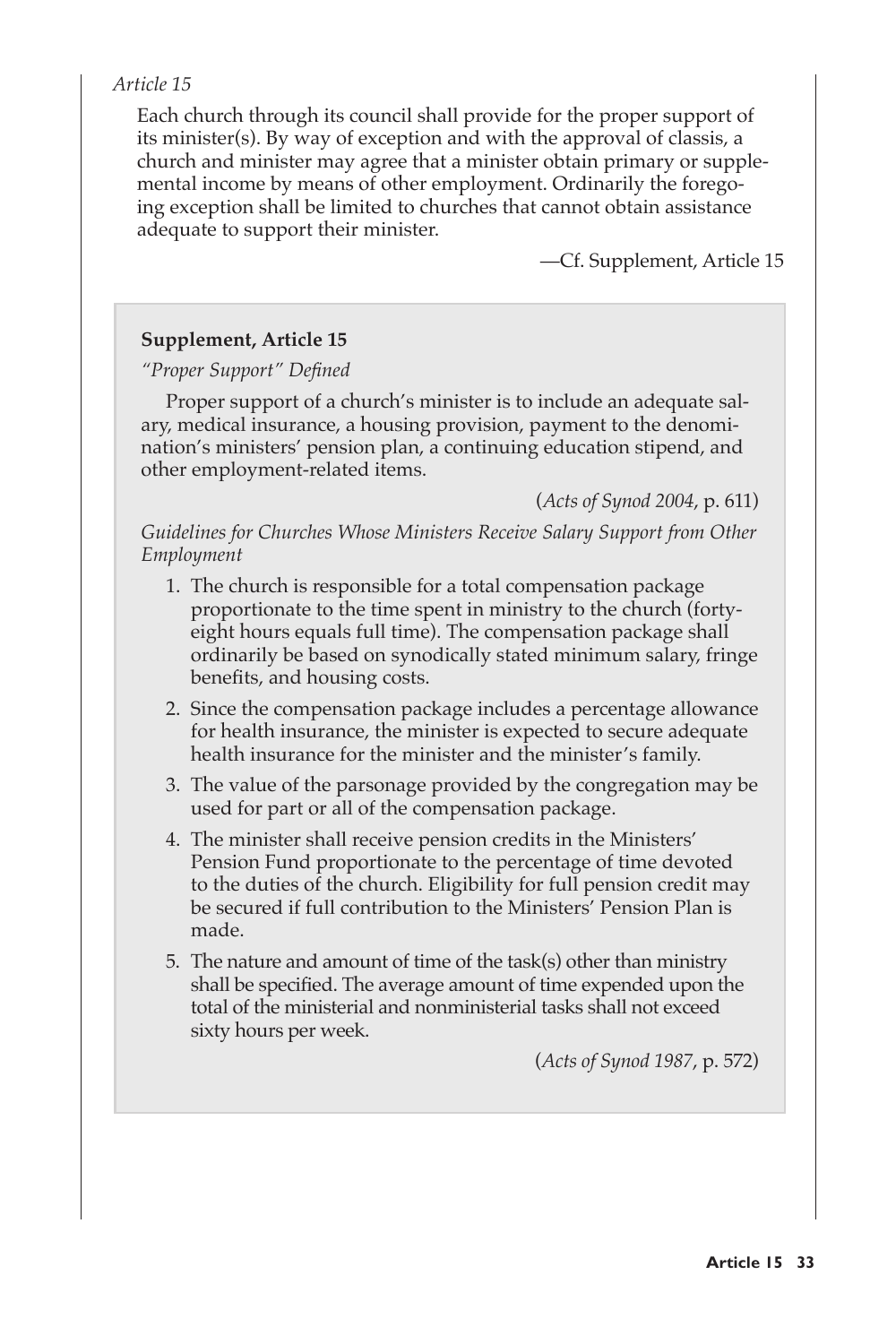#### *Article 16*

A minister who for valid reasons desires a temporary leave of absence from service to the congregation must have the approval of the council, which shall continue to have supervision over the minister. In all cases of a temporary leave of absence the minister shall return to service in that congregation.

#### *Article 17*

a. Ministers who are neither eligible for retirement nor worthy of discipline may for weighty reasons be released from active ministerial service in a congregation through action initiated by themselves, by a council, or jointly. Such release shall be given only with the approval of classis, with the concurring advice of the synodical deputies, and in accordance with synodical regulations.

—Cf. Supplement, Article 17-a

b. The council shall provide for the support of a released minister in such a way and for such a time as shall receive the approval of classis.

c. A minister of the Word who has been released from active ministerial service in a congregation shall be eligible for call for a period of two years, after which time the classis, with the concurring advice of the synodical deputies, shall declare the minister to be released from the ministerial office. For weighty reasons the classis, with the concurring advice of the synodical deputies, may extend the eligibility for call on a yearly basis.

d. In some situations, the classis may decide that it cannot declare the released minister eligible for call after the minister has completed the process of evaluation and assistance. The classis, with the concurring advice of the synodical deputies, shall then declare the minister to be released from ministerial office.

#### **Supplement, Article 17-a**

*Provisions regulating release from ministerial service in a congregation*

- a. If a classis decides a released minister needs evaluation and assistance before accepting another call, it shall specify at the time of release what is required before the minister is declared eligible for call.
	- 1) The classis shall appoint an oversight committee of no fewer than three persons to plan and monitor an evaluation of readiness for the ministry that focuses on professional competence and personal/ emotional status. An evaluator or evaluators mutually agreed upon by the classis and the oversight committee shall conduct the evaluation. (Pastor Church Resources is able to recommend appropriate evaluators.) Classis shall determine who is responsible for any costs of evaluation or stipulated personal counseling.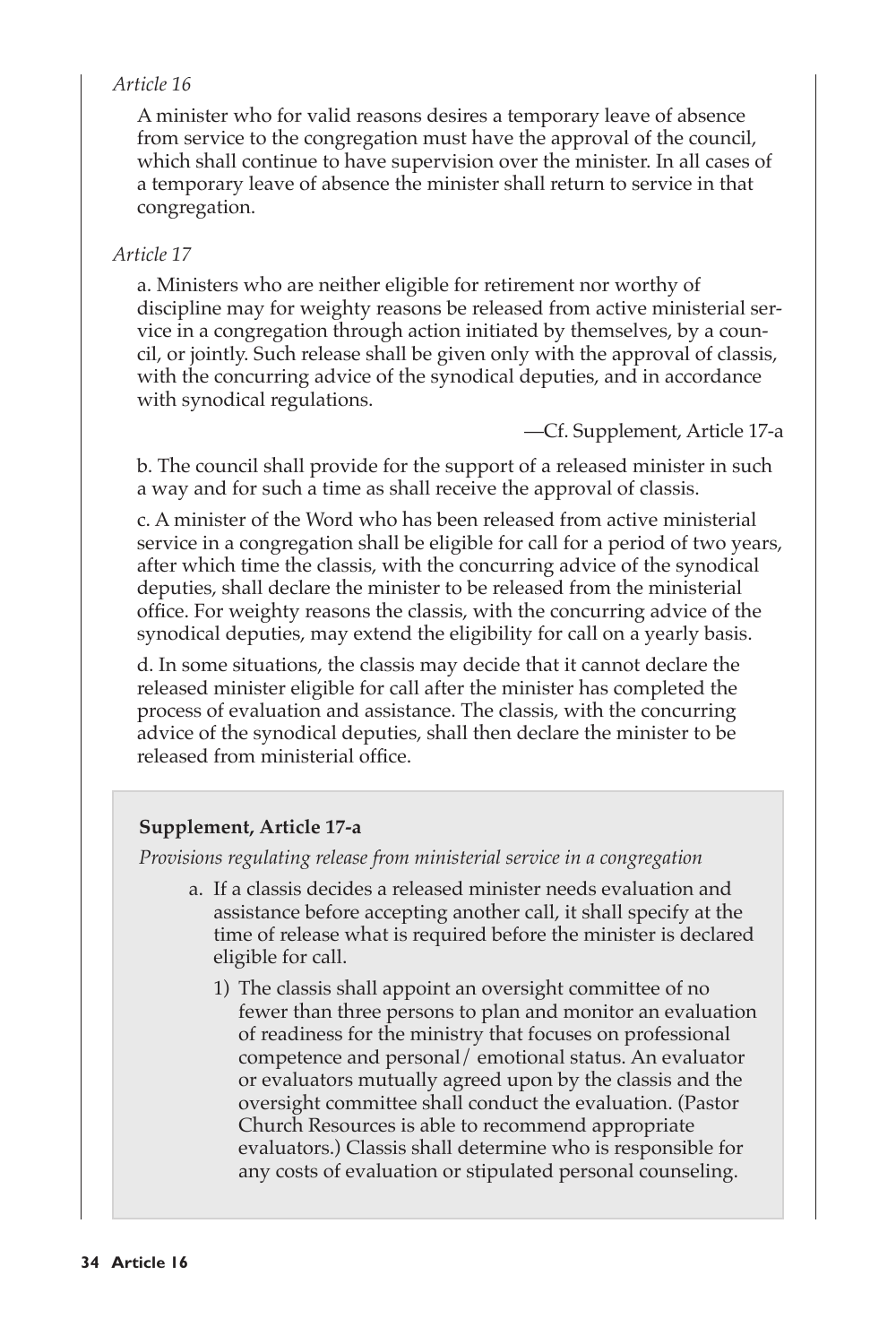- a) The committee, composed of both laity and clergy, may include one council member of the congregation involved in the separation.
- b) The committee, in consultation with the interim committee of classis, shall develop specific expectations for the minister and shall monitor progress toward established goals. The issues addressed shall be determined by concerns raised by the council and the classis in collaboration with the minister.
- c) The committee shall present a progress report at each regularly scheduled classis meeting.
- d) After it has received the report of the evaluator(s), the committee shall make a recommendation to classis regarding the minister's eligibility for call.
- 2) The minister shall participate in the evaluation and assistance process as follows:
	- a) The minister shall consent to the release of a detailed report, with recommendations, from the evaluator(s) to the oversight committee.
	- b) In addition to the evaluation stipulated above, the minister shall engage in any personal counseling required by classis with a therapist mutually agreed upon by the minister and the oversight committee.
- 3) Based upon the recommendation of its oversight committee, the classis shall make the final decision concerning the minister's readiness to be declared eligible for call.
- 4) If the classis does not declare the minister eligible for call, it shall, with the concurrence of the synodical deputies, release the minister from office.
- 5) With the approval of classis, a minister who has been released from service in a congregation may transfer his/her membership and ministerial credentials to a neighboring council within the classis during the evaluation process. If classis declares the minister eligible for call, the council that holds the minister's credentials shall publicize the minister's availability.
- 6) With the approval of classis, a minister who has been released from service in a congregation may transfer his/ her membership and ministerial credentials to a council in another classis after the classis in which the separation occurred declares the minister eligible for call. The council that holds the minister's credentials shall publicize the minister's availability.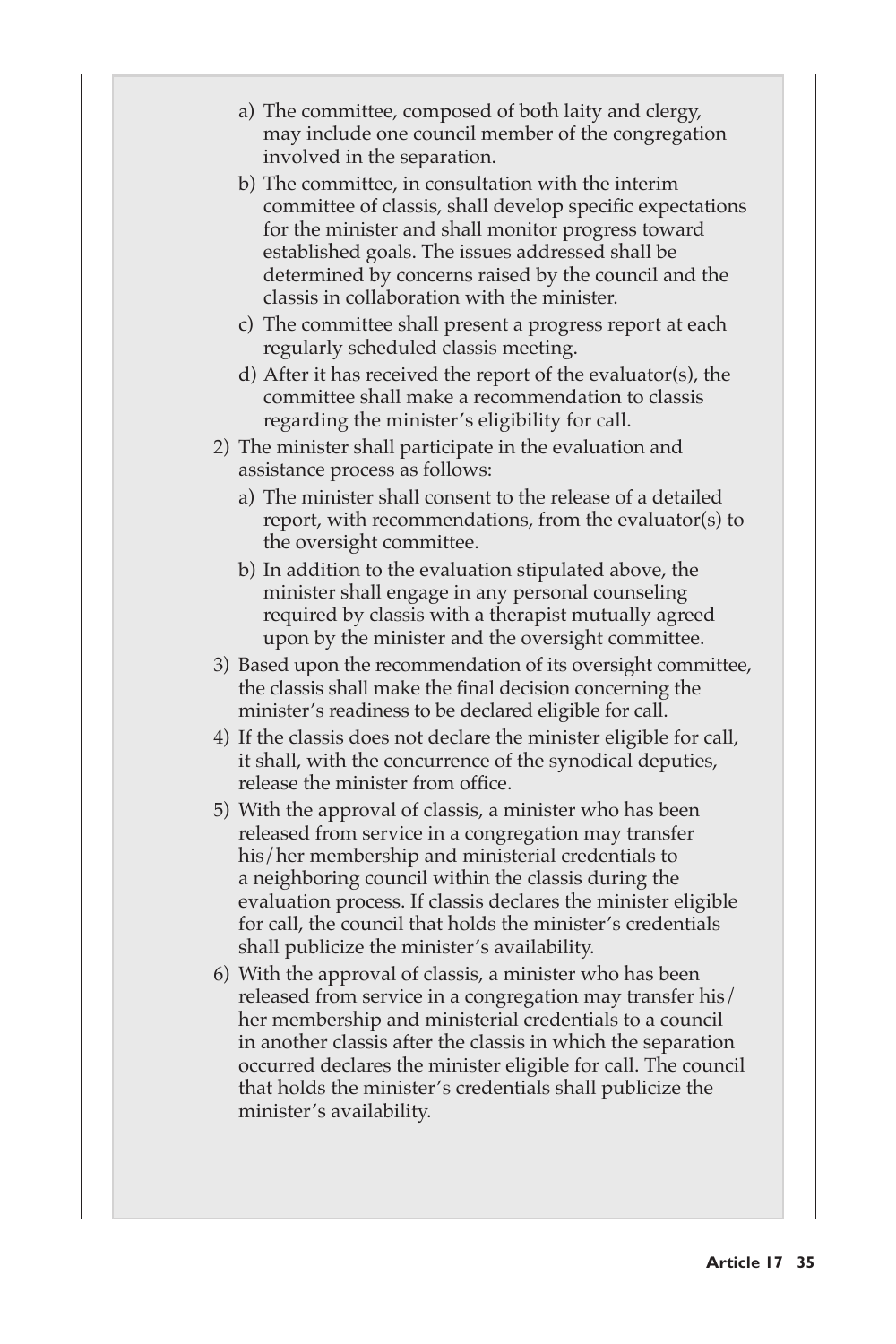- b. If a classis decides a congregation that has been separated from its minister needs a time of evaluation and assistance before extending another call, it shall specify at the time of separation what is required before the congregation calls another minister.
	- 1) The classis shall appoint an oversight committee composed of the council's classical counselor and at least two other persons to plan and monitor the evaluation process.
	- 2) In conjunction with the church council, the committee shall secure interim pastoral leadership, preferably a specialized interim pastor, and set goals. (Pastor Church Resources is able to assist with securing pastoral leadership.)
	- 3) The committee shall present a progress report at each regularly scheduled classis meeting.
	- 4) Based upon the recommendation of its oversight committee, the classis shall make the final decision concerning the congregation's readiness to extend a call.

(*Acts of Synod 2003*, pp. 623-24)

*Note:* Councils and classes should take note of the regulations regarding "release from ministerial service" adopted by Synod 1998 (see *Acts of Synod 1998,* pp. 392-96) and as amended by Synod 2010 (see *Acts of Synod 2010*, pp. 915-16).

#### *Article 18*

a. A minister who has reached retirement age, or who because of physical or mental disability is incapable of performing the duties of the office, is eligible for retirement. Retirement shall take place with the approval of the council and classis and in accordance with synodical regulations.

b. A retired minister shall retain the title of minister of the Word and the authority, conferred by the church, to perform official acts of ministry. Supervision shall remain with the church last served unless transferred to another congregation. The supervising church shall be responsible for providing honorably for the minister's support and that of qualifying dependents according to synodical regulations.

c. Should the reasons for retirement no longer exist, the minister emeritus shall request the council and classis which recommended the retirement to declare the minister eligible for call.

—Cf. Supplement, Article 18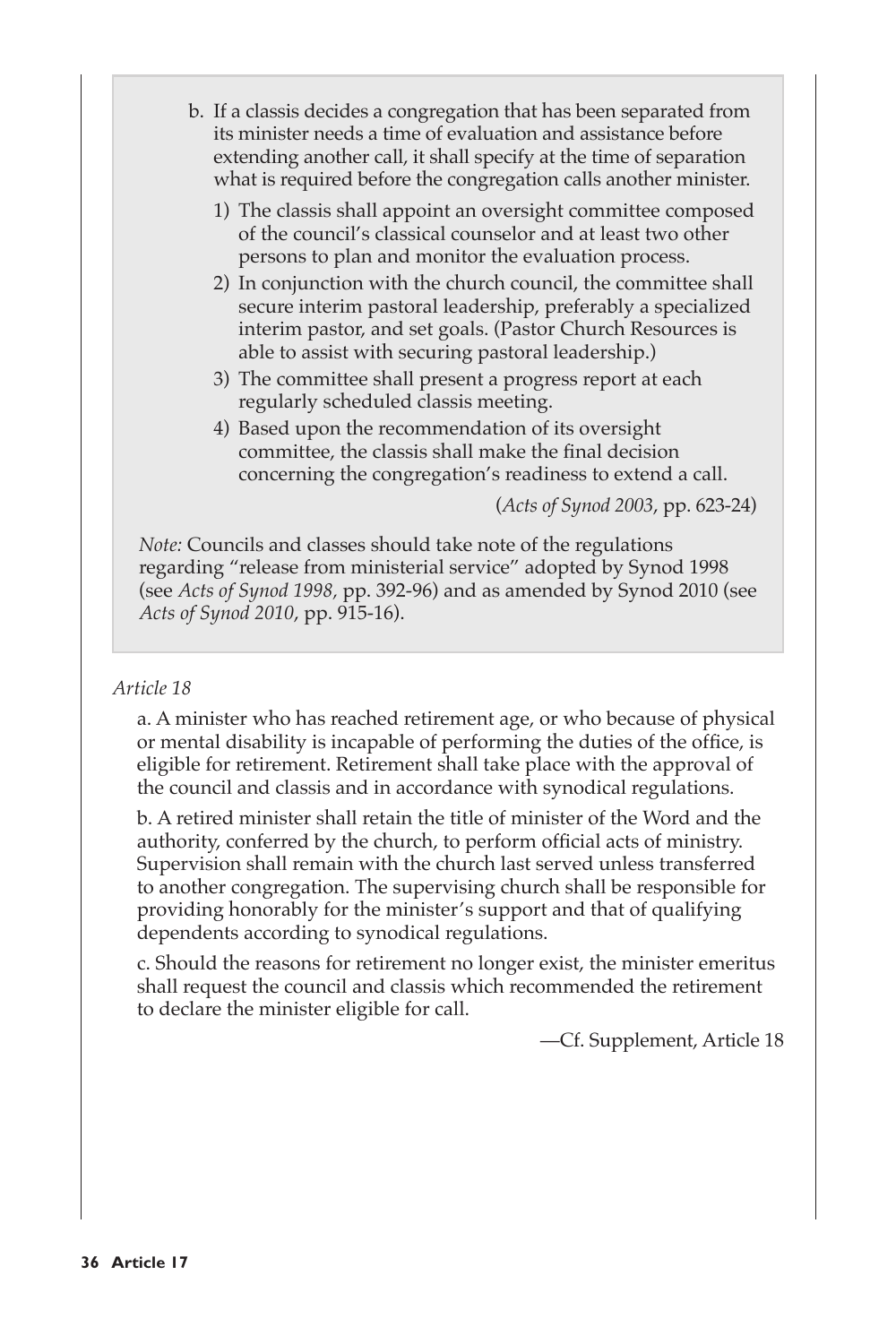### **Supplement, Article 18**

#### *Retirement*

Ministers shall have the privilege of retiring at the age of sixty-six years, if they so desire.

(*Acts of Synod 2011*, p. 813)

Supervision of an emeritus minister (except when the minister remains as a member in the congregation, or when the emeritation is expected to be of a temporary nature) may be transferred, at the minister's request, to the church where they become a member after emeritation.

This transfer is to be made in the following manner: the council of the church which the emeritus minister served last formally requests the council of the church which the emeritus minister wishes to join, to exercise supervision over the minister.

(*Acts of Synod 1968*, p. 69)

### *Early Retirement Option*

Ministers of the Word shall be granted the privilege of retiring at the age of fifty-five years, with the approval of the classes involved, under the reduced pension scale adopted by Synod 2011.

> (*Acts of Synod 1993,* p. 579) (*Acts of Synod 2011,* p. 813)

#### *"Official Acts of Ministry"*

- 1) Certain acts of ministry—among them the preaching of the Word, the administration of the sacraments, the pronouncement of blessings for the people, the laying of hands on new leaders, and the reception and formal dismissal of members—are part of the ministry of Christ to his followers and are entrusted to the church and, within the church, to its ordained leaders, not to a specific office.
- 2) Therefore, no long-standing, organized congregation of Christians should be deprived of these liturgical acts simply because it cannot provide for the presence of an ordained minister or commissioned pastor.
- 3) These acts of ministry symbolize and strengthen the relationships among the Lord, leaders, and the people of God. Their use is a sacred trust given to leaders by the Lord for the purpose of strengthening the flock. Therefore the administration of these acts should continue to be regulated by the church.

(*Acts of Synod 2001*, p. 504)

#### *Article 19*

The churches shall maintain a theological seminary at which persons are trained for the ministry of the Word. The seminary shall be governed by synod through a board of trustees appointed by synod and responsible to it.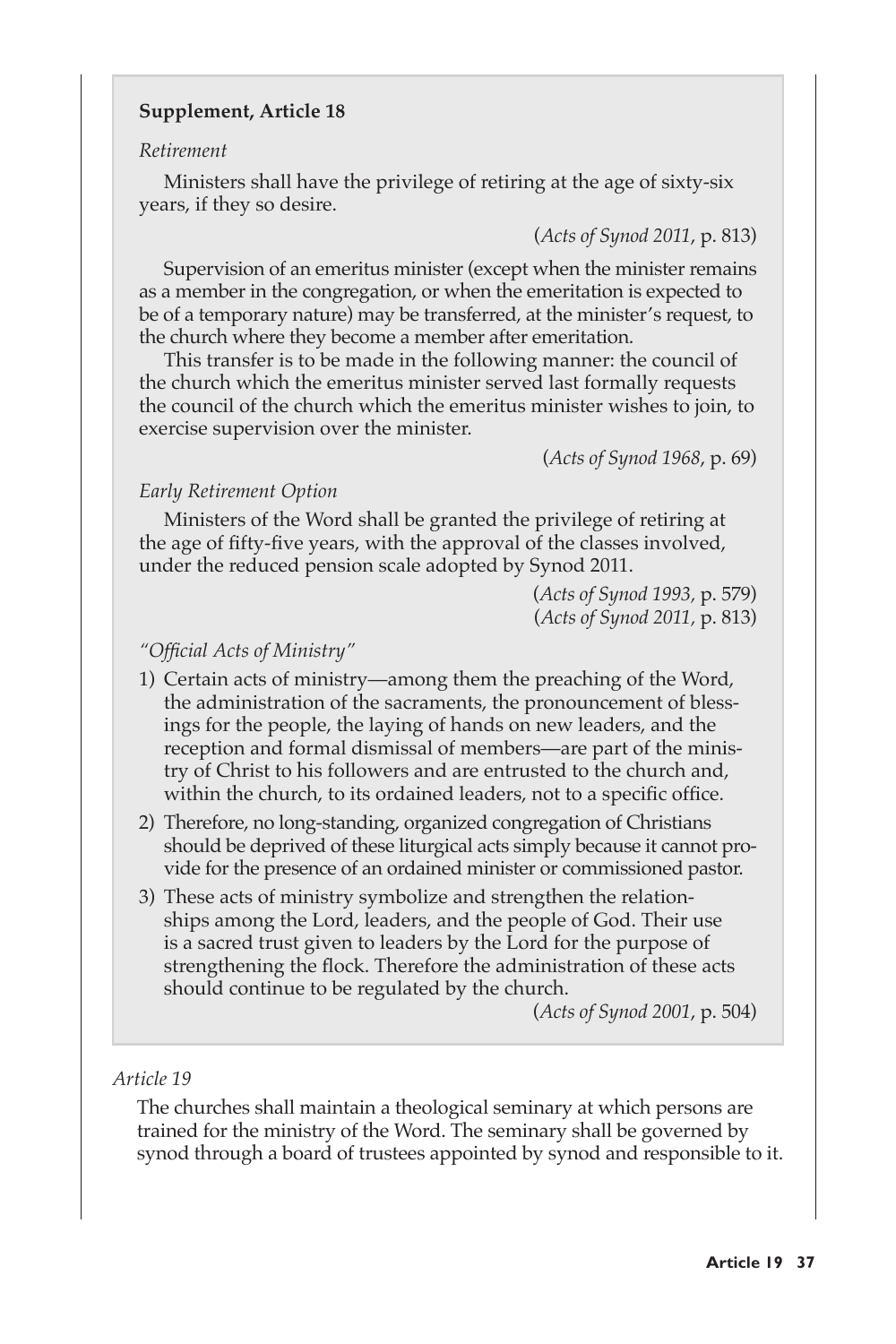## *Article 20*

The task of the ministers of the Word who are appointed as professors of theology is to train the seminary students for the ministry of the Word, expound the Word of God, and vindicate sound doctrine against heresies and errors.

## *Article 21*

The churches shall encourage individuals to seek to become ministers of the Word and, in coordination with classis, shall grant financial aid to those who are in need of it.

—Cf. Supplement, Articles 6, 7, and 8

# *Article 22*

Students who have received licensure according to synodical regulations shall be permitted to exhort in the public worship services.

—Cf. Supplement, Article 22

# **Supplement, Article 22**

A. *Rules for Licensure*

- 1. The Candidacy Committee may grant licensure to conduct religious services in our churches only to such as
	- a. are approved as students for minister of the Word and enrolled in a seminary program.
	- b. have successfully completed the final examinations of one full year of seminary including work in biblical, theological, and preaching courses.
- 2. The Candidacy Committee shall not grant licensure to such students until it has made sure of the following with respect to such applicants:
	- a. That they are members in good standing in our churches.
	- b. That they have spiritual qualifications necessary for the ministry, and that they consider themselves called of God to prepare themselves for the office of ministering the gospel of Jesus Christ.
	- c. That they intend to enter the ministry of the Christian Reformed Church.
	- d. That they have sufficient knowledge of the Bible, and especially of our Reformed principles, to act as a guide to others.
	- e. That they speak acceptably and to the edification of the churches. It is left to the discretion of the Candidacy Committee, however, whether it will obtain this information by consulting the seminary faculty or by examining the applicant.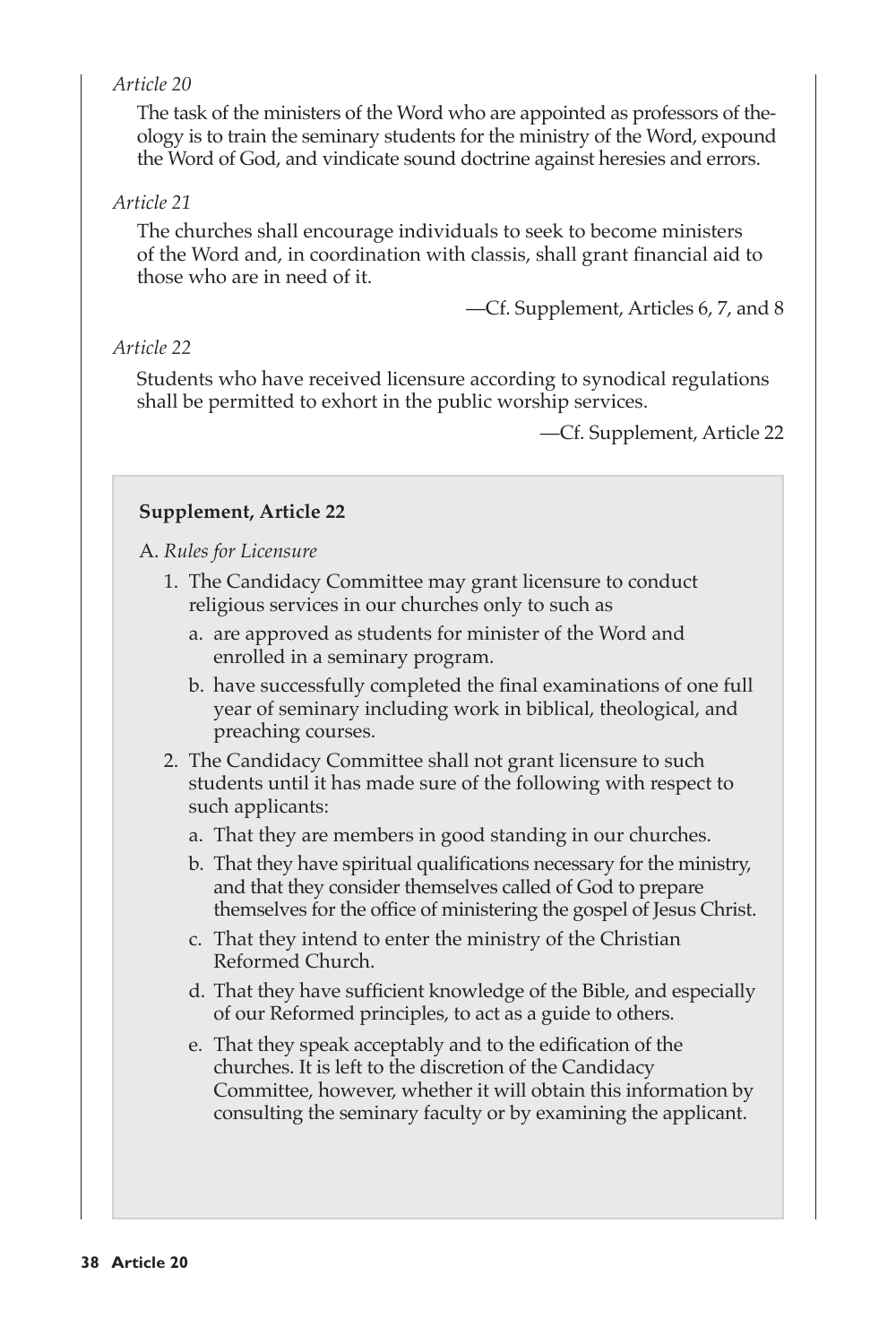- 3. The Candidacy Committee has the right to extend the licensure of those who want to take post-graduate work, but with the understanding
	- a. that this privilege is to be granted to those who are taking postgraduate work and declare that it is their definite intention to enter the ministry of the Christian Reformed Church.
	- b. that this extension is valid for no more than one year.
	- c. that further extension may be given at the end of the first year in case the applicant makes a request in writing, and at the end of the second year if applicants appear in person and are willing to submit to another examination (the latter part of this *Rule 3, c* does not apply to those who are taking postgraduate work outside of the United States or Canada).
- 4. The Candidacy Committee is obliged to revoke the licensure
	- a. of those who have completed their theological studies but have failed to take steps to enter into the sacred ministry of the Word.
	- b. of those undergraduates who either discontinue their studies or fail to enroll again at the seminary.

(*Acts of Synod 1936*, pp. 46-48) (Amended *Acts of Synod 2004,* pp. 619-20) (Amended *Acts of Synod 2010,* p. 909)

### B. *Licensure of International Students*

- 1. The student must be a communicant member of a sound Reformed church and must be a regular or special student at our seminary.
- 2. The student must have sufficient training at our school so that the faculty can make a recommendation regarding their academic competence and ability to speak fluent English.
- 3. The student must have completed the course in homiletics required of our students or passed an equivalent course in some other school, and must demonstrate the ability to exhort to the satisfaction of our professor in homiletics.
- 4. The request for licensure must be sent to the Candidacy Committee.
- 5. The Candidacy Committee or its designees must interview the applicant.
- 6. The exhorting of the student must be under the auspices of Calvin Theological Seminary; the student may not make individual arrangements.
- 7. Licensure will be in force while the student is enrolled as a student at Calvin Theological Seminary. Extension of licensure must be made by special application.

(*Acts of Synod 1961*, p. 36)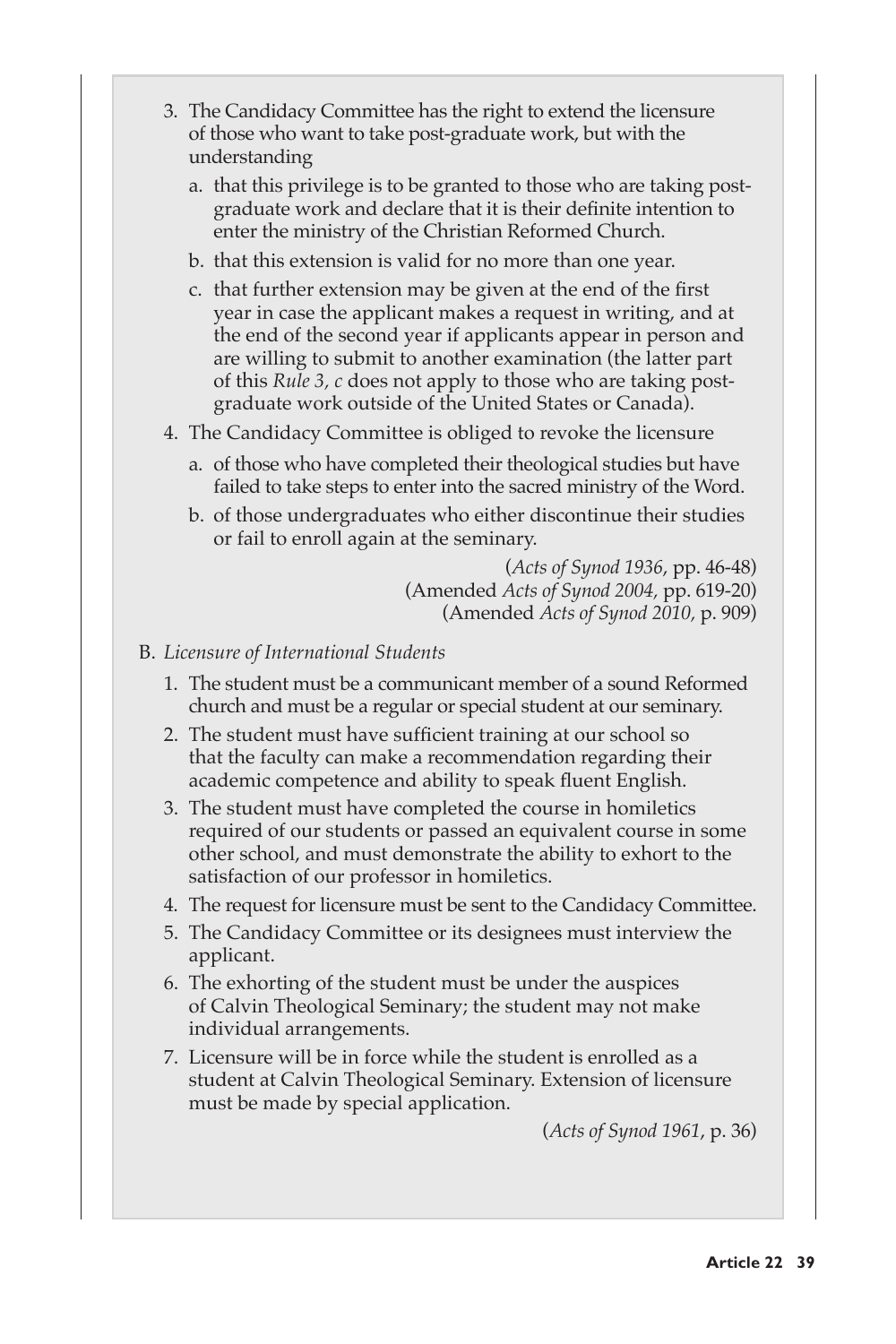# C. The Commissioned Pastors

### *Article 23*

a. The task of the commissioned pastor is to bear witness to Christ through the preaching of the Word, the administration of the sacraments, church education, pastoral care, evangelism, and other ministries in order that believers may be called to comprehensive discipleship and unbelievers may be called to faith.

—Cf. Supplement, Article 23-a

b. Commissioned pastors shall function under the direct supervision of the council, giving regular reports to it and being present at its meetings, particularly when their work is under consideration.

c. Commissioned pastors shall be acknowledged as such in their calling churches. Normally, their work on the church council shall be limited to the ministries in which they serve as commissioned pastors.

#### **Supplement, Article 23-a**

The office of commissioned pastor is applicable to a variety of ministries, provided that these ministries fit the following guidelines adopted by Synod 2001:

The office of evangelist[\*] may be understood to have the character of pastoral extension. Evangelists extend the work of pastoral leadership by founding and working in new congregations and by extending the ministry of organized congregations into specialized areas, including, but not limited to, youth ministry, education, pastoral care, worship, and evangelism. . . . By the broader application of the office of evangelist, with its existing regulations, to a variety of ministry positions, the church avoids the multiplication of offices and provides a way of recognizing and regulating a variety of pastoral positions in our churches. These positions may be identified by titles that indicate their ministry distinctiveness such as chaplain, pastor of education, pastor of youth, minister of congregational life, and so forth.

*(Acts of Synod 2001,* p. 506)

[*\*Note:* In 2001 the office was known as *evangelist*. The title was changed to *ministry associate* by Synod 2003 and to *commissioned pastor* by Synod 2012.]

All commissioned pastor positions must be approved by classis, with the concurrence of synodical deputies, to determine whether or not the position fits these guidelines adopted by Synod 2001. All commissioned pastors must demonstrate through an examination their ability to function in the ministry to which they are being called.

Examinations for the office of commissioned pastor must follow the guidelines established by synod as described and recorded in the Commissioned Pastor Handbook.

The Commissioned Pastor Handbook shall be consulted regularly, as it offers guidelines and regulations approved by synod. These include the protocol for examination, the creation of job descriptions,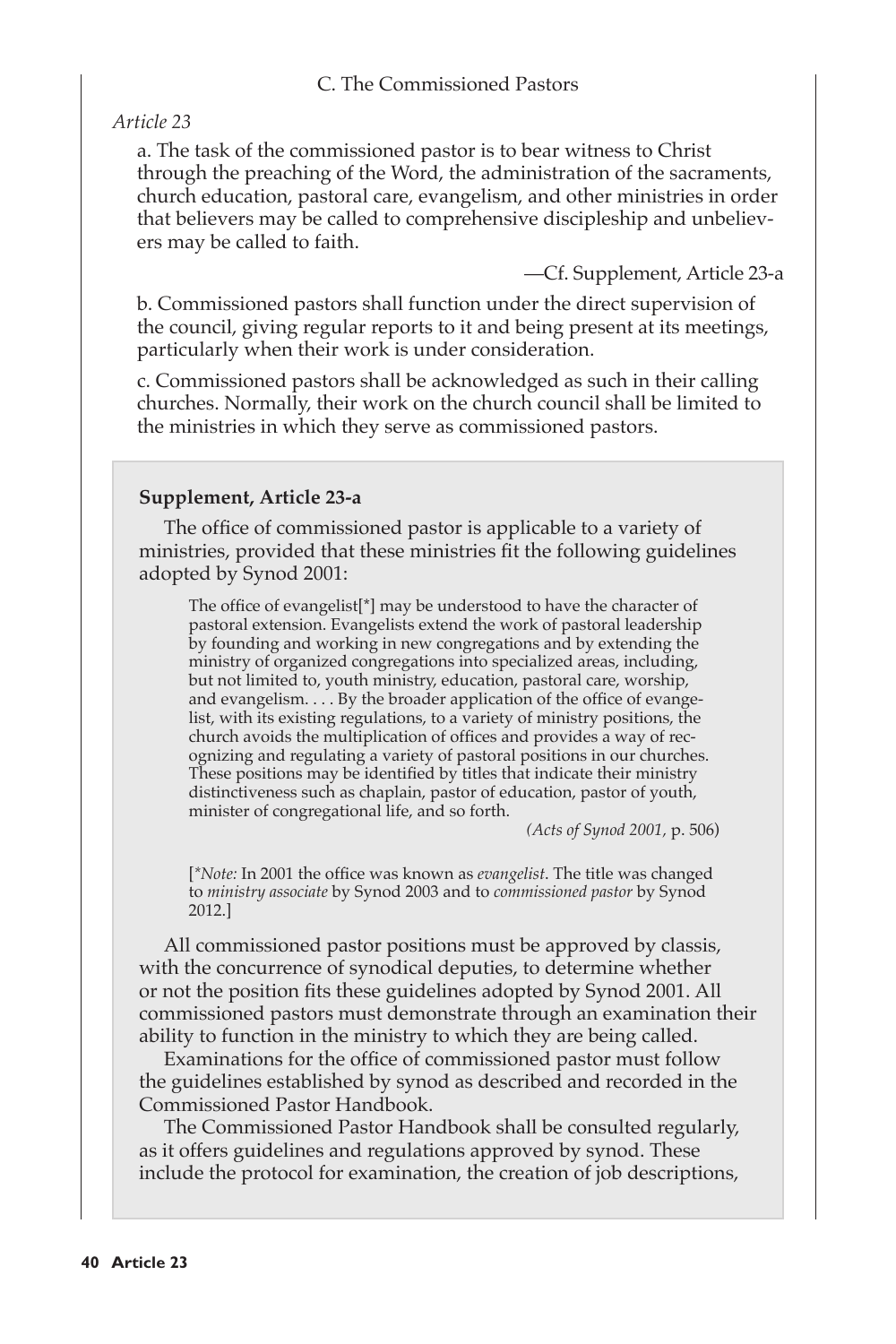and the standards and qualifications to be met by those seeking to be ordained as commissioned pastors.

(*Acts of Synod 2019*, p. 783)

Commissioned pastor job descriptions related to the ministry of chaplaincy must be approved in consultation with Chaplaincy and Care Ministry. The mandate, characteristics, and guiding principles that define chaplains ordained as ministers of the Word are applicable to chaplains ordained under Article 23.

(*Acts of Synod 2003*, p. 613)

#### *Article 24*

a. Commissioned pastors may serve in a solo or senior leadership position in an organized church only with the permission of classis and the concurrence of synodical deputies, following the synodically approved rules for such an arrangement, which are explained in the Commissioned Pastor Handbook.

—Cf. Supplement, Article 24-a

b. Commissioned pastors may be called to a position in which the call is for a specified term contingent upon accountable progress toward completion of the requirements for ordination as a minister of the Word. Approval of the classis, with the concurrence of synodical deputies, is required as to the terms of such a call and the accountability of progress in the proposed learning plan.

—Cf. Supplement, Article 24-b

c. Commissioned pastors who desire to serve beyond their specific field of labor must secure the approval of their councils and classes.

—Cf. Supplement, Article 24-c

d. A commissioned pastor position may be eliminated and a commissioned pastor may be released only with the concurrence of the classis that approved the position, with attention to the rules and processes approved by synod.

—Cf. Supplement, Article 24-d

e. A commissioned pastor who has reached retirement age may, upon the judgment of classis, be given the title of *commissioned pastor emeritus*.

—Cf. Supplement, Article 24-e

#### **Supplement, Article 24-a**

Commissioned pastors may serve in positions of solo leadership in an established church only in specified circumstances. These circumstances were specified before 2019 in Church Order Articles 23-b, 23-c,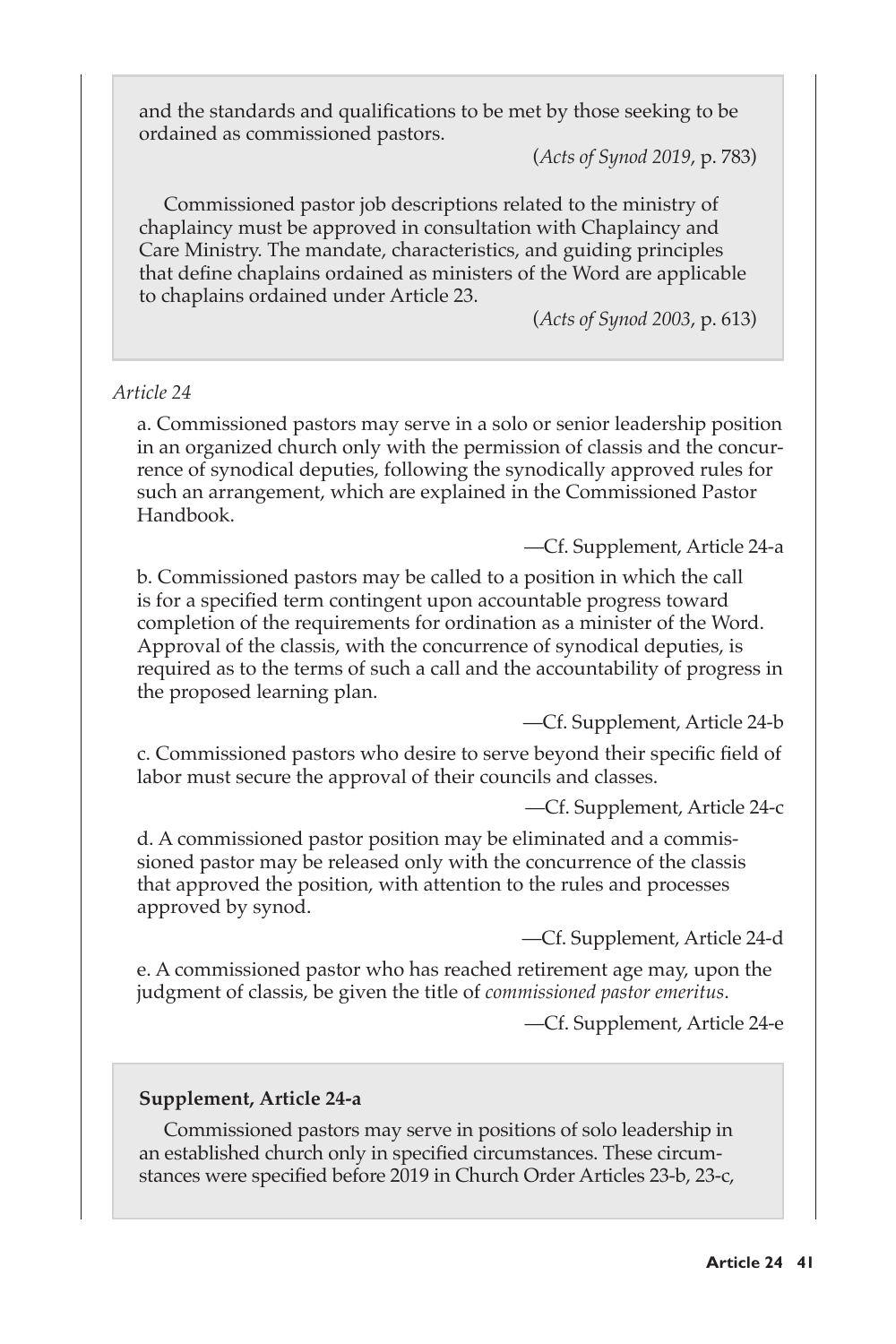and 23-d and are now presented and explained in the Commissioned Pastor Handbook. A classis may decide to make such appointments contingent upon implementation of a learning plan leading toward meeting the qualifications for minister of the Word, as described in Church Order Article 24-b. In all cases in which a commissioned pastor serves in a solo leadership position in an emerging or organized church, it is mandatory that such a person, in cooperation with classis, shall develop and complete a contextualized learning plan for denominational orientation, adopted by classis and approved by the Candidacy Committee, as described in the Commissioned Pastor Handbook.

#### **Supplement, Article 24-b**

In various cases a commissioned pastor may desire or be encouraged to seek ordination as a minister of the Word, following the process prescribed in Article 6, including the required education. Though not expected in all circumstances of persons serving as commissioned pastors, a plan toward candidacy as a minister of the Word may be beneficial for the pastor and the church. Local ministries in partnership with their classis and synodical deputies may consider the advisability of constructing such a plan, and of using a renewable "term call" for such cases as a way to hold the commissioned pastor accountable to making progress in the plan.

### **Supplement, Article 24-c**

On occasion a commissioned pastor working in a position outside of a local congregation may desire to transition to a different calling church. This scenario and other transitions for commissioned pastors are addressed in the Commissioned Pastor Handbook.

# **Supplement, Article 24-d**

Synod has offered, on various occasions, guidelines regarding the conclusion of an approved commissioned pastor position, the resignation of a commissioned pastor, and the release of a commissioned pastor. Synod also instructs classes to make an appropriate declaration reflecting the status of any commissioned pastor who concludes service. These guidelines and options regarding status are the same as those for minister of the Word and can be found in Supplement, Article 14-b, c, 2 or in the Commissioned Pastor Handbook.

#### **Supplement, Article 24-e**

A commissioned pastor emeritus may, upon the judgment of classis, retain the authority to perform official acts of ministry in ways consistent with their ordination prior to retirement. Supervision of a commissioned pastor emeritus shall remain with the church last served unless transferred to another congregation with the approval of the classis(es) involved.

(*Acts of Synod 2019*, p. 783)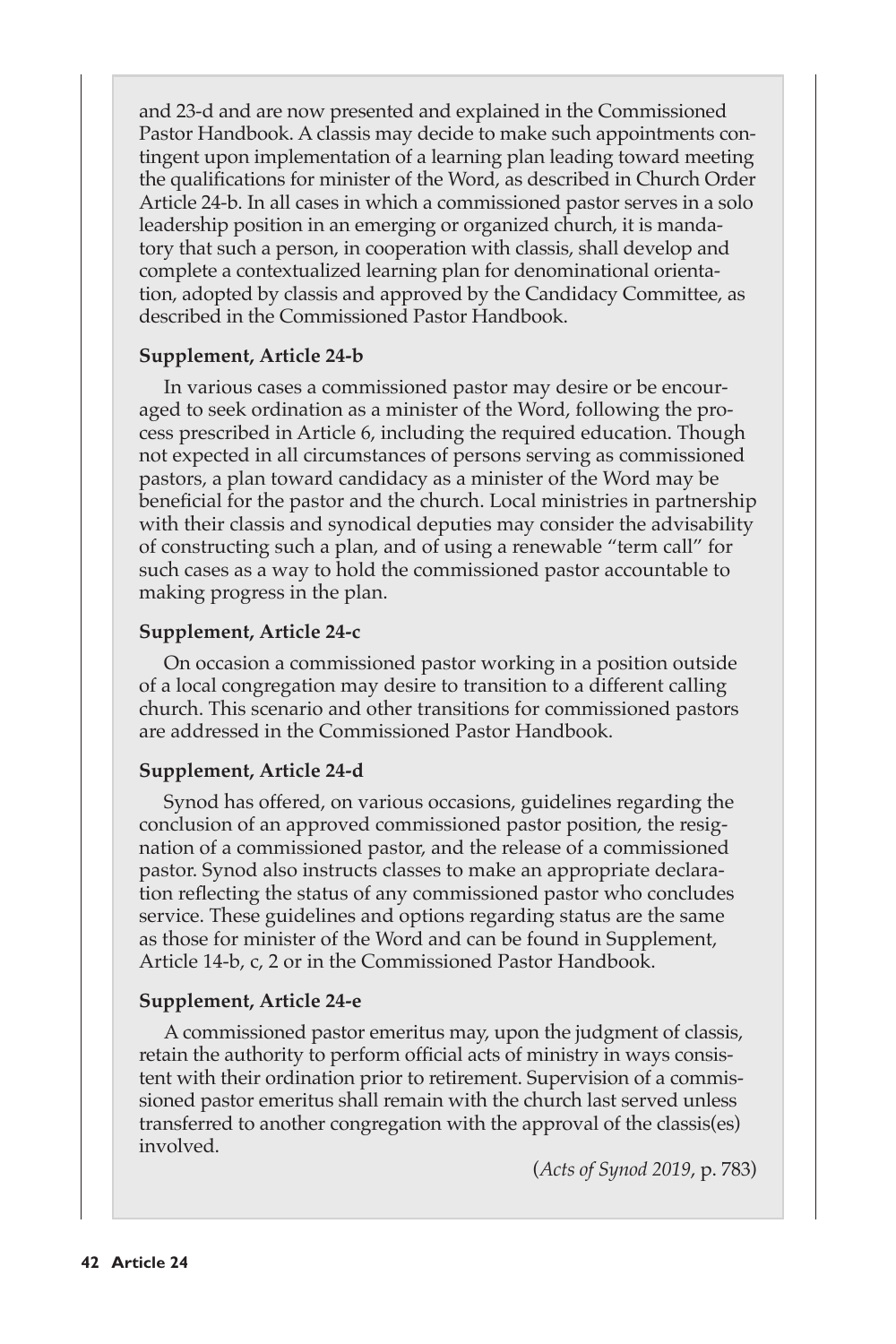### D. The Elders and Deacons

*Article 25*

a. The elders and deacons shall serve for a limited time as designated by the council. The length of term should be appropriate for continuity and succession of ministry leadership. Retiring officebearers shall be succeeded by others unless the circumstances and the profit of the church make immediate eligibility for reelection advisable. Elders and deacons who are thus reelected shall be reinstalled.

b. The elders, with the minister(s), shall oversee the doctrine and life of the members of the congregation and fellow officebearers, shall provide counsel and discipline along with pastoral care in the congregation, shall participate in and promote evangelism, and shall defend the faith. As shepherds of the church, they shall encourage and support the members in their Christian life. The elders also shall nurture in the congregation grateful and obedient participation in the Lord's Supper through encouragement, instruction, and accountability.

c. The deacons shall represent and administer the mercy of Christ to all people, especially to those who belong to the community of believers. Deacons shall lead the members in ways that inspire faithful stewardship of their time, talents, and resources and so give life in this world the shape of God's kingdom. Thus deacons shall create and encourage participation in structures and ministries of mercy, justice, and reconciliation, both locally and globally. All of this shall be done with words of biblical encouragement and testimony, which assure the unity of word and deed.

# II. THE ASSEMBLIES OF THE CHURCH

#### A. General Provisions

# *Article 26*

The assemblies of the church are the council, the classis, and the synod.

# *Article 27*

a. Each assembly exercises, in keeping with its own character and domain, the ecclesiastical authority entrusted to the church by Christ; the authority of councils being original, that of major assemblies being delegated.

b. The classis has the same authority over the council as the synod has over the classis.

# *Article 28*

a. These assemblies shall transact ecclesiastical matters only, and shall deal with them in an ecclesiastical manner.

b. A major assembly shall deal only with those matters which concern its churches in common or which could not be finished in the minor assemblies.

c. Matters referred by minor assemblies to major assemblies shall be presented in harmony with the rules for classical and synodical procedure.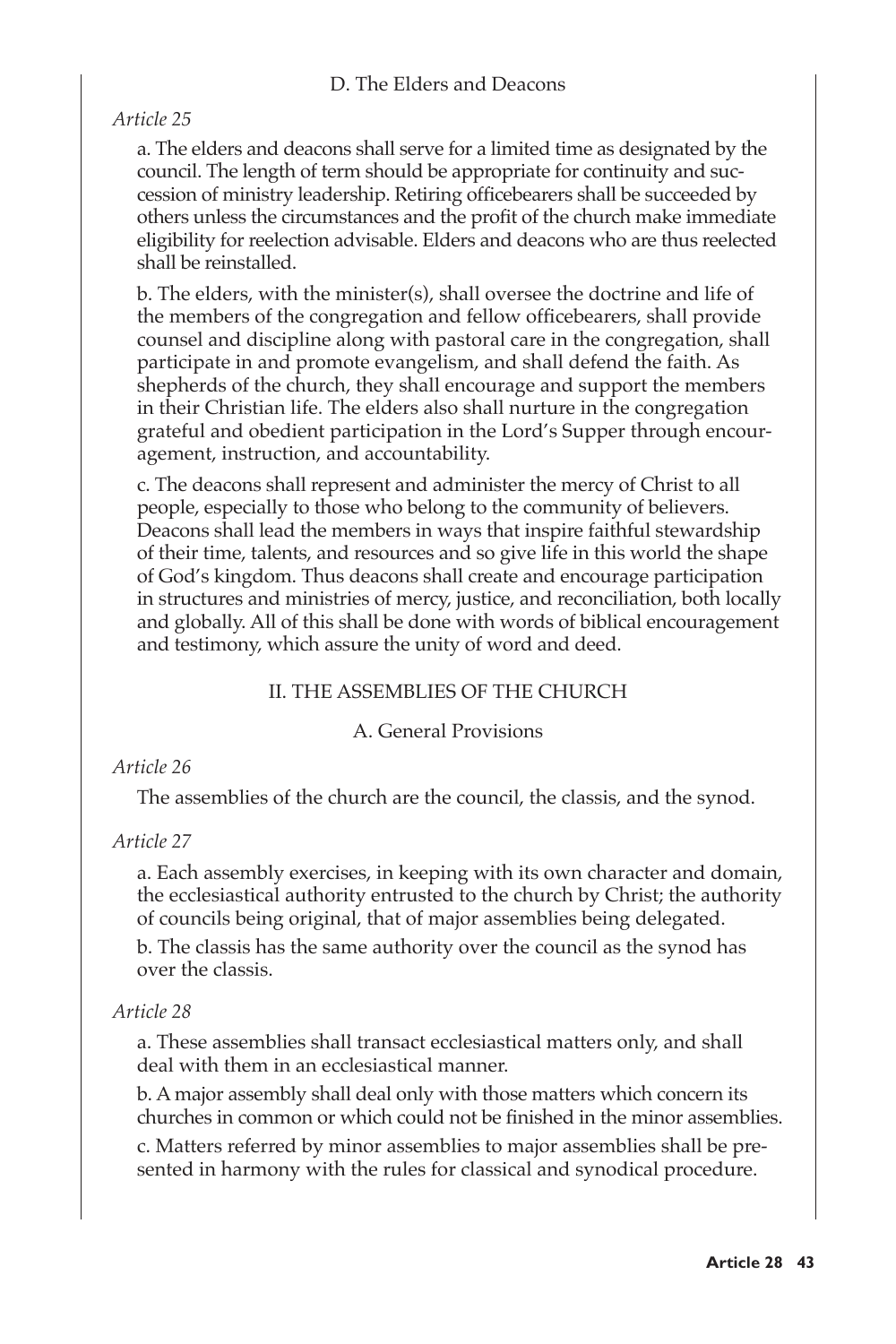# *Article 29*

Decisions of ecclesiastical assemblies shall be reached only upon due consideration. The decisions of the assemblies shall be considered settled and binding, unless it is proved that they conflict with the Word of God or the Church Order.

# *Article 30*

a. Assemblies and church members may appeal to the assembly next in order if they believe that injustice has been done or that a decision conflicts with the Word of God or the Church Order. Appellants shall observe all ecclesiastical regulations regarding the manner and time of appeal.

b. Synod may establish rights for other appeals and adopt rules for processing them.

c. If invoked, the Judicial Code shall apply to the processing of written charges, unless the assembly to which the charges are submitted has dealt with and ruled definitively on substantially similar appeals in a manner pursuant to the provisions of Article 30-a.

—Cf. Supplement, Article 30-a through -c

# **Supplement, Article 30-a**

PROCEDURAL RULES APPLICABLE TO APPEALS UNDER ARTICLE 30-a OF THE CHURCH ORDER WHEN THE JUDICIAL CODE IS NOT INVOKED

A. *Appeal by a Member (Appellant) from a Decision or Action of a Council (Respondent)*

- 1. *Time Limit.* An appeal must be made within six (6) months of the decision or action appealed from. If, however, the action or decision appealed from creates a continuous or repeating practice, the appeal is timely if filed within six (6) months after the practice is exercised. A classis may accept a late appeal if classis is satisfied that the appellant has reasonable cause for being late.
- 2. *Oral Presentation.* When classis considers the appeal, both appellant and respondent shall be allowed reasonable time to make an oral presentation with respect to the appeal.
- 3. *Action by Classis.* The classis shall consider and decide every appeal properly submitted to it. Classis shall decide on the appeal within one (1) year from the date the appeal is received by the stated clerk of classis. If classis has not decided an appeal within the one (1)-year period allowed, either the appellant or the respondent has the right to appeal the matter to synod without waiting for decision of classis.
- 4. *Appeal to Synod.* Both the appellant and the respondent have the right to appeal the decision of classis to synod.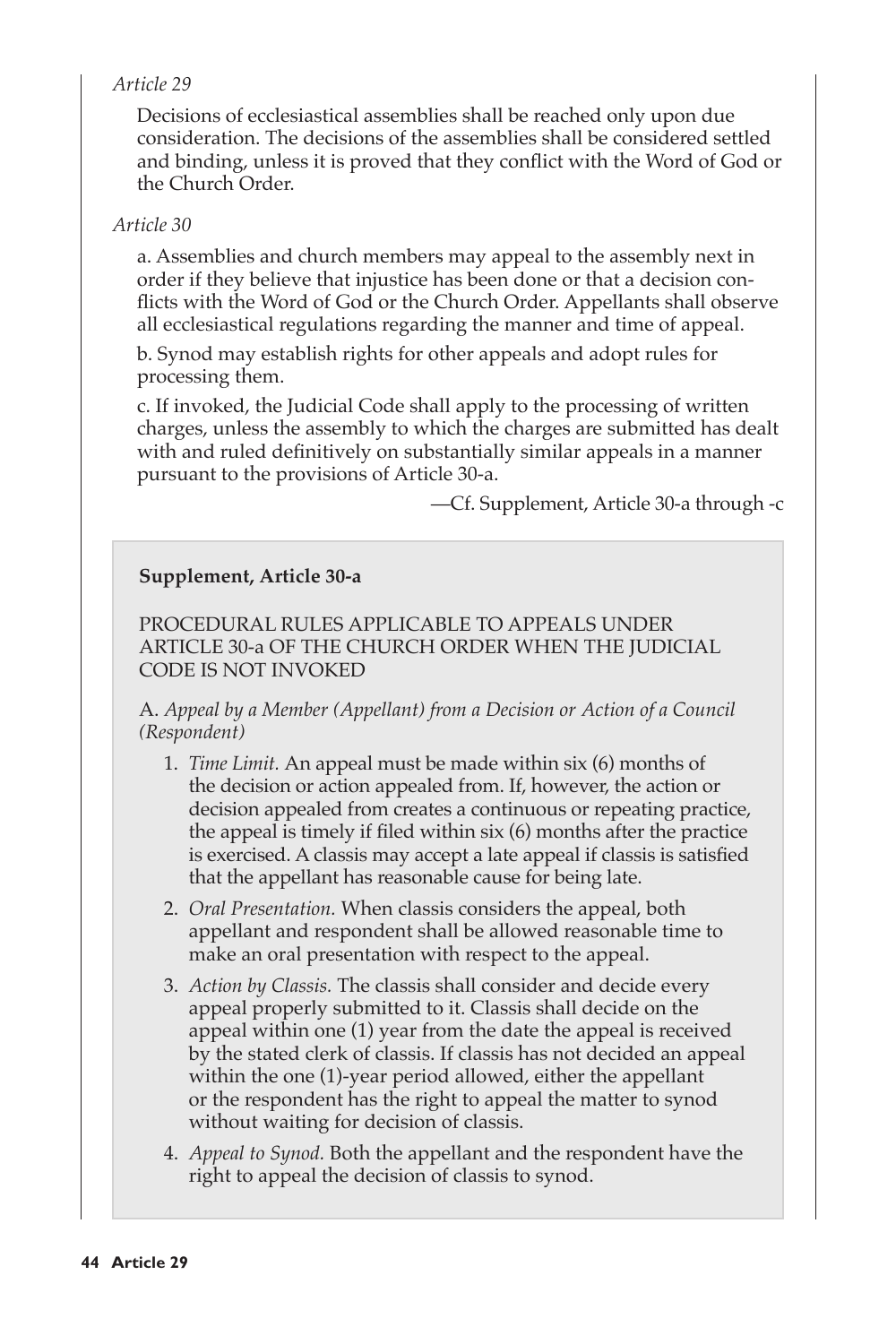B. *Appeals to Synod by Members or Assemblies (Appellant) from Decision of Classis (Respondent)*

- 1. *Time Limit*. An appeal must be filed within ninety (90) days after the decision or action appealed.
- 2. Normally for an appeal to be considered by a synod in any year the appeal must be in the hands of the executive director by March 15 of that year. If an appeal is filed after March 15, it shall not be heard by the synod of the same year; however, the Council of Delegates of the Christian Reformed Church, upon the recommendation of the executive director, may decide to submit the appeal to the synod of the same year.
- 3. Normally appeals will not be printed in the agenda for synod. However, if the Council of Delegates of the Christian Reformed Church, upon recommendation of the executive director, decides that an appeal raises an issue the resolution of which by synod will likely have significant application outside of and beyond the classis from which the appeal came, the appeal and any response to it or, at the discretion of the executive director, an abbreviated version of the appeal and response will be printed in the agenda. If an appeal is filed before March 15 but the deadline for response falls after March 15, the executive director, after conferring with the respondent, may decide to print the appeal and distribute any responses to delegates at the beginning of synod or to hold the appeal over to the next synod.
- 4. The appellant and the respondent shall have the right to appear before the advisory committee of synod to explain their positions. Requests to be heard shall be directed to the executive director, who shall transmit them to the chairperson of the advisory committee.
- 5. The appellant and the respondent shall have the right to be present during the presentation of the case at synod, and, upon recommendation of the advisory committee and with the approval of synod, they shall have the privilege of explaining and defending their positions on the floor of synod.
- 6. The advisory committee shall present a clear and adequate statement of the content of each appeal and response to the entire synod.
- 7. Copies of the appeals and responses not appearing in the agenda and, if possible, the principal related documents shall be sent to the members of the appointed advisory committee as soon as possible.
- C. *General Rules*
	- 1. *Filing an appeal.* An appeal must be in writing and filed with the stated clerk or executive director of the assembly appealed to.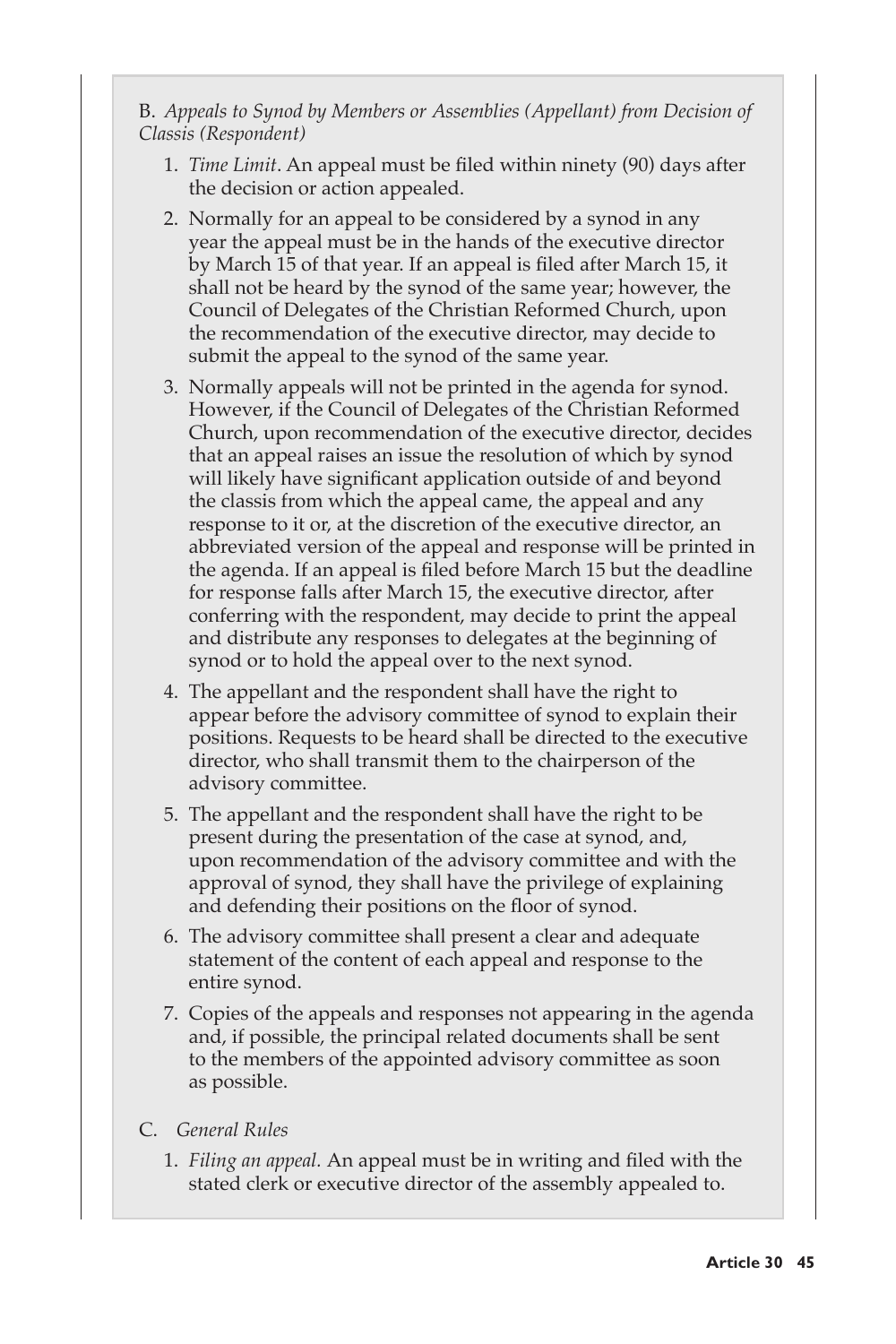A copy shall be promptly given to the clerk of the assembly whose action is being appealed and to any other party to the appeal.

- 2. *Form of Appeal*. No specific form is prescribed. However, an appeal should contain at least the following elements:
	- a. The name of the appellant.
	- b. The name of the body against which the appeal is being made.
	- c. The decision which is being appealed.
	- d. The reasons why the appealed decision is believed to be wrong.
	- e. Background information which will enable the assembly to make a proper decision.
	- f. A statement defining clearly what action the appellant desires the assembly to take.
- 3. *Respondent's Submission.* The respondent shall be entitled to submit a response to the appeal. Such submission shall be made to the clerk of the assembly appealed to within sixty (60) days from the date the respondent has received a copy of the appeal. A copy of such submission shall be promptly given to the appellant.
- 4. In any appearance before an assembly or a committee of an assembly, the appellant and the respondent shall have the right to be represented or counseled by a member of the church.

### **Supplement, Article 30-b**

This supplement deals with two separate matters: synodical review of application for candidacy by persons not recommended by the Calvin Theological Seminary (CTS) Board of Trustees and/or the Candidacy Committee and appeals from decisions, acts, or course of conduct of agencies, boards, or committees of the Christian Reformed Church. The separate sets of procedural rules applicable to these two matters are set forth below.

*Part A.* Synodical review of application for candidacy by persons not recommended by the CTS Board of Trustees and/or the Candidacy Committee.

In the event that an applicant should feel aggrieved by or dissatisfied with a decision of the CTS Board of Trustees and/or Candidacy Committee regarding the processing of the applicant's application for candidacy status, the following procedure will give the applicant recourse to synod. This procedure is not an appropriate avenue by which to ask synod for amendment of the Church Order or change in relevant synodical decisions. Rather, it provides the right for an applicant to have the application for candidacy considered by synod in the light of the then-existing requirements for candidacy, whether those requirements are set out in the Church Order or in other decisions of synod. This procedure is a special kind of appeal: the Judicial Code shall not be invoked, and the rules relating to other appeals shall not apply.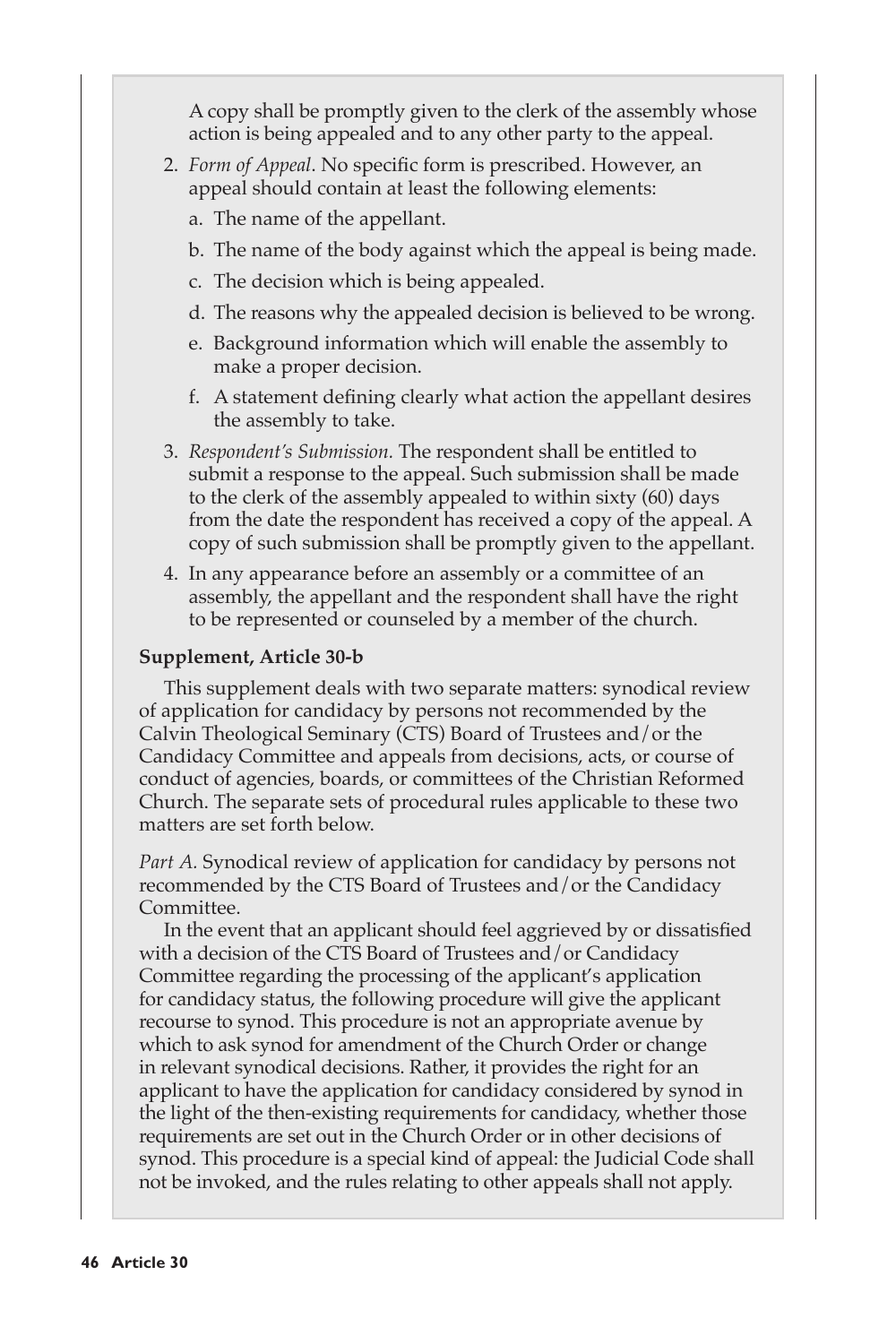- 1. If the CTS Board of Trustees and/or Candidacy Committee or its designee declines to process an application for candidacy at any stage or if candidacy is not going to be recommended, the Candidacy Committee shall promptly inform the applicant in writing of such act or decision and the reasons therefore.
- 2. Notwithstanding such notice, the applicant has the option to have the application processed, including submission to synod. To exercise this option, the applicant must give written notice of such exercise to the Candidacy Committee and the executive director of the Christian Reformed Church within fourteen (14) days after the receipt of the notice from the Candidacy Committee.
- 3. If the applicant gives the notice described in the foregoing paragraph, the application shall be processed, and the Candidacy Committee shall submit such application to synod with such recommendations and supporting reasons as the Candidacy Committee shall consider appropriate.
- 4. At least ten (10) days before synod is scheduled to convene, the applicant shall submit to the executive director, with a copy to the Candidacy Committee, a written statement of facts, argument, and documents in support of the application.
- 5. Synod shall review the application and documents in support thereof, the decision of the board or the Candidacy Committee, and the reasons for such decision. The applicant and the Candidacy Committee shall have the right to make a presentation to the assigned advisory committee, and, if that committee recommends and synod so decides, the applicant and the Candidacy Committee shall be allowed time to address synod on the matter.
- 6. Both the applicant and the Candidacy Committee have the right to be represented or counseled by a member of the church at any stage of the review process.

*Part B.* Appeals from decisions, acts, or course of conduct of agencies, boards, or committees of the Christian Reformed Church.

The right to appeal from decisions, acts, or course of conduct of agencies, boards, or committees of the Christian Reformed Church is established. The Judicial Code may be invoked in connection with such appeal, and if it is, the appeal process will be governed by the Judicial Code. If the Judicial Code is not invoked, the provisions and procedures set forth in the following paragraphs shall apply:

- 1. *Board, agency, or committee* shall mean and include any agent or employee of such board, agency, or committee while such agent or employee is acting within the scope and authority of his or her employment with such agency, board, or committee.
- 2. Appeals under this part of Supplement 30-b may be filed only by the following: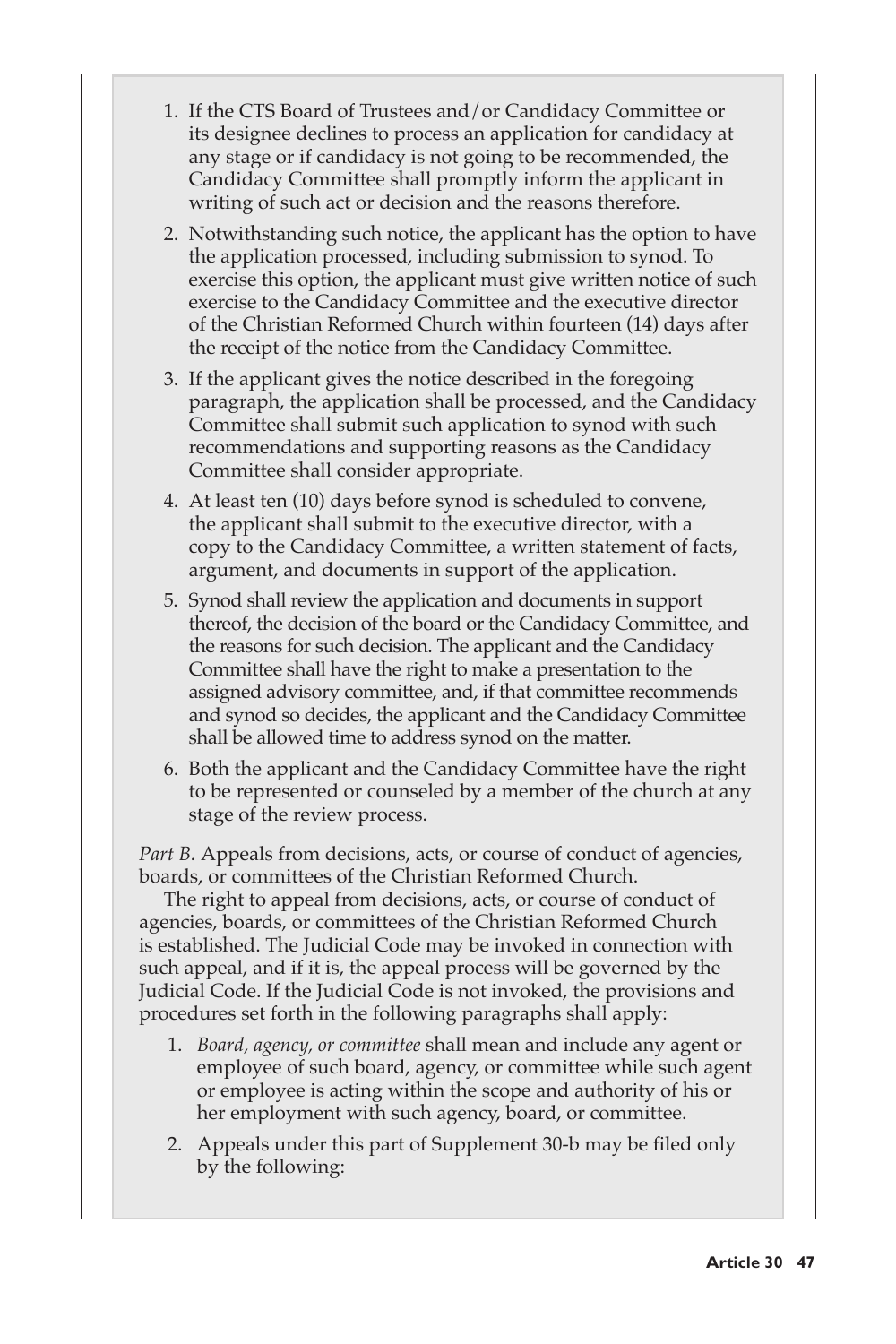- a. A member of the Christian Reformed Church.
- b. An assembly (council or classis).
- c. An employee of an agency, board, or committee whose decision, act, or course of conduct is to be challenged by the appeal.
- 3. The individual or assembly filing the appeal shall be called the *appellant*. The agency, board, or committee whose action is appealed shall be called the *respondent*.
- 4. No appeal under this part of Supplement 30-b may be filed until the appellant shall first have exhausted all reasonable and direct efforts according to procedures prescribed by such agency, board, or committee to resolve the appellant's complaint or grievance.
- 5. The only grounds for an appeal under this part are that the decision, act, or course of conduct of a respondent is contrary to the Church Order, the mandate of the respondent, or a previous decision of the assembly to which the respondent is responsible.
- 6. In an appeal under this part, an appellant who is other than an assembly or an employee must allege—and the onus remains on him or her to show—that the decision, act, or course of conduct appealed from substantially affects him or her directly, either materially or personally, as an individual apart from other members of the church.
- 7. In an appeal under this part by an employee, the appellant must allege—and the onus remains on her or him to show—that the decision, act, or course of conduct appealed from substantially affects her or him directly, either materially or personally, in her or his capacity as an employee.
- 8. An appeal from a decision, act, or course of conduct of an agency, board, or committee shall be filed with the assembly to which the agency, board, or committee is responsible.
- 9. For an appeal to be timely, it must be filed within ninety (90) days after completion of efforts to resolve the matter under provisions in paragraph "4" above.

 Because the completion of internal efforts to resolve the matter may not always indicate a precise date for the commencement of the ninety (90)-day appeal period, the following standards apply for computing the beginning of the appeal period:

- a. If the agency, board, or committee gives the appellant a written communication stating that the internal procedures for resolving the grievance or complaint have now been completed, the ninety (90)-day period begins with the date the appellant receives such letter.
- b. In the absence of a written communication described in paragraph "a" above, the appellant may give written notice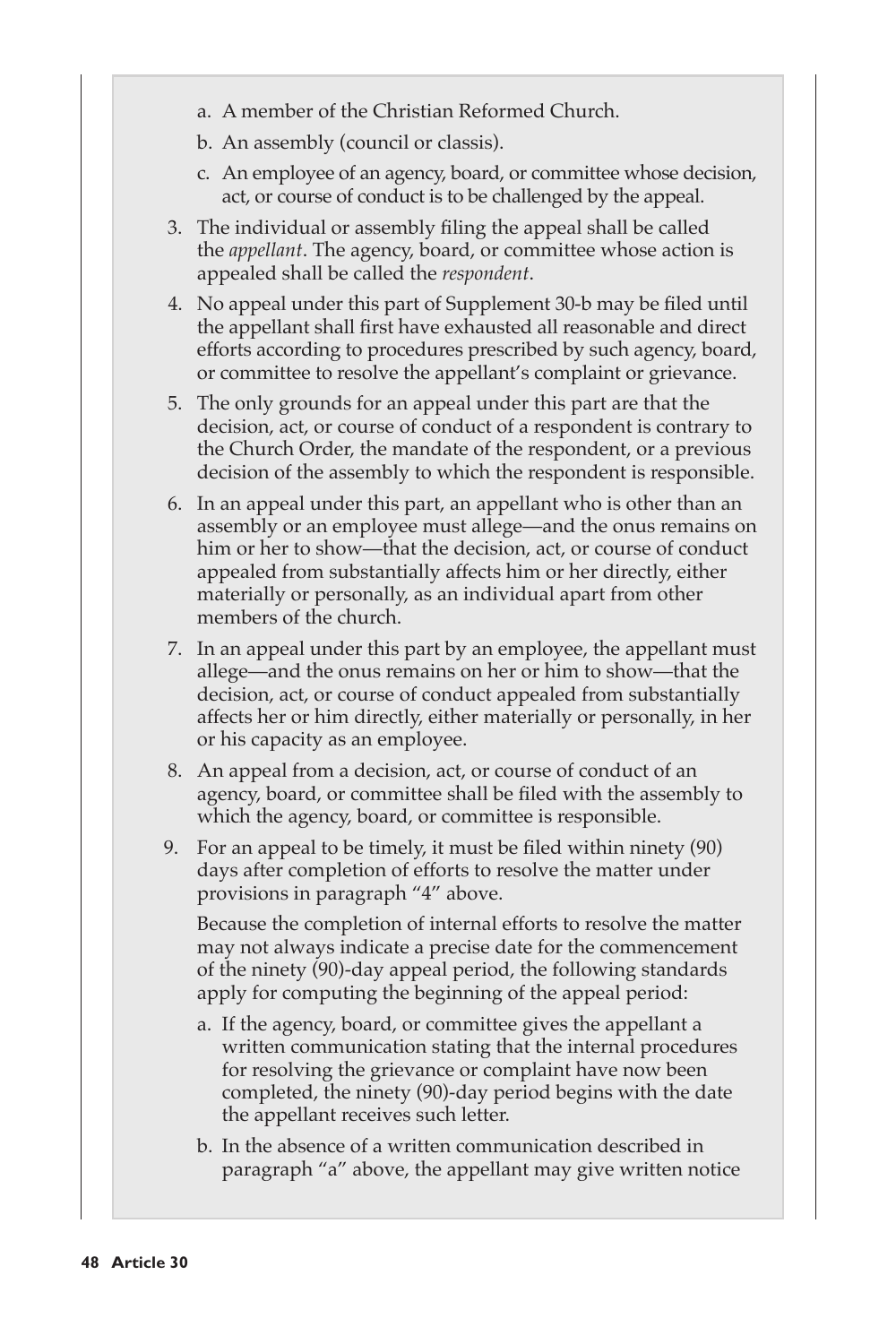to the agency, board, or committee involved that he or she believes that the internal procedures for resolving the grievance or complaint have been exhausted, and, if there is no written response to such notice within thirty (30) days from the date of the receipt of such notice, the ninety (90) day appeal period begins with the expiration of a thirty (30)-day period beginning with the receipt of such notice. For the purpose of this paragraph, the notice shall be deemed to have been received on the date it was personally delivered to the office of the agency, board, or committee or five days after the mailing by regular mail.

- c. If the notice referred to in paragraph "b" above is given and the agency, board, or committee responds to the appellant within thirty (30) days that there is a further internal procedure, the appellant must pursue the additional procedure specified, and rules "a" and "b" will again apply to determine the commencement of the appeal period when the further step has been completed.
- 10. If the appeal is to a classis, when classis considers the appeal, both appellant and respondent shall be allowed reasonable time to make an oral presentation with respect to the appeal. The classis shall consider and decide every appeal submitted to it. Classis shall decide on the appeal within one (1) year from the date the appeal is received by the stated clerk of classis. If classis has not decided an appeal within such one (1)-year period, either appellant or respondent has the right to appeal to synod without waiting for the decision of classis.

Both the appellant and the respondent have the right to appeal the decision of classis to synod.

- 11. If the appeal is initially to synod, the rules and procedures in Church Order Supplements 30-a, sections B and C apply.
- 12. Both the appellant and the respondent have the right to be represented or counseled by a member of the church at any stage of the appeal process.

#### **Supplement, Article 30-c**

#### JUDICIAL CODE OF RIGHTS AND PROCEDURES

#### *Preamble to the Judicial Code*

Synod 1977 adopted the first edition of the Judicial Code of Rights and Procedures. It did so to "encourage greater uniformity of procedure throughout our denomination when charges must be adjudicated." The belief is that this Code "will help to insure just treatment of those who are involved in the judgment and decisions of the church" and that providing "impartial judgments among God's people" is required by Scripture (Deut. 1:16-17; Deut. 16:18-20; Lev. 19:15; 1 Tim. 5:19-21).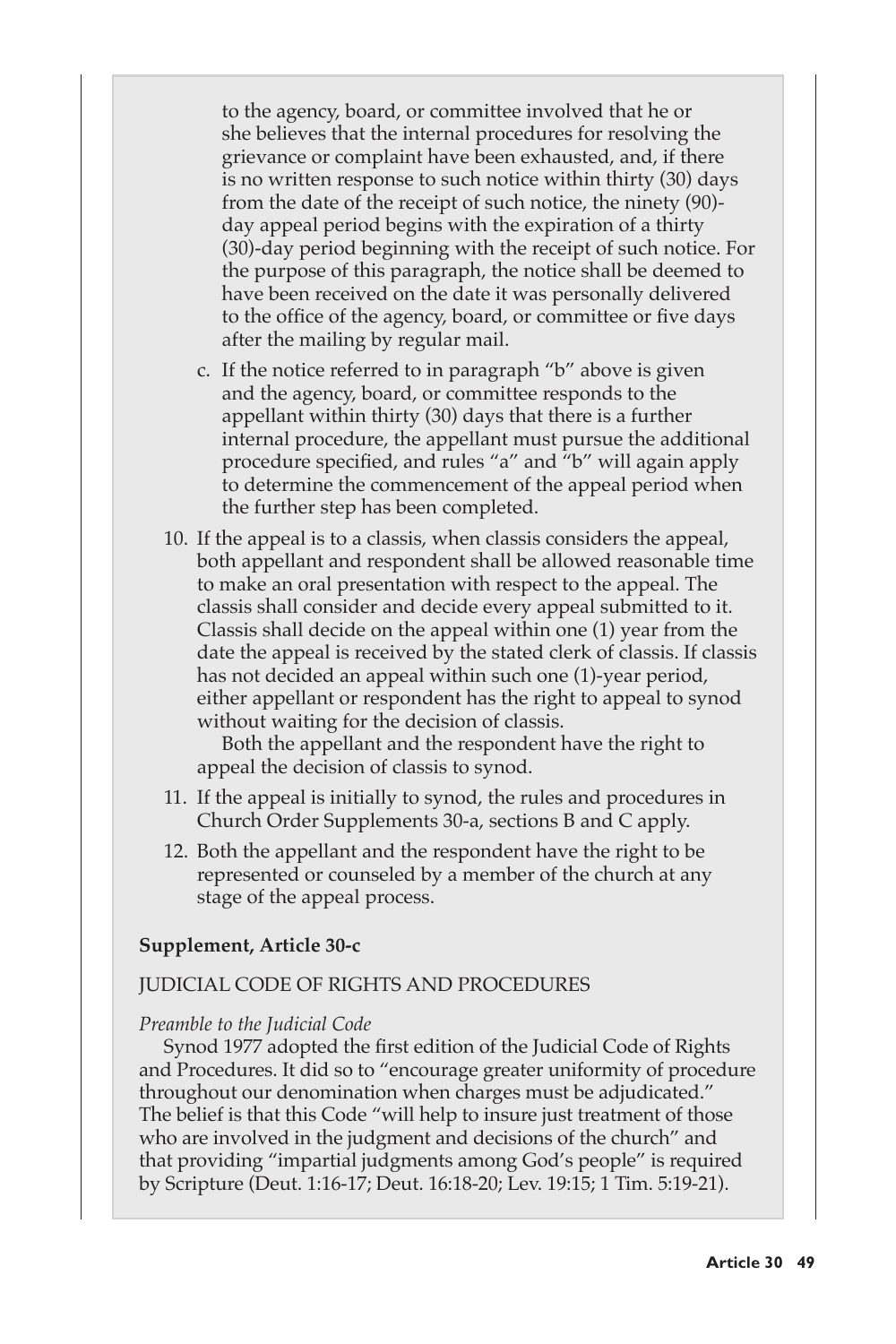"Procedural guidelines" are needed to deal with substantive issues in an appropriate and "ecclesiastical manner" (Church Order, Article 28), and, according to synod, the Judicial Code provides this "procedural pattern within which the law of love may be fulfilled (cf. James 2:1,  $(8-9)$  "

However, the Judicial Code should not be considered as providing a means of broad applicability for resolving disputes. Rather, the Judicial Code is intended to be a dispute-resolution mechanism of last resort because judicial hearings and subsequent decisions of assemblies will likely never fully satisfy the parties involved. Thus, complete reconciliation may not be achieved. Rather, the focus of Judicial Code hearings and of the resultant decisions made by the assemblies is not primarily on reconciliation but on some kind of final resolution. While the Judicial Code does provide rights for all parties and a fair process toward resolution, it does not purport to restore the mutual trust that may have been lost as any given dispute may have raged and festered.

Before invoking the rights afforded under the Judicial Code, brothers and sisters in Christ should make every effort to resolve issues between them amicably, according to the teachings of Scripture. If they require external assistance to reach agreement, they should, where appropriate, seek trained facilitators or mediators to help them reach agreement. A process of mediation led by neutral parties may facilitate a more satisfactory resolution.

One of the ways in which issues can be resolved more amicably is to use restorative justice practices. Synod 2005 encouraged "the active participation of churches and church members in restorative justice efforts in order to restore and reconcile victims and offenders where possible, and to effect, as far as possible, the establishment of justice for all members of our societies." It also urged "congregations, schools, denominational offices, other Christian institutions, and homes to employ restorative justice practices" (*Acts of Synod 2005*, pp. 761-62). These practices bring with them greater potential for true reconciliation.

On the other hand, mediation or restorative justice practices are not necessarily appropriate for charges involving physical, emotional, or sexual abuse. Such charges should be dealt with in the first instance by way of the Advisory Panel Process approved by synod and associated with the denomination's Safe Church Ministry (see *Acts of Synod 2010*, p. 866; *Agenda for Synod 2010,* pp. 497-502).

Thus, even if written charges have been filed and a formal hearing has been requested, the assembly must still make a determination as to whether or not sufficient means for resolution, formal or informal, have or have not been exhausted. If such means have not been exhausted, the assembly should seriously consider postponing the judicial hearing while further efforts are undertaken. Only after the assembly determines that sufficient means have been exhausted or that such means do not resolve the matter, should the assembly proceed to conduct a judicial hearing as set forth below.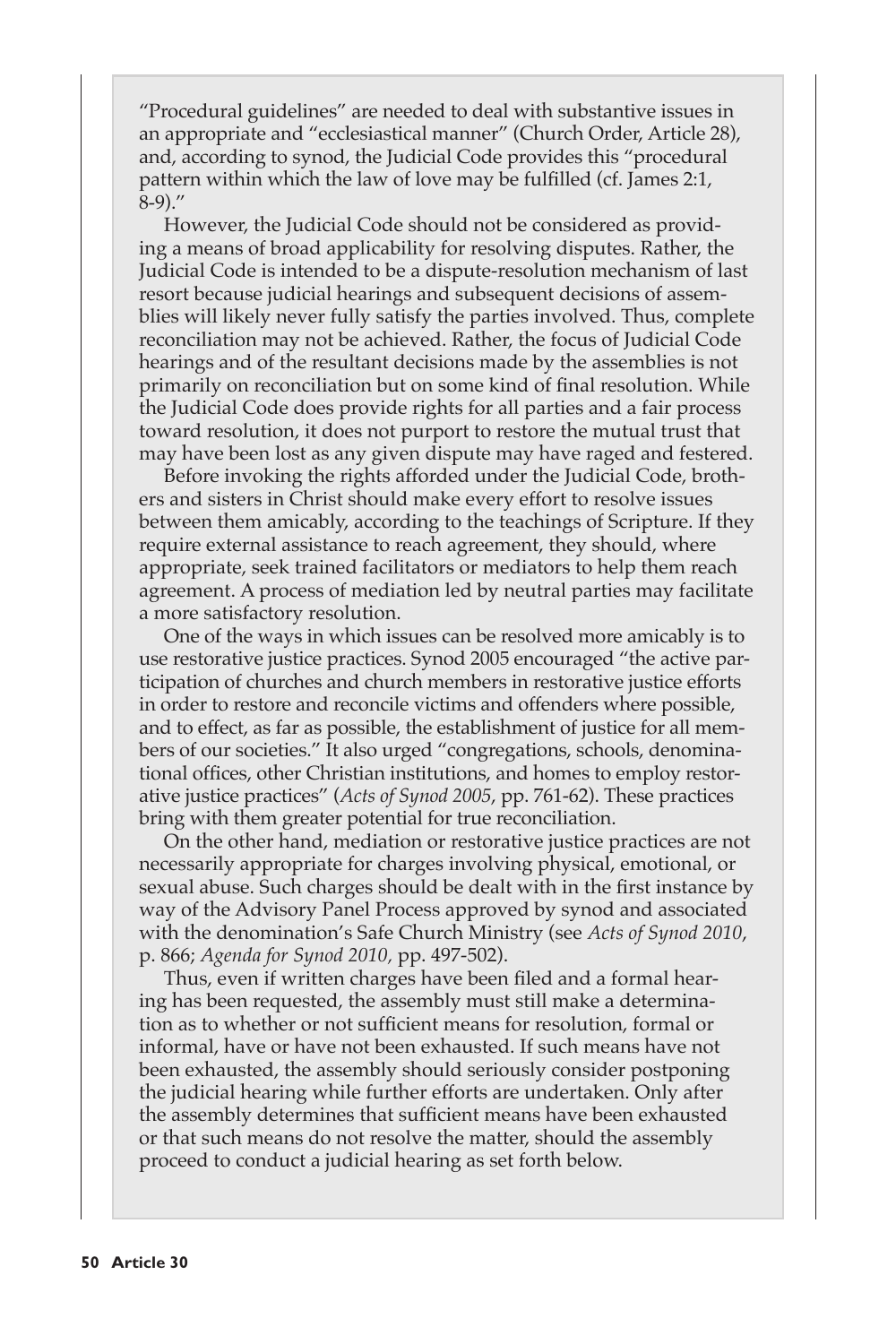Section 1: Scope of the Judicial Code

- a. Disputes arising from allegations of offenses against the Word of God, doctrinal standards, or Church Order are subject to resolution under the Judicial Code. In particular, the Judicial Code governs the procedure for filing written charges and conducting judicial hearings before a council, classis, or synod, and appeals from judicial hearing.
- b. Matters of admonition and discipline do not prompt a judicial hearing unless there are written charges that either party or the assembly determines require a judicial hearing. The Judicial Code recognizes the fundamental and primary role of pastoral means in all matters of admonition and discipline; it assumes that these matters are best handled by counseling and entreaty; and if sanctions are required, it leaves the determination of them to the church under the Church Order.
- c. The Judicial Code deals with the following matters:
	- i) Disputes involving members and/or assemblies of the church and, in some limited instances, nonmembers (see Section 3-a).
	- ii) Disputes involving agencies, boards, or committees on one side and members or assemblies of the church on the other side, excluding challenges to termination of employment (see Sections 3-a, 5-d, 5-e).
- d. With respect to such matters, the provisions of the Judicial Code apply only
	- i) when written charges are filed; written charges may be filed by an employee, an assembly, or an individual who is directly affected either materially or personally; and
	- ii) when either party to the dispute requests a judicial hearing or when the assembly first hearing the charges determines to constitute a formal hearing.

#### Section 2: Judicial Rights

- a. Both the complainant and the respondent shall have the right to be represented or counseled by a member of the CRC in any judicial hearing. The requirement of church membership may be waived at the discretion of the assembly that is hearing the case.
- b. Except when the assembly withdraws to decide the issues raised in the judicial hearing, the complainant and the respondent shall have the right to be present at the judicial hearing and at the judicial hearing considering an appeal from a judicial hearing.
- c. Both the complainant and the respondent shall have the right to have witnesses examined in their presence.
- d. Both the complainant and the respondent may appeal by right the decision of the assembly to the assembly next in order.
- e. The provisions of the Judicial Code shall apply to all appeals from decisions resulting from the judicial hearing on a complaint.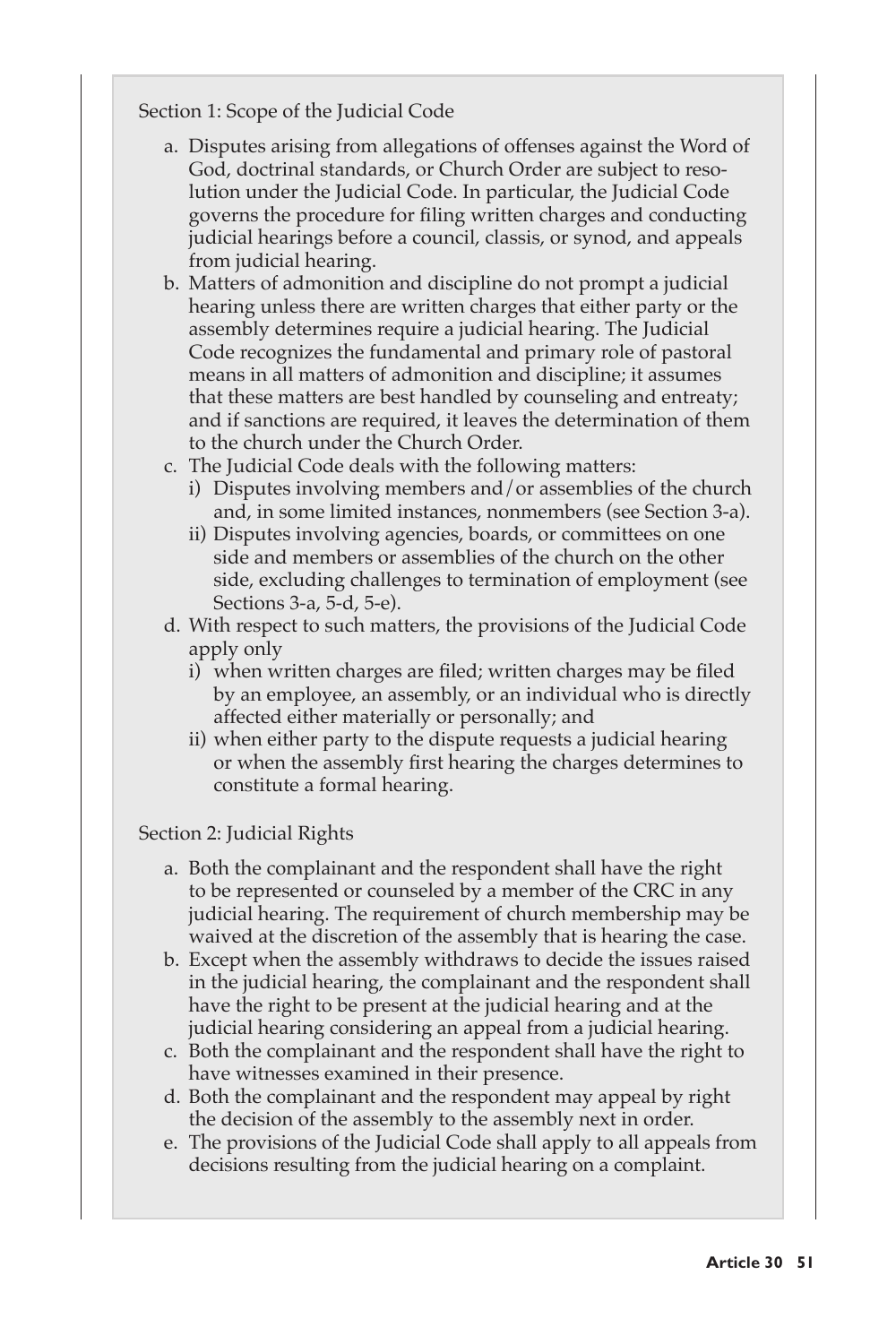- f. No member or group of the CRC, nor any person connected with the matter, shall circulate, or cause to be circulated, any written or printed arguments or briefs upon any complaints before the final disposition of same, including appeals, if any.
- g. Assuring due process shall be the guiding principle in the interpretation and application of the Judicial Code.
- h. All judicial hearings shall be conducted in a considerate and Christian manner.

### Section 3: Procedures for Filing Written Charges

- a. Written charges may be filed by
	- i) a member of the CRC against another member or against an assembly;
	- ii) an assembly against another assembly or against a member;
	- iii) a person who is not a member of the CRC against a member or assembly of the CRC, provided such person has been directly affected as an individual by the charged offense;
	- iv) a member of the CRC against an agency, board, or committee;
	- v) an assembly against an agency, board, or committee;
	- vi) an employee of an agency, board, or committee against an agency, board, or committee, excluding challenges to termination of employment.
- b. Prerequisites:
	- i) If the allegation is abuse on the part of a church leader as defined by the CRC's Safe Church Ministry's Advisory Panel Process, the complainant shall first have exhausted that process in accordance with the procedures and standards of confidentiality outlined therein and in lieu of the procedures under Sections 2-5 of this Code, to the point of obtaining a decision by the council of the church leader. Both parties have the right of appeal to classis as provided in Sections 6-7.
	- ii) No written charges against an agency, board, or committee may be filed until the complainant shall first have exhausted all reasonable and direct efforts according to procedures prescribed by such agency, board, or committee to resolve the appellant's complaint or grievance internally.
- c. Time limits:
	- i) There is no time limit for filing a written charge of sexual abuse. Allegations of sexual abuse against a church leader shall first be made in accord with the Advisory Panel Process associated with the CRC's Safe Church Ministry.
	- ii) An allegation of non-sexual abuse of a minor may be filed at any time before the complainant reaches age twenty-five (25). However, allegations of non-sexual abuse of a minor shall first be made in accord with the Advisory Panel Process associated with the CRC's Safe Church Ministry.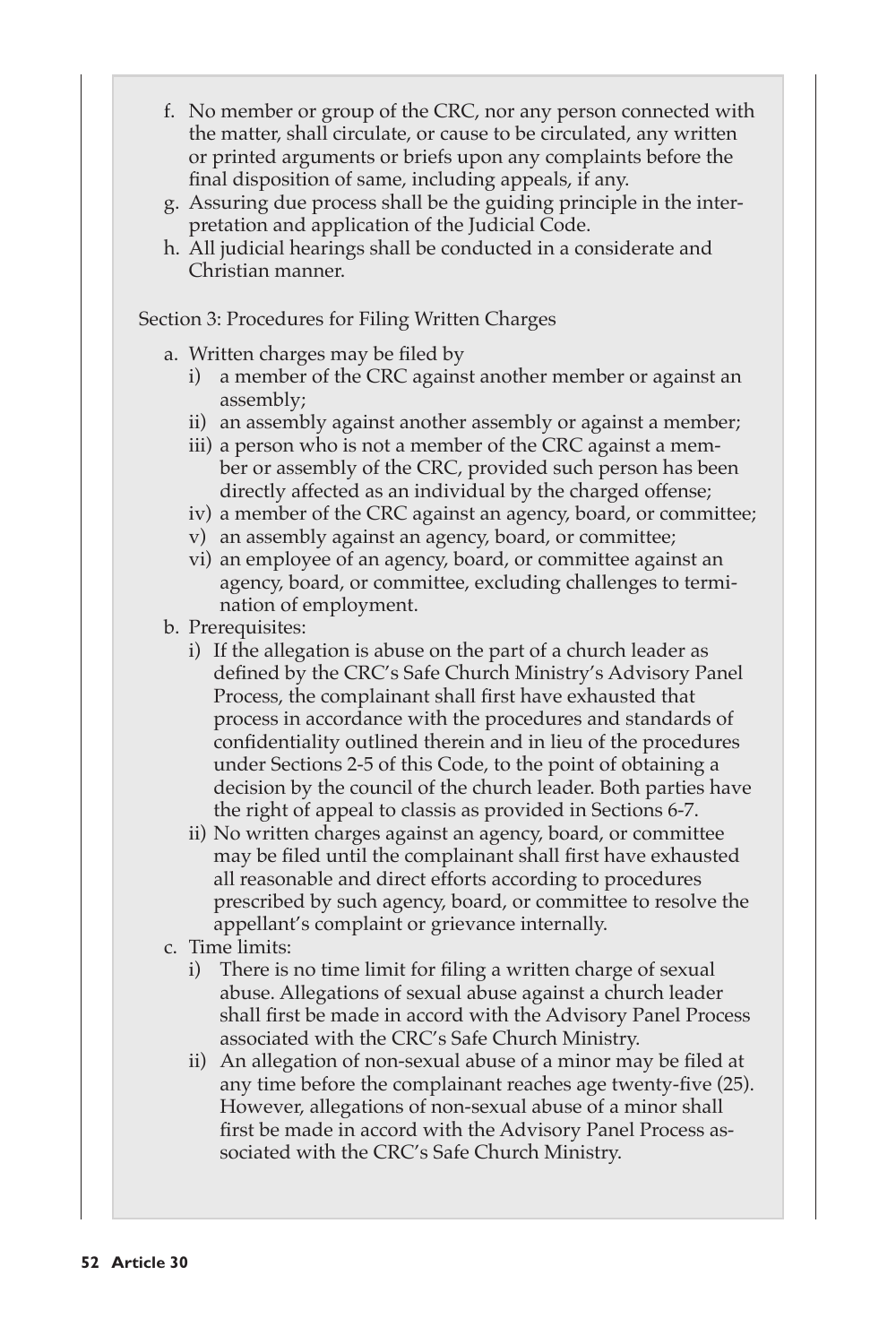- iii) All other written charges must be filed within three (3) years of the date on which the offense is alleged to have occurred.
- d. A person or an assembly filing a written charge shall be called the complainant, and the person or assembly against whom the written charge is filed shall be called the respondent.
- e. A written charge must be filed with an assembly, must set forth the alleged offense, must specify the facts relied upon to support the written charge, including, as far as possible, the time and place of the offense, and must state whether a judicial hearing is requested.
- f. A written charge shall not allege more than one offense. Several written charges against the same respondent may be presented and decided jointly, but a decision on each written charge must be made separately.
- g. The complainant shall mail or otherwise deliver a copy of the written charge to the respondent at the same time as it is filed with the assembly.
- h. Within sixty (60) days after the written charge is filed, the respondent shall file an answer with the assembly and shall mail or otherwise deliver a copy to the complainant. If the complainant did not request a judicial hearing, the respondent shall indicate in the answer whether a judicial hearing is requested.
- i. Jurisdiction of assemblies
	- i) A written charge against a member of the CRC shall be filed by the complainant with the council of the local church of which the respondent is a member.
	- ii) A written charge against an assembly shall be filed by the complainant with the assembly next in order (the order being council, classis, and synod).
	- iii) A written charge against an agency, board, or committee, including its agent or employees, shall be filed by the complainant with the assembly to which the agency, board, or committee is responsible.
	- iv) If a council or an agency, board, or committee of classis is the respondent, the judicial hearing shall be before the classis and in accordance with the hearing procedures set forth in Sections 2-5.
	- v) If a classis or an agency, board, or committee of synod is the respondent, the judicial hearing shall be before the Judicial Code Committee in accordance with the procedures set forth in Sections 2-5.

# Section 4: Pre-hearing Procedures

- a. Except for good cause, the judicial hearing shall commence within six (6) months of the filing of written charges.
- b. After consulting with the complainant and the respondent, the assembly shall set the time and place for the judicial hearing on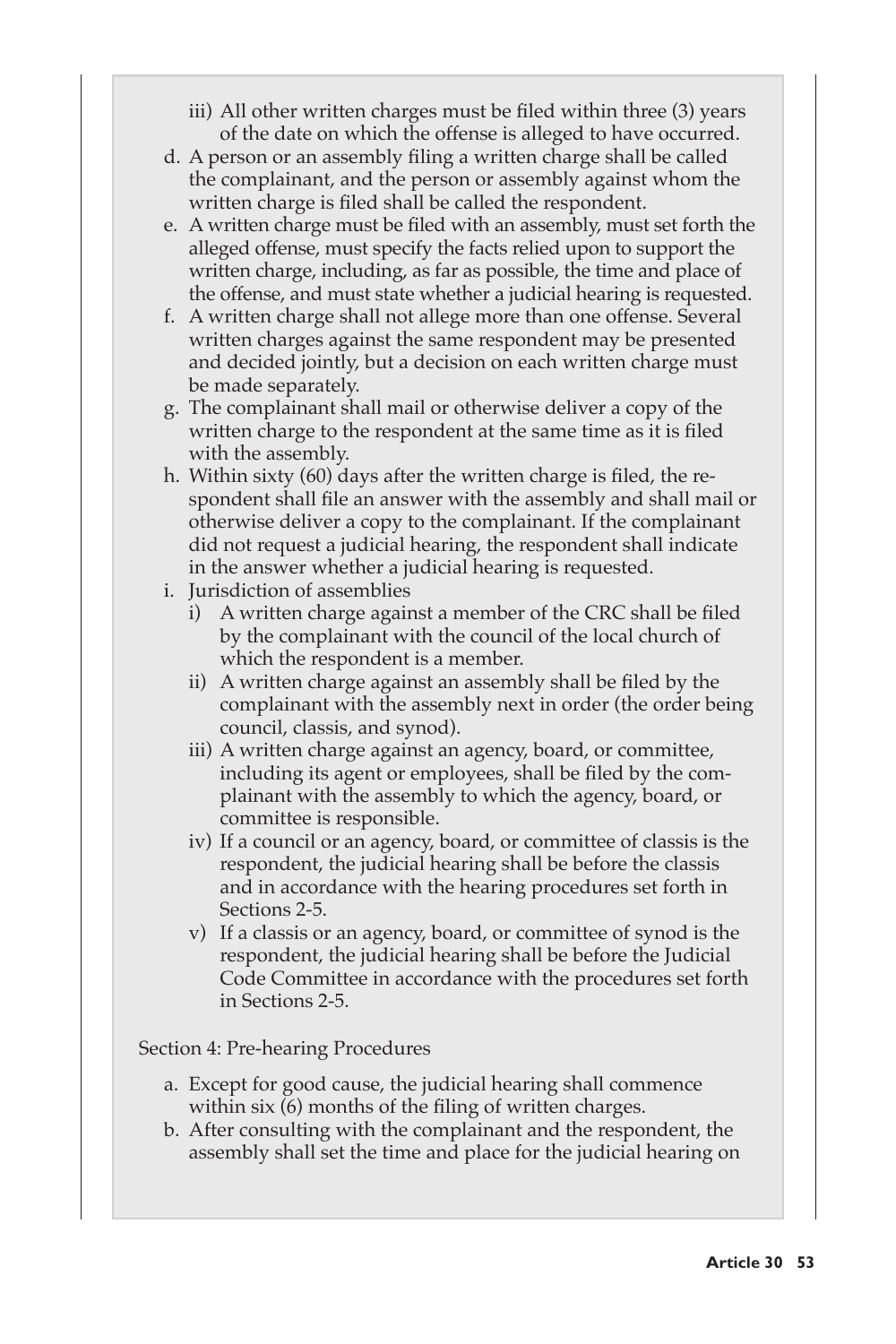the written charge. At least forty-five (45) days before the judicial hearing, the date must be fixed and the parties notified.

- c. No later than thirty (30) days before the judicial hearing, the parties shall cause to be delivered to the other party and the assembly a list of witnesses to be called to testify and a copy of the exhibits to be offered at the judicial hearing. At the judicial hearing, each party shall be limited to the witnesses and the exhibits disclosed, unless the party can establish that the witness or exhibit was not discovered until after the deadline.
- d. The assembly may, in its discretion, require further advance disclosures by the parties concerning the witnesses, documents, evidence, and arguments that they intend to present at the hearing.
- e. When a written charge is filed with a council or classis, that council or classis shall serve as the judicial body, which shall include all members of the assembly except those who have a conflict of interest. Any members having a conflict of interest shall recuse themselves.
- f. Either the complainant or the respondent may challenge the impartiality of a member on grounds of self-interest or that member's relationship with or responsibility to a participant in the judicial hearing. If the assembly decides by majority vote that the challenge has merit, the member shall be recused from the judicial hearing.
- g. Before the hearing, the assembly shall determine whether the written charges are substantial enough to warrant a hearing. This may be done by the assembly on the basis of the written charge, the answer, the proposed exhibits, and, if the assembly so desires, an informal conference with the parties and their representatives. The assembly may delegate the review of information and the informal conference to a committee, but after receiving a report from the committee, the assembly must make the determination. This determination shall be conducted in a confidential manner to protect the reputations of the people involved and to protect the impartiality of the judicial assembly if the charge moves forward. A decision by a council or a classis that a charge is not substantial may be appealed.
- h. If requested by either the complainant or the respondent, or in the discretion of the assembly, the assembly may direct that the proceeding shall not be published by any participant. All participants shall be notified on the record of the no-publication directive.

Section 5: Judicial Hearing Procedures

- a. A judicial hearing, if ordered, shall proceed as follows:
	- i) Each party may make an opening statement summarizing what that party expects to prove.
	- ii) The complainant shall proceed first with proofs, including witnesses and exhibits, and may be permitted by the assembly in its discretion to present rebuttal proofs.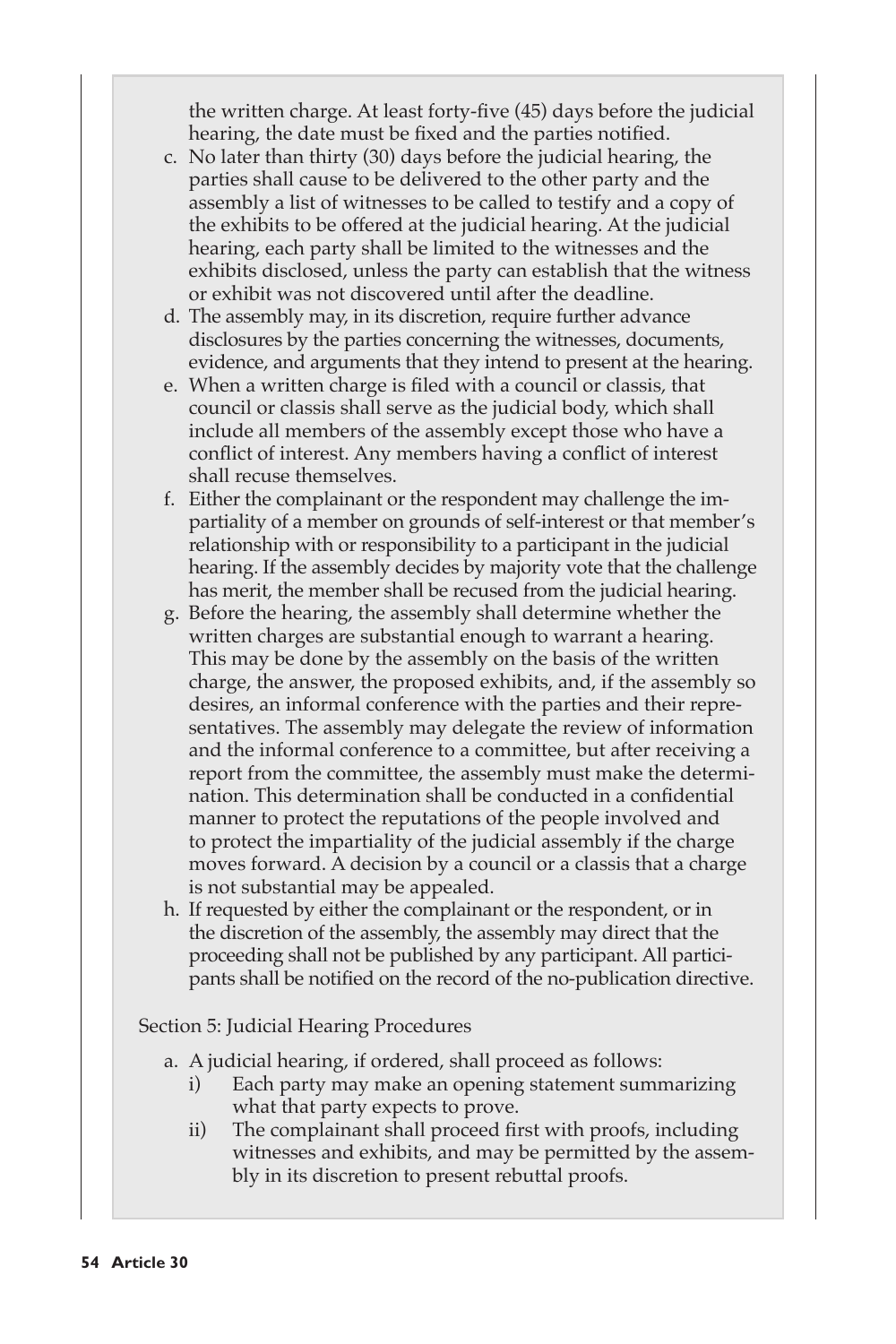- iii) The respondent shall then proceed with proofs, including witnesses and exhibits.
- iv) The receipt of evidence shall not be controlled by formal rules of evidence. The administration of oaths shall not be required.
- v) At the request of either party, the presiding officer may exclude any evidence if the presiding officer determines that admitting such evidence would be irrelevant, untrustworthy, or fundamentally unfair.
- vi) Both parties are permitted to question witnesses that testify at a judicial hearing unless the parties agree in writing at least fifteen (15) days before the hearing to admit a written statement of a witness.
- vii) After all evidence has been presented to the assembly, the complainant and the respondent shall summarize their cases either orally or in writing. The complainant may be afforded the opportunity for rebuttal.
- viii) If either party objects to irregularity in the proceedings, the objection must be entered into the record. The presiding officer may sustain or disallow the objection. If the chair's ruling is challenged, the assembly must vote on the question of sustaining the chair.
- b. The testimony shall be recorded verbatim.
- c. The complainant has the burden to prove the written charge. Written charges must be proven with a high degree of probability.
- d. If a complainant other than an employee or an assembly has filed written charges against an agency, board, or committee, he or she must allege—and the burden remains on him or her to show in any hearing—that the decision, act, or course of conduct being challenged substantially affects him or her directly, either materially or personally, and as an individual apart from other members of the church.
- e. If a complainant is an employee who has filed written charges against an agency, board, or committee, he or she must allege and the burden remains on him or her to show in any hearing—that the decision, act, or course of conduct being challenged substantially affects him or her directly, either materially or personally, in his or her capacity as an employee.
- f. If a respondent fails to appear and the assembly determines that the respondent has been notified of the time and place of the judicial hearing and has had sufficient time to appear, the assembly may proceed in the respondent's absence.
- g. During the hearing, the presiding officer shall not comment on the merits of the case. This restriction does not apply when the assembly enters its final deliberations.
- h. The final decision on any case shall be by majority vote of the assembly of the members hearing the case. Any member that has not attended all the sessions or heard the case in its entirety may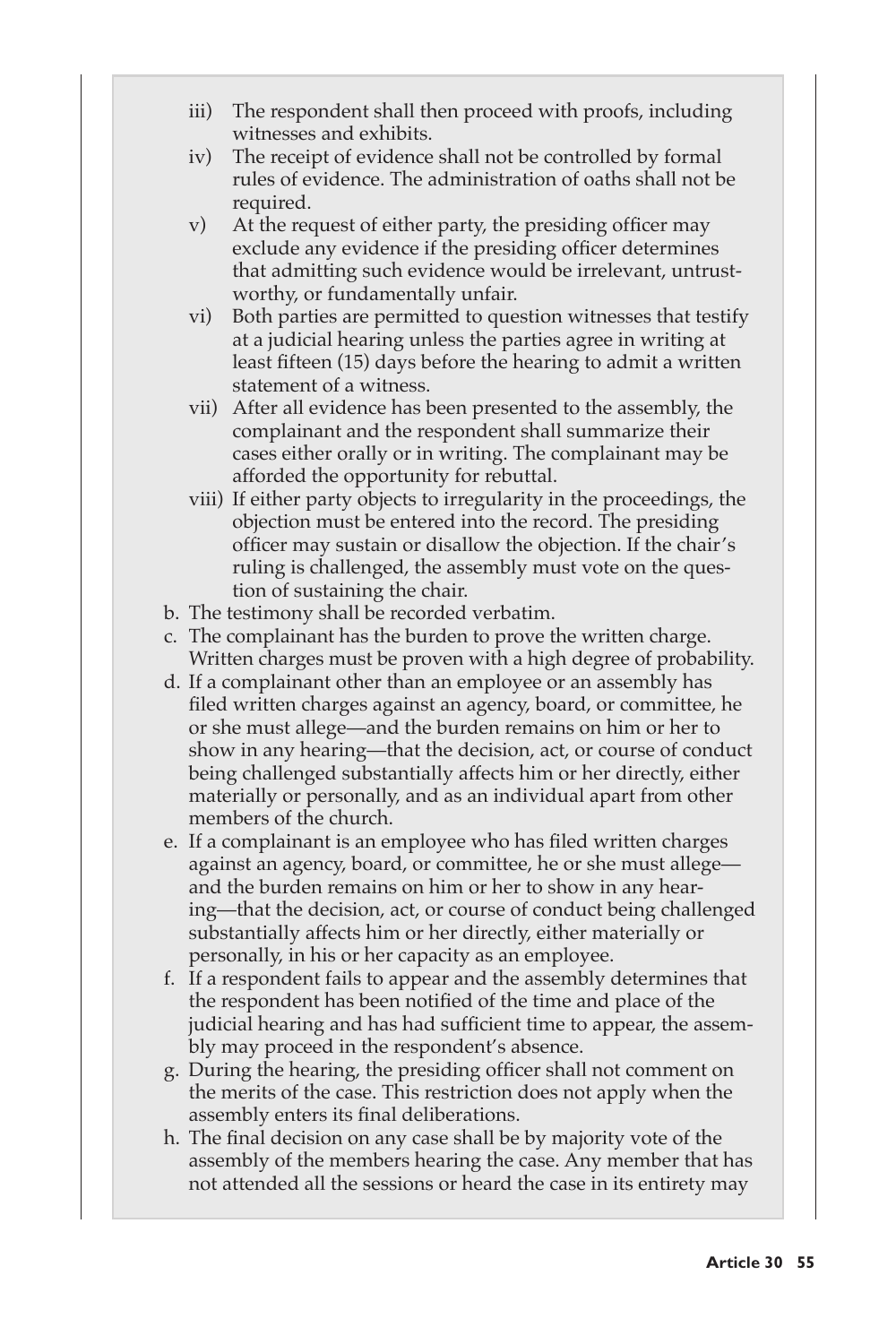not vote unless that member reads or listens to the record before a vote is taken.

i. The record of all proceedings including the testimony, the exhibits, papers, evidence, and findings in the case shall be certified by the presiding officer and shall be the basis of any appeal. The parties may have reasonable access to the record.

# Section 6: Appeals

- a. Appeals shall be filed with the assembly next in order.
- b. The grounds for an appeal include irregularities in the proceedings of the lower assembly; decisions on the admission or exclusion of evidence; bias or prejudice in the case; manifest injustice in the judgment; or incorrect interpretation or application of the Word of God, doctrinal standards, or Church Order; and shall be based on the record of the judicial hearing.
- c. No decision resulting from a judicial hearing shall be amended or overturned except on a showing that the procedures were manifestly unfair; that the evidence obviously did not support the decision; or that an incorrect interpretation or application of the Word of God, doctrinal standards, or Church Order was made.
- d. The reviewing assembly shall not reassess the credibility of the witnesses that testified at the hearing.
- e. Appeals to synod from decisions of assemblies of the CRC acting in their judicial capacity and appeals from a board, agency, or committee of synod when the Judicial Code has been invoked shall be referred to the Judicial Code Committee.
- f. Persons that have voted on a matter in an assembly shall recuse themselves from participating in the appeal.
- g. A losing party that failed to appear at the judicial hearing either personally or by a representative shall not be permitted to file a claim of appeal.

Section 7: Appeal Procedures before a Classis following a Judicial Hearing before a Council

- a. Within ninety (90) days of the certification of the record, the losing party from a decision of a council following a judicial hearing, including a decision in a Safe Church proceeding, may file a written claim of appeal that states the grounds for the appeal with the stated clerk of classis. A copy of the claim of appeal shall also be delivered to the opposing party, the opposing party's representative, if any, and the clerk of the council that decided the case. Upon receipt of the claim of appeal, the clerk of council shall forthwith transfer the certified record to classis. If the appeal is from a Safe Church proceeding, the record referenced in step 12 of the Advisory Panel Process shall be the record on appeal.
- b. The appeal hearing in classis shall be limited to the grounds set forth in the claim of appeal.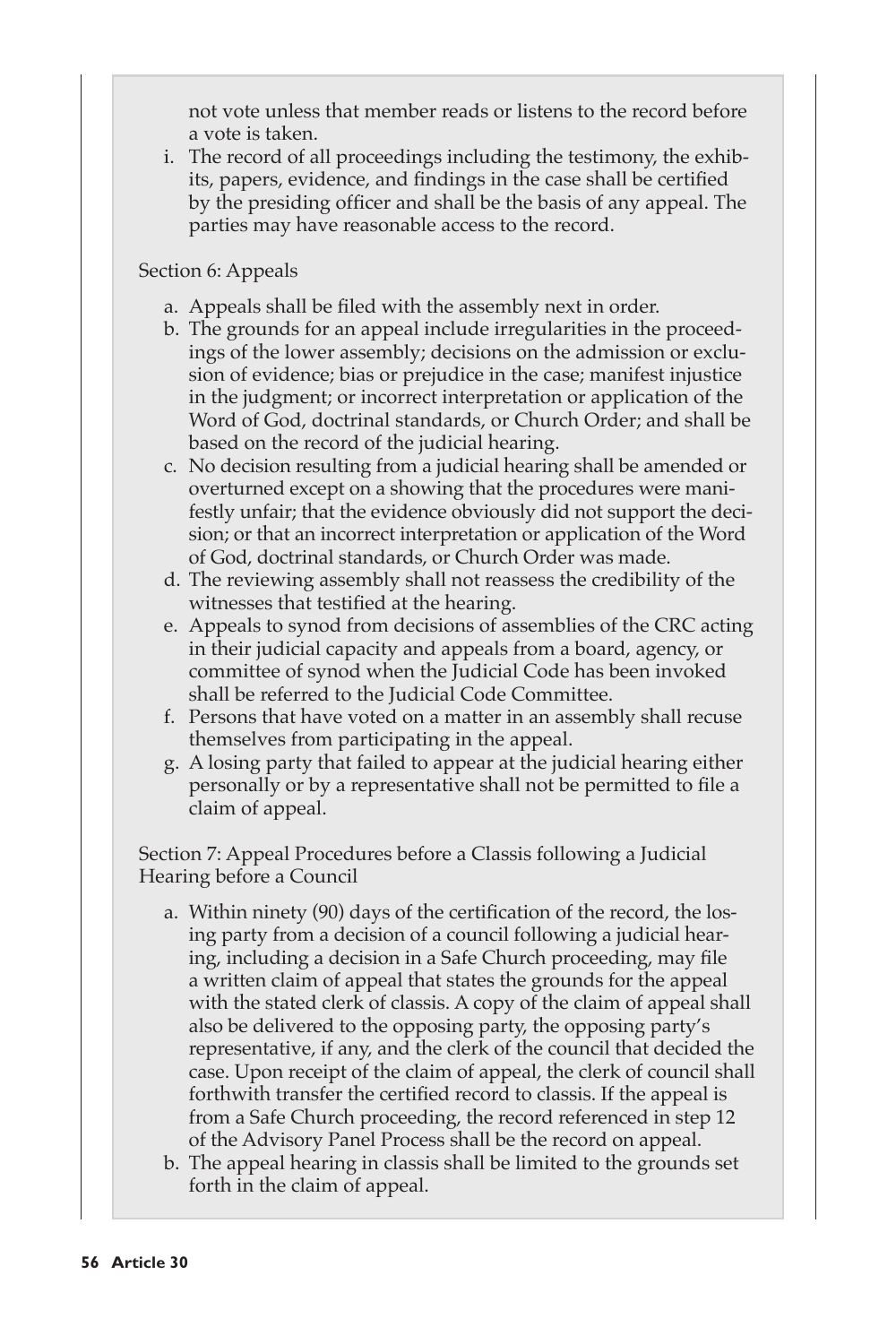- c. With the claim of appeal, the losing party may file a written submission in support of the claim of appeal. Portions of certified record and any other authority that supports the grounds of appeal must be clearly cited. A copy of the submission shall also be delivered to the opposing party. Except if permission is granted by classis, the written submission shall not exceed thirty (30) pages double spaced.
- d. Within sixty (60) days, the opposing party may file a written response to the claim of appeal with the stated clerk of classis and also a written submission that cites from the record and any authority that supports the response. Copies of the response and submission shall also be delivered to the losing party. Except if permission is granted by classis, the written submission shall not exceed thirty (30) pages double spaced.
- e. In the event of the appellant's death, the assembly may proceed with and decide the appeal if it is deemed significant for the denomination, or if the appellant's representative provides proof of reasonable necessity for deciding the appeal.
- f. Classis shall schedule an appellate hearing no sooner than ninety (90) days and no later than one hundred and eighty (180) days after the date the appeal was filed and send notice of the time and date of the hearing to the parties.
- g. At the appellate hearing, each party shall have the opportunity to address classis to explain their position and to answer questions of classis. The losing party shall proceed first and may reserve time to respond after the prevailing party addresses classis. Unless permission is granted, the oral presentation for each party shall be limited to thirty (30) minutes.
- h. After the parties' presentations are concluded, classis shall go into strict executive session and shall immediately consider and decide the issues of the case. The final decision on any appeal shall be by majority vote of the classis as constituted.
- i. Classis may affirm or reverse in whole or in part the decision of the council, or it may return the case to the council with instructions for a new partial or complete rehearing. A decision of classis that amends or overturns the decision of the council shall be written, shall state the grounds for amending or overturning, and shall be delivered to the parties. Written decisions should be sent to the parties no later than forty-five (45) days after the appellate hearing.
- j. Within ninety (90) days of the issuance of the written decision, claims of appeal from a decision of classis may be filed with synod according to procedures for filing claims of appeal with classis.

Section 8: The Judicial Code Committee of Synod

a. Original hearings and appellate hearings before synod shall be referred to a Judicial Code Committee appointed by synod.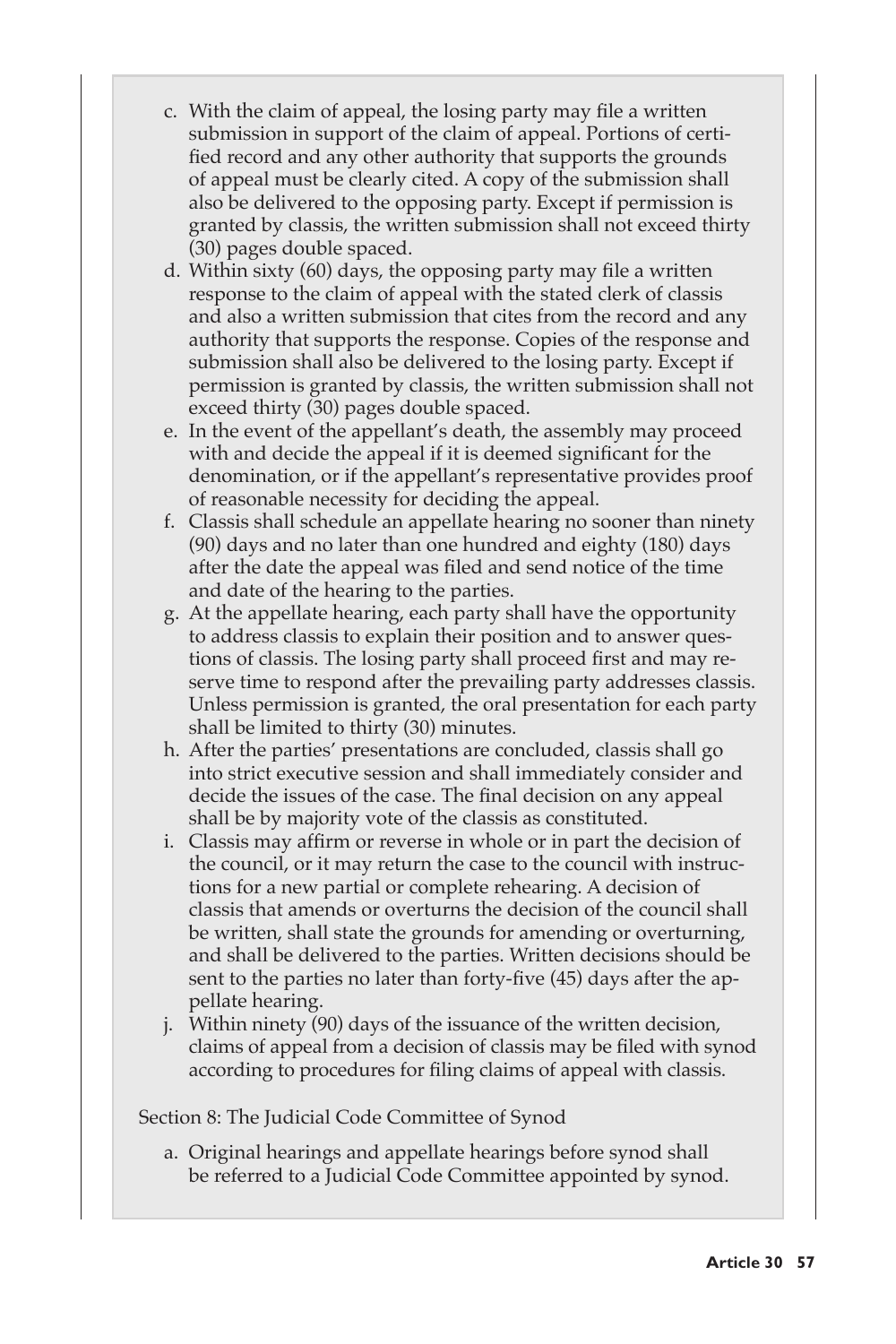This committee meets between synods as frequently as its business requires and presents its recommendations to synod in writing. Although there are some separate regulations regarding this committee in the Rules for Synodical Procedure, the committee largely functions as a normal advisory committee of synod.

b. The Judicial Code Committee shall be composed of twelve (12) members and shall reflect the diversity of the denomination, preferably with at least 25 percent of the members reflecting ethnic diversity and an equal balance of men and women. Each year four (4) persons shall be elected for terms of three (3) years. At least one (1) of these four (4) persons shall be a minister of the Word or a commissioned pastor; at least one (1) shall be a person trained in the law; at least one (1) shall not be a minister of the Word or a commissioned pastor nor one trained in the law. Synod shall elect members from nominations presented by the Council of Delegates of the CRCNA. The Judicial Code Committee may recommend nominees to the Council of Delegates of the CRCNA. The terms of members shall commence July 1 following their election by synod. In the event of a vacancy on the committee because of resignation or death, the Council of Delegates of the CRCNA shall appoint a person to fill the balance of that term. Members may be reelected but shall not serve more than six consecutive years. A former member who has been off the committee for two or more years shall be eligible for election to the committee as a new member. The Judicial Code Committee shall select a chairperson and reporter from among its membership. In addition, the executive director serves as a procedural adviser to the Judicial Code Committee chairperson. Any member of the Judicial Code Committee advising a given synod may be, but need not be, a delegate to that synod.

Section 9: Hearing and Appeal Procedures before the Synod Acting in Its Judicial Capacity

- a. Written charges filed with synod shall be referred to the Judicial Code Committee by the executive director of the CRC to conduct an original hearing according to the procedures of the Judicial Code.
- b. Claims of appeal from decisions of classis following a judicial hearing shall also be referred to the Judicial Code Committee by the executive director of the CRC to conduct an appeal hearing according to the procedures of the Judicial Code.
- c. Written charges brought against an agency, board, or committee of synod and any other matters requiring formal adjudication that synod undertakes shall also be referred by the executive director of the CRC to the Judicial Code Committee for conducting a judicial hearing according to the procedures of the Judicial Code.
- d. Claims of appeal filed with synod following an appeal hearing before classis shall also be referred to the Judicial Code Committee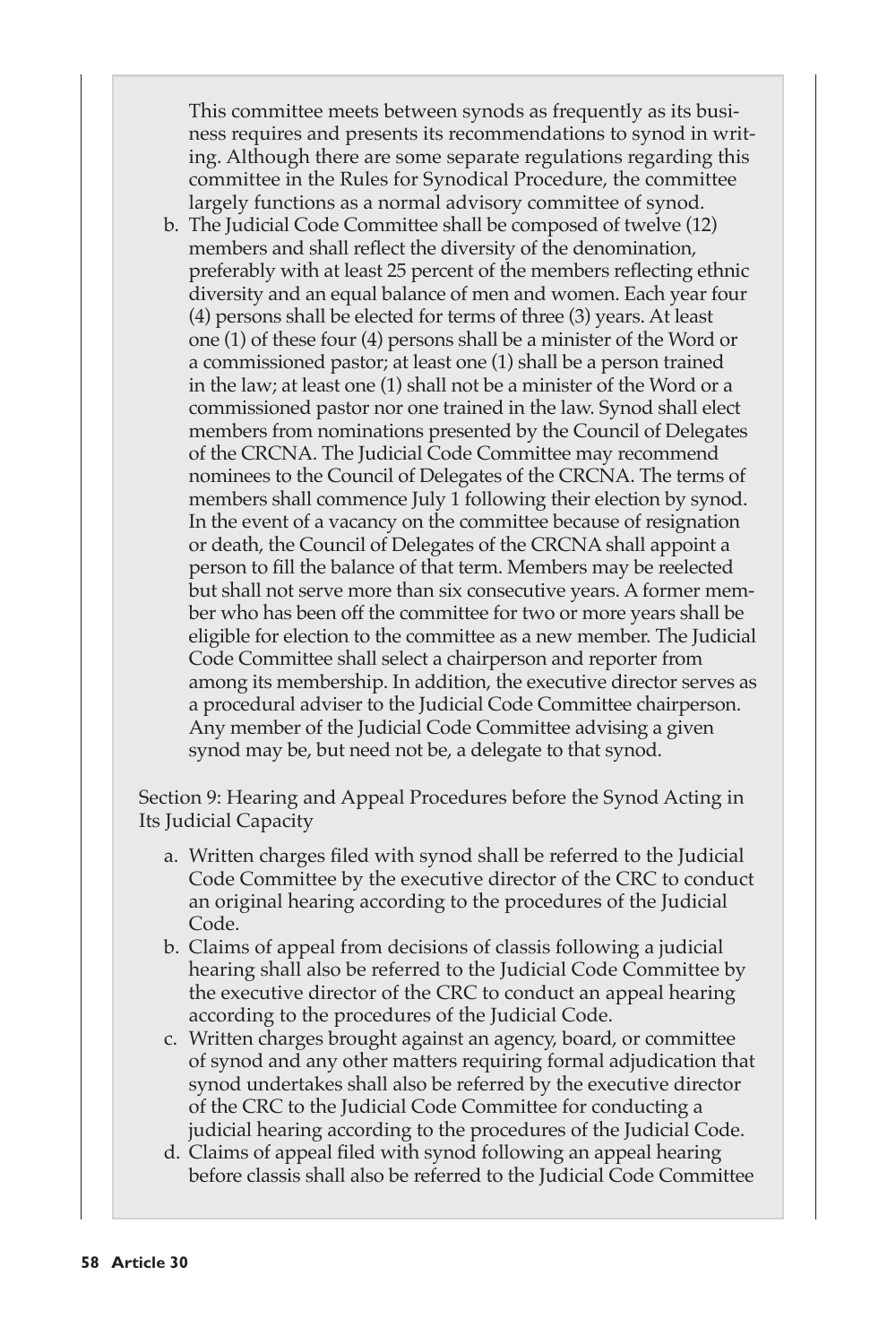by the executive director of the CRC. The Judicial Code Committee shall review the claim of appeal and make a recommendation to the Council of Delegates whether the application has sufficient merit to warrant further review. No further appeal proceedings shall be conducted unless the Council of Delegates approves. If approved, the Judicial Code Committee shall conduct an appeal hearing according to the procedures of the Judicial Code.

e. The Judicial Code Committee shall present its findings of fact and recommendations, along with grounds for its recommendations to synod in writing, and they shall be openly discussed in a plenary session of synod. These written findings of fact and recommendations shall omit any disclosure of names in cases where such disclosure is judged to be potentially damaging to their reputation.

 Normally the report is provided to synod delegates at such time that the matter is before synod (therefore time to read the report must be provided as well). However, the Judicial Code Committee may recommend to the officers of synod release of the written report to the delegates while synod is in session, one or two days before the matter is on the schedule; rationale should relate to the degree of confidentiality needed.

 Not more than 15 business days and not less than 10 business days before the convening of synod shall be the time parameters within which the complainant and respondent shall receive the written report (sent by the executive director's office). Providing the written report to the complainant and respondent includes a required commitment not to share the report with any party other than the representative of each.

- f. Upon receipt of the written report or prior to, both the complainant and respondent may request the opportunity to address synod. The Judicial Code Committee shall make a recommendation to the officers of synod as soon as possible based on ensuring due process (Church Order Supplement, Article 30-c, section 2, g) and on the benefit synod would derive from such an address, and communicate the decision immediately to both parties (even if only one has made such a request).
- g. The Judicial Code Committee may provide the officers of synod appropriate written advice on Judicial Code matters.
- h. Synod may dispose of a judicial matter in one of the following ways:
	- i) by deciding the matter;
	- ii) by deferring it to one of its committees for settlement or reconciliation;
	- iii) by remanding it with advice to the appropriate classis or council; or
	- iv) by conducting its own original judicial or appeal hearing.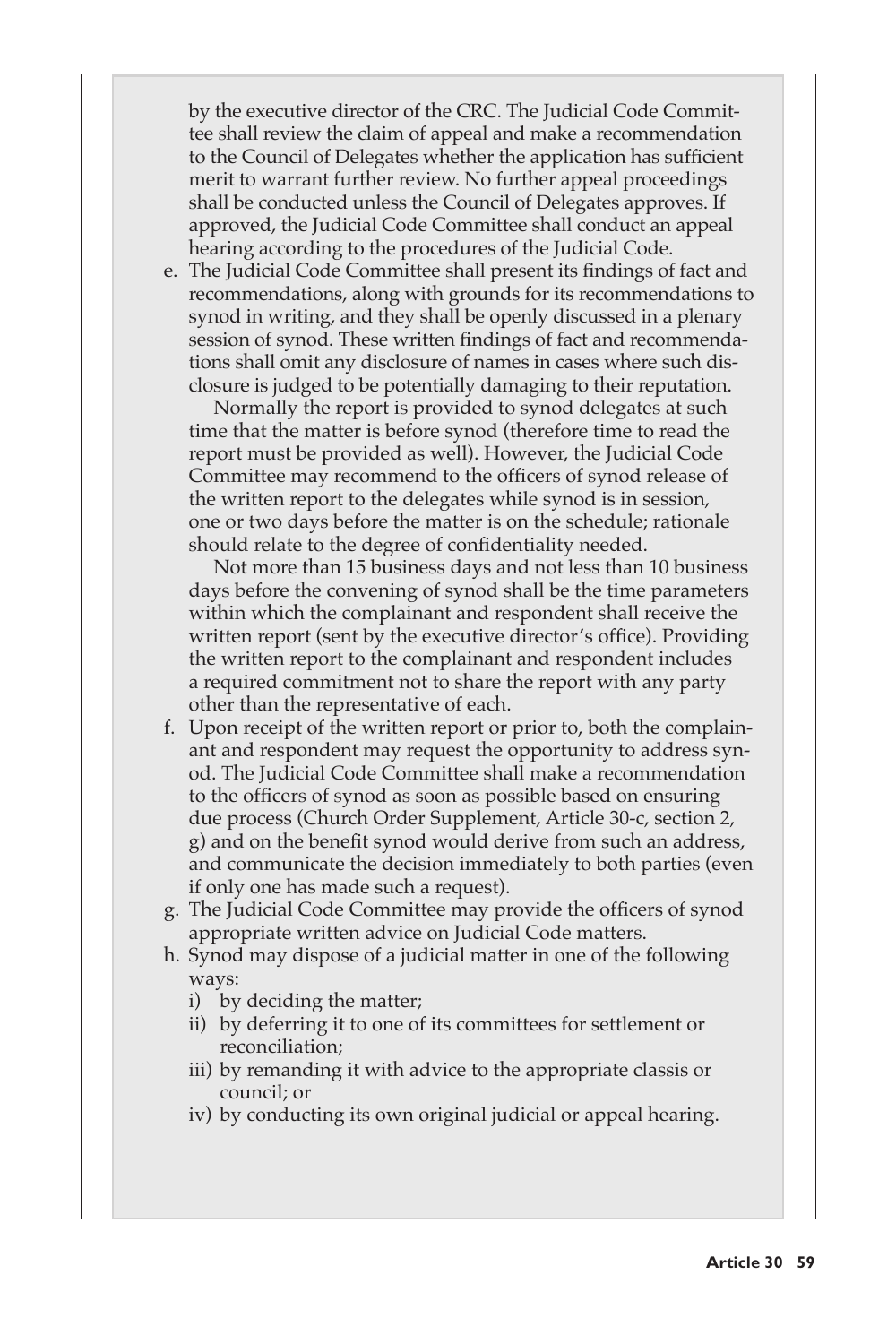i. If synod conducts its own judicial or appeal hearing, it shall follow Judicial Code procedures set forth herein.

> (*Acts of Synod 1977*, pp. 48-54) (Amended *Acts of Synod 1993*, p. 499) (Amended *Acts of Synod 1996*, pp. 484-88) (Amended *Acts of Synod 2003*, pp. 688-91) (Amended *Acts of Synod 2013*, p. 549) (Amended *Acts of Synod 2014*, p. 569) (Amended *Acts of Synod 2015*, p. 627) (Amended *Acts of Synod 2019,* pp. 717-18)

# *Article 31*

A request for revision of a decision shall be submitted to the assembly which made the decision. Such a request shall be honored only if sufficient and new grounds for reconsideration are presented.

—Cf. Supplement, Article 31

### **Supplement, Article 31**

Synod advised the churches that a request for revision of a decision of a major assembly must be processed as far as possible in the minor assemblies before coming to the major assembly.

(*Acts of Synod 1983*, pp. 653-54)

#### *Article 32*

a. The sessions of all assemblies shall begin and end with prayer.

b. In every assembly there shall be a president whose duty it shall be to state and explain the business to be transacted, and to see to it that the stipulations of the Church Order are followed and that everyone observes due order and decorum in speaking. There shall also be a clerk whose task it shall be to keep an accurate record of the proceedings. In major assemblies the above named offices shall cease when the assembly adjourns.

c. Each assembly shall make proper provision for receiving communications, preparing agenda and acts, keeping files and archives, and conducting the financial transactions of the assembly.

d. Each assembly shall provide for the safeguarding of its property through proper incorporation.

—Cf. Supplement, Article 32-d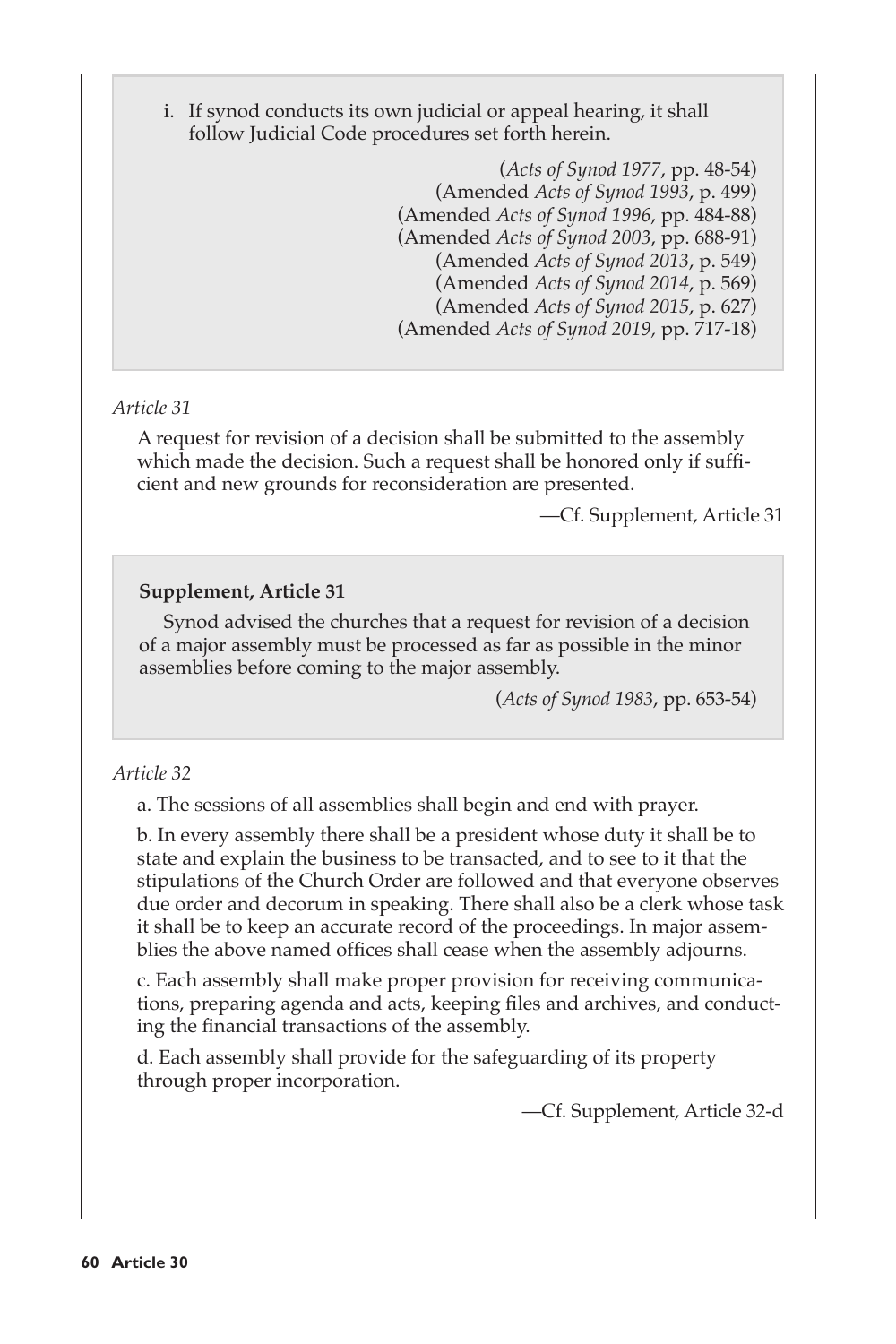### **Supplement, Article 32-d**

\_\_\_\_\_\_\_\_\_\_\_\_\_\_\_\_\_\_\_\_\_\_\_.

A. *Model Articles of Incorporation for Churches in the United States*

#### **ARTICLES OF INCORPORATION**

The undersigned, desiring to become incorporated, adopt the following Articles of Incorporation:

### **ARTICLE I NAME OF CORPORATION**

\_\_\_\_\_\_\_\_\_\_\_\_\_\_\_\_\_\_\_\_\_\_\_\_\_\_\_\_\_\_\_ \_\_\_\_\_\_\_\_\_\_\_\_\_\_\_\_\_\_\_\_\_\_\_\_\_\_\_\_\_\_\_

The name of this corporation (church) is

\_\_\_\_\_\_\_\_\_\_\_\_\_\_\_\_\_\_\_\_\_\_\_\_\_\_\_\_\_\_\_\_\_\_\_\_\_\_.

### **ARTICLE II LOCATION**

The location of the church shall be in the City of County of \_\_\_\_\_\_\_\_\_\_, State of \_\_\_\_\_\_\_\_\_\_. The street address and mailing address of the registered office of the church shall be \_\_\_\_\_\_\_\_\_\_\_\_\_\_\_\_\_\_\_\_\_\_\_\_\_, \_\_\_\_\_\_\_\_\_\_\_\_\_\_\_\_\_\_\_\_\_\_\_\_\_\_

\_\_\_\_\_. The name of the resident agent at the registered office is

### **ARTICLE III FUNDAMENTAL PRINCIPLES**

This church is a member church of the Christian Reformed Church in North America and recognizes the following as the fundamental principles of doctrine and government: (a) the Bible as the inspired and infallible Word of God and the only rule for faith and life and (b) the formulas of unity of the Christian Reformed Church in North America, namely: The Belgic Confession, The Heidelberg Catechism, and the Canons of Dort, and any amendments or additions as the Synod of the Christian Reformed Church in North America ("synod") may adopt.

#### **ARTICLE IV PURPOSES**

This church is a nonprofit, ecclesiastical corporation organized and operated exclusively for religious purposes within the meaning of Section 501(c)(3) of the United States Internal Revenue Code of 1986, as amended (or the corresponding provision of any future United States Internal Revenue Law) (the "Code").

The church shall not carry on any other activities not permitted to be carried on (a) by a corporation exempt from federal income tax under Section  $501(c)(3)$  of the Code or (b) by a corporation, contributions to which are deductible under Section 170(c)(2) of the Code. This church has not been formed for pecuniary profit or gain. No part of the assets, income, or profit of the church shall inure to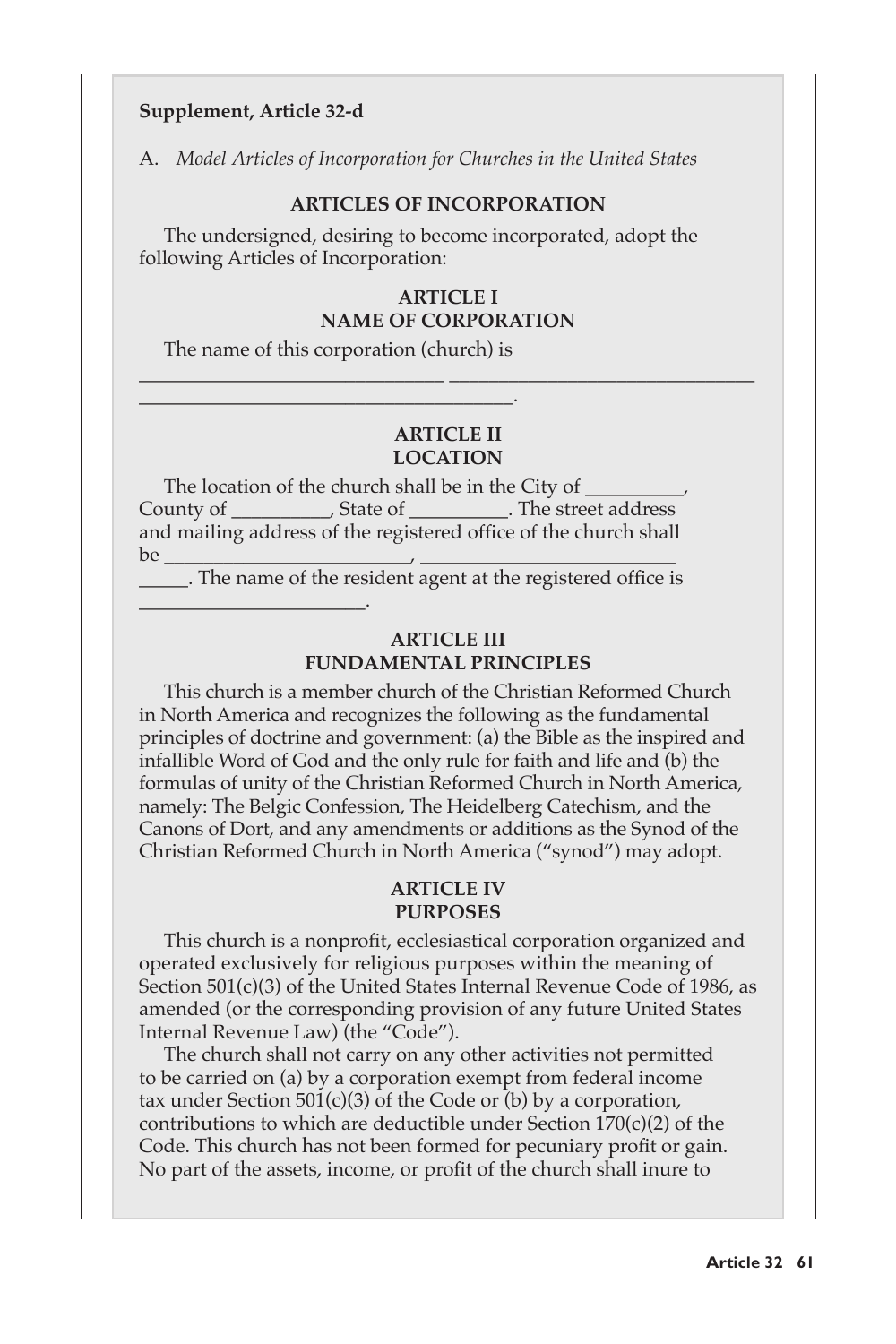the benefit of its members, council members, or officers. However, the church shall be authorized to pay reasonable compensation for services rendered and to make payments and distributions in furtherance of the purposes set forth in this Article IV.

No substantial part of the activities of this church shall be the carrying on of propaganda or otherwise attempting to influence legislation. This church shall not participate in or intervene in (including the publishing or distribution of statements) any political campaign on behalf of any candidate for public office.

## **ARTICLE V CHURCH GOVERNANCE**

The ecclesiastical government of the church shall be conducted in accordance with the Church Order of the Christian Reformed Church in North America as Synod shall adopt or revise (the "Church Order").

The council of this church, as defined under the Church Order, shall constitute the Board of Trustees and shall have all powers over the temporalities of this church as the Church Order and relevant state law may prescribe.

Any persons elected to the office of elder or deacon according to the Church Order and the pastor(s), if there be one or more, must be members of the church. The corporate functions related to an office shall cease on the vacating of the office, but a vacancy in the office of the pastor(s) shall in no way affect the church or the Board of Trustees.

#### **ARTICLE VI PROPERTY**

#### A. **Manner in Which Held**

Except as expressly provided under this Article VI, all real and personal property shall be held exclusively in furtherance of the purposes of this church as a member church of the Christian Reformed Church in North America and in furtherance of the principles of doctrine and ecclesiastical government outlined under Articles III and V of these Articles of Incorporation and interpreted by the Classis of which the church is a member (the "Classis"), subject to review on appeal by synod, consistent with the Church Order.

#### B. **In the Event of Dissolution**

In the event of the disbanding of this church and the dissolution of this corporation, the church's remaining assets, if any, after the payment of its debts and expenses, shall be conveyed as the Board of Trustees may propose and as the affirmative vote of a majority of the members shall determine, subject to each of the following:

1. The Classis must approve the disbanding of this church and the dissolution of this corporation;

2. The Board of Trustees shall receive the advice of the Classis in formulating its proposal for property distribution;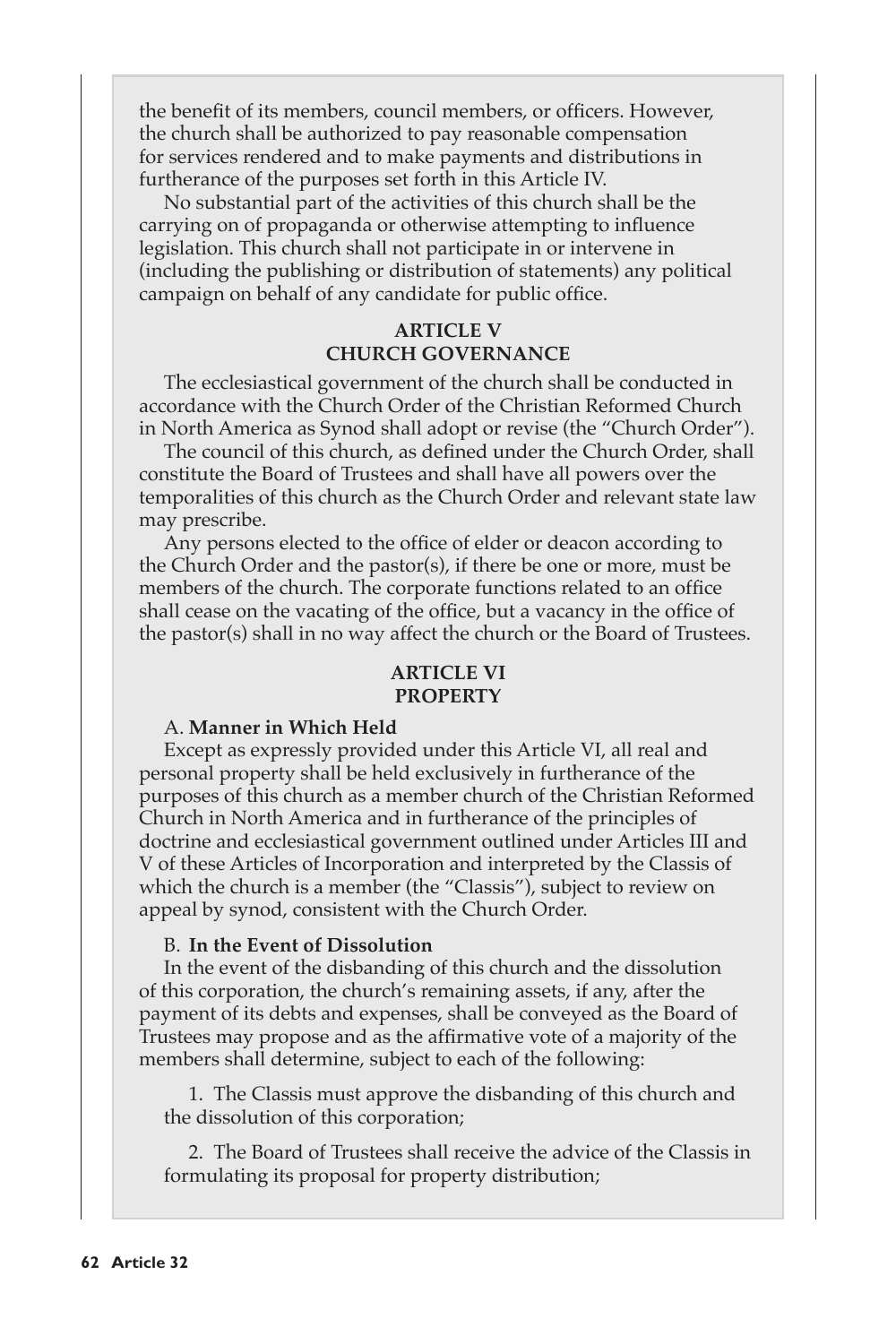3. The vote of the members shall be in accordance with the provisions of paragraph B of Article VII of these Articles of Incorporation; and

4. All remaining assets must be distributed only to one or more organizations which qualify as exempt organizations under Section 501(c)(3) of the Code.

#### C. **In the Event of Consensual Division**

In the event that a majority of the members of this church consensually agree to divide this church, with the consent of the Classis, into two (2) or more member churches of the Christian Reformed Church in North America, all real and personal property of this corporation shall be distributed as a majority vote of the members determines in accordance with the provisions of paragraph B of Article VII of these Articles of Incorporation.

#### D. **In the Event of Irreconcilable Division**

In the event that the Classis (or synod on appeal) determines that an irreconcilable division (schism) has occurred within this church, the confessing members of this church who, according to the exclusive determination of the classis (or synod on appeal), remain true to the purposes of this church as a member church of the Christian Reformed Church in North America and the principles of doctrine and ecclesiastical government outlined under Articles III and V of these Articles of Incorporation shall be the lawful congregation of this church and shall have the exclusive right to hold and enjoy the real and personal property of this church. Nothing in this Article VI shall prevent the classis (or synod on appeal) from determining, in keeping with the scriptural injunction of 1 Corinthians 6, that more than one group of confessing members of this church are each a lawful congregation and dividing the real and personal property between the groups of members as classis (or synod on appeal) may determine. Classis (or Synod on appeal) also shall have the exclusive discretion to determine the circumstances which may warrant the division of the real and personal property between a group or groups of former members who choose not to remain in ecclesiastical fellowship with the Christian Reformed Church in North America.

## **ARTICLE VII MEMBERSHIP VOTING REQUIREMENTS FOR CERTAIN ACTIONS**

A. Except as provided under paragraphs B through D of this Article VII of these Articles of Incorporation, the Board of Trustees shall have the authority to bargain, sell, convey, mortgage, lease, or release any real estate belonging to the church; to erect and repair church buildings, parsonages, schoolhouses and other buildings for the direct and legitimate use of the church; and to fix the salary of anyone in its employment.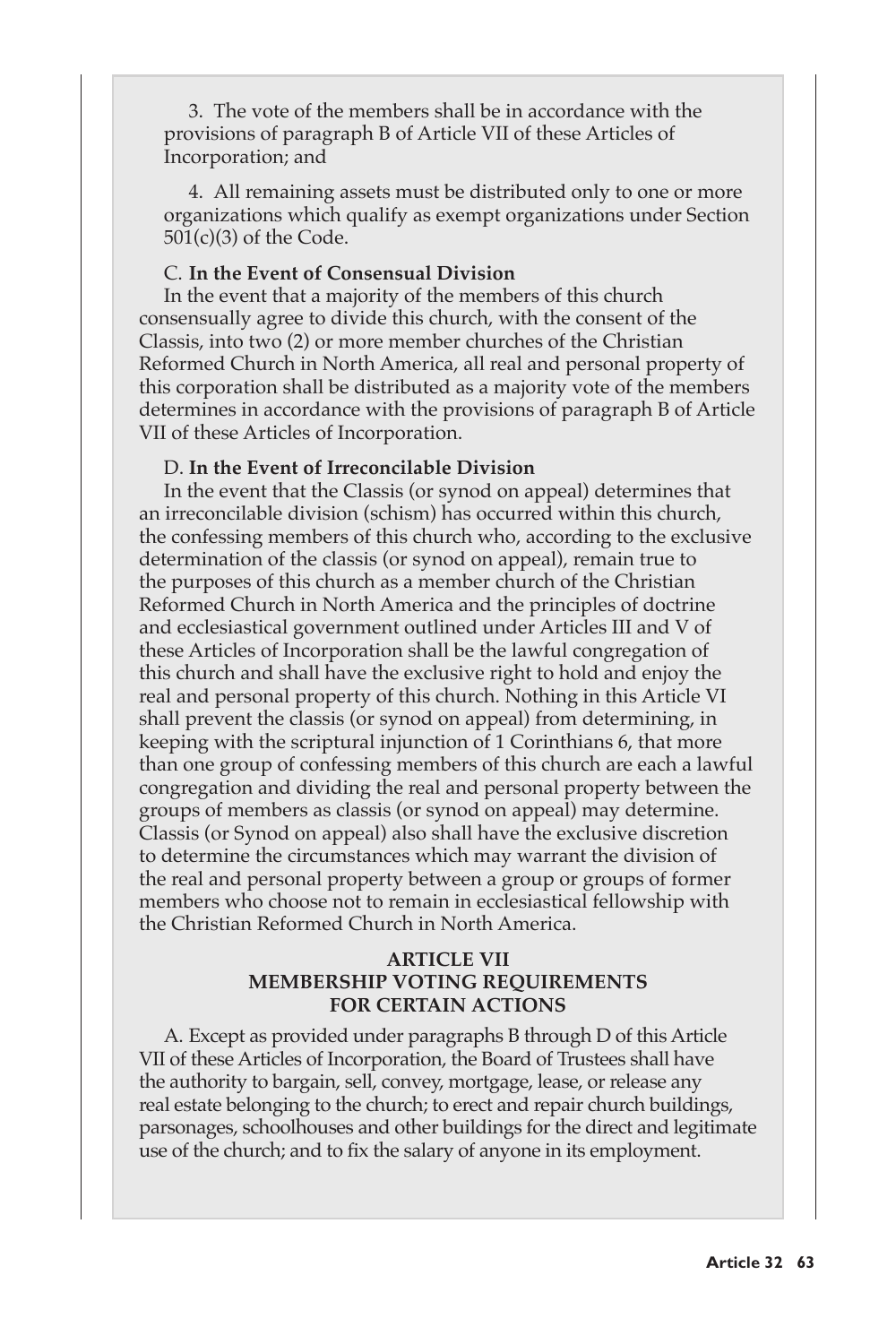B. No purchase, sale or conveyance, mortgage, lease, or fixing of salaries shall occur under paragraph A of this Article VII of these Articles of Incorporation unless the affirmative vote of a majority of the members of the church shall be first obtained at a meeting of the members present and entitled to vote. This meeting shall be specially called for that purpose by notice given for two successive Sundays at the usual place of meeting.

C. In the event of schism, the provisions of Article VI, D shall control the disposition of any real or personal property, and this Article VII shall not be effective.

D. No sale, mortgage, or conveyance shall be made of any gift, grant, donation, conveyance, or bequest, which would be inconsistent with the express terms or plain intent of the grant, donation, gift, conveyance, or bequest.

#### **ARTICLE VIII AMENDMENTS**

The Board of Trustees may at any time, by the affirmative vote of two thirds of the Trustees, adopt amendments to these Articles of Incorporation. Notwithstanding the preceding provision, the Board of Trustees shall not adopt any amendments to these Articles of Incorporation which are inconsistent with the provisions of Articles III through VIII unless approved by the Classis (or Synod on appeal).

Before any such amendment shall become effective, the Trustees shall obtain an affirmative vote of at least two thirds of the members of the church who are present and entitled to vote at a meeting specially called for that purpose, of which notice has first been given as provided for under paragraph B of Article VII of these Articles of Incorporation.

#### **ARTICLE IX LIMITED LIABILITY**

The liability of a volunteer Trustee of the church shall be limited, eliminated, or assumed to the extent as is authorized under the relevant laws of the state in which this church is formed, except to the extent such limitation, elimination, or assumption of liability is inconsistent with the status of the church as an organization described in Section 501(c)(3) of the Code or results in the imposition of tax under Section 4958 of the Code. No amendment or repeal of this Article shall apply to or have any effect on the liability or alleged liability of any member of the Board of Trustees or officer of this church for or with respect to any acts or omissions of such trustee occurring prior to the effective date of any such amendment or repeal.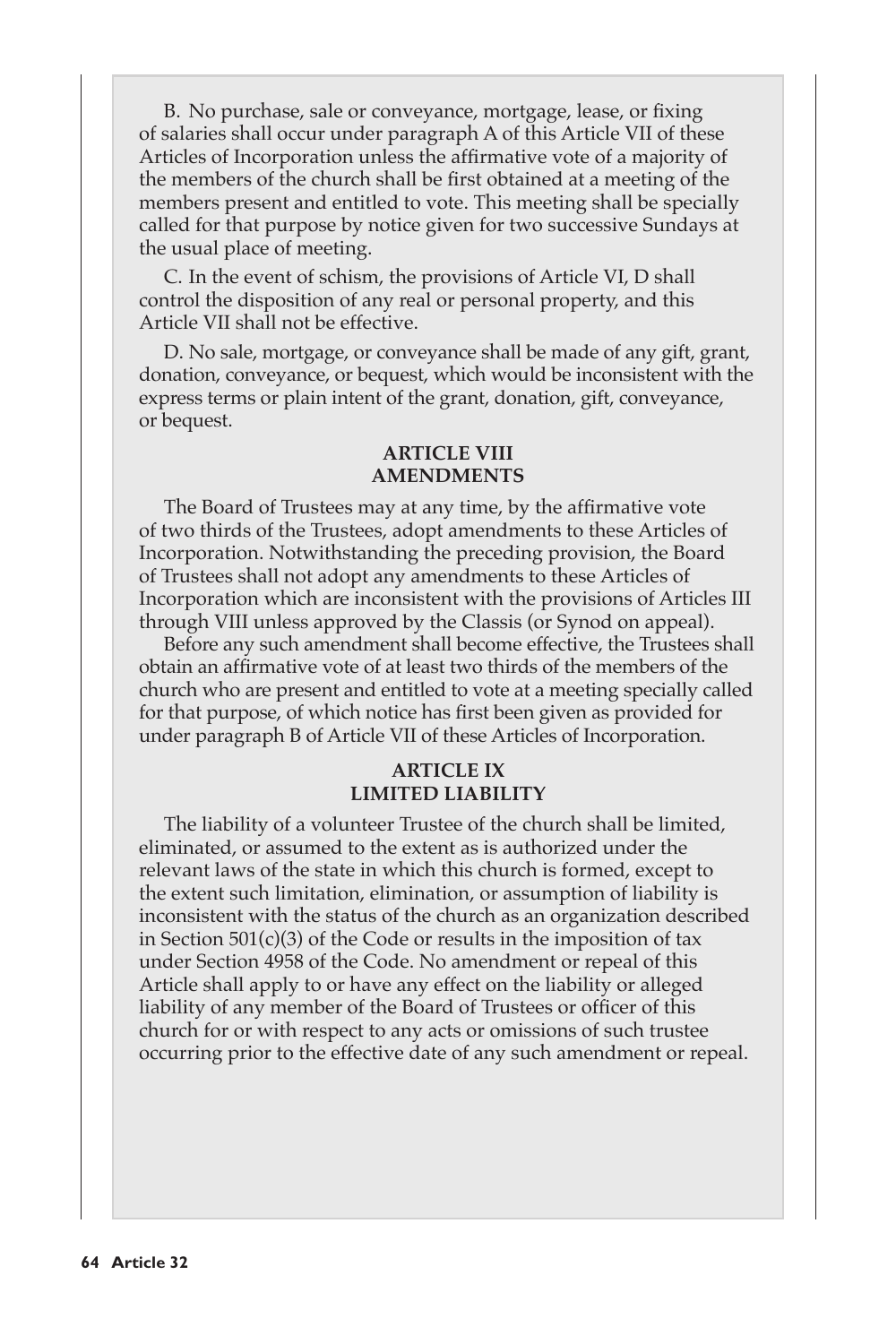### **ARTICLE X TERM**

The term of this corporation is perpetual.

In witness of which, we are signing for the purpose of giving legal effect to these Articles of Incorporation:

> \_\_\_\_\_\_\_\_\_\_\_\_\_\_\_\_\_\_\_\_\_\_\_\_\_\_\_\_\_\_\_\_\_\_\_\_\_\_\_\_\_\_\_\_\_\_\_\_ [Signature requirements will vary from state to state]

> > (*Acts of Synod 2009,* p. 596)

*Note 1:* The above Articles of Incorporation can be obtained from the CRC website—www.crcna.org and search "Articles of Incorporation."

*Note 2:* A form of the above Articles of Incorporation modified for Michigan corporations is available from the office of the executive director or online at www.crcna.org.

- B. *Model Articles of Incorporation for Churches in Canada*
- **1. Corporate Name**

\* Christian Reformed Church

- **2. The province or territory in Canada where the registered office is situated**
- **3. Minimum and maximum number of directors (***for a fixed number, indicate the same number in both boxes***)**

\_\_\_\_\_\_\_\_\_\_\_\_\_\_\_\_\_\_\_\_\_\_\_\_\_\_\_\_\_\_\_\_\_\_\_\_\_\_\_\_\_\_\_\_\_\_\_\_\_\_\_\_\_\_\_\_

minimum  $maximum$ 

**4. Statement of the purpose of the corporation**

 The purpose of the corporation is to advance and teach the religious tenets, doctrines, observances, and culture associated with the Christian faith within the denomination of the Christian Reformed Church in North America.

# **5. Restrictions on the activities the corporation may carry on, if any**

- a) The corporation shall carry on operations without pecuniary gain to its members, and any profits or other accretions to the corporation will be used in promoting its objects.
- b) The corporation shall be subject to the *Charities Accounting Act.*

# **6. The classes, or regional or other groups, of members that the corporation is authorized to establish**

 The corporation is authorized to establish one class of members. Each member shall be entitled to receive notice of, attend, and vote at all meetings of the members of the corporation.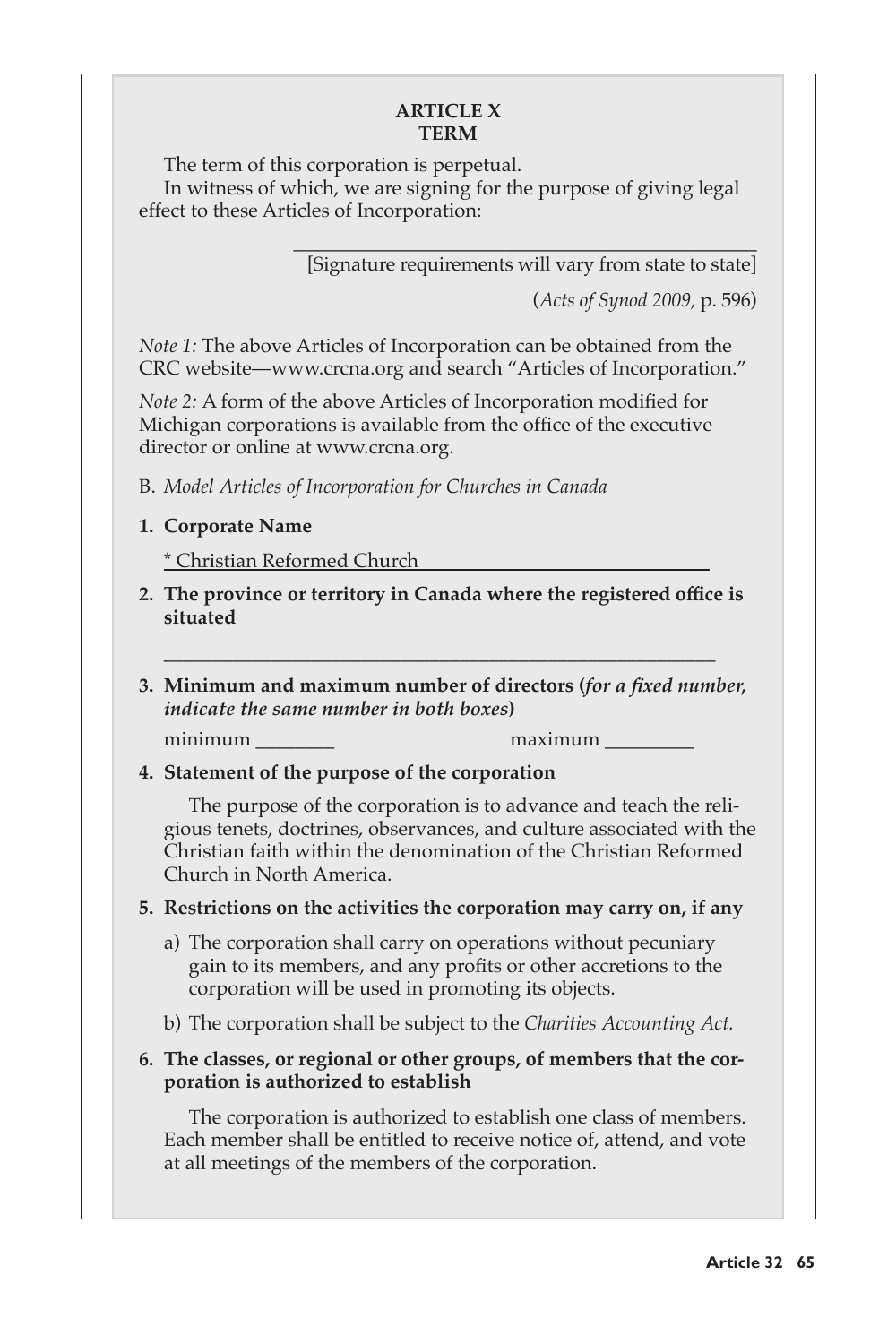### **7. Statement regarding the distribution of property remaining on liquidation**

 Any property remaining upon liquidation, dissolution, or winding up, after payments of its liabilities, shall be distributed in the following manner:

to the classis of the Christian Reformed Church in North America to which the corporation belonged, provided that it is a qualified donee within the meaning of s.248(1) of the *Income Tax Act*; or failing that,

to another Christian Reformed Church located in the geographical vicinity of the corporation, provided that it is a qualified donee within the meaning of s.248(1) of the *Income Tax Act*; or failing that,

to the Christian Reformed Church in North America Canada Corporation, provided that it is a qualified donee within the meaning of s.248(1) of the Income Tax Act in Canada; or failing that,

 to one or more qualified donees within the meaning of s.248(1) of the Income Tax Act in Canada that have similar or cognate purposes to the one herein.

### **8. Additional provisions, if any**

- a. The directors shall serve as such without remuneration, and no director shall directly or indirectly receive any profit from their positions as such, provided that directors may be paid reasonable expenses incurred by them in the performance of their duties.
- b. The borrowing power of the corporation pursuant to any by-law passed and confirmed in accordance with the *Canada Not for Profit Corporations Act* shall be limited to borrowing money for current operating expenses, provided that the borrowing power of the corporation shall not be so limited if it borrows on the security of real or personal property.
- c. If it is made to appear to the satisfaction of the minister, upon report of the Public Guardian and Trustee, that the corporation has failed to comply with any of the provisions of the *Charities Accounting Act*, the minister may authorize an inquiry for the purpose of determining whether or not there is sufficient cause for the Lieutenant Governor to make an order under the *Canada Not for Profit Corporations Act* to cancel the letters patent of the corporation and declare them to be dissolved.
- d. To invest the funds of the corporation pursuant to the *Trustee Act.*
- e. For the above objects, and as incidental and ancillary thereto, to exercise any of the powers as prescribed by the *Canada Not for Profit Corporations Act*, or by any other statutes or laws from time to time applicable, except where such power is limited by those letters patent or the statute or common law relating to charities.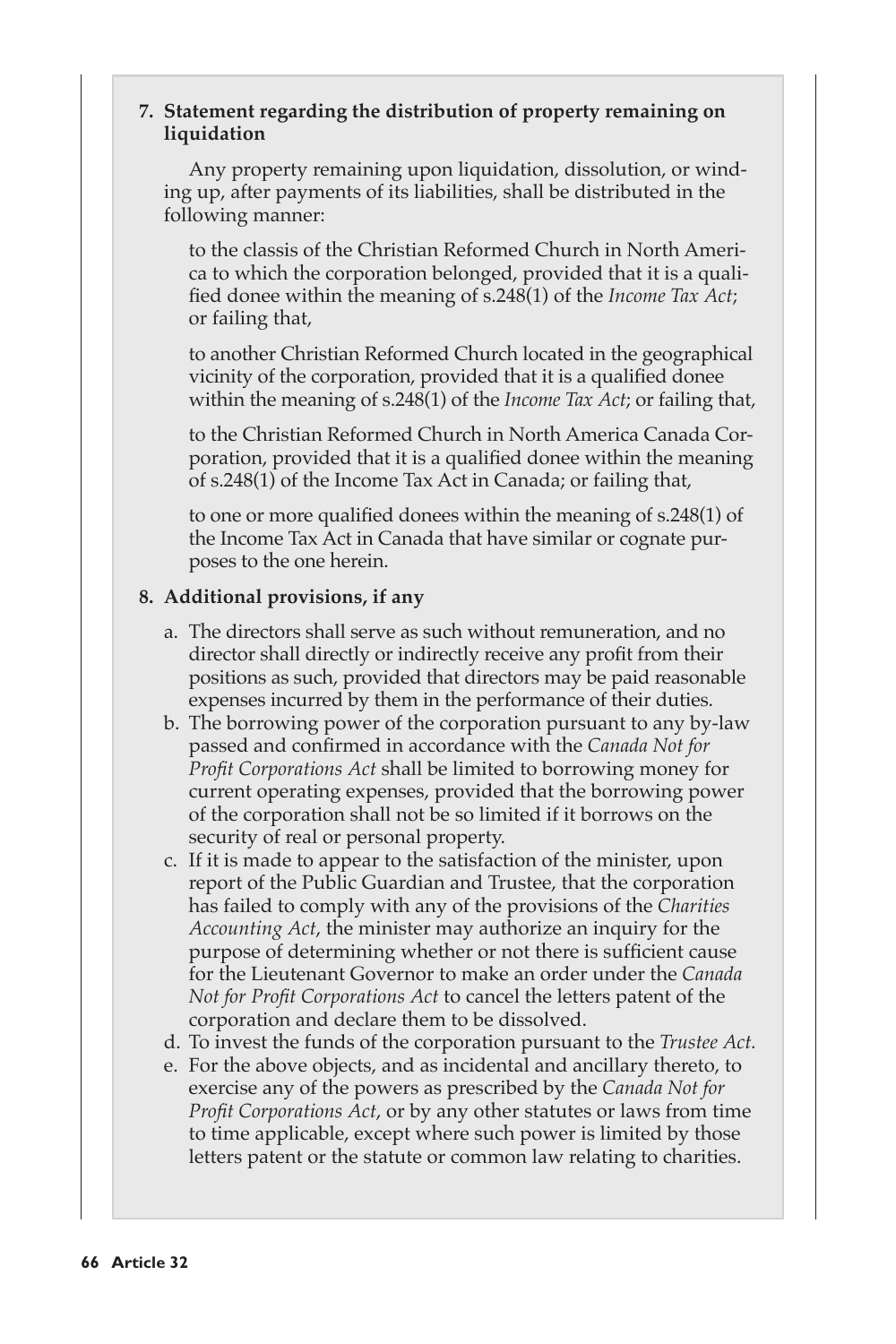f. The directors may appoint one or more directors, who shall hold office for a term expiring not later than the close of the next annual general meeting of members, but the total number of directors so appointed may not exceed one-third of the number of directors elected at the previous annual general meeting of members.

\_\_\_\_\_\_\_\_\_\_\_\_\_\_\_\_\_\_\_\_\_\_\_\_ \_\_\_\_\_\_\_\_\_\_\_\_\_\_\_\_\_\_\_\_\_\_\_\_ \_\_\_\_\_\_\_\_\_\_\_\_\_\_\_\_\_\_\_\_\_\_\_\_ \_\_\_\_\_\_\_\_\_\_\_\_\_\_\_\_\_\_\_\_\_\_\_\_ \_\_\_\_\_\_\_\_\_\_\_\_\_\_\_\_\_\_\_\_\_\_\_\_ \_\_\_\_\_\_\_\_\_\_\_\_\_\_\_\_\_\_\_\_\_\_\_\_ \_\_\_\_\_\_\_\_\_\_\_\_\_\_\_\_\_\_\_\_\_\_\_\_ \_\_\_\_\_\_\_\_\_\_\_\_\_\_\_\_\_\_\_\_\_\_\_\_

# **9. Declaration**

*I hereby certify that I am an incorporator of the Corporation*

Print Names Signatures

*Note:* Churches should seek legal advice prior to adopting these Articles of Incorporation, especially as it relates to the incorporating legislation. These documents are prepared for information purposes only and use the *Canada Not-For-Profit Corporations Act (CNCA)* as the template so that they are available to *all* Canadian Christian Reformed Churches. They should be modified where necessary to conform to the laws of the province of the CR church using them as these are made for an Ontario CR church. There are many factors that may go into deciding which incorporating jurisdiction a CR church should select, and all relevant factors should be considered. Nevertheless, Ontario CR churches may choose to avoid the CNCA as it does not contemplate the existence of ex-officio directors (as the new Ontario legislation does) that are found in the model by-laws. Also, the exemption for religious corporations from the new expanded member remedies available under the CNCA has qualifications that do not exist under the similar Ontario legislation, leading some to regard Ontario as a safer harbour for some religious corporations. (*Acts of Synod 2012,* p. 730)

*Note:* The above Articles of Incorporation can be obtained from the CRC website—www.crcna.org and search "Articles of Incorporation."

- C. *Operating Bylaw re Property for Churches in Canada*
	- a. The corporation shall hold all real and personal property exclusively upon the trusts described in the Objects and in furtherance of the Fundamental Principles of the Church Doctrine and Government of the corporation as outlined in the (Letters Patent or Articles of Incorporation) of this church and as interpreted by the classis of which this church is a member (the "classis"), subject to review on appeal by the synod of the Christian Reformed Church in North America.
	- b. In the event of the disbanding of this church, with the approval of classis, and dissolution of this corporation, its remaining assets, if any, after the payment of its debts and expenses, shall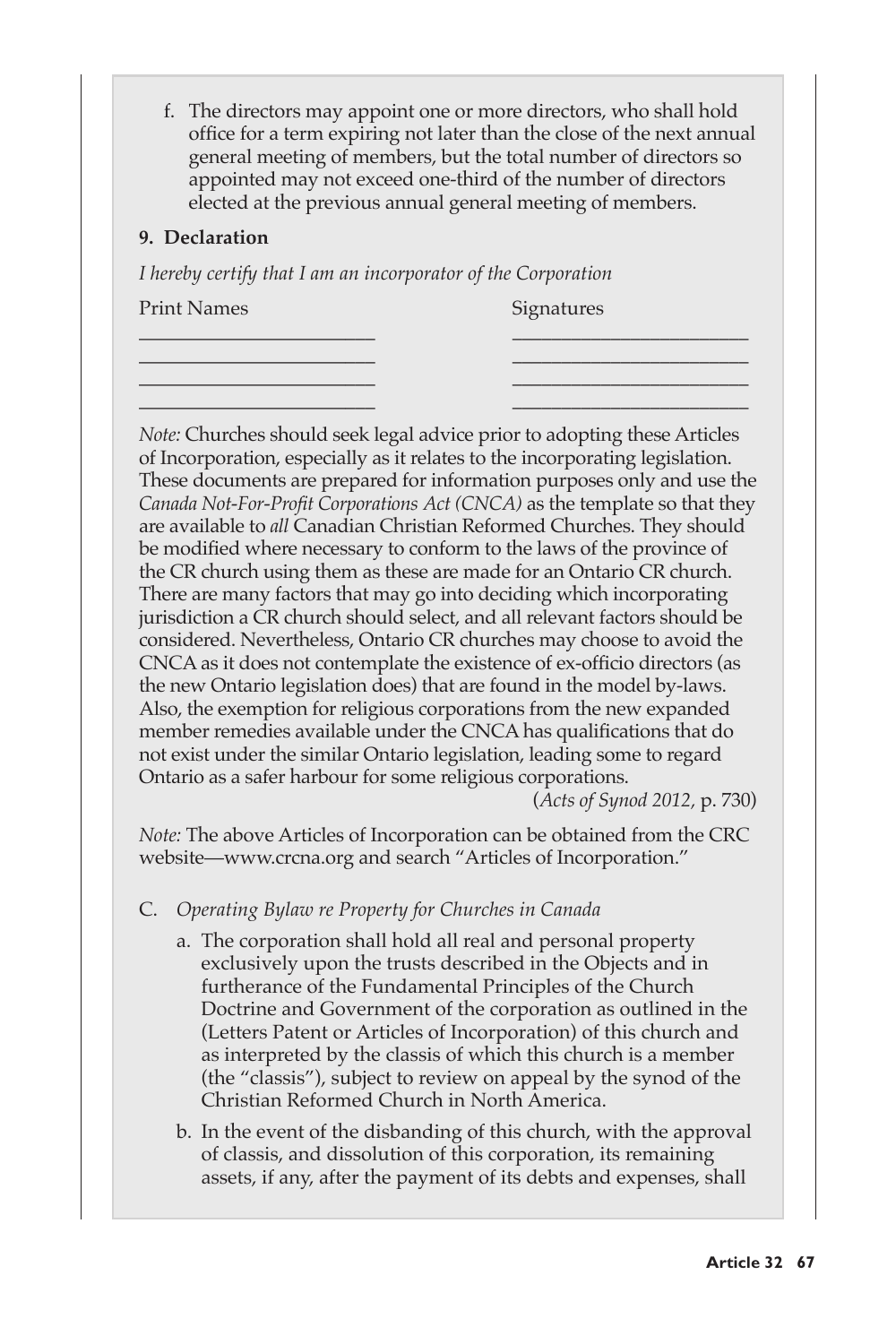be distributed to, and only to, one or more charities in Canada that are registered with Revenue, Taxation Canada for the purposes of the Income Tax Act of Canada and have objects similar to this corporation, in the manner proposed by the council, upon consultation with classis—and approved by the affirmative vote of a majority of the members of the church.

- c. In the event of consensual division of this church by vote of its members and with the consent of the classis into two or more Christian Reformed churches, all real and personal property of this corporation shall be distributed between the two or more Christian Reformed churches as agreed to by the members, subject to the review of said distribution by classis (or synod on appeal).
- d. In the event that the classis (or synod on appeal) determines that an irreconcilable division (schism) has occurred within this church, the confessing members of this church who, according to the exclusive determination of classis (or synod on appeal), remain true to the Objects, the principles of doctrine and ecclesiastical government, as set out in the (Letters Patent or Articles of Incorporation), shall be the lawful congregation of this church and shall constitute the sole membership of this corporation which shall have the exclusive right to hold and continue to hold and enjoy the real and personal property of this church. Nothing in this Article \_\_\_\_, however, shall prevent the classis (or synod on appeal) from determining, in keeping with the scriptural injunction of I Corinthians 6, that more than one group of confessing members of this church are each a lawful congregation and from dividing the real and personal property among this church and such other lawful congregation(s) having the same or similar objects and arising from this church in such proportion as classis (or synod on appeal) may determine.

(*Acts of Synod 1997,* p. 620)

D. *Model General Operating Bylaw Number 1 for Churches in Canada*

A model bylaw for churches in Canada has been prepared and approved by synod. A copy may be obtained from the office of the executive director or from the CRC website—www.crcna.org and search "Bylaw Canada."

#### *Article 33*

a. The assemblies may delegate to committees the execution of their decisions or the preparation of reports for future consideration. They shall give every committee a well-defined mandate, and shall require of them regular and complete reports of their work.

b. Each classis shall appoint a classical interim committee, and synod shall appoint the Council of Delegates of the CRCNA, to act for them in matters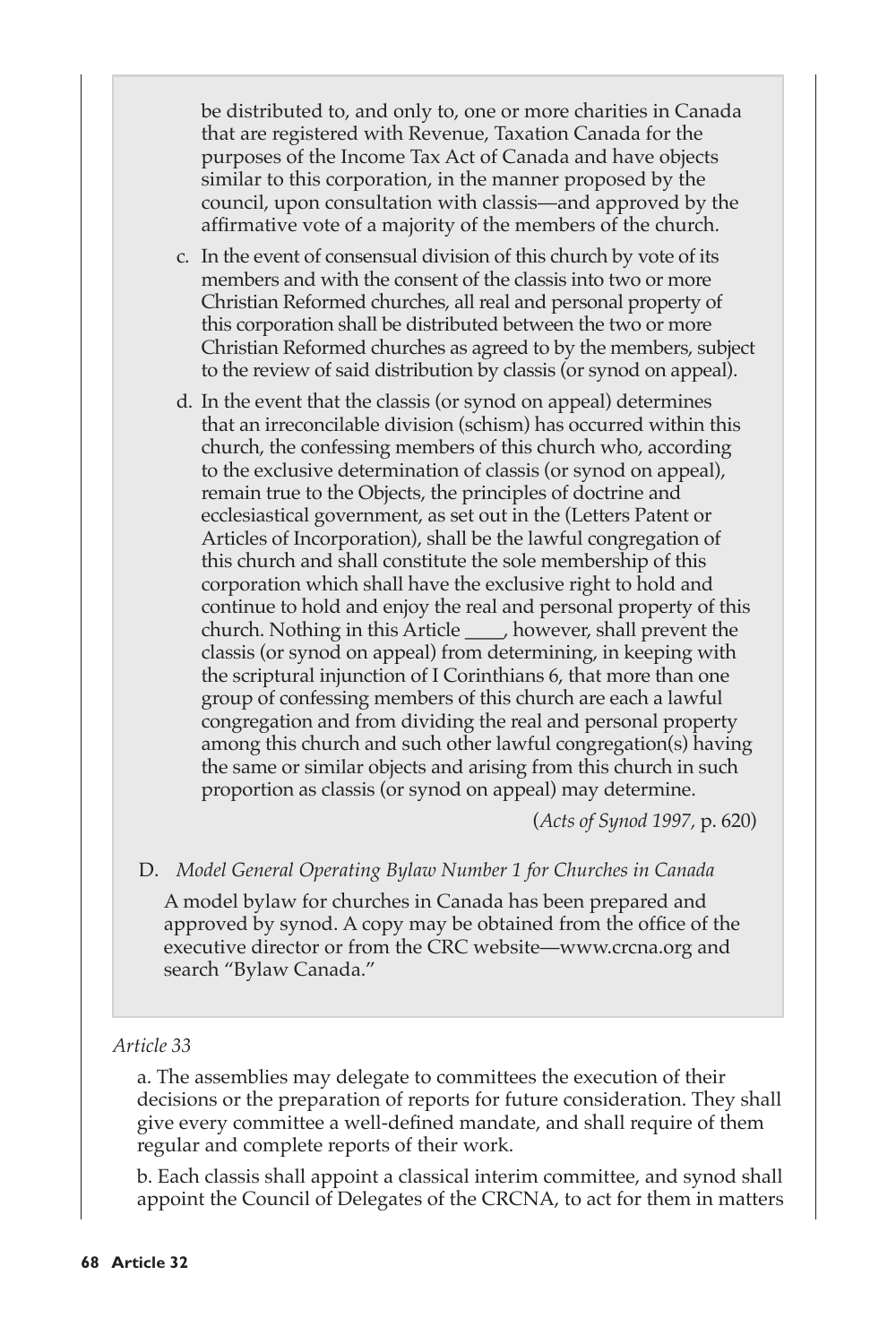which cannot await action by the assemblies themselves. Such committees shall be given well-defined mandates and shall submit all their actions to the next meeting of the assembly for approval.

# *Article 34*

The major assemblies are composed of officebearers who are delegated by their constituent minor assemblies. The minor assemblies shall provide their delegates with proper credentials which authorize them to deliberate and vote on matters brought before the major assemblies. A delegate shall not vote on any matter in which the delegate or the church of which the delegate is a member is particularly involved.

# B. The Council

# *Article 35*

a. In every church there shall be a council composed of the minister(s), the elders, and the deacons. Those tasks which belong to the common administration of the church, such as promoting its mission, calling a pastor, approving nominations for church office, mutual censure, meeting with church visitors, and other matters of common concern, are the responsibility of the council.

—Cf. Supplement, Article 35-a

b. In every church there shall be a consistory composed of the elders and the minister(s) of the Word. Those tasks which belong distinctively to the office of elder are the responsibility of the consistory. The consistory shall give an account of its work to the council.

c. In every church there shall be a diaconate composed of the deacons of the church. Those tasks which belong distinctively to the office of deacon are the responsibility of the diaconate. The diaconate shall give an account of its work to the council.

# **Supplement, Article 35-a**

The council is responsible for preparing the annual budget of the congregation, including contributions to the classis and denomination for presentation to the congregation for its approval.

(*Acts of Synod 1992,* p. 711) (Amended *Minutes of the Special Meeting of the COD 2020,* p. 464)

# *Article 36*

a. The council, consistory, and diaconate shall ordinarily meet at least once a month, at a time and place announced to the congregation. Each body shall select its own president and other officers.

b. The council, at least four times per year, shall exercise mutual censure, in which officebearers assess and encourage each other in the performance of their official duties.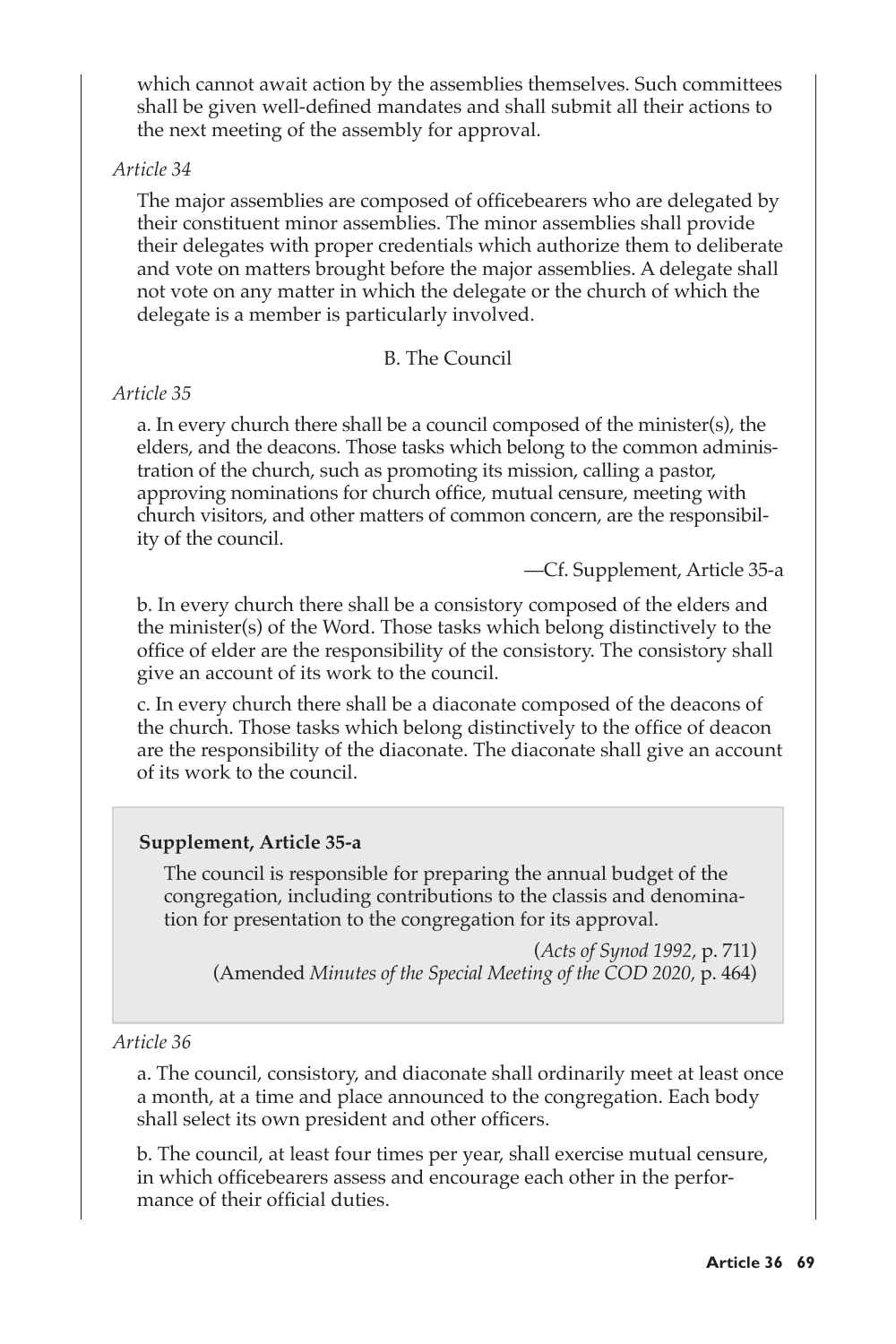# *Article 37*

The council, besides seeking the cooperation of the congregation in the election of officebearers, shall also invite its judgment about other major matters, except those which pertain to the supervision and discipline of the congregation. For this purpose the council shall call a meeting at least annually of all members entitled to vote. Such a meeting shall be conducted by the council, and only those matters which it presents shall be considered. Although full consideration shall be given to the judgment expressed by the congregation, the authority for making and carrying out final decisions remains with the council as the governing body of the church, except in those matters stipulated otherwise in the articles of incorporation or by law.

—Cf. Article 59-b and -c

# *Article 38*

a. Groups of believers among whom no council can as yet be constituted shall be under the care of a neighboring council, designated by classis.

b. When a council is being constituted for the first time, the approval of classis is required.

—Cf. Supplement, Article 38-b

c. When a non-Christian Reformed congregation wishes to affiliate with the Christian Reformed Church, including the transfer of its pastor and other ministry staff, the procedure and regulations established by synod shall be followed.

—Cf. Supplement, Article 38-c

d. When a council and congregation decide to disband or revert to unorganized status, the approval of classis is required. If any distribution of assets is required, the congregation and council shall consult with classis.

—Cf. Supplement, Article 38-d

e. When two or more councils and congregations decide to merge, the approval of classis is required.

f. When a council decides to disaffiliate from the denomination, the set process for disaffiliation adopted by synod shall be followed.

—Cf. Supplement, Article 38-f

g. Particular churches of the Christian Reformed Church in North America may unite to form union congregations with one or more particular congregations of churches in ecclesiastical fellowship, with the approval of classis.

—Cf. Supplement, Article 38-g

h. Particular churches of the Christian Reformed Church in North America may affiliate with one or more additional denominations in ecclesiastical fellowship, with the approval of classis and with the concurring advice of the synodical deputies.

—Cf. Supplement, Article 38-h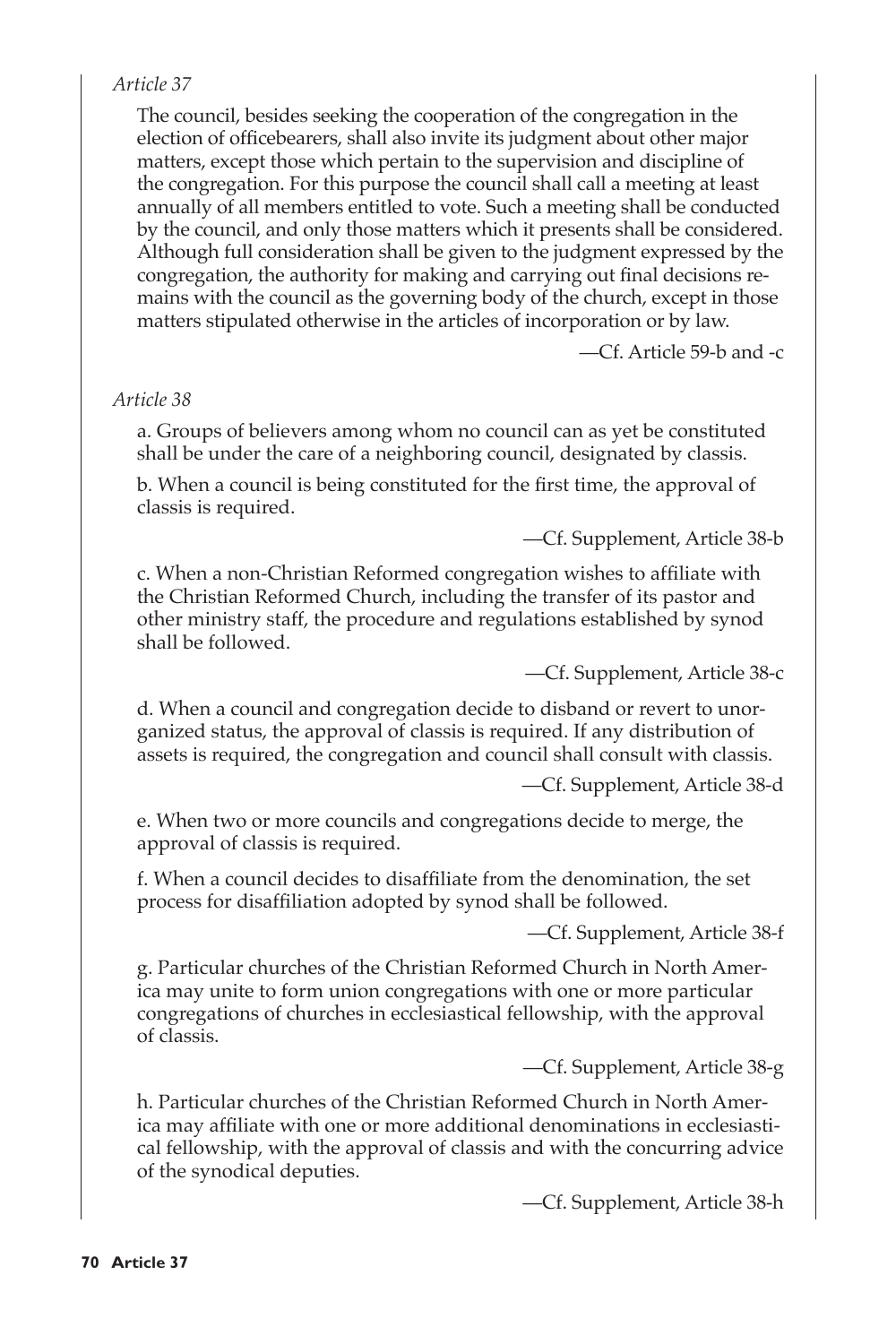*Note:* The following changes to Articles 38-g and 38-h (indicated by strikethrough and *italics*) will be considered by Synod 2021 for adoption:

g. Particular churches of the Christian Reformed Church in North America may unite to form union congregations with one or more particular congregations of churches in ecclesiastical fellowship *communion*, with the approval of classis.

—Cf. Supplement, Article 38-g

h. Particular churches of the Christian Reformed Church in North America may affiliate with one or more additional denominations in ecclesiastical fellowship *communion*, with the approval of classis and with the concurring advice of the synodical deputies.

—Cf. Supplement, Article 38-h

### **Supplement, Article 38-b**

- a. Ordinarily the congregation shall have been in existence at least three years.
- b. The congregation shall include a sufficient number of members who meet the biblical requirements for church office and are committed to use their personal and spiritual gifts in providing leadership and support to the congregation and its ministry.
- c. The congregation exercises financial stewardship for the continuing development and effectiveness of its ministry and, prior to organization, provides the classis with financial information that reflects its capacity and commitment toward financial self-support, including personnel expenses and classical and denominational funding support.
- d. The community in which the congregation is located offers the potential for continuing ministry, and the congregation gives evidence of its continuing commitment to fulfill the great commission with the resources and opportunities God gives.

(*Acts of Synod 2005,* pp. 762-63) (Amended *Minutes of the Special Meeting of the COD 2020,* p. 464)

# **Supplement, Article 38-c**

Synod 2016 endorsed a revised Affiliation Process and Procedure for congregations that desire to affiliate with the Christian Reformed Church in North America. The process and procedure document for such affiliation as described in the Candidacy Committee's Journey Toward Ordination document is included in the *Manual for Synodical Deputies* and has been provided for every stated clerk of classis.

> (Adapted from *Agenda for Synod 2006*, pp. 64-70, and *Acts of Synod 2006*, p. 680; *Acts of Synod 2016,* p. 845)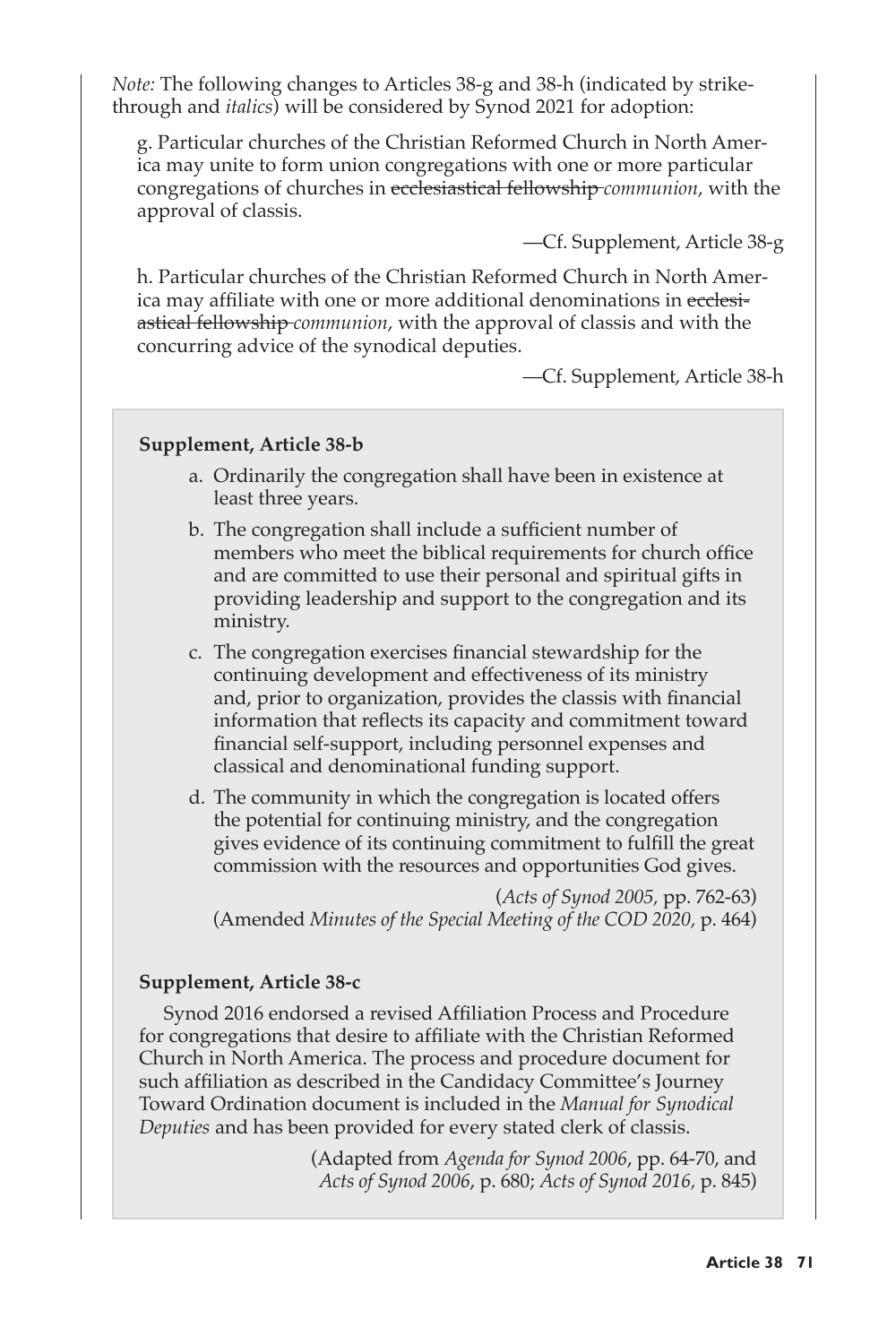### **Supplement, Article 38-d**

If a church has diminished to fewer than forty-five active confessing members or shows that it lacks a sufficient number of members who can provide leadership or it can no longer meet its financial obligations or there is no prospect of continued growth, then a classis should consider that these are sufficient indicators for it to begin discussing with such a congregation whether it is still appropriate for it to retain organized status.

(*Acts of Synod 2005,* p. 763)

#### **Supplement, Article 38-f**

A local congregation may disaffiliate from the denomination only according to the following procedure:

- a. A church council which adopts a resolution to disaffiliate from the denomination shall inform its classis of its actions, ordinarily at the next scheduled meeting of classis. The council shall provide written grounds for its intention to withdraw.
- b. Classis shall appoint representatives to meet with the council to attempt to dissuade the council from such action. Representatives of classis shall have the opportunity to meet in person with the council and to present written rebuttal to the council's grounds. Meetings between the council and classical representatives shall continue no longer than two months unless both parties agree to a continuation.
- c. If the council is not dissuaded by the classical representatives and wishes to continue the disaffiliation process, the council shall issue a call for a congregational meeting. It will present together with this call its written grounds for disaffiliation and any written rebuttal presented by the classical representatives.
- d. Representatives of classis shall be informed of the time and location of congregational meetings at which a congregation's withdrawal from the denomination is being considered and shall be given opportunity to persuade the congregation to remain within the denomination.
- e. At the congregational meeting a preliminary vote may be taken following the discussion. If a majority favors withdrawal, a second meeting to confirm this decision shall be scheduled no earlier than one month and no later than one year following.
- f. If the second congregational vote favors disaffiliation and the council follows through on its decision to disaffiliate, classis shall provide for the pastoral care of those members who wish to remain within the denomination.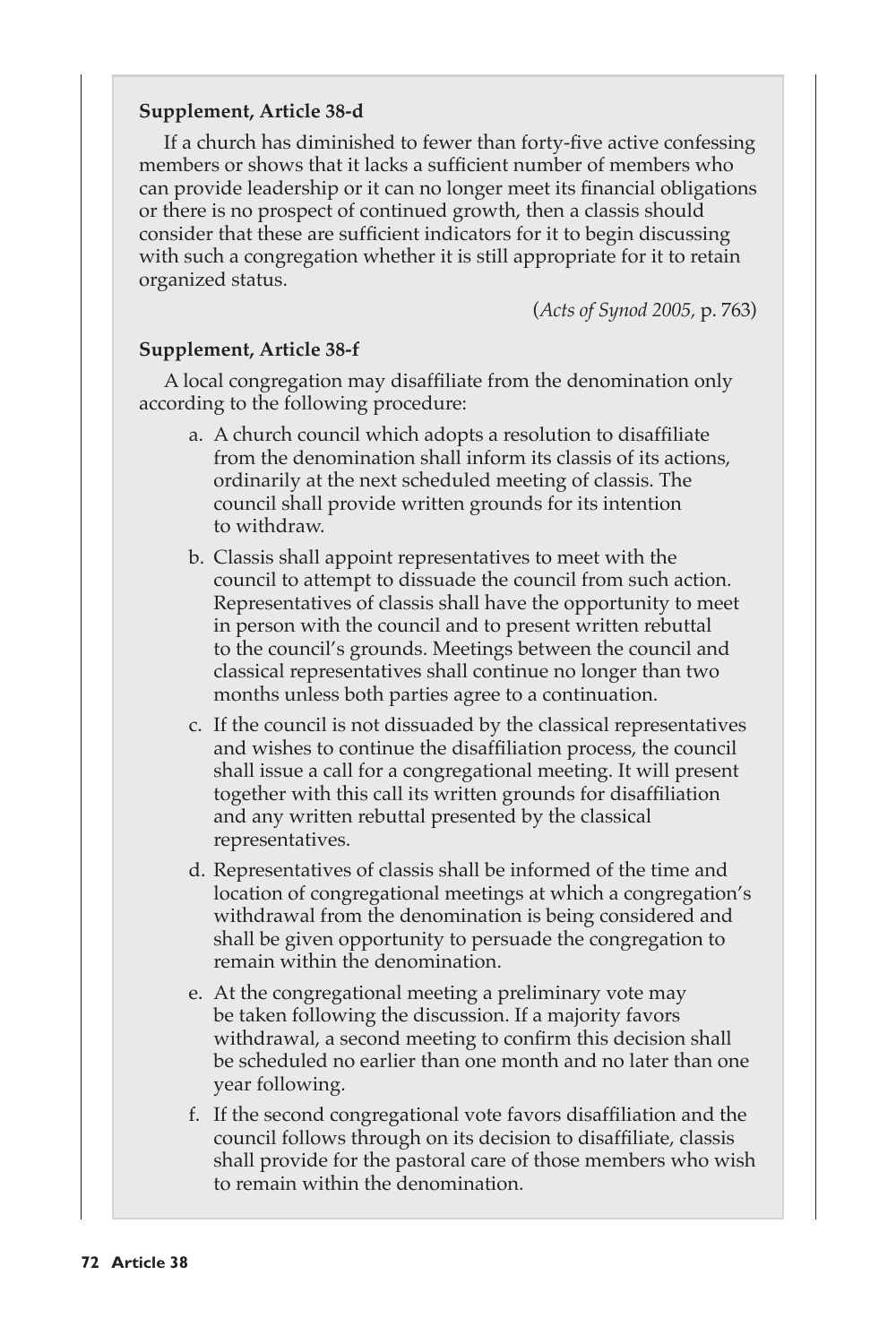g. If the congregation wishes to disaffiliate from the denomination, classis (and synod upon appeal) shall settle any disputes between differing factions within the disaffiliating congregation. The separation will be complete when classis (or synod upon appeal) declares it acquiesces in the decision of the congregation to disaffiliate from the denomination.

(*Acts of Synod 1997,* pp. 613-14)

### **Supplement, Article 38-g**

*Provisions for forming union churches*

- 1. The following plan of union shall be adopted by particular churches forming a union church:
	- a. The following plan of union is adopted by the

\_\_\_\_\_\_\_\_\_\_\_\_\_\_\_\_\_\_\_ Christian Reformed Church of , effective as of the date when each of the congregations has approved the plan by a two-thirds majority of those present at a regularly called congregational meeting with such notice and quorum as is required by the constitution of each church and when the classis (presbytery) of each church has approved the particular union and this plan of union.

- b. The purpose of this union is to provide for the worship of almighty God, instruction in the Christian faith, and outreach and diaconal ministry by a united congregation which will share the property, real and personal, of the uniting churches and provide for the services of a minister or ministers for the united church.
- c. The united church shall be known as the Church of \_
- d. The united church shall be subject to the constitution of each church involved as set forth in subsections *r*, *s*, *u*, and *v*.
- e. The council (session) shall submit its records annually, and whenever requested, to each broader assembly (judicatory).
- f. The membership of the united church shall consist of those who were members of the uniting churches, plus those received by the council (session) of the united church.
- g. The council (session) of the united church shall report an equal share of the total membership to each broader assembly (judicatory), and such membership shall be published in the minutes/acts/directory of the synod/general assembly with a note to the effect that the report is that of a union church and with an indication of the total actual membership. A report of additional vital congregational information shall be made by the council (session) and properly noted by each (general) assembly.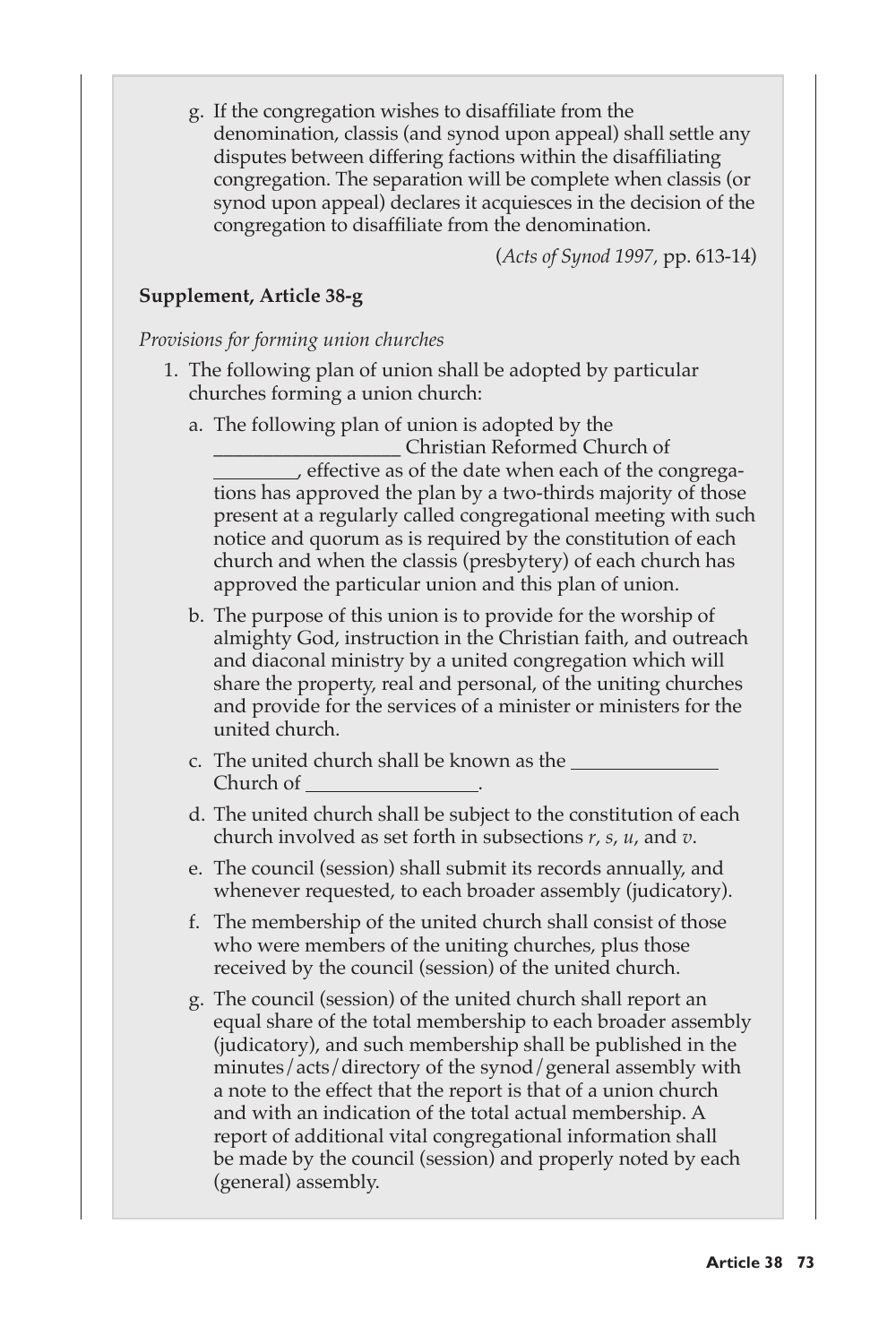- h. Initially the officers of the united church (elders and deacons) shall be those officers in active service of the uniting churches, who will undertake to perform their responsibilities under the constitution of each church, as indicated in subsections *d* above and *r, s, u*, and *v* below.
- i. At the first annual meeting subsequent to the effective date of the union, new officers shall be elected by the united congregation to replace the officers noted in subsection *h* above according to the constitutional procedure in force as a consequence of subsection *v* below.
- j. The pastoral relations of the ministers of the uniting churches shall be dissolved automatically by the action of the classis (presbytery) in approving this plan, but they may be eligible to be ministers (pastors) of the united church according to the election of the united congregation.
- k. The minister/s of the united church shall be full and responsible members of each assembly (judicatory) of immediate jurisdiction and shall be subject to discipline as provided below in subsection *s*.
- l. The united church shall cause a corporation to be formed under the appropriate laws of the state, where permissible. The corporation shall include in its articles or charter the substance of subsections *b, c*, and *d* above and the confessional standards of the uniting churches.
- m.All property of the uniting churches, real and personal, shall be transferred to the corporation formed in section *l* above. The new corporation shall be the legal successor of the corporations, if any, of the uniting churches, and it shall be bound to administer any trust property or monies received in accordance with the provisions of the original establishment of the trust. All liabilities of the uniting churches shall be liabilities of the united church. In any state/ province where a church corporation is forbidden, the purposes of this section shall be achieved in harmony with the law of that state.
- n. Trustees of the corporation (or the unincorporated body) shall be elected in harmony with civil law according to the constitutional provisions outlined in subsection *d* above, as interpreted by subsection *v* below.
- o. While recognizing the basic right of any giver to designate the cause or causes to which the gift shall go, the council (session) of the united church shall annually propose to the congregation a general mission or benevolence program which shall be divided equitably among the officially approved causes of each denomination. The proportions shall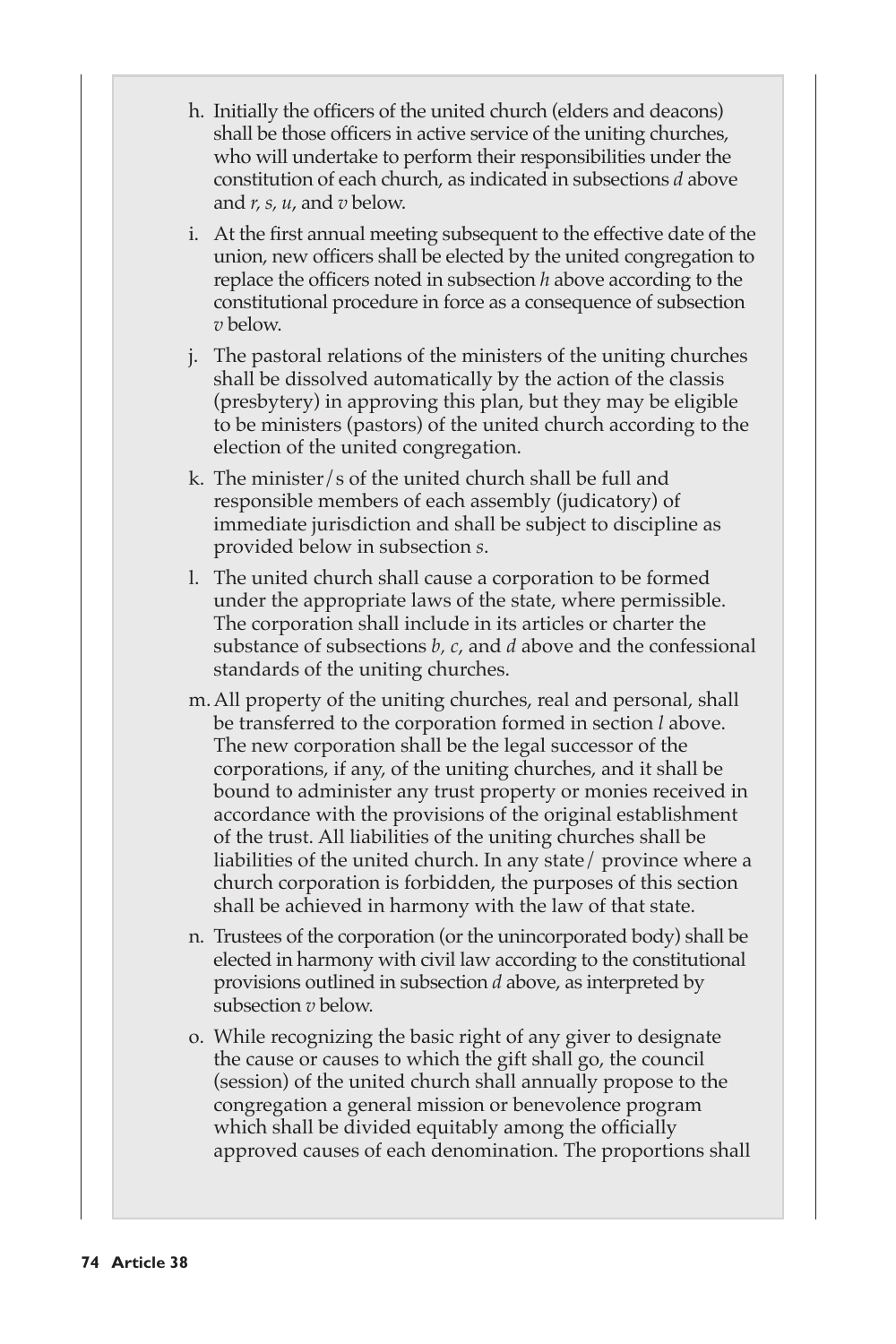be as the council (session) shall decide in response to the request of the broader assemblies (judicatories).

- p. The financial support for the classis (presbytery) and synod (general assembly) included in the annual budget of the congregation shall be paid to each classis (presbytery) and to synod (general assembly), equally divided among the denominations involved.
- q. All members of the united church shall be under the discipline of the elders (session) according to rules agreed upon in harmony with the constitution of each denomination where they coincide, in harmony with the mandatory provisions of the constitution of one denomination where the others are permissive, and at the choice of the elders (session) where they may be contradictory.
- r. Appeals against the actions of the council (session) shall be made to one assembly or judicatory only (presbytery or classis), at the choice of the members, and all subsequent appeals or complaints shall be in the assemblies of the members' original choice, and decisions so finally made shall be binding on the council (session) and on the members.
- s. The minister/s shall be subject to the discipline of the council/classis/presbytery provided that when an assembly begins an action, it shall invite a committee from the others to join in formulating and pressing the charges. In the event of appeal, the case shall be finally decided by the broadest assembly to which the appeal is taken in the church which commenced the action, and that decision shall be equally binding on the council/classis/presbytery.
- t. The minister/s shall participate in the denominational pension plan of one of the churches. If already participating in a plan, the minister/s shall remain in that plan. If there has been no participation in any pension plan, the minister/s may choose which denominational plan to join.
- u. Protests/complaints against the actions of the council (session) may be taken under the constitutional provisions of only one denomination, according to the choice of the complainant; once a complaint is registered with an assembly (judicatory), no other denomination shall accept jurisdiction in the same matter.
- v. Wherever the constitutions of the denominations differ, the mandatory provisions of one shall apply in all cases when the others are permissive. Wherever there are conflicting mandatory provisions (except as provided in subsection *q* above), the council (session) of the united church shall petition the assemblies (judicatories) of immediate jurisdiction to overture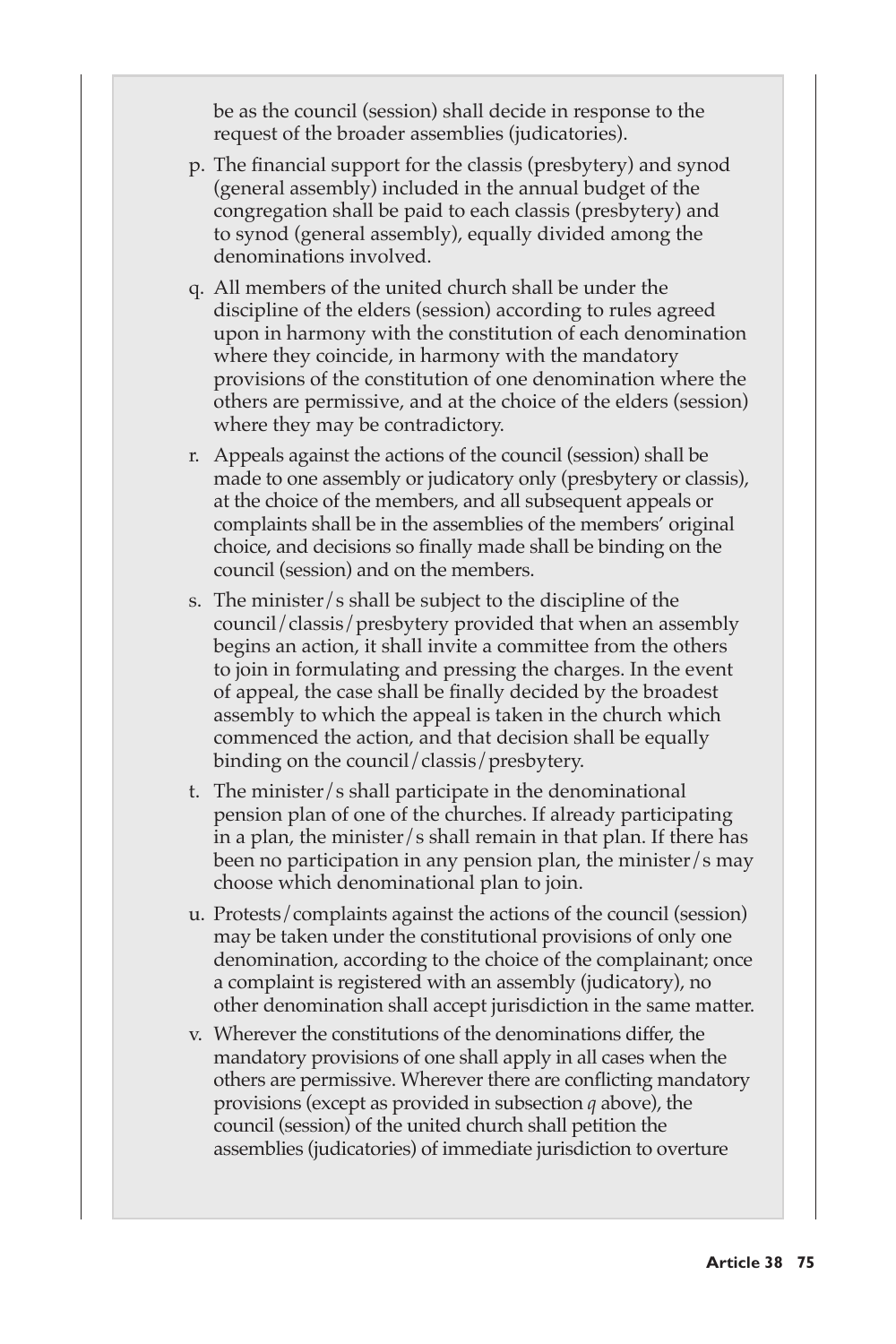their respective broadest assembly to resolve the conflict either by authoritative interpretations or by constitutional amendment.

- w. A union church may be dissolved by a two-thirds vote of two congregational meetings held not less than one year and not more than two years apart, subject to the concurrence of the classes (presbyteries) involved. In case of dissolution of a union church, all property of the united church, real and personal, shall be divided equally between the classes (the presbytery and the classis) of jurisdiction.
- 2. No provision in this document shall be construed as modifying or amending the church order/constitution of this church in its application to any but union churches organized under this provision, their members, officers, or ministers.

(*Acts of Synod 1998,* p. 379) (Amended *Minutes of the Special Meeting of the COD 2020,* p. 464)

#### **Supplement, Article 38-h**

The following plan for affiliation shall be adopted by a particular church to affiliate with one or more denominations in ecclesiastical fellowship:

- a. The following plan is adopted by the Christian Reformed Church of **Church Church Church**, effective as of the date when the congregation has approved the plan by a two-thirds majority of those present at a regularly called congregational meeting with such notice and quorum as is required by its rules of procedure and when the local classis of the CRC and the local governing body of the additional denomination have approved the particular plan of affiliation.
- b. The purpose of this affiliation is to provide for the worship of almighty God, instruction in the Christian faith, and outreach and diaconal ministry by a congregation which is organizing as a dual or multiaffiliated church.
- c. The dual or multiaffiliated church shall be known as the Church.
- d. The dual or multiaffiliated church shall be subject to the Church Order/Constitution of each denomination involved as set forth in subsections *m, n, p,* and *q* below.
- e. The council shall annually report its active membership count and other statistics to the respective denominations as required by each denomination.
- f. In the case of an organized church, initially the officers (elders and deacons) shall be those officers in active service at the time of the change in affiliation. They will undertake to perform their responsibilities as indicated in subsections *d* above and *m, n, p,* and *q* below.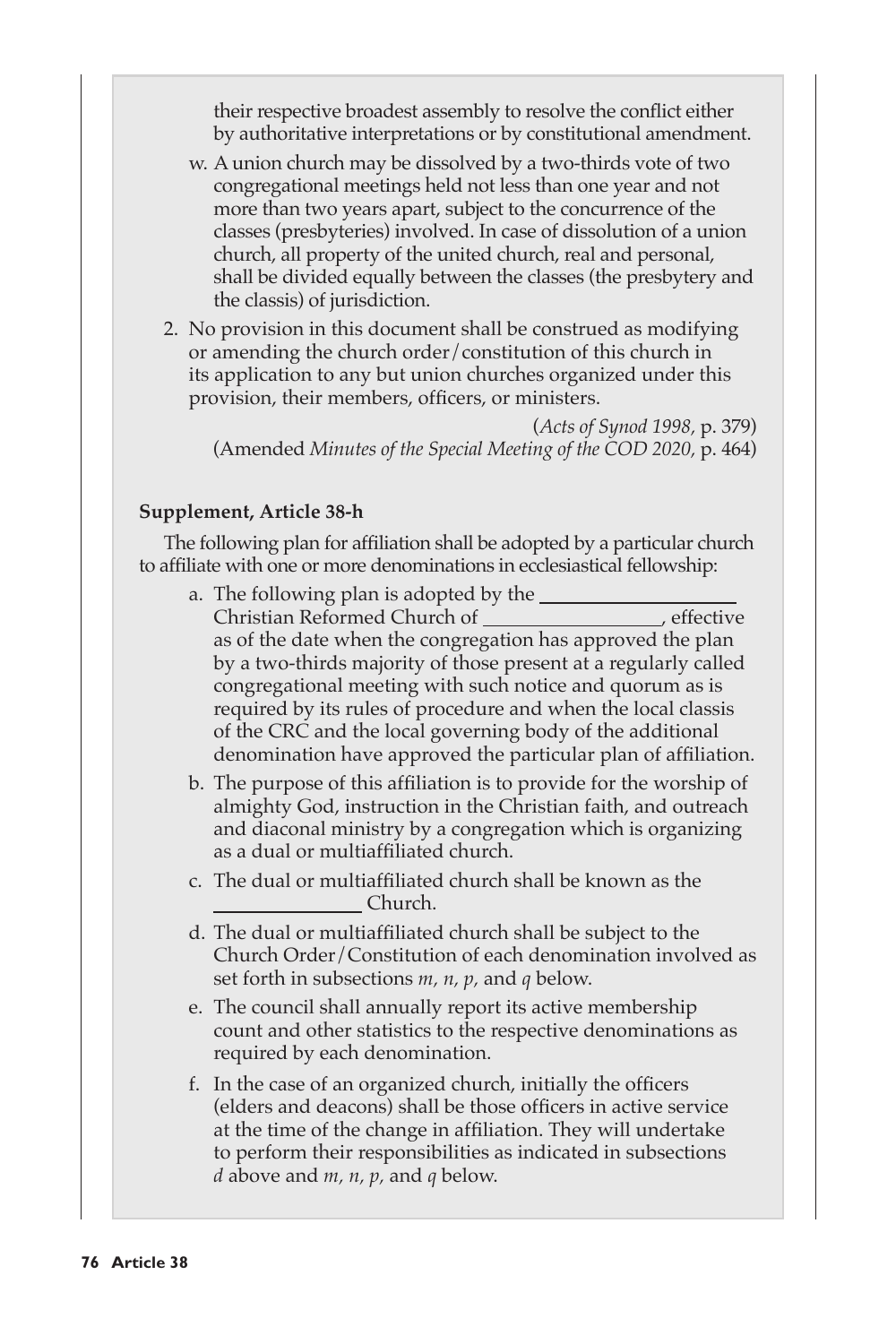- g. Following the change in affiliation in an organized church, or when an emerging church organizes as a dual or multiaffiliated church, officers will be elected according to the rules of procedure approved in the resulting church.
- h. The minister(s) of the resulting church shall be full and responsible members of each assembly (judicatory) of immediate jurisdiction and shall be subject to discipline as provided below in subsection *n*.
- i. The dual or multiaffiliated church shall make changes in its Articles of Incorporation to include the substance of subsections *b, c,* and *d* and the confessional standards of the affiliated churches.
- j. While recognizing the basic right of any giver to designate the cause or causes to which a gift shall go, the council of the dual or multiaffiliated church shall annually propose to the congregation a general mission or benevolence program which shall be divided equitably among the officially approved causes of each denomination. The proportions shall be as the council shall decide in response to the request of the broader assemblies (judicatories).
- k. The financial support for the classis and synod (and equivalent governing bodies) included in the annual budget of the congregation shall be paid to each classis and synod (and equivalent governing bodies), equally divided among the denominations involved.
- l. All members of the church shall be under the discipline of the elders, according to rules agreed upon in harmony with the Church Order/Constitution of each denomination where they coincide, and in harmony with the mandatory provisions of the Church Order/Constitution of one denomination where the other is permissive, and at the choice of the elders where the provisions may be contradictory.
- m.Appeals against the actions of the council shall be made to one assembly or judicatory only (classis), at the choice of the members, and all subsequent appeals or complaints shall be in the assemblies of the members' original choice, and decisions so finally made shall be binding on the council and on the members.
- n. The minister(s) shall be subject to the discipline of the council and the governing assemblies of the denomination within which that minister is ordained, provided that when an assembly begins an action, it shall invite a committee from the others to join in formulating and pressing the charges. In the event of appeal, the case shall be finally decided by the broadest assembly to which the appeal is taken in the church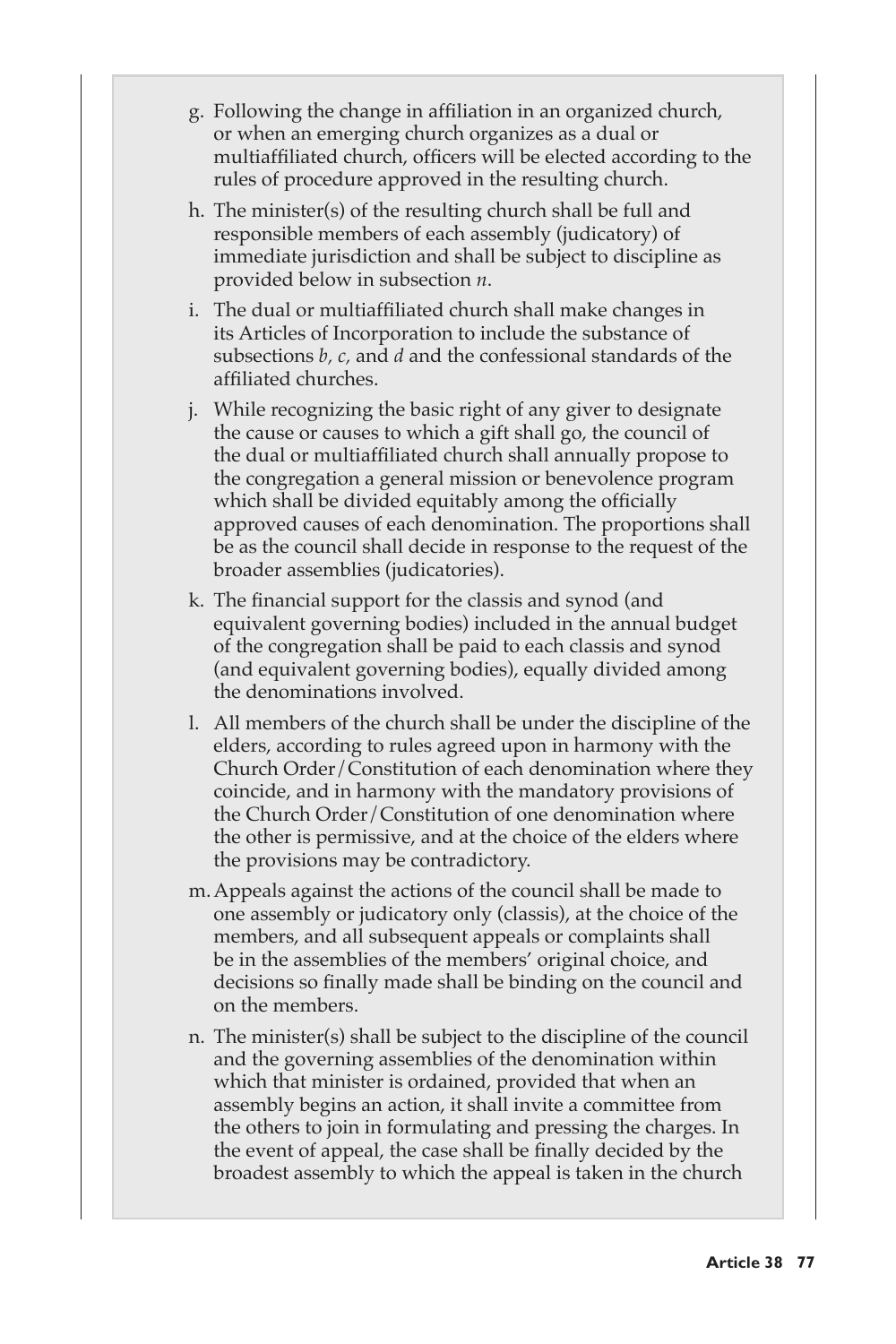which commenced the action, and that decision shall be equally binding on the council and classis.

- o. The minister(s) shall participate in the denominational pension plan of the denomination within which that minister is ordained and in compliance with its requirements.
- p. Protests/complaints against the actions of the council may be taken under the Church Order/Constitutional provisions of only one denomination, according to the choice of the complainant; once a complaint is registered with an assembly (judicatory), no other denomination shall accept jurisdiction in the same matter.
- q. The plan of affiliation that is formed may be dissolved by a two-thirds vote of the congregation at two separate congregational meetings held not less than one year and not more than two years apart, subject to the concurrence of the classes (regional assemblies) involved. In case of dissolution of the plan, all property of the church, real and personal, shall be divided according to a formula established at the time of purchase or the plan of affiliation. If a written formula does not exist, then the acquired property shall be divided equally between the classes (regional assemblies) of jurisdiction, unless a classis or presbytery chooses to waive its right to the property.
- r. Wherever the Church Order/Constitution of the denominations differs, the mandatory provisions of one shall apply in all cases when the others are permissive. Wherever there are conflicting mandatory provisions (except as provided in subsection *l* above), the council of the dual or multiaffiliated church shall petition the assemblies (judicatories) of immediate jurisdiction to overture their respective broadest assembly to resolve the conflict either by authoritative interpretations or by Church Order/constitutional amendment.
- s. No provision in this document shall be construed as modifying or amending the Church Order/Constitution of this church in its application to any but dual or multiaffiliated churches organized under this provision, their members, officers, or ministers.

*Note:* The following change to the opening line to Supplement, Article 38-h (indicated by strikethrough and *italics*) will be considered by Synod 2021 for adoption:

The following plan for affiliation shall be adopted by a particular church to affiliate with one or more denominations in ecclesiastical fellowship *communion*:

(*Acts of Synod 2015,* pp. 648-49) (Amended *Minutes of the Special Meeting of the COD 2020,* p. 464) (Amended *Acts of Synod 2021,* p. \_\_\_)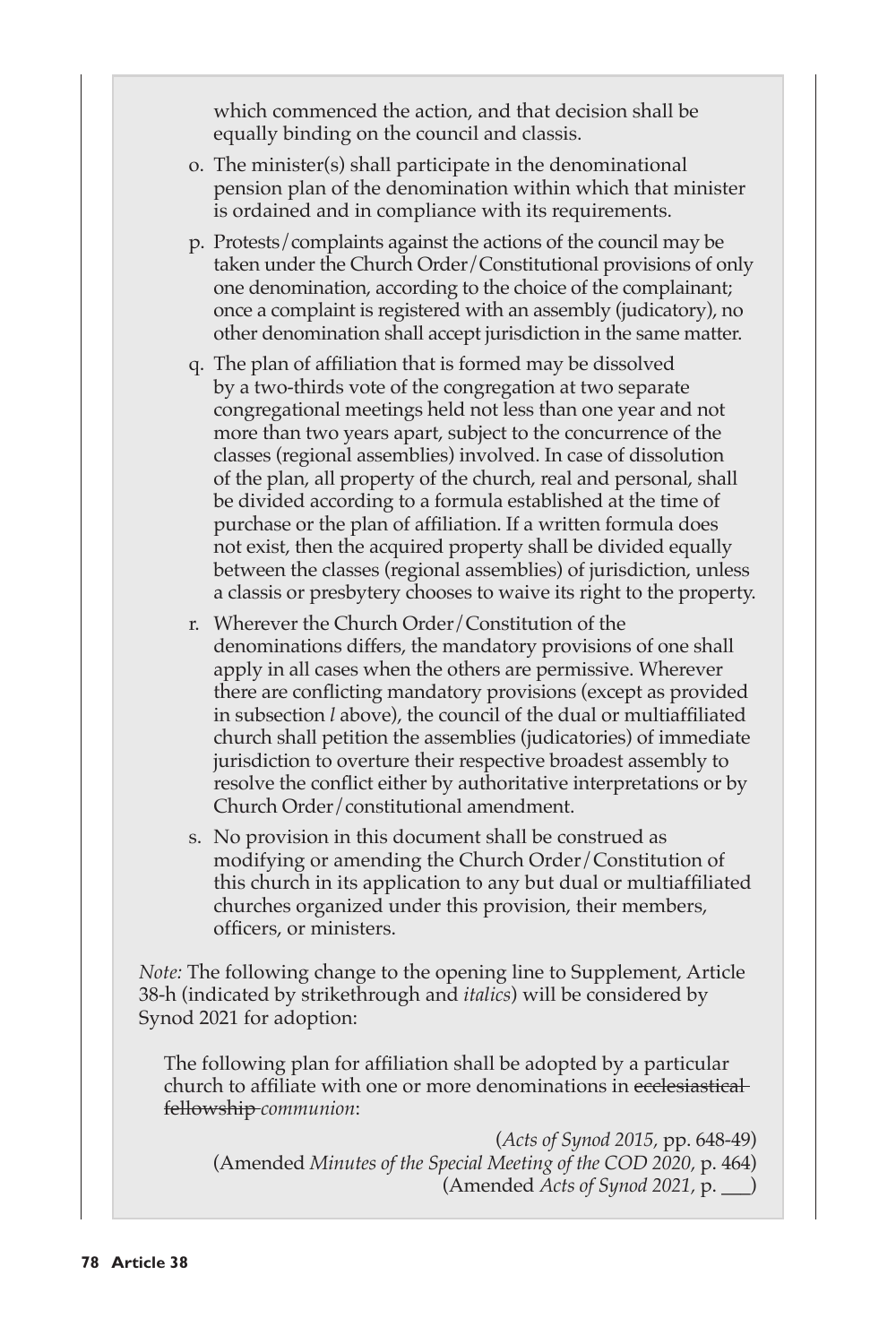### C. The Classis

*Article 39*

A classis is a group of Christian Reformed churches that come together to seek, discern, and submit to God's will; offer one another mutual support and accountability; find ways to live out a collective calling within their region; and allow for a healthy and sustained connection to the wider denomination. A classis shall consist of a group of neighboring churches. The organization of a new classis and the redistricting of classes require the approval of synod.

—Cf. Supplement, Article 39

#### **Supplement, Article 39**

The classis, through its treasurer, is responsible for the receipt and disbursement of classical and denominational funds, the more prosperous churches assisting the more needy ones.

(*Acts of Synod 1992*, p. 711)

Any request for transfer to another classis may include grounds that go beyond the sole matter of geographic proximity; synod is at liberty to consider such grounds in its disposition of the request.

(*Acts of Synod 1996*, pp. 561)

#### *Article 40*

a. The council of each church shall delegate a minister, an elder, and a deacon to the classis. If a church is without a minister, or the minister is prevented from attending, another elder shall be delegated in place of the minister. Officebearers who are not delegated may also attend classis and may be given an advisory voice.

—Cf. Supplement, Article 40-a

b. The classis shall meet at least every four months, unless great distances render this impractical, at such time and place as was determined by the previous classical meeting.

—Cf. Supplement, Article 40-b

c. The ministers shall preside in rotation, or a president may be elected from among the delegates; however, ordinarily the same person shall not preside twice in succession.

—Cf. Supplement, Article 40-a and -c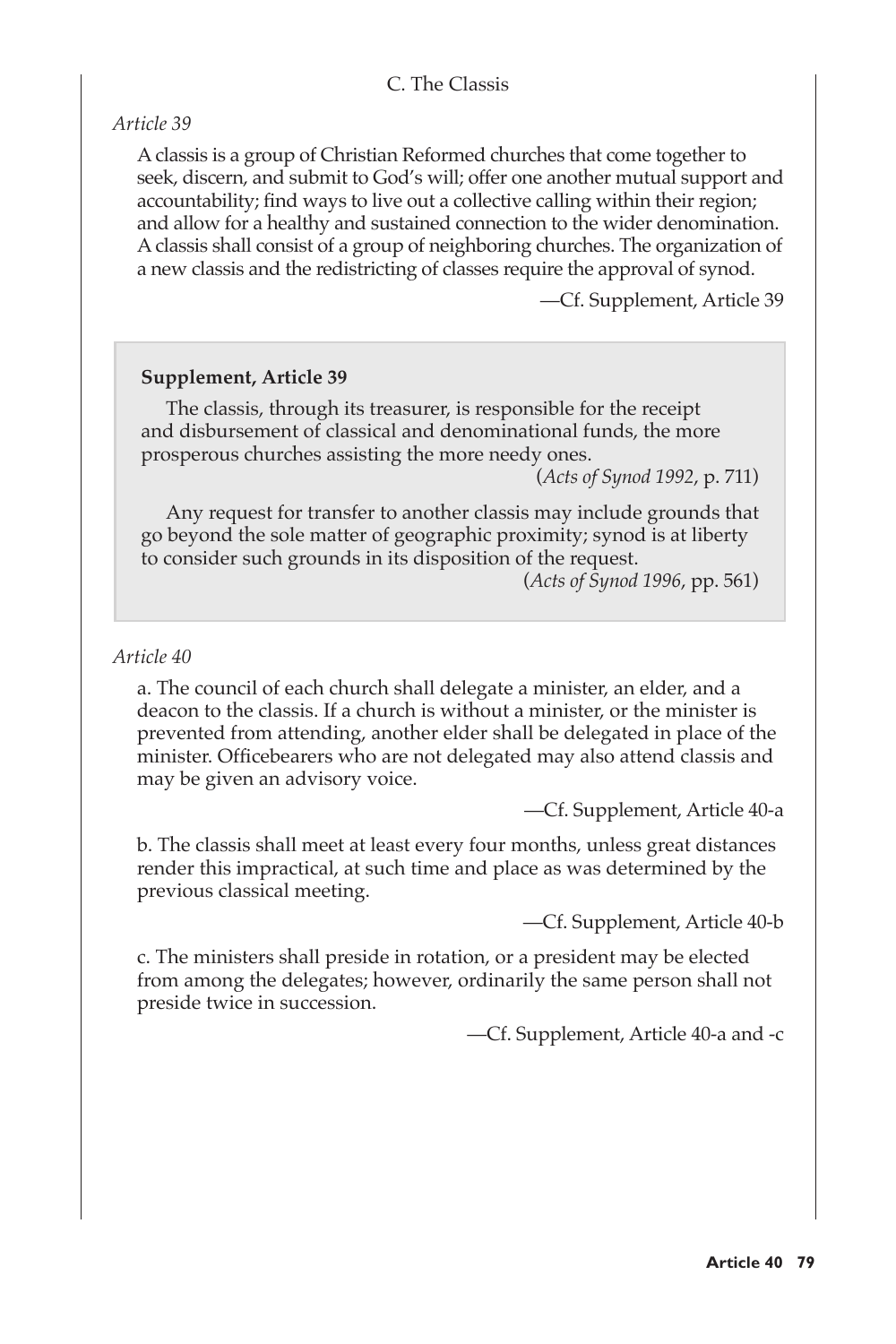### **Supplement, Article 40-a**

- a. When great distances or other weighty reasons make it impractical for a church to send three delegates to the classis, a council may opt to send two delegates.
- b. The gender of delegates to a classis shall be consistent with the decisions of that classis concerning the supplement to Article 3-a of the Church Order. Delegates who believe the seating of women delegates is in violation of the Word of God may record their protest on the appropriate credentials. Their names, along with their protests, shall be included in the official record of each classis meeting. If a classis so desires, it may also invite emerging churches to delegate three officebearers to the meetings of classis.

(*Acts of Synod 1997,* p. 621) (Amended *Acts of Synod 2007,* pp. 595, 612) (Amended *Acts of Synod 2009,* p. 613) (Amended *Acts of Synod 2015,* p. 657)

#### **Supplement, Article 40-b**

Any classical decision requiring the concurrence of the synodical deputies shall be made in the presence of delegates from all the churches which are members of the classis in which the action is being taken. If a classis contracta is necessary because of justifiable circumstances, to be determined in consultation with the deputies, a contracted classis shall never be convened with fewer than half the churches represented. A quorum for a classis contracta shall be half the churches of a classis plus one.

(*Acts of Synod 2000*, p. 668)

#### **Supplement, Article 40-a and -c**

*Modification for Churches of Classis Red Mesa*

- a. The council of each church shall delegate a minister, an elder, and a deacon to the classis. If a church is without a minister, or a minister, elder, or deacon delegate is prevented from attending, any combination of three officebearers may be delegated. Officebearers who are not delegated also may attend classis and may be given an advisory voice.
- c. The presiding officers of classis shall be selected from officebearers within the classis. Ordinarily the same presiding officers shall not be chosen twice in succession.

(*Acts of Synod 1981*, p. 16) (Amended *Acts of Synod 2015*, p. 657)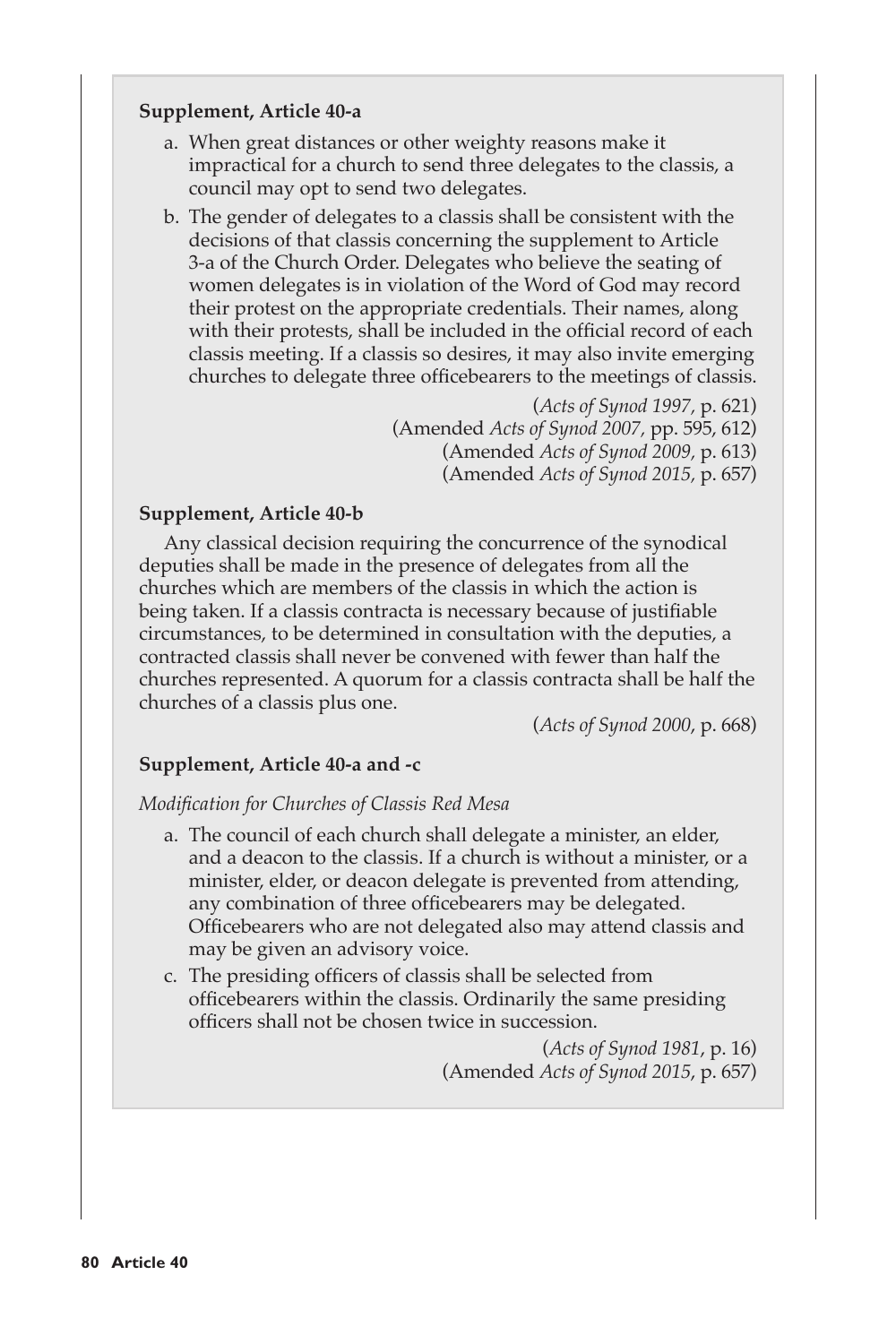### *Article 41*

In order to assist the churches, the classis shall allocate sufficient time at its meetings to respond to requests for advice or help from the churches and, at a minimum of one of its meetings annually, shall allocate sufficient time to discuss at least one ministry issue that the classis considers to be especially important in the life and ministry of member congregations in the denomination.

—Cf. Supplement, Article 41

#### **Supplement, Article 41**

Synod revised the Classical Credential Form by adding the following sentence to the top half of the form:

We testify that our council faithfully adheres to the doctrinal standards of the Christian Reformed Church and diligently and effectively attends to ministry within our congregation, community, classis, denomination, and the broader kingdom of God.

# *Article 42*

a. The classis shall be responsible for appointing persons to provide counsel to churches and to pastors. The classis shall appoint church visitors to visit each church in classis on a yearly basis. The classis shall appoint classical counselors to provide advice to any church in the process of calling a minister of the Word. The classis shall appoint regional pastors to support ministers of the Word and commissioned pastors.

b. The church visitors shall consist of one or more teams of officebearers chosen for their experience and counsel. Team composition shall include a minister of the Word and at least one other officebearer. Their task shall be to ascertain whether the officebearers of the church faithfully perform their duties, adhere to sound doctrine, observe the provisions of the Church Order, and promote the building up of the body of Christ and the extension of God's kingdom. Churches are free to call on the church visitors whenever serious challenges arise that would benefit from their advice. The church visitors shall provide classis a written report of their work.

—Cf. Supplement, Article 42-b

c. The classical counselor's task is to ensure that a church in the process of calling a minister of the Word observes ecclesiastical regulations and sound process. The counselor shall be an officebearer, normally a minister of the Word, whose ministerial credentials or membership resides in a congregation other than the church in the process of calling a minister. The classical counselor shall provide classis with a written report during and after the calling process.

d. The regional pastor's task is to support and encourage all who are pastors and to ensure that newly ordained pastors in the CRC are engaged in a mentoring relationship.

—Cf. Supplement, Article 42-d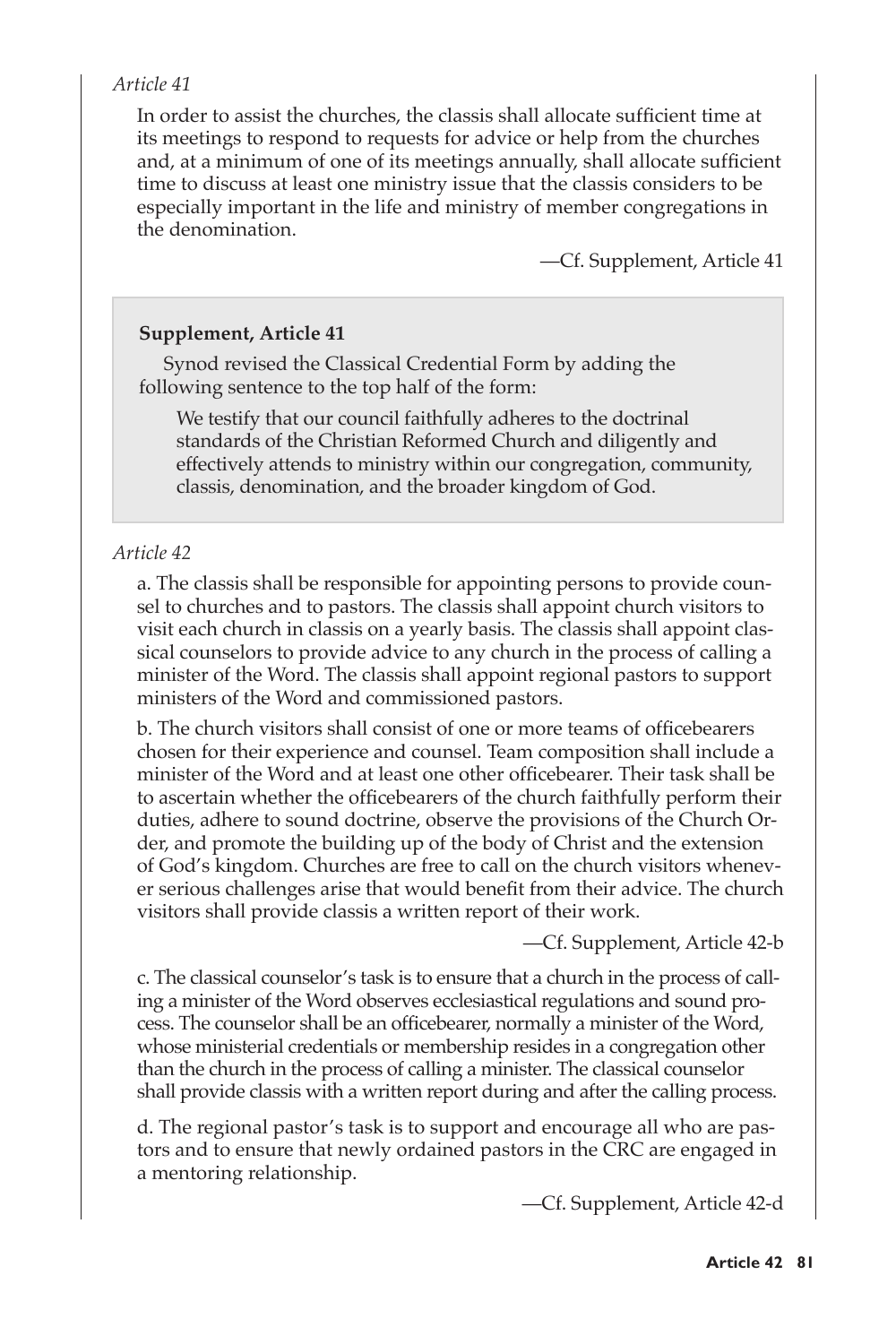### **Supplement, Article 42-b**

That synod encourage classes to emphasize the importance of church visiting, thereby acknowledging its value for maintaining spiritual health and vitality in the member congregations of the classis, and encourage the use of the *Guide for Conducting Church Visiting* (found at crcna.org) and/or other resources available from the Office of Pastor Church Resources as effective tools to that end.

(*Acts of Synod 2009*, p. 596)

#### **Supplement, Article 42-d**

- 1. Regional pastors shall be appointed for a specified term of service.
- 2. Regional pastors shall be appointed in collaboration with Pastor Church Resources.
- 3. Regional pastor expenses shall ordinarily be borne by the classis.
- 4. Annual written reports of the regional pastor shall be provided to classis and copied to Pastor Church Resources.
- 5. General oversight of the regional pastor program, including development of resource materials and training, will be coordinated by Pastor Church Resources.
- 6. Regional pastors assist newly ordained pastors in the selection of a mentor, according to the decision of synod:
	- a. All candidates for ministry will upon ordination engage with a mentor. Each newly ordained minister will be served by a mentor for the first five years of ministry.
	- b. For the first five years of ministry of each person who enters the Christian Reformed Church ministry by way of Church Order Articles 7, 8, or 14-e, engaging with a mentor will be required.
	- c. A mentor will be provided for any minister of the Word who desires a mentor.

(Adapted from *Acts of Synod 1982,* p. 78; *Acts of Synod 2019,* p. 757)

#### *Article 43*

a. Every classis shall maintain a student fund and a Classical Ministerial Leadership Team (CMLT) to provide support and encouragement for individuals preparing for ministry in the Christian Reformed Church.

b. The classis may grant the right to exhort within its bounds to persons who are gifted, well-informed, consecrated, and able to edify the churches. When the need for their services has been established, the classis shall examine such persons and license them as exhorters for a limited period of time.

#### *Article 44*

a. A classis may take counsel or joint action with its neighboring classis or classes in matters of mutual concern.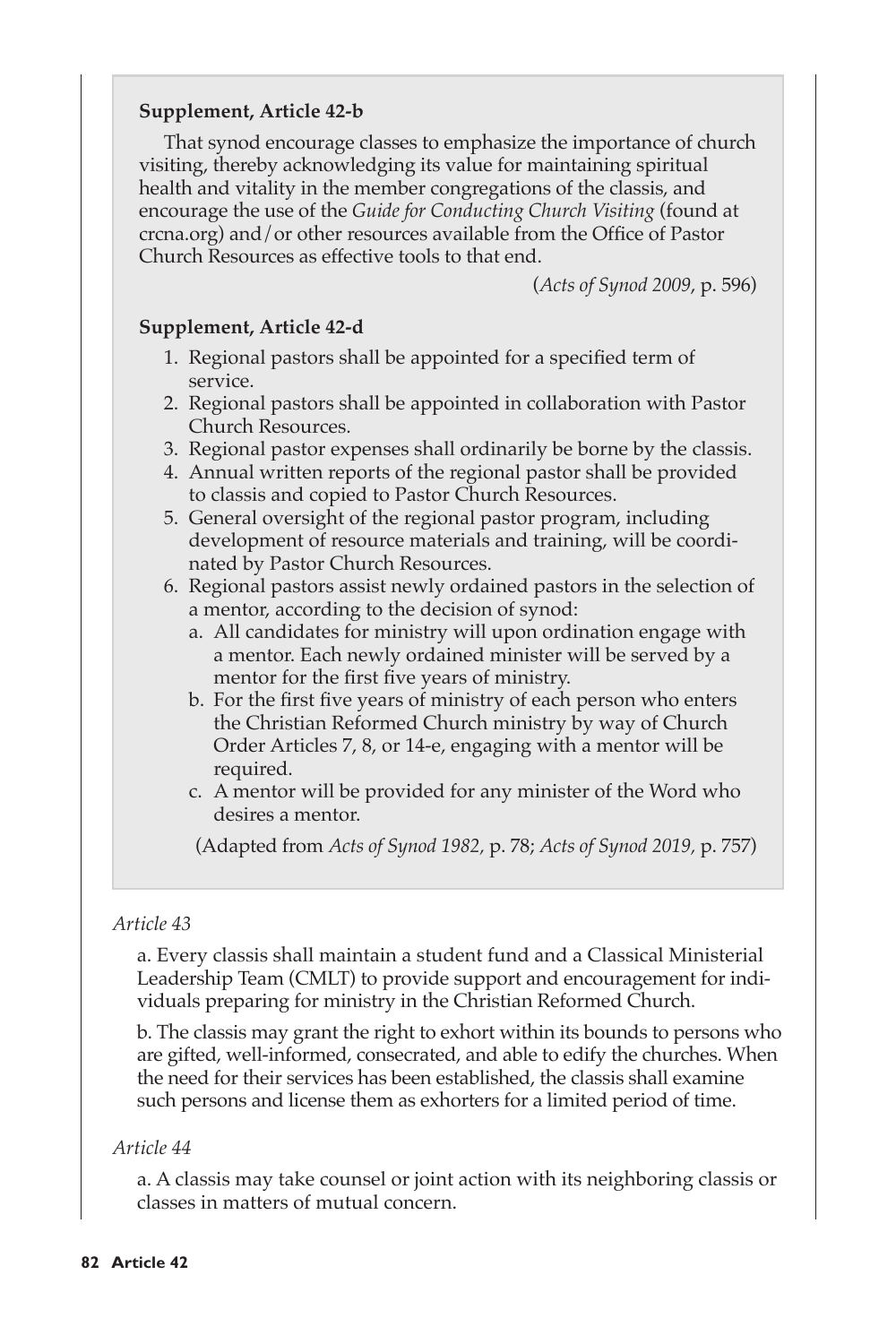b. Classes engaging in matters of mutual concern may organize themselves into an ecclesiastical assembly that will function on the level of classis, with freedom to determine the delegation from the constituent classes and the frequency of meetings. Such an assembly's authority, jurisdiction, and mandate shall be approved by synod. It shall have direct access to synod in all matters pertaining to its mandate.

D. The Synod

### *Article 45*

Synod is the assembly representing the churches of all the classes. Each classis shall delegate one minister, one elder, one deacon, and one other officebearer to synod.

—Cf. Supplement, Article 45

# **Supplement, Article 45**

- a. Denominational Funding
	- 1. Synod shall review the annual budgets of the denominational agencies.
	- 2. Following each annual synod, denominational staff in accordance with national regulations shall send to the churches a letter of guidance as they consider their denominational pledges for the coming fiscal year.

(Adapted from *Acts of Synod 1992*, p. 711)

(Amended *Minutes of the Special Meeting of the COD 2020,* p. 464)

- b. Regulations pertaining to the choosing of delegates to synod and synodical deputies
	- 1. Delegates who believe the seating of (or election of) women delegates (or synodical deputies) is in violation of the Word of God may record their protest on the appropriate credentials. Their names, along with protests, shall be recorded in the minutes of synod.
	- 2. A commissioned pastor serving as a solo pastor of an organized congregation may be sent as a ministerial delegate to synod and nominated to serve in other denominational functions where a person must normally be a minister of the Word.

(*Acts of Synod 2007*, pp. 612, 665) (Amended *Acts of Synod 2009,* pp. 613-14)

3. Commissioned pastors serving in emerging churches and associate staff positions may be delegated as elder delegates to synod and nominated to serve in other denominational functions where a person must normally be an elder.

(*Acts of Synod 2013*, pp. 559-60)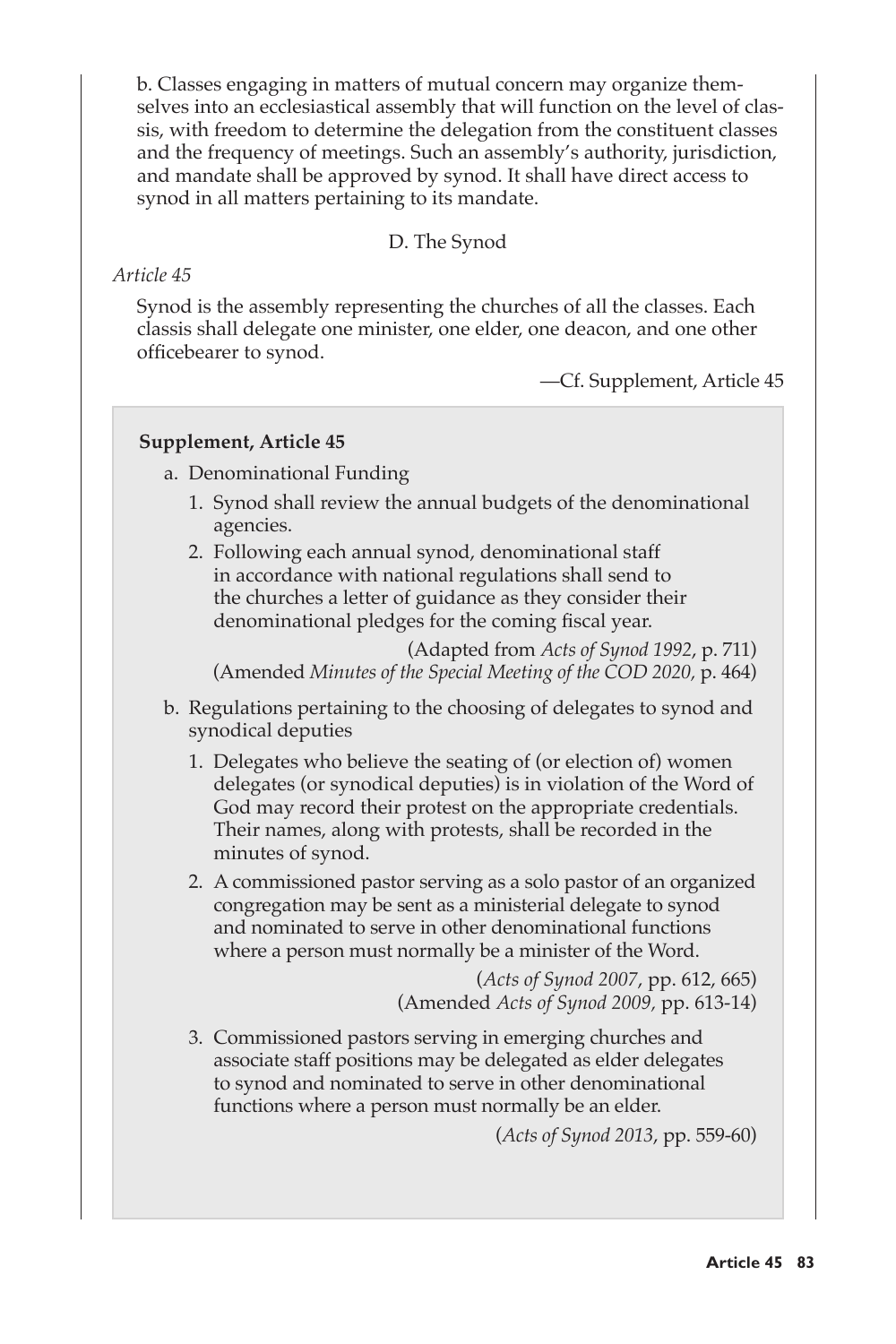### *Article 46*

a. Synod shall meet annually, at a time and place determined by the previous synod. Each synod shall designate a church to convene the following synod.

b. The convening church, with the approval of the Council of Delegates of the CRCNA, may call a special session of synod, but only in very extraordinary circumstances and with the observance of synodical regulations.

c. The officers of synod shall be elected and shall function in accordance with the Rules for Synodical Procedure.

# *Article 47*

The task of synod includes the adoption of the creeds, of the Church Order, and of the principles and elements of worship. Synod shall approve the liturgical forms, the *Psalter Hymnal,* and the Bible versions suitable for use in worship. No substantial alterations shall be effected by synod in these matters unless the churches have had prior opportunity to consider the advisability of the proposed changes.

—Cf. Supplement, Article 47

*Note:* The following change to Article 47 (indicated by strikethrough and *italics*) will be considered by Synod 2021 for adoption:

The task of synod includes the adoption of the creeds, of the Church Order, and of the principles and elements of worship. Synod shall approve the liturgical forms, the *hymnals Psalter Hymnal*, and the Bible versions suitable for use in worship. No substantial aterations shall be effected by synod in these matters unless the churches have had prior opportunity to consider the advisability of the proposed changes.

# **Supplement, Article 47**

*Regulations Pertaining to Article 47 of the Church Order*

- a. A substantial alteration is any alteration which changes the essential meaning of the creeds or the articles of the Church Order or which changes the church's regulation of its worship through the adopted liturgical forms, *Psalter Hymnal*, principles and elements of worship, or the designated Bible versions to be used in the worship services. A committee recommending any change in these matters shall specify what change is being recommended and shall state whether or not the change is a "substantial alteration."
- b. *Prior opportunity* is understood as sufficient time for churches and classes to be able to respond to a substantial alteration with overtures or other communications to synod before the substantial alteration is adopted. Generally, churches and classes have prior opportunity in the case of study committee reports because such reports are received by November 1 of the year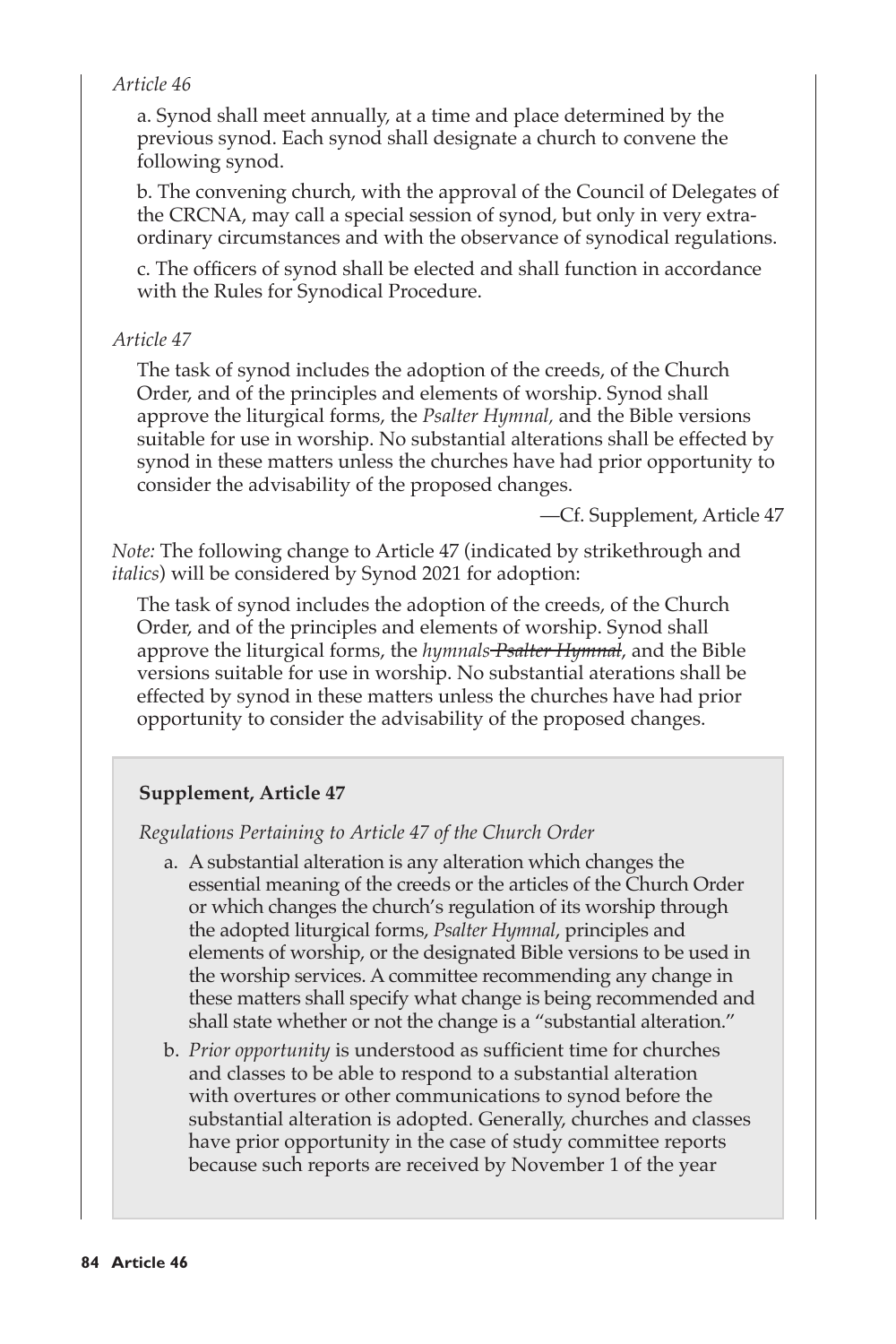before synod meets. Generally, churches and classes do not have prior opportunity in the case of standing-committee reports and overtures because the printed *Agenda for Synod* is received only two months before synod meets and one month after the majority of the classes have had their last meetings before synod.

- c. If the churches and classes have not had prior opportunity to consider a substantial alteration, it must be submitted to a following synod, which will consider its advisability. The first decision shall be understood as a decision to propose; the action of a following synod shall be understood as a decision to adopt.
	- 1) A proposed change may not be implemented until it is adopted by a following synod. It has no effect on any other synodical decisions until it is adopted.
	- 2) A proposed change has the same status as the recommendation of a study committee. The synod proposing the change may designate a person(s) to represent the change at the synod to which it is submitted for adoption. The proposed change and its representatives have all the rights and privileges of the recommendations and representatives of a synodical study committee.
	- 3) If a proposed change is rejected by a following synod, that change (or one substantially similar) is not available for adoption by a succeeding synod unless it has been first proposed once again by synod.
- d. Changes to Church Order Supplements are not subject to the above requirements.

(*Acts of Synod 1995*, pp. 755-56) (Amended *Acts of Synod 1996*, p. 500)

# *Article 48*

a. Upon the nomination of the classes, synod shall appoint ministers, one from each classis, to serve as synodical deputies for a term designated by synod.

—Cf. Supplement, Article 48-a

b. When the cooperation of the synodical deputies is required as stipulated in the Church Order, the presence of at least three deputies from the nearest classes shall be prescribed.

c. Besides the duties elsewhere stipulated, the deputies shall, upon request, extend help to the classes in the event of difficulties in order that proper unity, order, and sound doctrine may be maintained.

d. The synodical deputies shall submit a complete report of their actions to the next synod.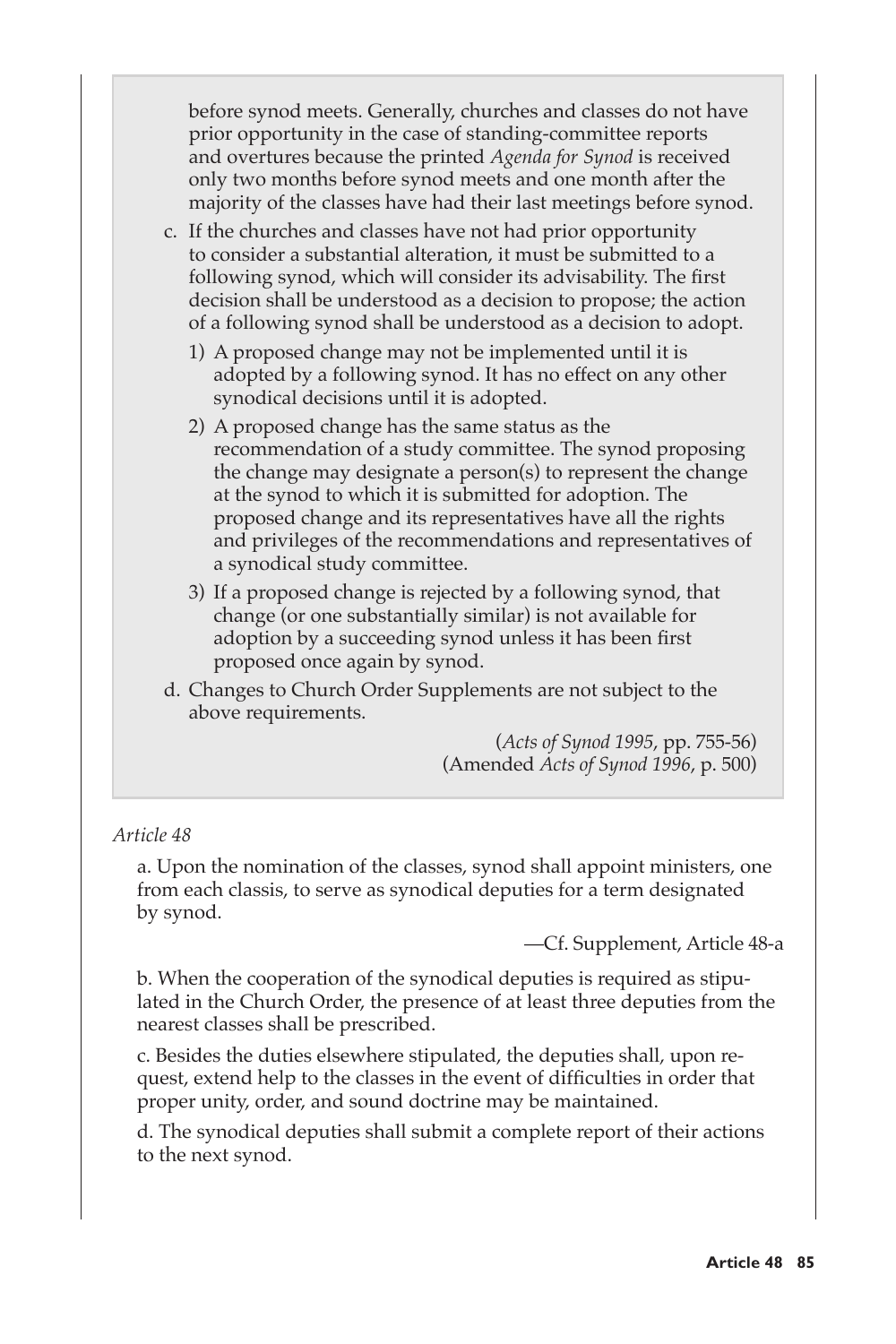# **Supplement, Article 48-a**

A classis may appoint a female minister to serve as a synodical deputy as long as, out of consideration for neighboring classes, a male minister is the alternate.

(*Acts of Synod 2007*, p. 612)

### *Article 49*

a. Synod shall appoint a committee to encourage ecumenical relationships with other Christian churches, especially those that are part of the Reformed family, as articulated in the synodically approved Ecumenical Charter of the Christian Reformed Church so that the Christian Reformed Church may exercise Christian fellowship with other denominations and may promote the unity of the church of Jesus Christ.

b. Synod shall designate the churches with whom the Christian Reformed Church is in ecclesiastical fellowship, the churches with whom the Christian Reformed Church is in dialogue, and the ecumenical organizations in which the Christian Reformed Church holds membership or significantly participates.

*Note:* The following changes to Article 49-b (indicated by strikethrough and *italics*) will be considered by Synod 2021 for adoption:

b. Synod shall designate the churches with whom the Christian Reformed Church is in ecclesiastical fellowship, the churches with whom the Christian Reformed Church is in dialogue, *communion* and the ecumenical organizations in which the Christian Reformed Church holds membership or significantly participates.

# *Article 50*

a. Synod shall send delegates to ecumenical bodies in which the Christian Reformed Church cooperates with other Christian denominations, particularly those sharing the Reformed perspective.

b. Synod may present to such gatherings matters on which it seeks judgment of churches throughout the world.

c. Decisions of ecumenical bodies shall be binding upon the Christian Reformed Church only when they have been ratified by its synod.

# III. THE TASK AND ACTIVITIES OF THE CHURCH

A. Worship Services

# *Article 51*

a. The congregation shall assemble for worship, ordinarily twice on the Lord's Day, to hear God's Word, to receive the sacraments, to engage in praise and prayer, and to present gifts of gratitude.

—Cf. Supplement, Article 51-a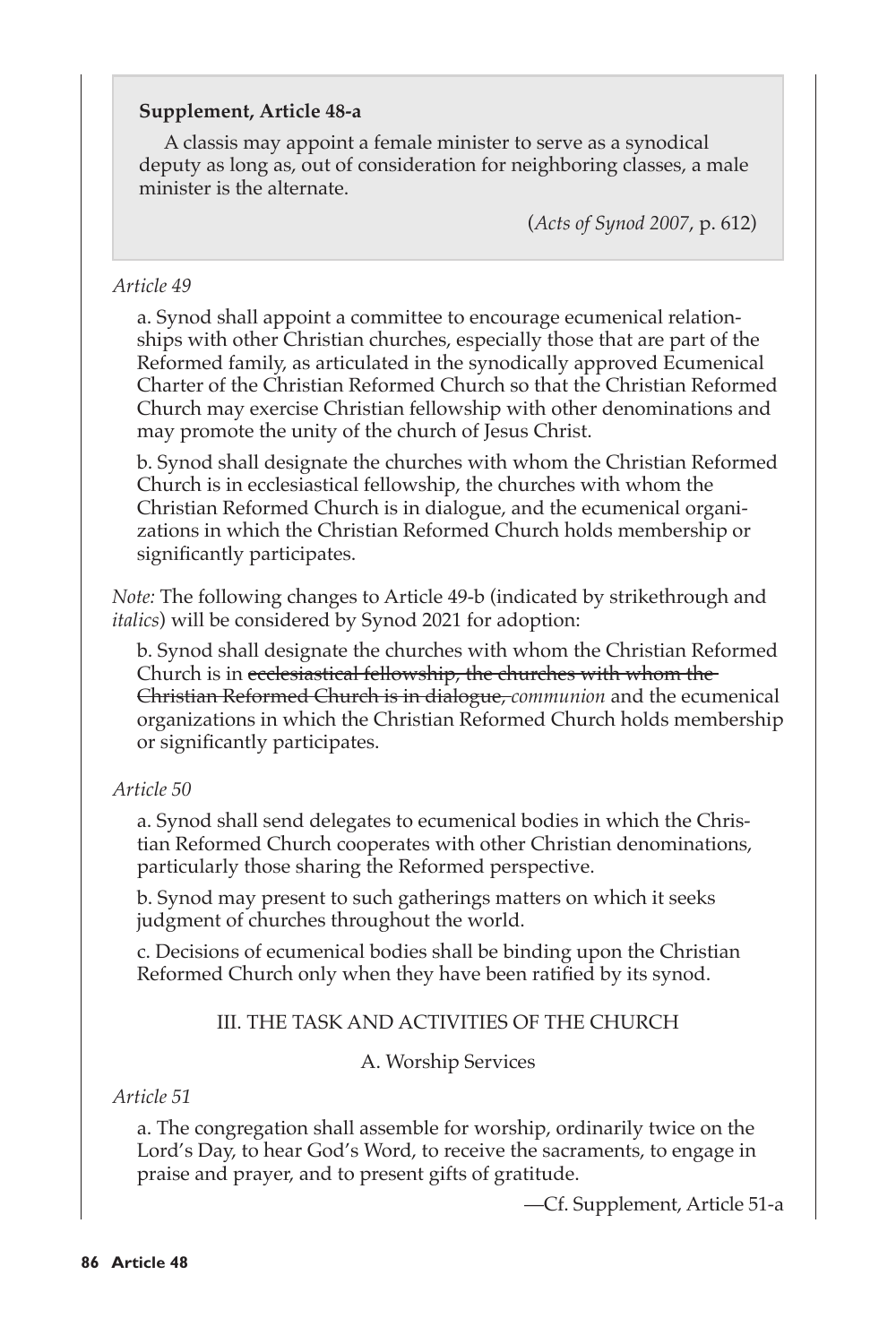*Note:* The following changes to Church Order Articles 51-a and 51-b (indicated by strikethrough and *italics*) will be considered by Synod 2021 for adoption. The current Articles 51-b and -c would become 51-c and -d respectively; Supplement, Article 51-a would be deleted.

a. The congregation shall assemble for worship<del>, ordinarily twice</del> on the Lord's Day to hear God's Word, to receive the sacraments, to engage in praise and prayer, and to present gifts of gratitude.

*b. Each classis shall affirm the rich tradition of assembling a second time on the Lord's Day for worship, learning, prayer, and fellowship by encouraging churches*  to include these items as part of a strategic ministry plan for the building up of *the body of Christ.*

b. Worship services shall be held in observance of Christmas, Good Friday, Easter, Ascension Day, and Pentecost, and ordinarily on Old and New Year's Day, and annual days of prayer and thanksgiving.

c. Special worship services may be proclaimed in times of great stress or blessing for church, nation, or world.

# **Supplement, Article 51-a**

- a. Synod affirms the rich tradition of assembling for worship twice on the Lord's Day and encourages existing congregations to continue and new congregations to embrace this tradition for the building up of the body of Christ.
- b. Where congregations are exploring alternatives to the second service, synod encourages those congregations to ensure that such alternatives are part of a strategic ministry plan with full accountability to their classis.

(*Acts of Synod 1995*, pp. 766-67)

# *Article 52*

a. The consistory shall regulate the worship services.

b. The consistory shall see to it that the principles and elements of worship approved by synod are observed, including the use of liturgical forms, songs, and synodically approved Bible versions. If liturgical forms are adapted or additional psalms, hymns, and spiritual songs are used in worship, these elements should conform to synodical guidelines.

—Cf. Supplement, Article 52-b

#### **Supplement, Article 52-b**

– **Bible versions** recommended by synod for use in worship services are listed online at www.crcna.org and include the King James Version (KJV), the American Standard Version (ASV), the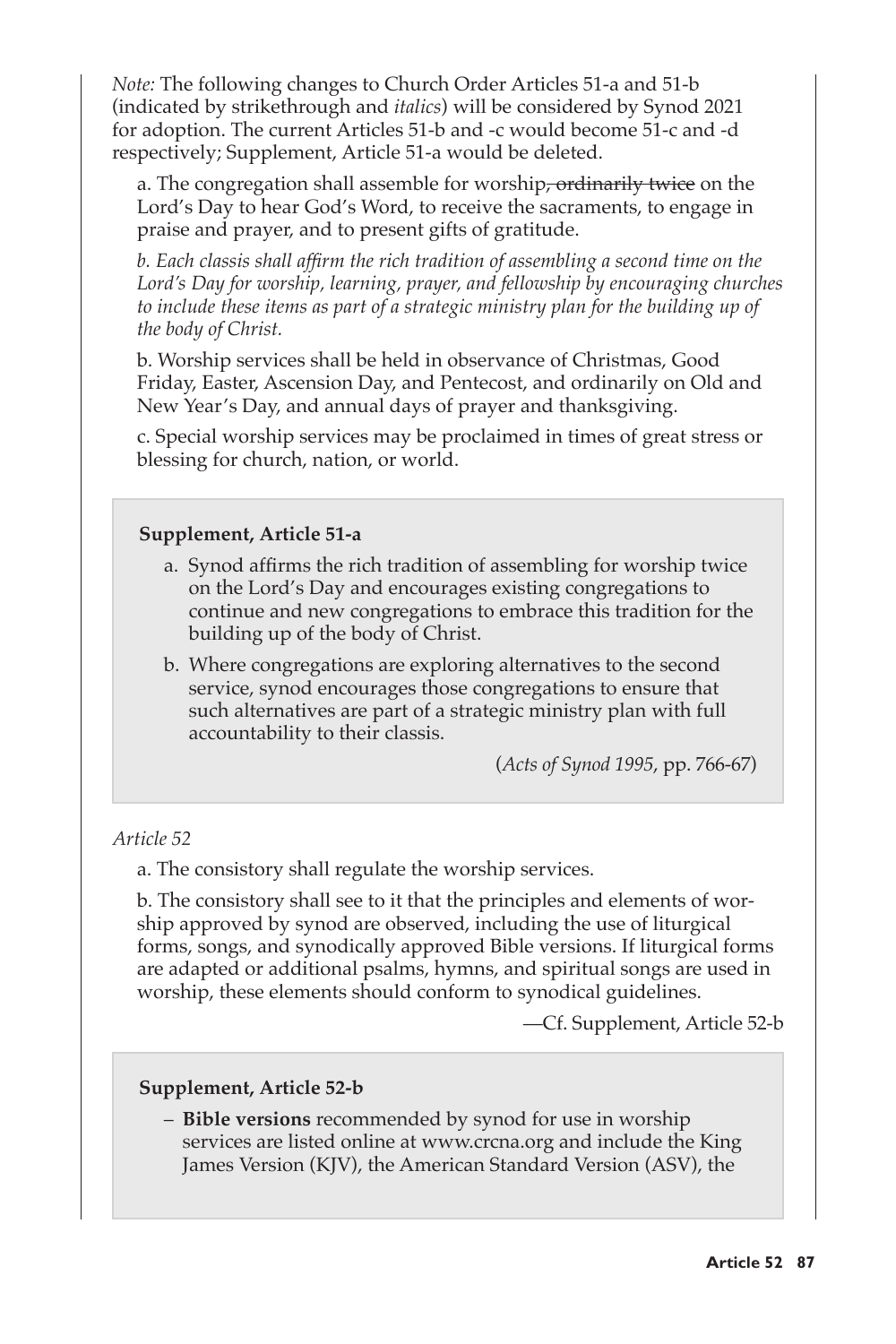Revised Standard Version (RSV), the New International Version (NIV), the New Revised Standard Version (NRSV), Today's New International Version (TNIV), the English Standard Version (ESV), and the New Living Translation (NLT).

- **Liturgical forms, songs, and elements of worship** approved by synod are contained in the latest edition (currently 1987) of the denomination's *Psalter Hymnal*. Forms, subsequent revisions of forms that are synodically approved, and other such resources are made available on the denomination's website (www.crcna.org) under "Synod Resources."
- Synodical guidelines pertaining to the **adaptation of liturgical forms**  are found in the *Acts of Synod 1994*, pages 493-94, and in the *Manual of Christian Reformed Church Government*.
- Materials on the **principles of, elements of, and guidelines for worship and music** are found in the "Introduction to the Psalms, Bible Songs, and Hymns" contained in the latest edition (currently 1987) of the denomination's *Psalter Hymnal*, pages 11-13; in the *Acts of Synod 1997*, pages 664-68; and in the 1997 Committee to Study Worship Report available on the denomination's website (www.crcna.org) under "Synod Resources."

### *Article 53*

a. The worship services shall be led by the ministers of the Word and others appointed by the consistory.

b. Worship services may be led by persons licensed to exhort or by those appointed by the consistory to read a sermon. Such persons, however, shall refrain from all official acts of ministry, and only sermons approved by the consistory shall be read in a worship service.

—Cf. Supplement, Article 53

#### **Supplement, Article 53**

*"Official Acts of Ministry"*

- 1) Certain acts of ministry—among them the preaching of the Word, the administration of the sacraments, the pronouncement of blessings for the people, the laying of hands on new leaders, and the reception and formal dismissal of members—are part of the ministry of Christ to his followers and are entrusted to the church and, within the church, to its ordained leaders, not to a specific office.
- 2) Therefore, no long-standing, organized congregation of Christians should be deprived of these liturgical acts simply because it cannot provide for the presence of an ordained minister or commissioned pastor.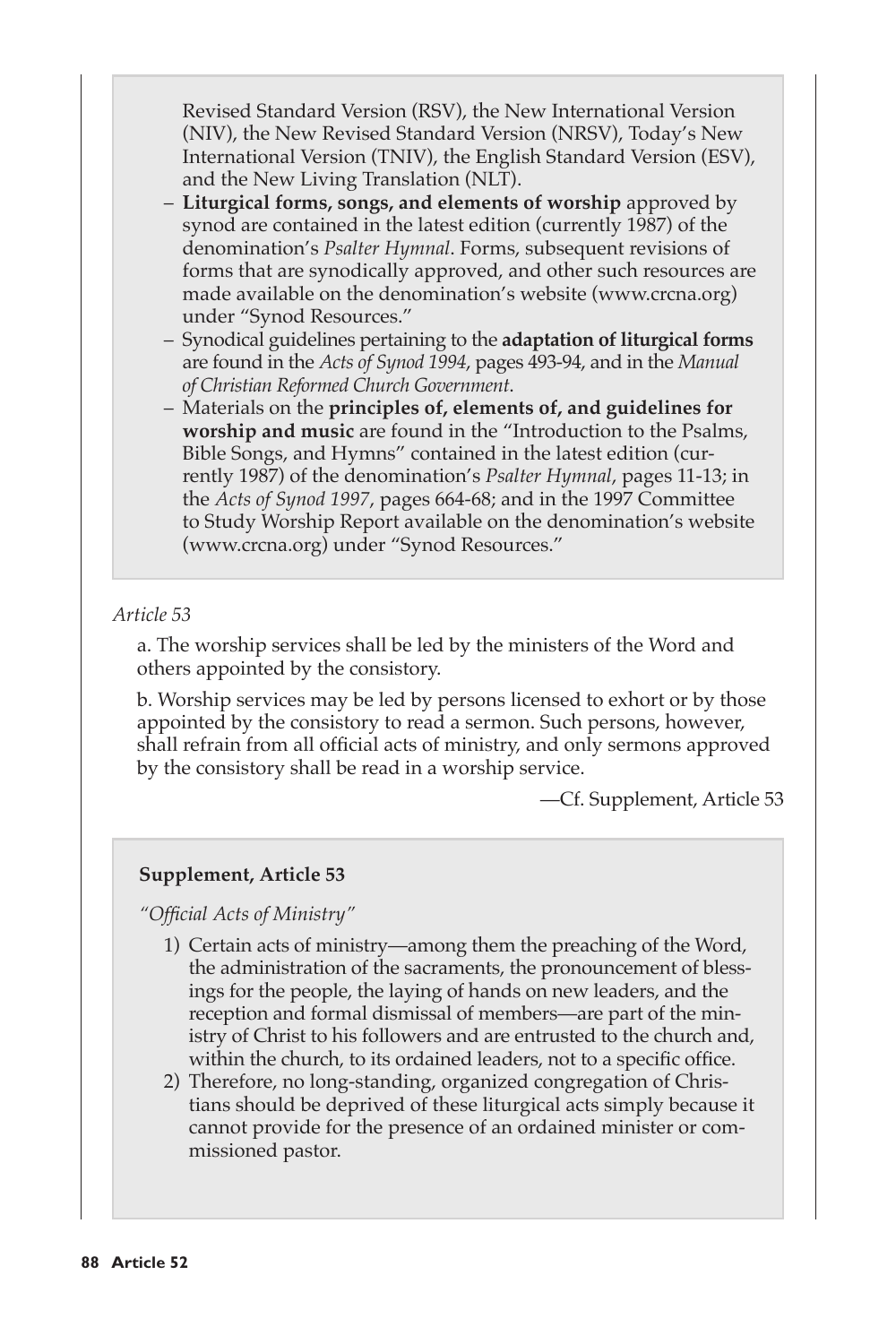3) These acts of ministry symbolize and strengthen the relationships among the Lord, leaders, and the people of God. Their use is a sacred trust given to leaders by the Lord for the purpose of strengthening the flock. Therefore the administration of these acts should continue to be regulated by the church.

(*Acts of Synod 2001*, p. 504)

# *Article 54*

a. The proclamation of the Word shall be central to the worship of the church and shall be guided by the creeds and confessions.

*Note:* Synod 2019 proposed the deletion of Article 54-b to be considered by Synod 2021 for adoption.

b. At one of the services each Lord's Day, the minister shall ordinarily preach the Word as summarized in the creeds and confessions of the church, especially the Heidelberg Catechism.

### *Article 55*

The sacraments shall be administered upon the authority of the consistory in the public worship service by a minister of the Word, a commissioned pastor, or, in the case of need, an ordained person who has received the approval of classis, with the use of the prescribed forms or adaptations of them that conform to synodical guidelines.

—Cf. Supplement, Article 55

#### **Supplement, Article 55**

- a. Classis approval is required for an ordained person to administer the sacraments.
- b. Ordinarily the ordained person should be an elder.

(*Acts of Synod 2002,* p. 537)

#### *Article 56*

The covenant of God shall be sealed to children of confessing members by holy baptism. The consistory shall see to it that baptism is requested and administered as soon as feasible. Upon their baptism, children shall be designated as "baptized member."

#### *Article 57*

Adults who have not been baptized shall receive holy baptism upon public profession of faith. The form for the Baptism of Adults shall be used for such public professions.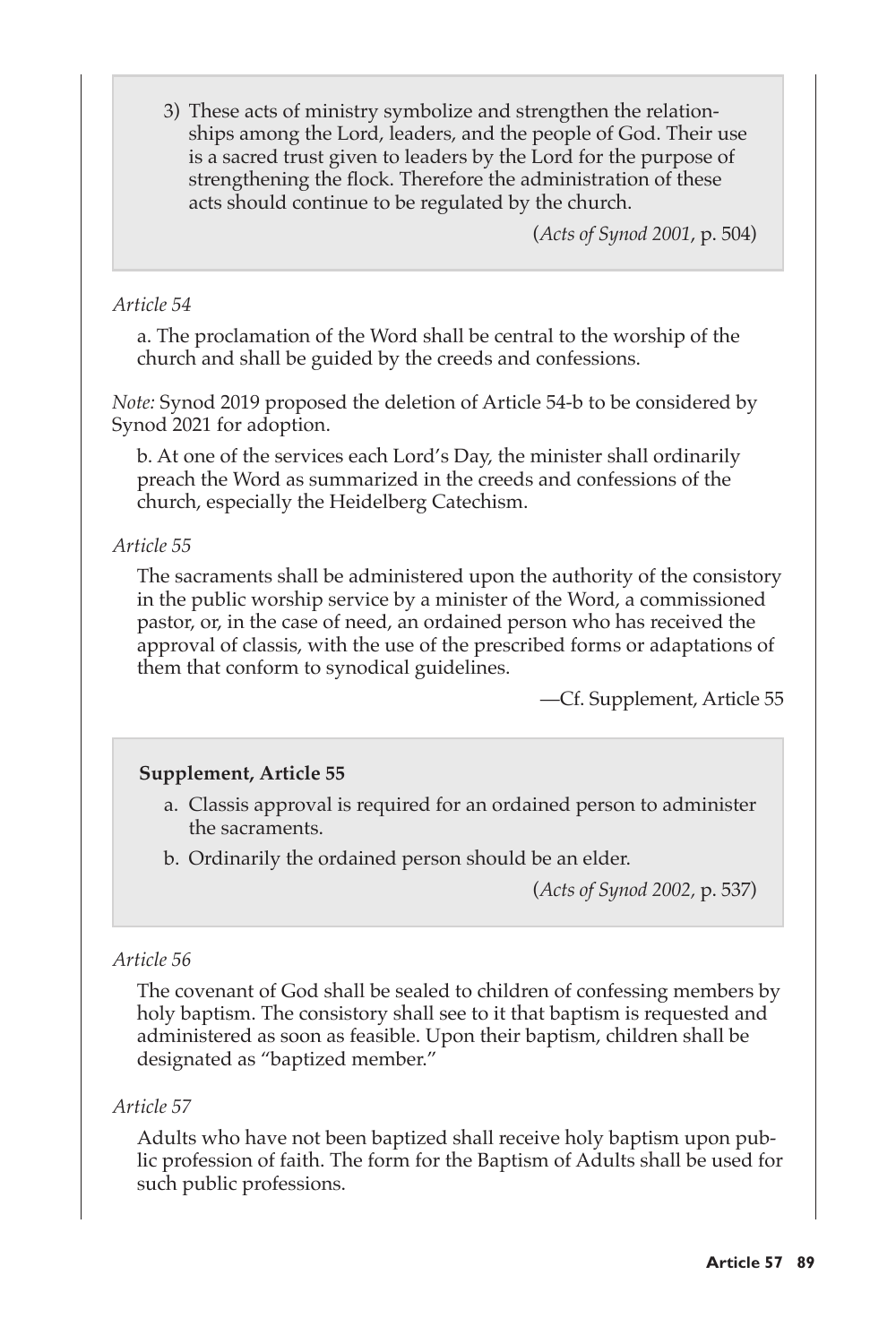# *Article 58*

The baptism of one who comes from another Christian denomination shall be held valid if it has been administered in the name of the triune God, by someone authorized by that denomination.

# *Article 59*

a. All baptized members who come with age- and ability-appropriate faith in Jesus Christ are welcome to the Lord's Supper and called to obey the scriptural commands about participation in an age- and abilityappropriate way under the supervision of the elders.

b. Baptized members shall be encouraged to make a public profession of faith with the use of a prescribed form in a public worship service. This public profession of faith includes a commitment to the creeds and confessions of the Christian Reformed Church. Before their profession of faith, they shall give an appropriate testimony of their faith, life, and doctrine to the elders. The names of those who will make a public profession of faith shall be announced to the congregation for approval at least one Sunday before their profession takes place. Upon their public profession of faith, they shall be designated as "confessing members."

c. Confessing members receive all the privileges and responsibilities of such membership. Privileges include but are not limited to presentation of children for holy baptism, the right to vote at congregational meetings, and eligibility to hold office. Responsibilities include full participation in the work, life, and mutual discipline of the local congregation and the universal body of Christ.

—Cf. Supplement, Article 59-c

d. Confessing members coming from other Christian Reformed congregations shall be admitted to confessing membership in the congregation upon the presentation of certificates of membership attesting to their soundness in doctrine and life.

e. Confessing members coming from churches in ecclesiastical fellowship shall be admitted as confessing members of the congregation upon the presentation of certificates or statements of membership after the consistory has satisfied itself concerning the doctrine and conduct of the members.

*Note:* The following change to Article 59-e (indicated by strikethrough and *italics*) will be considered by Synod 2021 for adoption:

e. Confessing members coming from churches in ecclesiastical fellowship *communion* shall be admitted as confessing members of the congregation upon the presentation of certificates or statements of membership after the consistory has satisfied itself concerning the doctrine and conduct of the members.

f. Persons coming from other denominations shall be admitted as confessing members of the congregation only after the consistory has examined them concerning doctrine and conduct. The consistory shall determine in each case whether to admit them directly or by public reaffirmation or profession of faith. Their names shall be announced to the congregation for approval.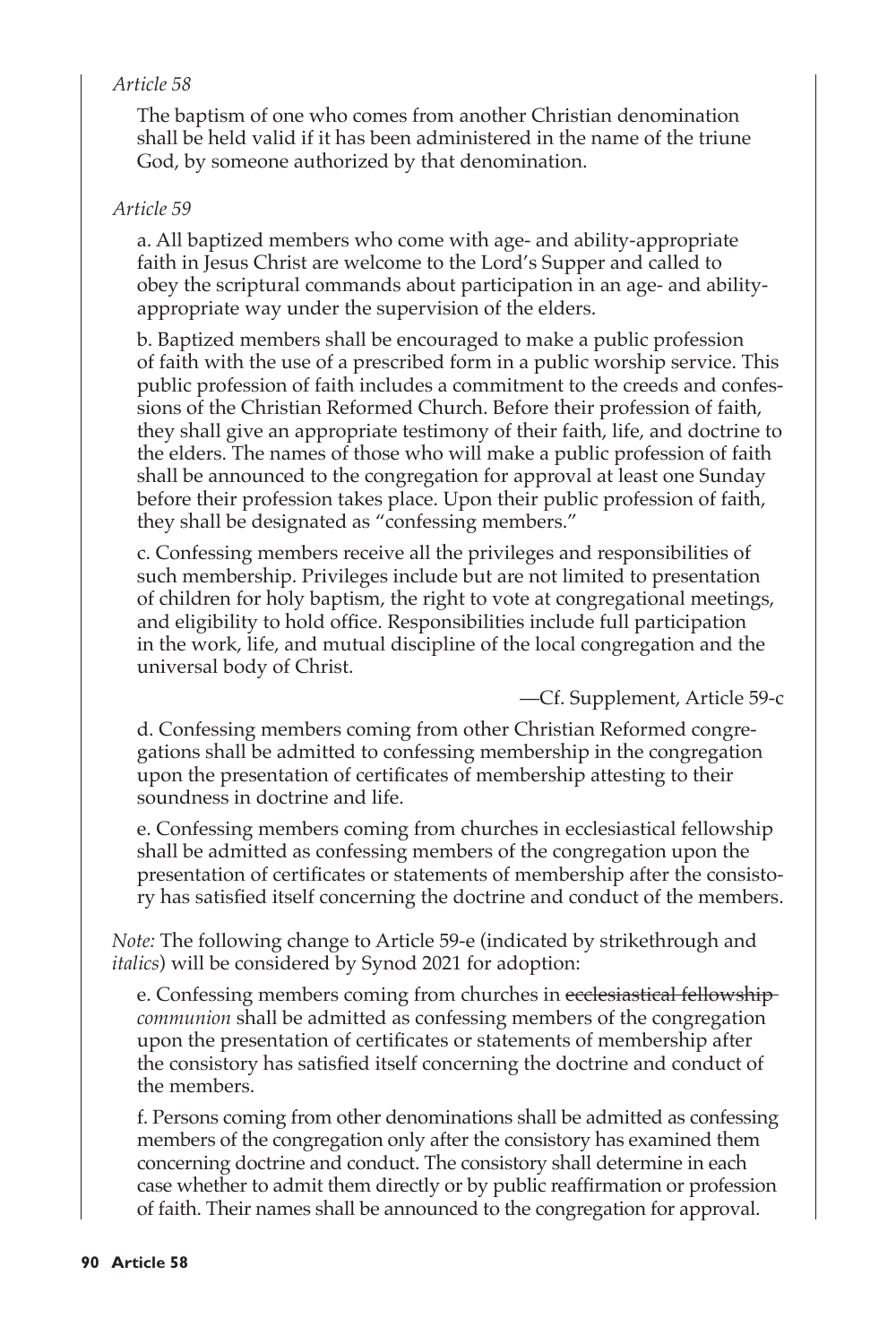# **Supplement, Article 59-c**

Each congregation shall determine the appropriate age at which a confessing member shall receive such privileges and responsibilities.

(*Acts of Synod 2011*, p. 829)

### *Article 60*

The Lord's Supper shall be administered at least once every three months in a manner conducive to building up the body of Christ and in keeping with the teachings of God's Word.

### *Article 61*

The public prayers in the worship service shall include adoration, confession, thanksgiving, supplication, and intercession.

# *Article 62*

Opportunity shall be given regularly, as part of worship, to offer gifts, both financial and otherwise, to develop and sustain ministries of the congregation, locally within its own community, the shared ministries of the denomination globally, and other causes that the church supports.

#### B. Faith Nurture

### *Article 63*

a. Each church shall minister to its children and youth—and to the children and youth in the community who participate—by nurturing their personal faith and trust in Jesus Christ as Savior and Lord, by nurturing their faithful participation in the Lord's Supper, by preparing them to profess their faith publicly, and by equipping them to assume their Christian responsibilities in the church and in the world. This nurturing ministry shall include receiving them in love, praying for them, instructing them in the faith, and encouraging and sustaining them in the fellowship of believers.

b. Each church shall instruct the youth in the Scriptures and in the creeds and the confessions of the church, especially the Heidelberg Catechism. This instruction shall be supervised by the consistory.

# *Article 64*

a. Each church shall minister to its adult members so as to increase their knowledge of the Lord Jesus, to nurture a mature faith in Christ, to encourage and sustain them in the fellowship of believers, and to equip them to fulfill their calling in the church and in the world.

b. Each church shall provide opportunities for continued instruction of adult members. This instruction shall be supervised by the consistory.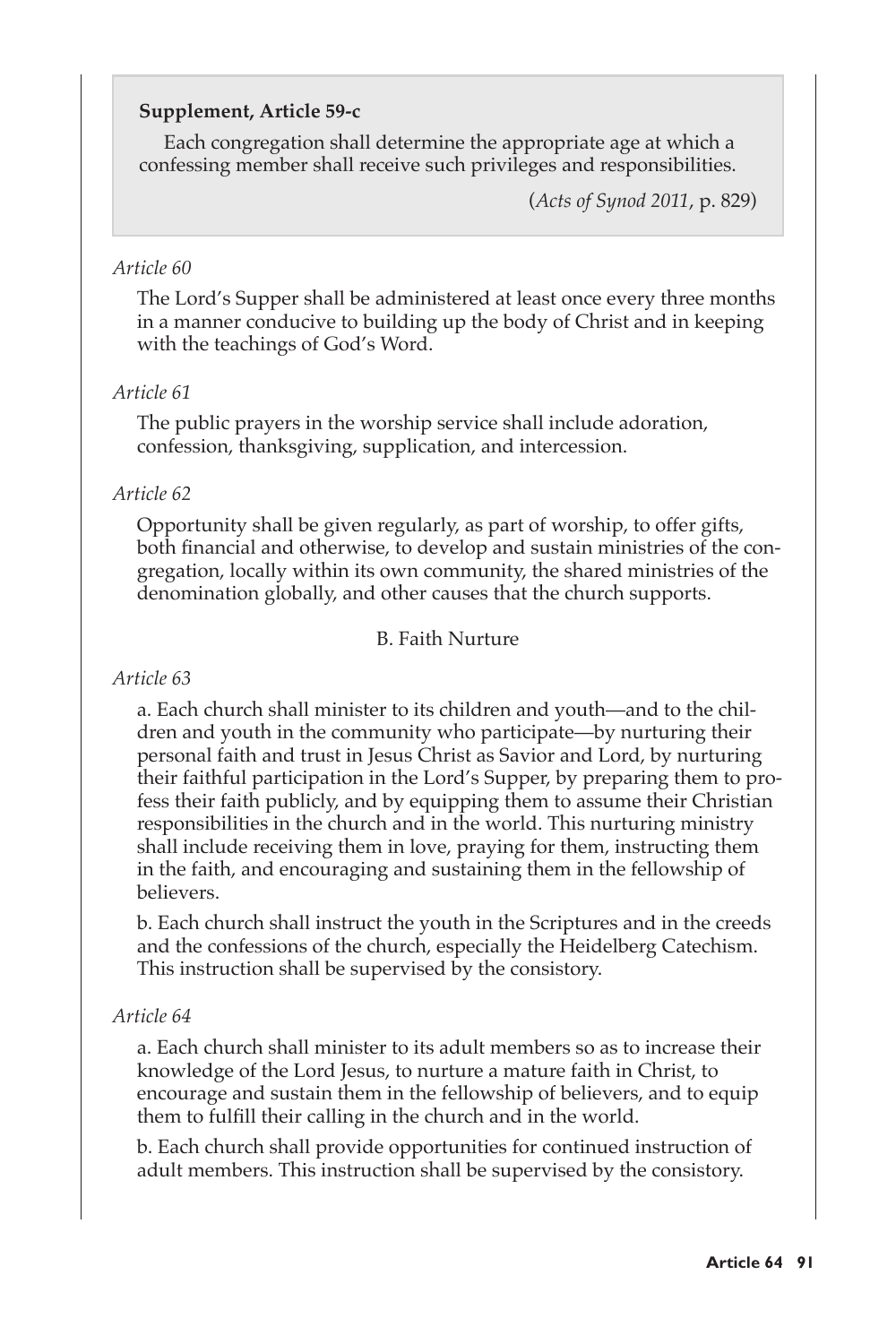# C. Pastoral Care

### *Article 65*

The officebearers of the church shall extend pastoral care to all members of the congregation and to others whenever possible. Home visitation and other methods, such as spiritual mentorship and personal contact, shall be used to encourage them to live by faith, restore those who err in doctrine or life, and comfort and assist those experiencing adversity.

### *Article 66*

a. Confessing members who move to another Christian Reformed church or to a church in ecclesiastical fellowship are entitled to a certificate, issued by the council, concerning their doctrine and life. When such certificates of membership are requested, they shall ordinarily be mailed to the church of their new residence.

b. Baptized members who move to another Christian Reformed church or to a church in ecclesiastical fellowship shall upon proper request be granted a certificate of baptism, to which such notations as are necessary shall be attached. Such certificates shall ordinarily be mailed to the church of their new residence.

*Note:* The following changes to Articles 66-a and 66-b (indicated by strikethrough and *italics*) will be considered by Synod 2021 for adoption:

a. Confessing members who move to another Christian Reformed church or to a church in ecclesiastical fellowship*communion* are entitled to a certificate, issued by the council, concerning their doctrine and life. When such certificates of membership are requested, they shall ordinarily be mailed to the church of their new residence.

b. Baptized members who move to another Christian Reformed church or to a church in ecclesiastical fellowship*communion* shall upon proper request be granted a certificate of baptism, to which such notations as are necessary shall be attached. Such certificates shall ordinarily be mailed to the church of their new residence.

c. Ecclesiastical certificates shall be signed by the president and clerk of the council.

# *Article 67*

Members who move to localities where there is no Christian Reformed church and no church in ecclesiastical fellowship may, upon their request, either retain their membership in the church of their former residence, or have their certificates sent to the nearest Christian Reformed church.

—Cf. Supplement, Article 67

*Note:* The following change to Article 67 (indicated by strikethrough and *italics*) will be considered by Synod 2021 for adoption:

Members who move to localities where there is no Christian Reformed church and no church in ecclesiastical fellowship*communion* may, upon their request, either retain their membership in the church of their former residence, or have their certificates sent to the nearest Christian Reformed church.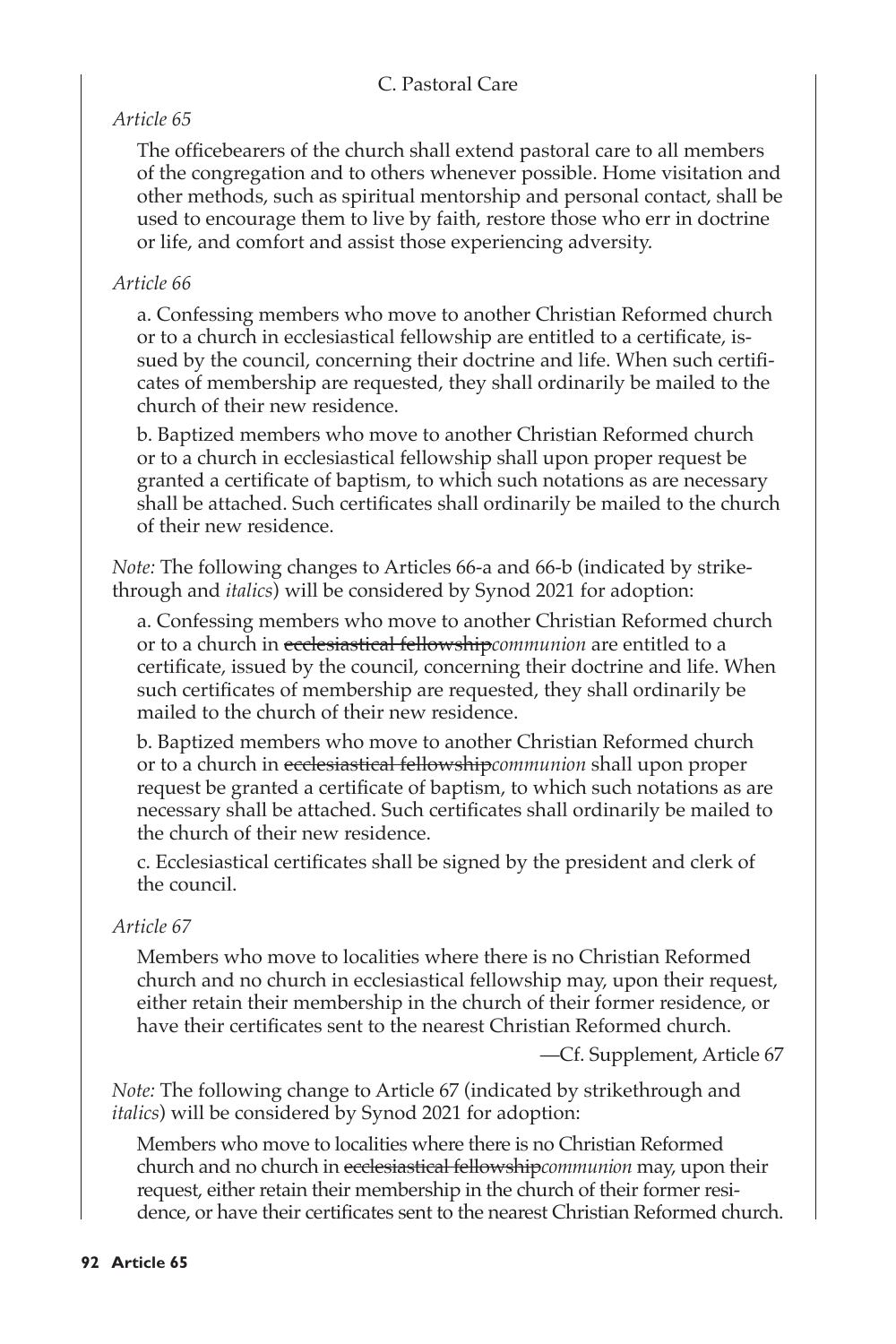# **Supplement, Article 67**

### *Rules for Lapsed Membership*

- 1. Synod declares that baptized or confessing members who move away from the area of their church so that a meaningful church relationship is no longer possible, may retain their membership in their home church at their request and with the consent of the consistory. If they fail to make such a request, and do not transfer to a church near them, the consistory, having made serious attempts to rectify the situation, may declare their membership lapsed after a period of two years from the date of their departure. The member concerned shall be notified by the consistory of its action if at all possible. This rule shall not apply to those whose absence from their home is temporary.
- 2. This regulation shall supersede the rules of 1881 and 1910.

### (*Acts of Synod 1974*, pp. 81-82)

#### *Rules for Lapsing of Nonattending and Nonsupporting Members*

Synod decided that with respect to a baptized or confessing member who, for a period of at least two years, has not moved but fails to attend and support the congregation that holds the person's membership, the consistory may declare that person's membership has lapsed. This may be done when all the following conditions are present:

- a. The person claims to be still committed to the Christian faith.
- b. The person claims to be worshiping elsewhere.
- c. The consistory is not aware of any public sin requiring discipline.

Appropriate announcements shall be made by the consistory to the congregation regarding such lapsed memberships and the person involved shall be notified.

(*Acts of Synod 1976*, p. 25)

#### *Article 68*

Each church shall keep a complete record of all births, deaths, baptisms, professions of faith, receptions and releases of members, and excommunications and other terminations of membership.

#### *Article 69*

a. Consistories shall instruct and admonish those under their spiritual care to marry only in the Lord.

b. Christian marriages should be solemnized with appropriate admonitions, promises, and prayers, as provided for in the official form. Marriages may be solemnized either in a worship service or in private gatherings of relatives and friends.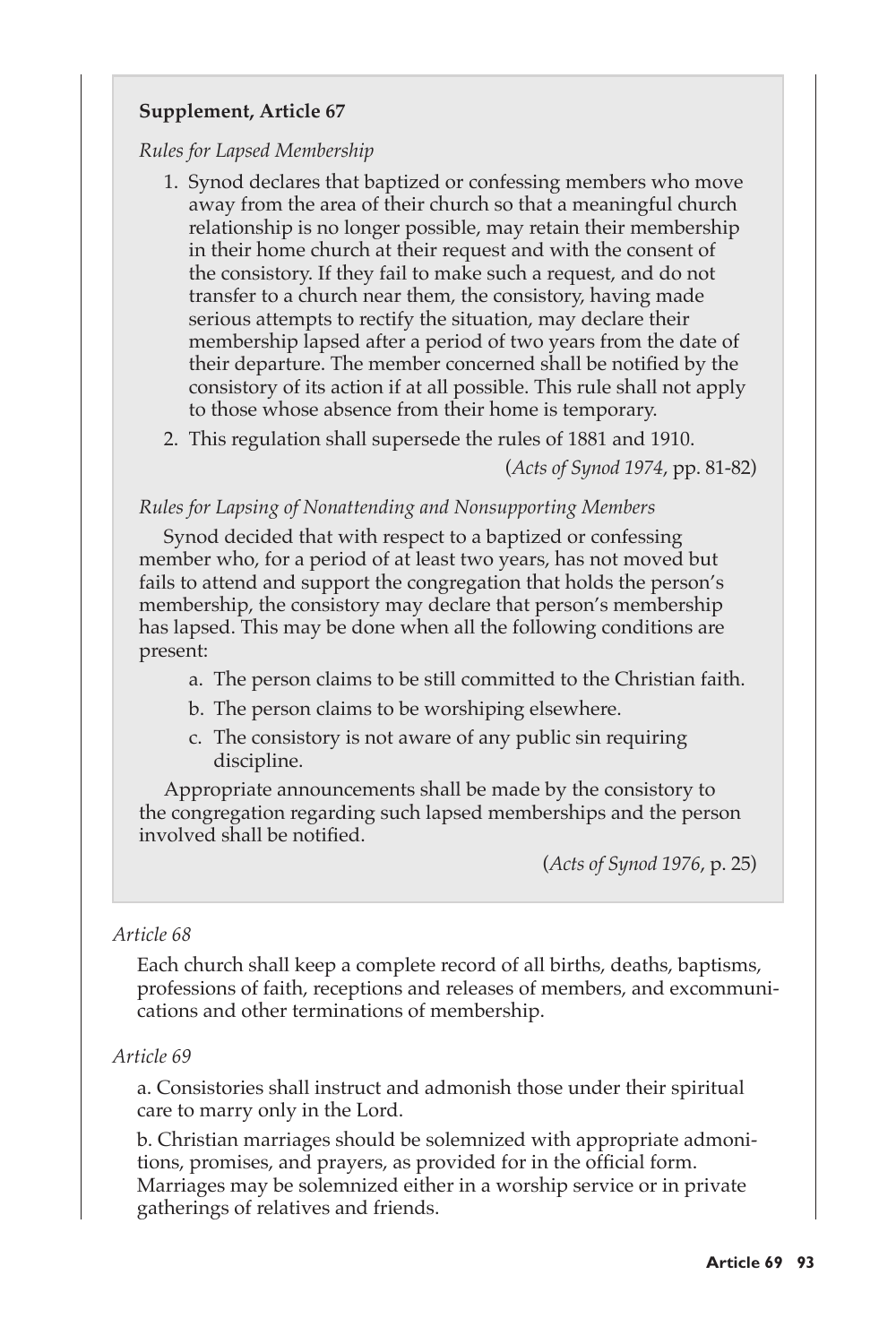c. Ministers shall not solemnize marriages which would be in conflict with the Word of God.

—Cf. Supplement, Article 69-c

# **Supplement, Article 69-c**

The pastoral guidance recommended to the churches by Synod 2016, found in the minority report of the Committee to Provide Pastoral Guidance re Same-sex Marriage (*Agenda for Synod 2016,*  pp. 436-43), represents one example of how synod has determined that a marriage is considered to be in conflict with the Word of God.

(cf. *Acts of Synod 2016*, p. 918)

### *Article 70*

Funerals and memorial services within the body of Christ should reflect the confidence of our faith and should be conducted accordingly. Such times provide opportunities to minister love, provide comfort, give instruction, and offer hope to the bereaved.

# *Article 71*

The council shall diligently encourage the members of the congregation to establish and maintain good Christian schools in which the biblical, Reformed vision of Christ's lordship over all creation is clearly taught. The council shall also urge parents to have their children educated in harmony with this vision according to the demands of the covenant.

# *Article 72*

The council shall promote and supervise groups within the congregation for the study of God's Word, for prayer, and for the enhancement of fellowship, discipleship, and service.

D. Ministries of the Church

# *Article 73*

In joyful obedience to the Great Commission to make disciples of all nations, the church is called to bear witness to Jesus Christ and his kingdom through word and deed.

# *Article 74*

a. Each church shall proclaim the gospel to its community. The local church is to announce and demonstrate, through word and deed, that God's reign has come; to live as an exhibit of God's healing and reconciling grace; and to extend to all the invitation to experience new life in Christ through repentance and faith.

b. The council shall be responsible to develop a vision and provide training and leadership to equip the church to fulfill its unique evangelistic and diaconal calling. Churches are encouraged to work with neighboring churches,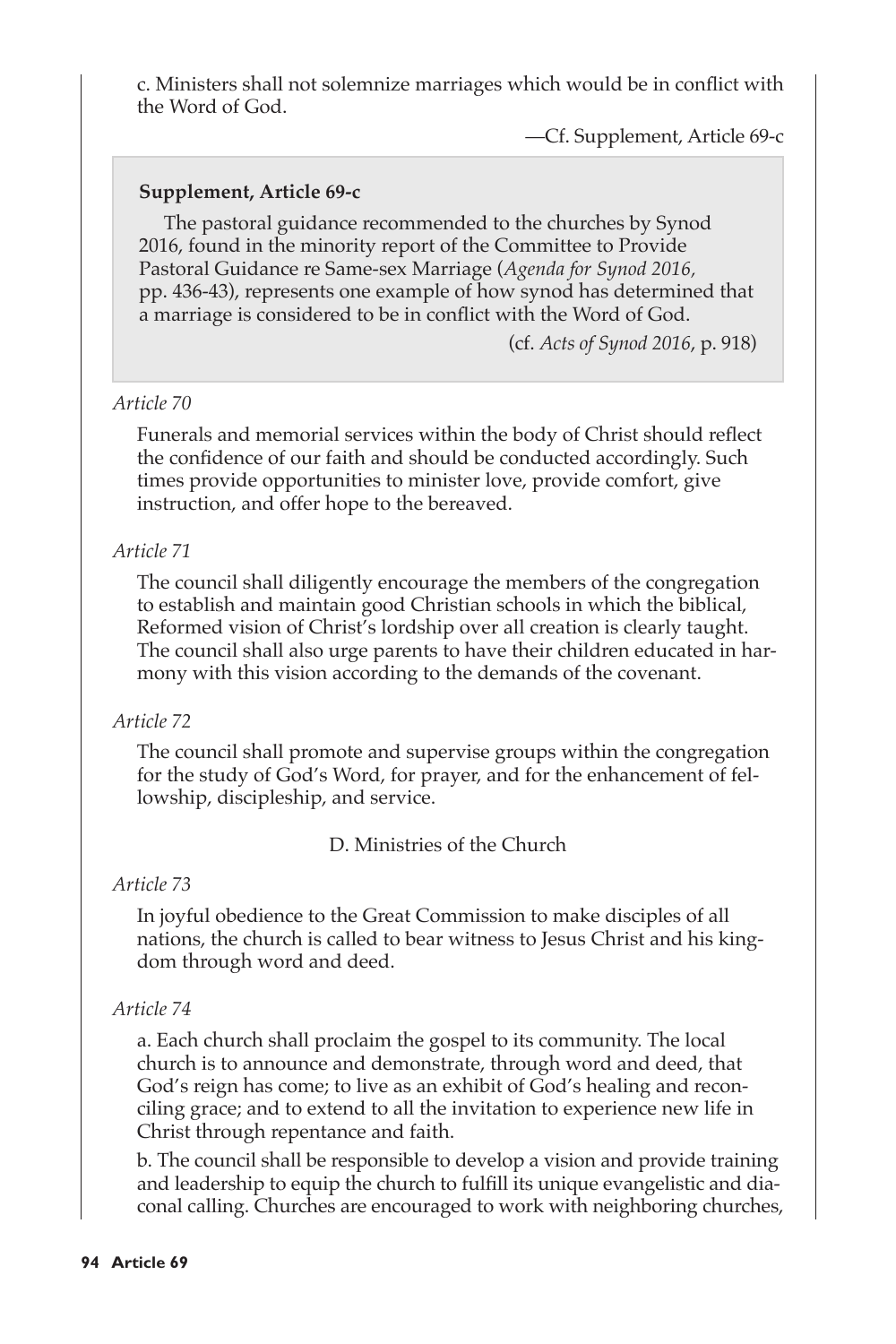appropriate community resources, classical and denominational resources, and other gifts the Lord has provided to help accomplish their tasks.

c. Each council shall encourage the members of the congregation to support denominational and classical ministries by their interest, prayers, and gifts.

d. Each church shall ensure that deacons and elders are incorporated into the structure and plans for ministry in a manner consistent with their respective mandates.

# *Article 75*

a. The classes shall implement a ministry plan that advances evangelistic and diaconal witness to Christ and his kingdom in its specific region and, when necessary, assist those churches needing support to fulfill their mission.

b. Each classis shall ensure that deacons and elders are incorporated into the structure and plans for ministry in a manner consistent with their respective mandates.

# *Article 76*

a. Synod shall encourage and assist congregations and classes in their work of word and deed witness to Christ and his kingdom. Synod shall also appoint denominational ministries that engage churches and classes in ministries that are local, national, binational, and global.

b. Synod shall ensure that deacons and elders are incorporated into the structure and plans for ministry in a manner consistent with their respective mandates.

# *Article 77*

Synod shall regulate the work of denominational ministries by way of the Governance Handbook and decisions of the Council of Delegates of the CRCNA.

# IV. THE ADMONITION AND DISCIPLINE OF THE CHURCH

# A. General Provisions

# *Article 78*

The purpose of admonition and discipline is to restore those who err to faithful obedience to God and full fellowship with the congregation, to maintain the holiness of the church, and thus to uphold God's honor.

# *Article 79*

a. The members of the church are accountable to one another in their doctrine and life and have the responsibility to encourage and admonish one another in love.

b. The consistory shall encourage a spirit of mutual accountability, calling the congregation away from favoritism, division, and selfishness toward hospitality, forgiveness, and unity within the body, especially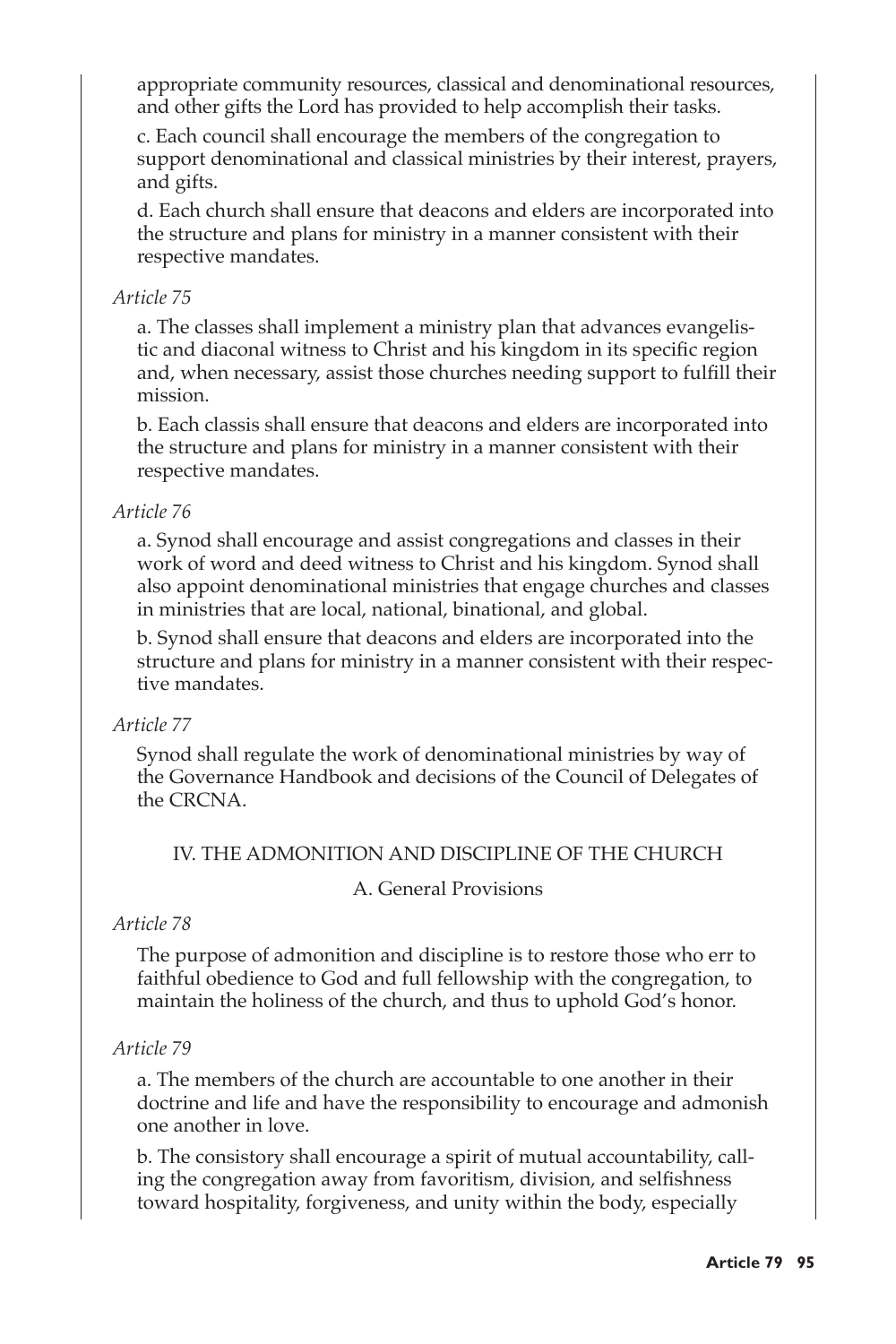in conjunction with participation in the Lord's Supper as mandated in 1 Corinthians 11:27-29.

c. The consistory shall instruct and remind the members of the church of their responsibility and foster a spirit of love and openness within the fellowship so that erring members may be led to repentance and reconciliation.

### *Article 80*

The consistory shall exercise the authority which Christ has given to his church regarding sins of a public nature or those brought to its attention according to the rule of Matthew 18:15-17.

B. The Admonition and Discipline of Members

### *Article 81*

a. Members who have sinned in life or doctrine shall be faithfully discipled by the consistory and, if they persist in their sin, shall be excluded from membership in the church of Christ.

b. Members by baptism who have been excluded from membership in the church and who later repent of their sin shall be received again into its fellowship upon public profession of faith.

c. Confessing members who have been excluded from membership in the church shall be received again into its fellowship upon repentance of their sin.

d. The consistory shall inform the congregation and encourage its involvement in both the exclusion from and the readmission to membership.

—Cf. Supplement, Articles 78-81

# **Supplement, Articles 78-81**

- a. Discipline shall be applied by the consistory only after an adequate investigation has been made and the member has had ample opportunity to present his/her case.
- b. A person who persistently rejects the admonition of the consistory shall be suspended from the privileges of membership. The privileges of confessing membership include but are not limited to presentation of children for holy baptism, the right to vote at congregational meetings, and eligibility to hold office.
- c. A person may be excluded from membership only after the consistory has secured the approval of the classis.
- d. The role of the classis in giving approval is
	- 1) To judge whether proper procedure has been followed.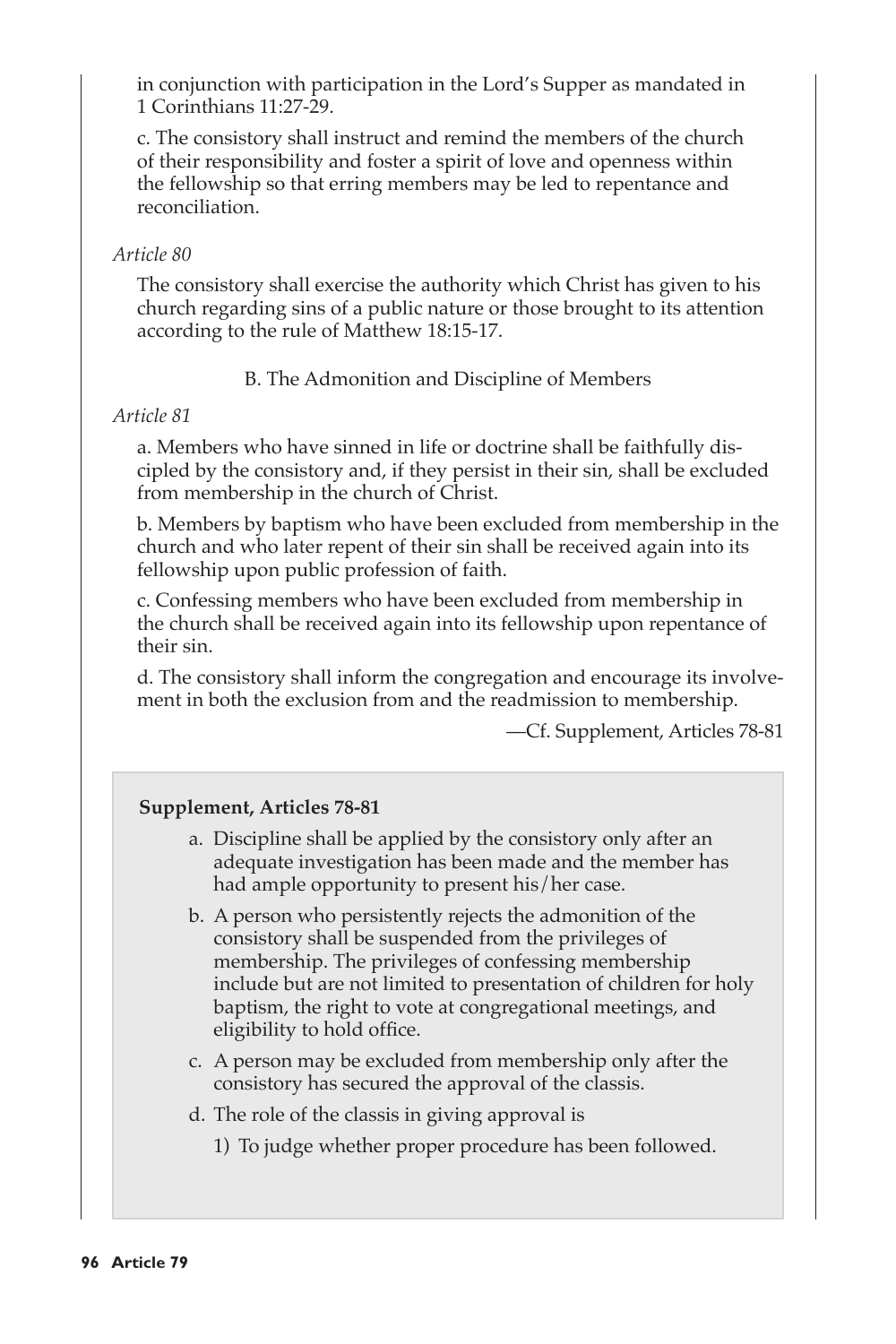- 2) To assure that adequate pastoral care has been extended to the person.
- 3) To determine that the consistory has advanced adequate reasons for proceeding with discipline.
- e. The approval of classis does not obligate a consistory to exclude a person from membership since repentance and restoration to the full fellowship of the church are always possible.
- f. The liturgical forms and announcements for admonition and discipline may be used if the consistory judges that these will further the purposes of discipline and will serve the welfare of the congregation.

*(Acts of Synod 1991*, p. 718) *(Acts of Synod 2011*, pp. 829-30)

C. The Admonition and Discipline of Officebearers

### *Article 82*

All officebearers, in addition to being subject to general discipline, are subject to special discipline, which consists of suspension and deposition from office.

### *Article 83*

Special discipline shall be applied to officebearers if they violate the Covenant for Officebearers, are guilty of neglect or abuse of office, or in any way seriously deviate from sound doctrine and godly conduct.

—Cf. Supplement, Article 83

# *Article 84*

Persons who have been suspended or deposed from office may be reinstated if they give sufficient evidence of repentance and if the church judges that they are able to serve effectively. Requests for reinstatement to office by those deposed for acts of sexual abuse or sexual misconduct shall be dealt with according to guidelines adopted by synod.

> —Cf. Supplement, Articles 78-84 —Cf. Supplement, Articles 82-84 —Cf. Supplement, Article 84

#### **Supplement, Articles 78-84**

#### *Guidelines for Confidentiality*

Synod affirmed the necessity for strict confidentiality on the part of councils and consistories in all matters relating to admonition and discipline by recommending the following guidelines to the churches: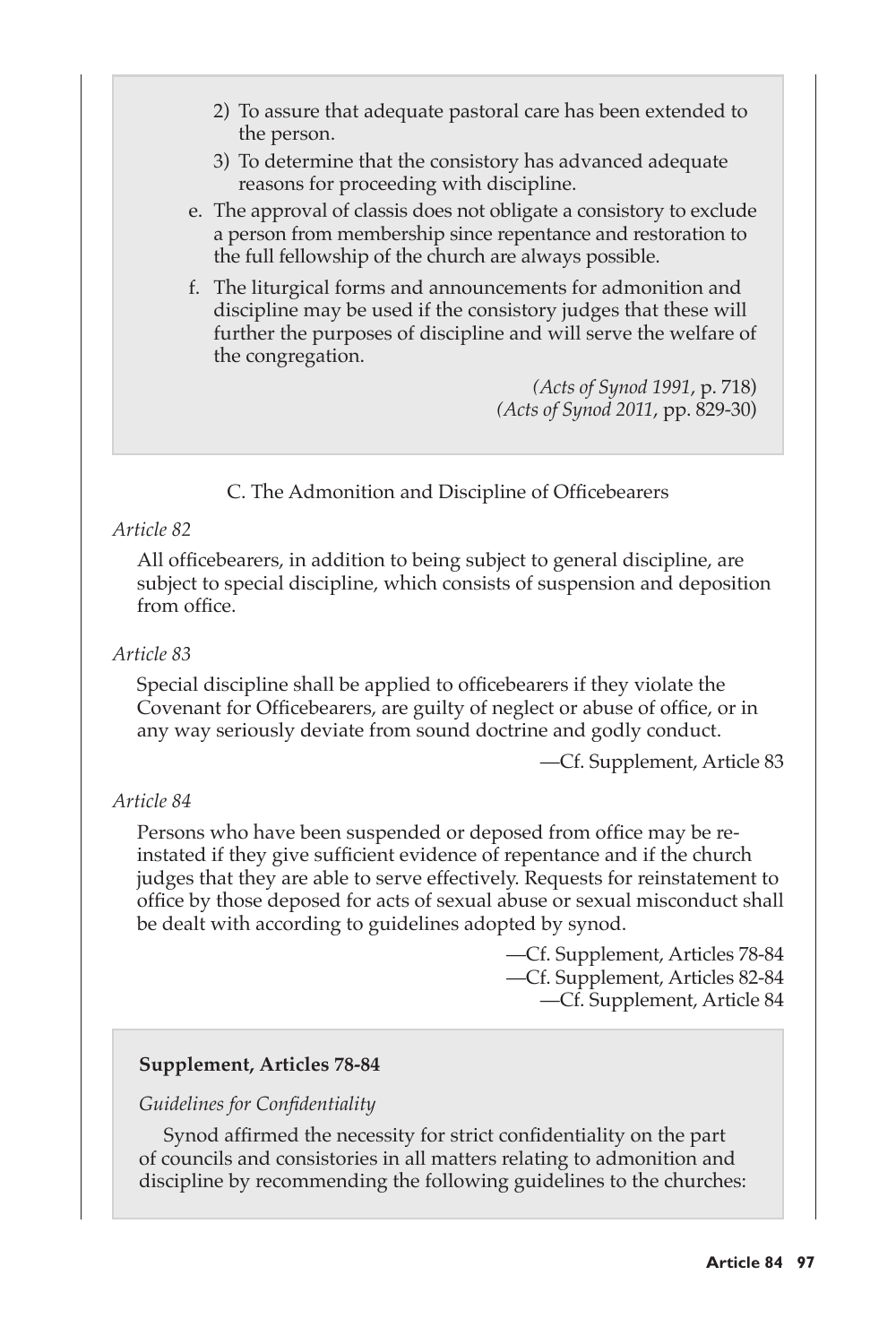- a. Every church should state its membership commitments very clearly, including the expectation that all members are to participate in and be subject to the admonition and discipline of the church.
- b. Officebearers should scrupulously observe confidentiality with respect to persons who come under their counsel and discipline.
- c. Careful and confidential records should be kept whenever a discipline case reaches the level of action by the elders and/or announcements are made to the congregation.
- d. Special care should be observed in the wording of public announcements. The sin of the person should not be mentioned, but only that he/she is unrepentant.
- e. Established policies with respect to procedures and public announcements should be consistently followed by the elders of the church.

(*Acts of Synod 1991,* pp. 723, 769)

#### **Supplement, Articles 82-84**

*The Admonition and Discipline of Officebearers*

- a. An administrative leave may be imposed without prejudice by the council in order to investigate allegations of deviation from sound doctrine or godly conduct. Compensation and benefits would continue, and any duties to be performed during the leave would be specified by the council. All suspensions and administrative leaves are temporary.
- b. Officebearers who confess to or are determined to be guilty of sexual misconduct will be considered guilty of serious deviation from godly conduct and worthy of discipline.
- c. General discipline shall not be applied to an officebearer unless he/she has first been suspended from office.
- d. The appropriate assembly shall determine whether, in a given instance, deposition from office shall take place immediately, without previous suspension.
- e. Suspension/deposition of elders, deacons, and commissioned pastors
	- 1) The suspension or deposition of an elder, deacon, or commissioned pastor shall be imposed by the council with the concurring judgment of the council of the nearest church in the same classis.
	- 2) If the neighboring council fails to concur in the position of the council of the elder, deacon, or commissioned pastor involved, the latter council shall either alter its original judgment or present the case to classis.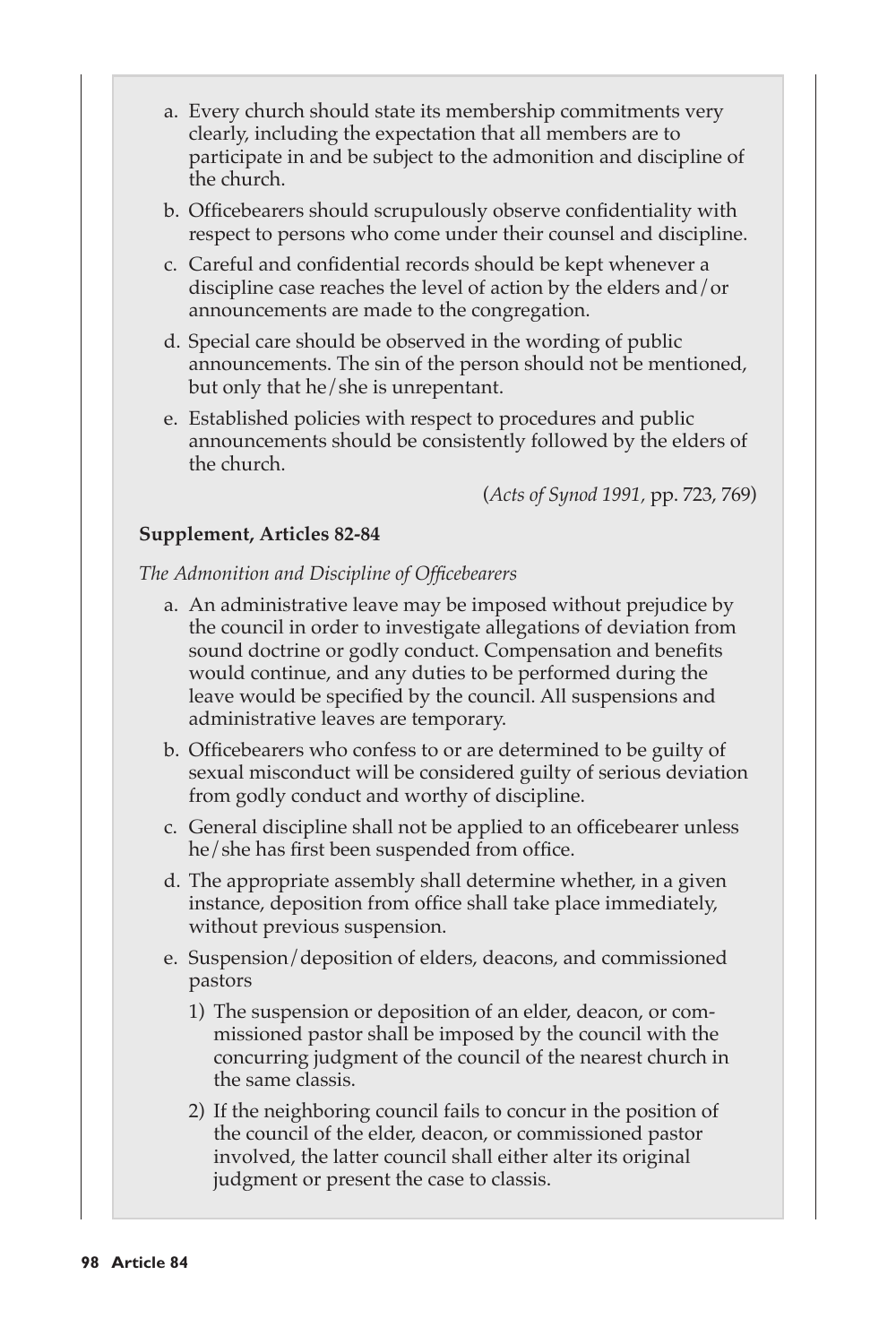- 3) The deposition of a commissioned pastor shall not be effected without the approval of the classis in which the commissioned pastor was approved for ordination.
- f. Suspension/deposition of ministers
	- 1) The suspension of a minister of the Word shall be imposed by the council of the minister's church with the concurring judgment of the council of the nearest church in the same classis.
	- 2) If the neighboring council fails to concur in the position of the council of the minister involved, the latter council shall either alter its original judgment or present the case to classis.
	- 3) The deposition of a minister shall not be effected without the approval of classis together with the concurring advice of the synodical deputies.
- g. Ministers subject to two councils
	- 1) A minister of the Word whose membership resides with a congregation other than the calling church is subject to the admonition and discipline of the councils of both churches. Either council may initiate disciplinary action, but neither shall act without conferring with the other.
	- 2) If the councils disagree, the case shall be submitted to the classis of the calling church for disposition.
- h. The lifting of suspension is the prerogative of the assembly which imposed suspension.
- i. The council of the church which deposed the minister shall declare the deposed minister eligible to receive a call upon the affirmative judgment of the classis which approved the deposition, together with the concurrence of the synodical deputies. Upon acceptance of a call, the previously deposed minister shall be reordained.
- j. When a minister resigns under discipline or to avoid discipline, he or she should be released from office per Article 14-c, noting that the provisions of Supplement, Article 14-b also apply to Article 14-c, especially in these situations.

—Cf. Supplement, Article 14-c (*Acts of Synod 1991,* pp. 719-20) (*Acts of Synod 2016,* pp. 863-64) (Amended *Acts of Synod 2019,* p. 783)

*Note:* Councils and classes should take note of the regulations regarding suspension and/or deposition from ministerial office adopted by Synod 1998 (see *Acts of Synod 1998,* pp. 396-99).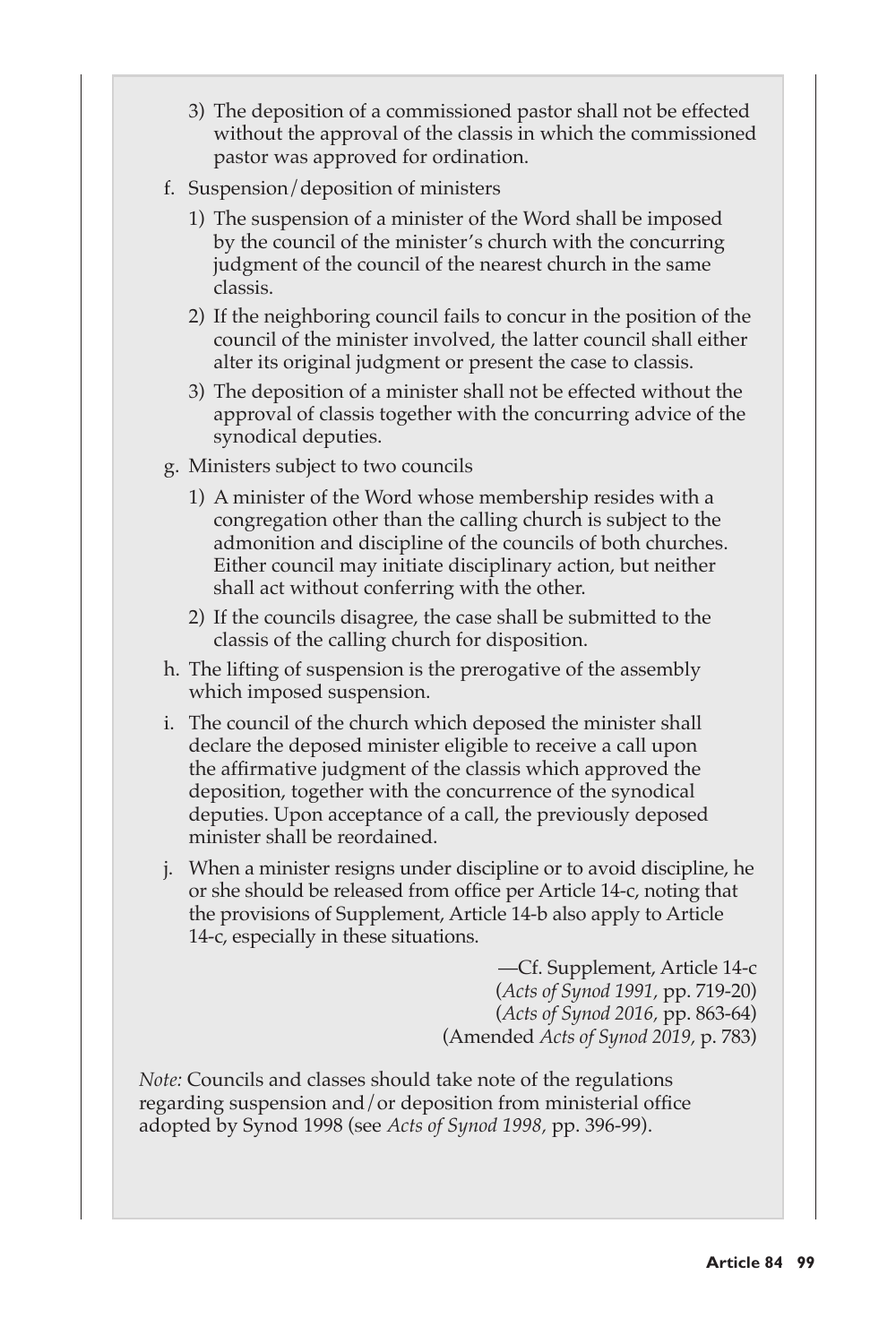### **Supplement, Article 83**

One of the key dynamics in considering abuse of office is the imbalance and misuse of power. The power inherent in the role of officebearer represents a sacred trust and must not be misused.

(*Acts of Synod 2016*, p. 865)

#### **Supplement, Article 84**

#### *Regulations for Reinstatement of Officebearers Guilty of Sexual Misconduct*

When reinstatement is requested by a former officebearer who confessed to or was determined to be guilty of sexual misconduct leading up to suspension and deposition from office:

- 1. Reinstatement to office shall be denied to individuals who:
	- a. Confessed to or are determined to be guilty of sexual misconduct against a minor.
	- b. Confessed to or are determined to be guilty of sexual misconduct against more than one victim in a single church or community.
	- c. Confessed to or are determined to be guilty of sexual misconduct in more than one community or church.
	- d. Confessed to or are determined to be guilty of sexual misconduct and other related ungodly conduct.

Examples of related ungodly conduct include, but are not limited to, participation in pornography, engaging in sexual contact in return for payment or any other favor, or voyeuristic behavior, displays of sexually offensive material, suggestive gestures and remarks, and other sexually intimidating behavior.

2. Councils and classes shall not reinstate a former officebearer suspended or deposed for sexual misconduct or ungodly conduct not covered in items 1, a-d without receiving the advice of legal counsel concerning the church's liability and the advice of a Christian licensed psychologist concerning the likelihood of an officebearer's reoffending.

*Note 1*: The "Guidelines for Handling Abuse Allegations Against a Church Leader" adopted by Synod 2010 (cf. *Agenda for Synod 2010,*  pp. 503-504) define sexual misconduct as

- exploiting or grooming (preparing) a minor or an adult—regardless of consent or circumstances—for the purpose of sexual touch, sexual activity, or emotional intimacy, with the result of either sexual gratification or power and control over the minor or adult;
- unwelcome touch, sexual activity, or emotional intimacy between co-workers, co-volunteers; or
- sexual touch, sexual activity, or emotional intimacy between a supervisor and a subordinate who serve together in a church program or church ministry.